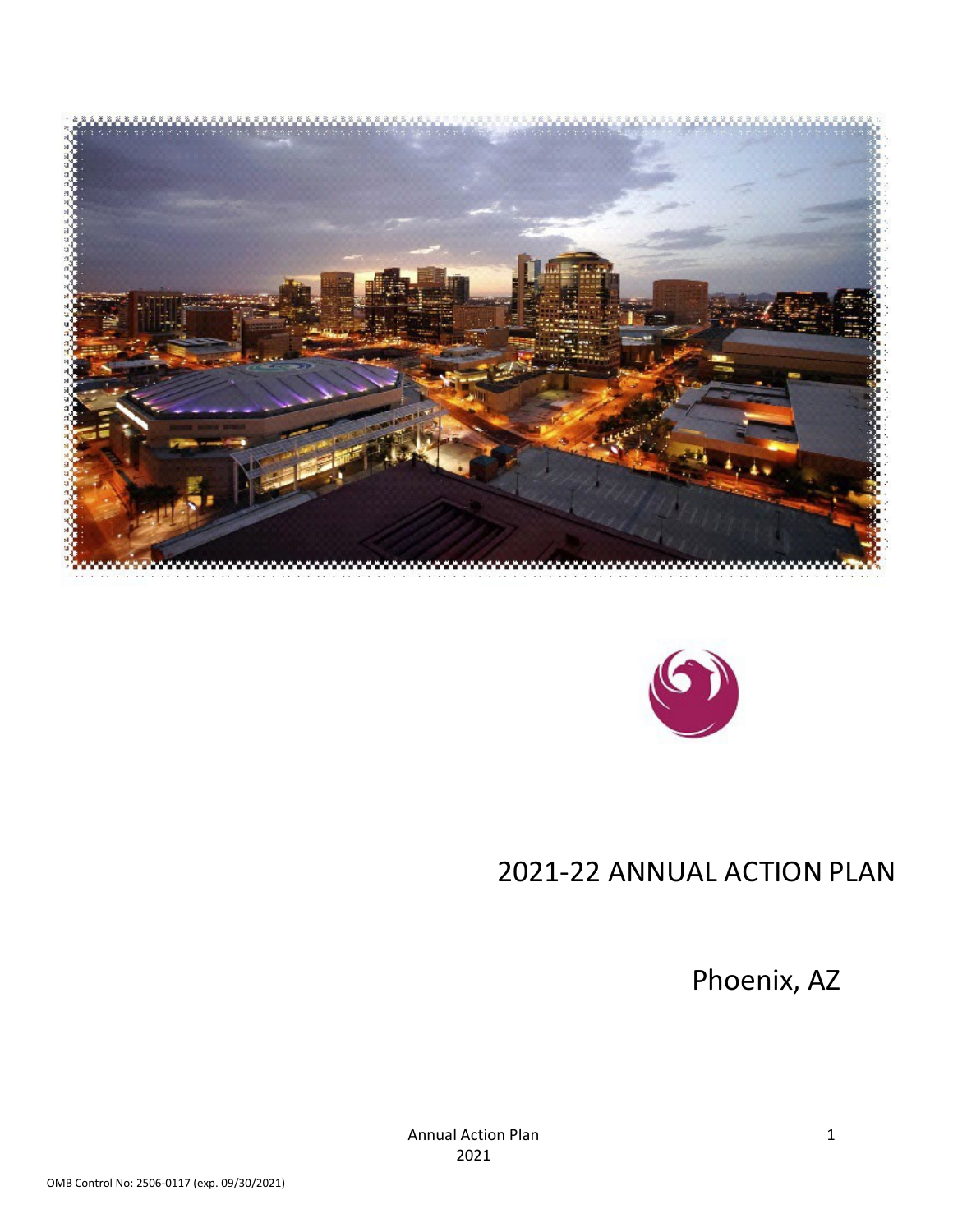## **Table of Contents**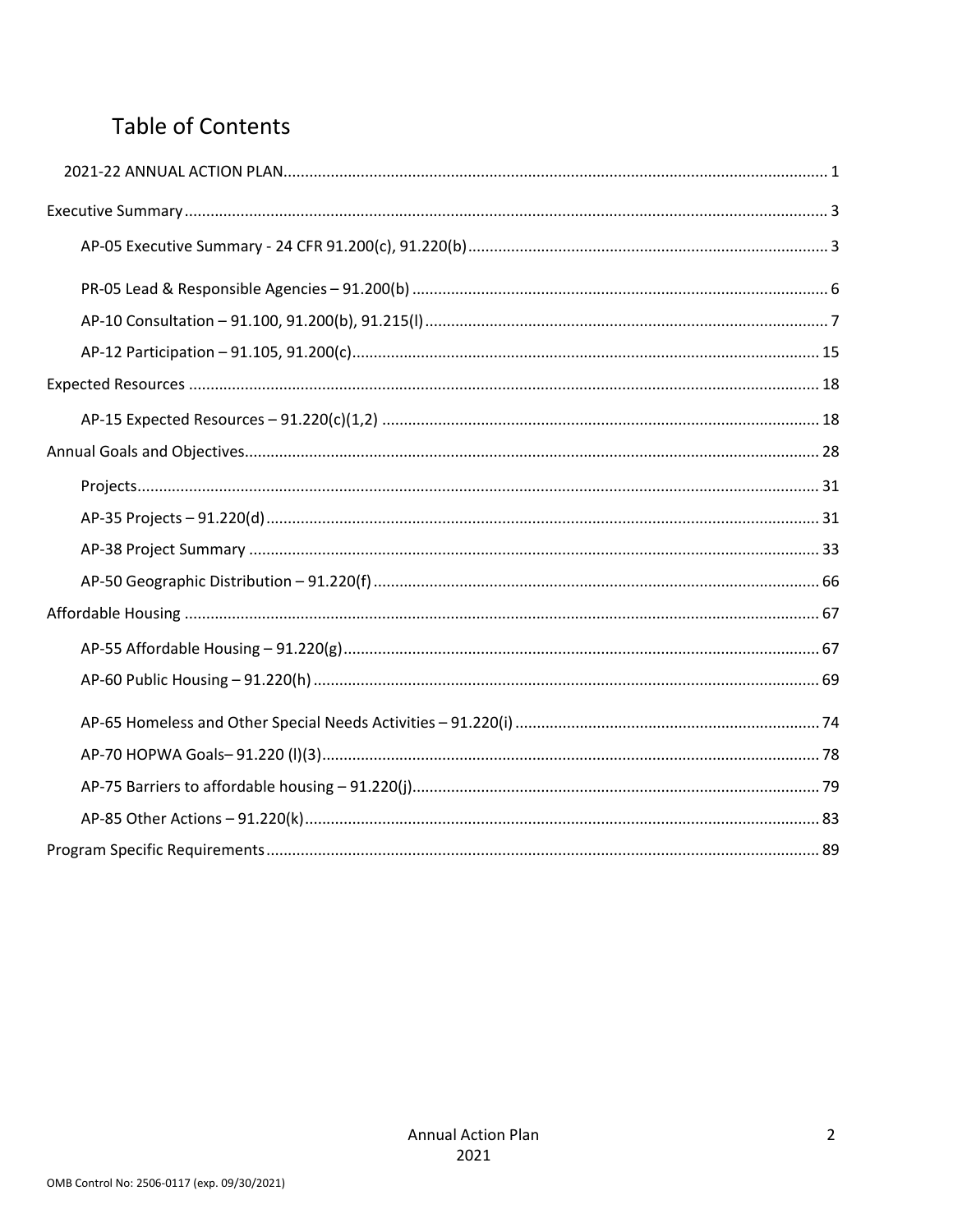## *Executive Summary*

### <span id="page-2-0"></span>AP-05 Executive Summary - 24 CFR 91.200(c), 91.220(b)

#### *1. Introduction*

The 2021-22 Annual Action Plan is the specific one-year plan for the use of U.S. Department of Housing and Urban Development (HUD) formula grant funds. The formula grant programs included in the Consolidated Plan consist of the Community Development Block Grant (CDBG), HOME Investment Partnerships Program (HOME), Emergency Solutions Grant (ESG) and Housing Opportunities for Persons with AIDS (HOPWA) programs.

The one-year action plan is based upon the priority needs defined in the Consolidated Plan strategy section and the available resources. It will guide the allocation of resources and other investment decisions along with the City's projected performance goals in the coming year. The strategy establishes the general priorities for assisting lower-income Phoenix residents and neighborhoods.

#### *2. Summarize the objectives and outcomes identified in the Plan*

The Consolidated Plan sets goals and strategies to be achieved over the Fiscal Year 2020-2024 and identifies funding priorities. The six Consolidated Plan goals represent the needs within the City of Phoenix and act as a framework for the FY 2021-22 programs and activities identified in this Annual Action Plan. Below are the identified goals:

- **Goal 1:** Increase and preserve affordable rental and homeowner housing opportunities for lowand-moderate income households based on community needs.
- **Goal 2:** Assist individuals and families to gain stable housing after experiencing homelessness or a housing crisis by providing appropriate housing and supportive services.
- **Goal 3:** Foster the development of vibrant and thriving neighborhoods by investing in public facilities, essential infrastructure and addressing blight.
- **Goal 4:** Provide public and community services that promote equity and serve vulnerable populations, including for residents with special needs.
- **Goal 5:** Enhance the City's economic stability by investing in inclusive economic growth opportunities that develop and strengthen small businesses, as well as providing access to workforce development and job opportunities.
- **Goal 6:** Meet the needs of persons with HIV/AIDS and their families through housing, health, and supportive services.

The objectives and outcomes related to the above stated goals can be found in detail within sections AP-15 and AP-35.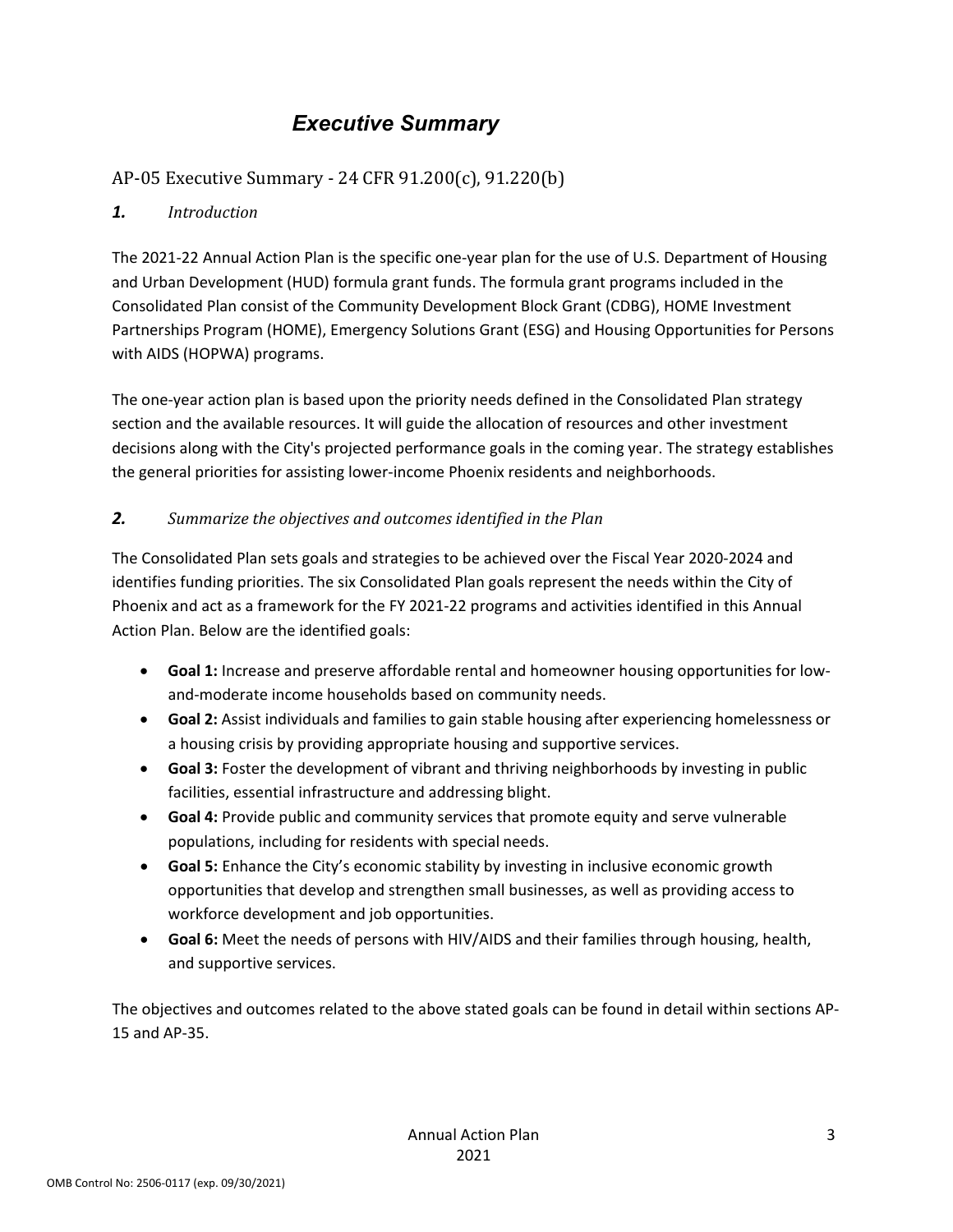#### *3. Evaluation of past performance*

HUD's Office of Community Planning and Development (CPD) seeks to support the development of communities that feature decent housing, a suitable living environment, and expanded opportunities for Low- and Moderate-Income (LMI) populations. To ensure entitlement jurisdictions are striving to achieve that vision, HUD requires annual submissions of Consolidated Annual Performance and Evaluation Reports (CAPERs).

The 2019-20 CAPER was submitted to HUD and indicated:

- 18,027 low- and moderate-income families, seniors and youth benefitted from public service programs and public facility projects.
- 123 residential households received housing rehabilitation services to help residents remain safe in their homes.
- 164 households received housing assistance.
- 3 commercial businesses received storefront revitalization improvements.
- 1,062 persons benefitted from completed public facility improvement and infrastructure projects.
- The total number of persons/households for whom services/facilities were available was 1,723,750.
- 1,193 persons with HIV/AIDS were assisted with supportive services and/or housing.
- 139 new affordable housing units were developed.
- Additionally, housing needs for low- and moderate-income households were addressed, and the city prevented homelessness by providing vouchers and intensive street outreach and engagement services to those in need and provided supportive permanent transitional housing to individuals experiencing domestic violence and human trafficking.

#### *4. Summary of Citizen Participation Process and consultation process*

The City of Phoenix's Citizen Participation Plan (CPP) outlines the efforts the City must take to provide for and encourage sharing input and views from residents, organizations, and other interested parties. The CPP mandates the City publish a public notice at least prior to the public hearing and will announce the availability of the Annual Action Plan, in a newspaper and on the City website.

In accordance with the City's CPP, a Public Notice was posted in the Arizona Republic on April 3, 2021. An electronic copy was posted on the City's website. The public comment period ran from April 5, 2021 through May 5, 2021, a comment period of not less than 30 days has been provided and all comments received, in writing or orally, will be included in the final submission of the Annual Action Plan to HUD.

A virtual public hearing was held online via Web-Ex on April 22, 2021 to obtain public comment on the draft documents and a City Council meeting was scheduled on May 5, 2021 to consider adopting the City's proposed 2021-2022 Action Plan.

#### *5. Summary of public comments*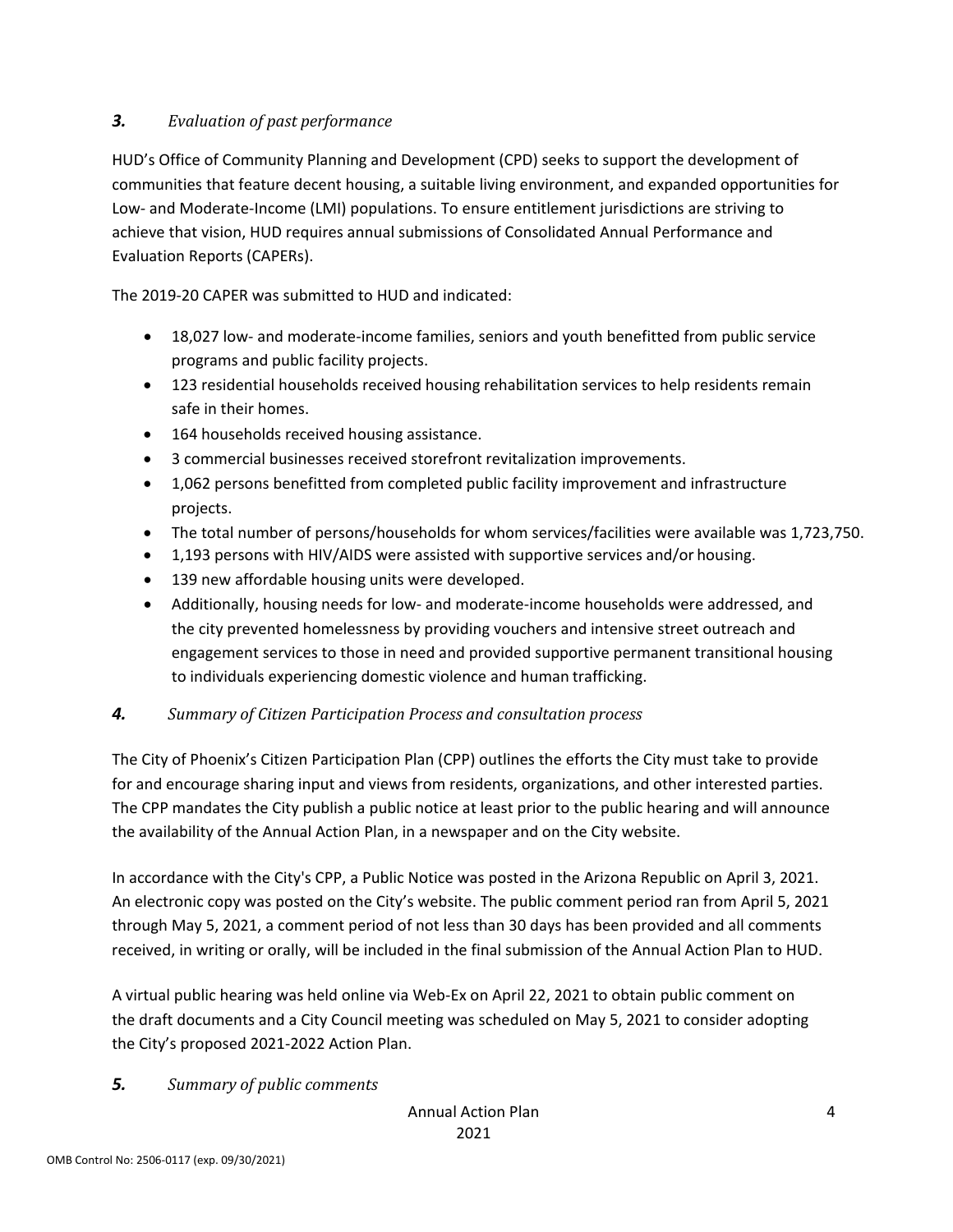To be completed after the 30-day public comment period. All comments will be included in Attachment A- Public Comment.

#### *6. Summary of comments or views not accepted and the reasons for not accepting them*

To be completed after the 30-day public comment period. All comments will be included in Attachment A- Public Comment.

#### *7. Summary*

The City is committed to providing every opportunity for residents and stakeholders in its jurisdiction to participate in the Consolidated Plan process, including the Annual Action Plan. Moreover, the City of Phoenix is committed to allocating HUD funds to both achieve the City's goals and fulfill HUD's mission of creating strong, sustainable, inclusive communities with quality affordable homes for all. Doing so will provide expanded opportunities for its low- to moderate- income populations to thrive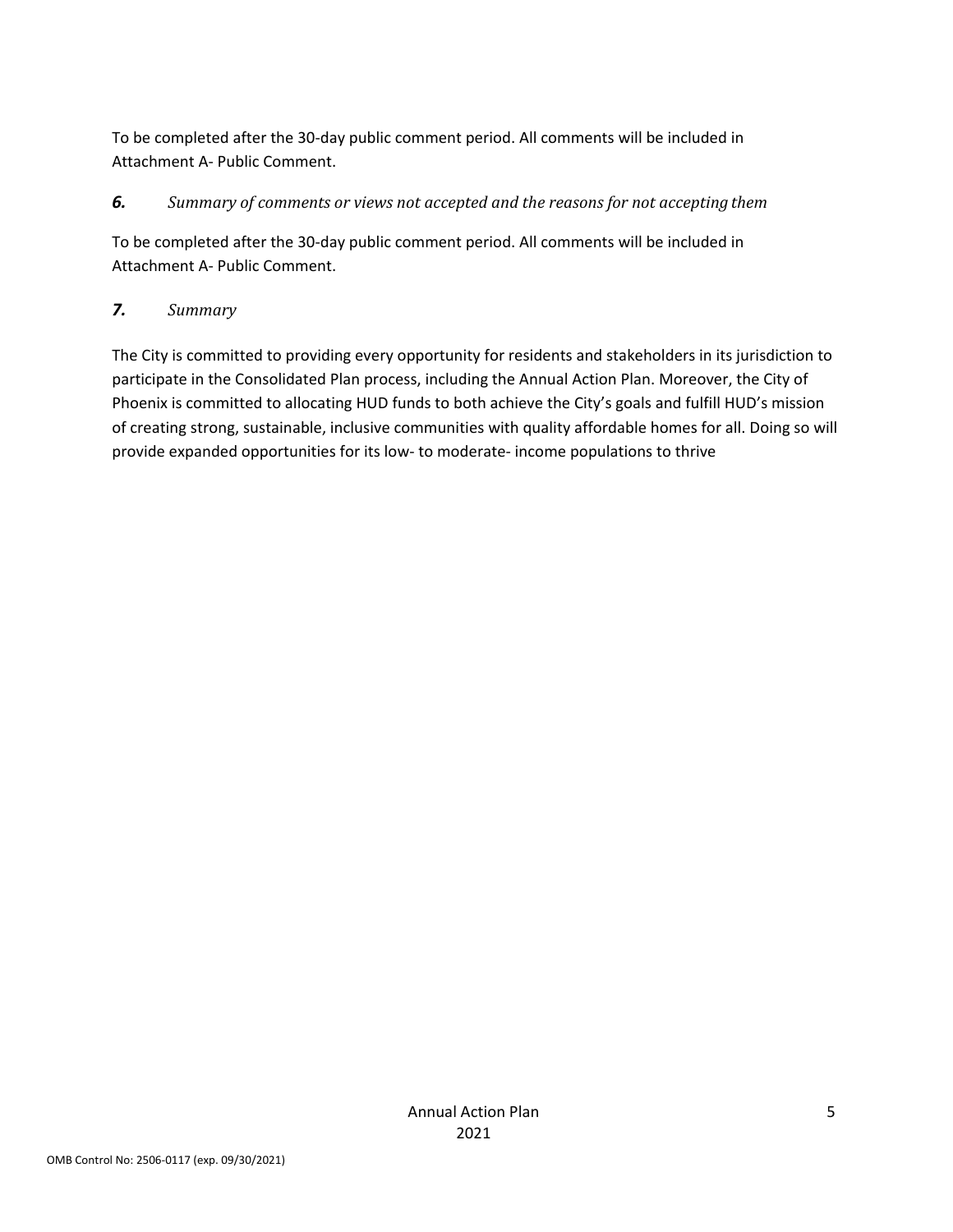#### <span id="page-5-0"></span>PR-05 Lead & Responsible Agencies – 91.200(b)

#### *1. Agency/entity responsible for preparing/administering the Consolidated Plan*

Describe the agency/entity responsible for preparing the Consolidated Plan and those responsible for administration of each grant program and funding source.

| <b>Agency Role</b>         | <b>Name</b>    | <b>Department/Agency</b>             |
|----------------------------|----------------|--------------------------------------|
| <b>CDBG Administrator</b>  | <b>PHOENIX</b> |                                      |
|                            |                | Department                           |
| <b>HOPWA Administrator</b> | <b>PHOENIX</b> | <b>COP Housing Department</b>        |
| <b>HOME Administrator</b>  | <b>PHOENIX</b> | <b>COP Housing Department</b>        |
| <b>ESG Administrator</b>   | <b>PHOENIX</b> | <b>COP Human Services Department</b> |
|                            | _ _<br>.       |                                      |

**Table 1 – Responsible Agencies**

#### *Narrative (optional)*

The City's Neighborhood Services Department (NSD) is the lead agency and is responsible for HUD entitlement grants which includes CDBG, HOME, ESG, and HOPWA. NSD is also responsible for the preparation of the Consolidated Plans, Annual Action Plans, and Consolidated Annual Performance Evaluation Reports (CAPER). Additionally, NSD staff also administers the Request for Proposal (RFP) process and revises the selection of CDBG subrecipients for City Council's consideration.

The City of Phoenix's Housing Department administers HOME and HOPWA on behalf of the City. HOME is the largest federal block grant to state and local governments designed exclusively to create affordable housing for low-income households. HOPWA is an entitlement grant dedicated to assisting communities to provide affordable housing opportunities and related supportive services for lowincome persons living with HIV/AIDS and their families. The City's Human Services Department administer ESG on behalf of the City. ESG support assists people to quickly regain stability in permanent housing after experiencing a housing crisis and can be used for emergency shelters, street outreach, rapid re-housing, and homelessness prevention.

#### *Consolidated Plan Public Contact Information*

Spencer J Self, Neighborhood Services Director, 602-262-7494 (email: spencer.self@phoenix.gov).

Annual Action Plan 2021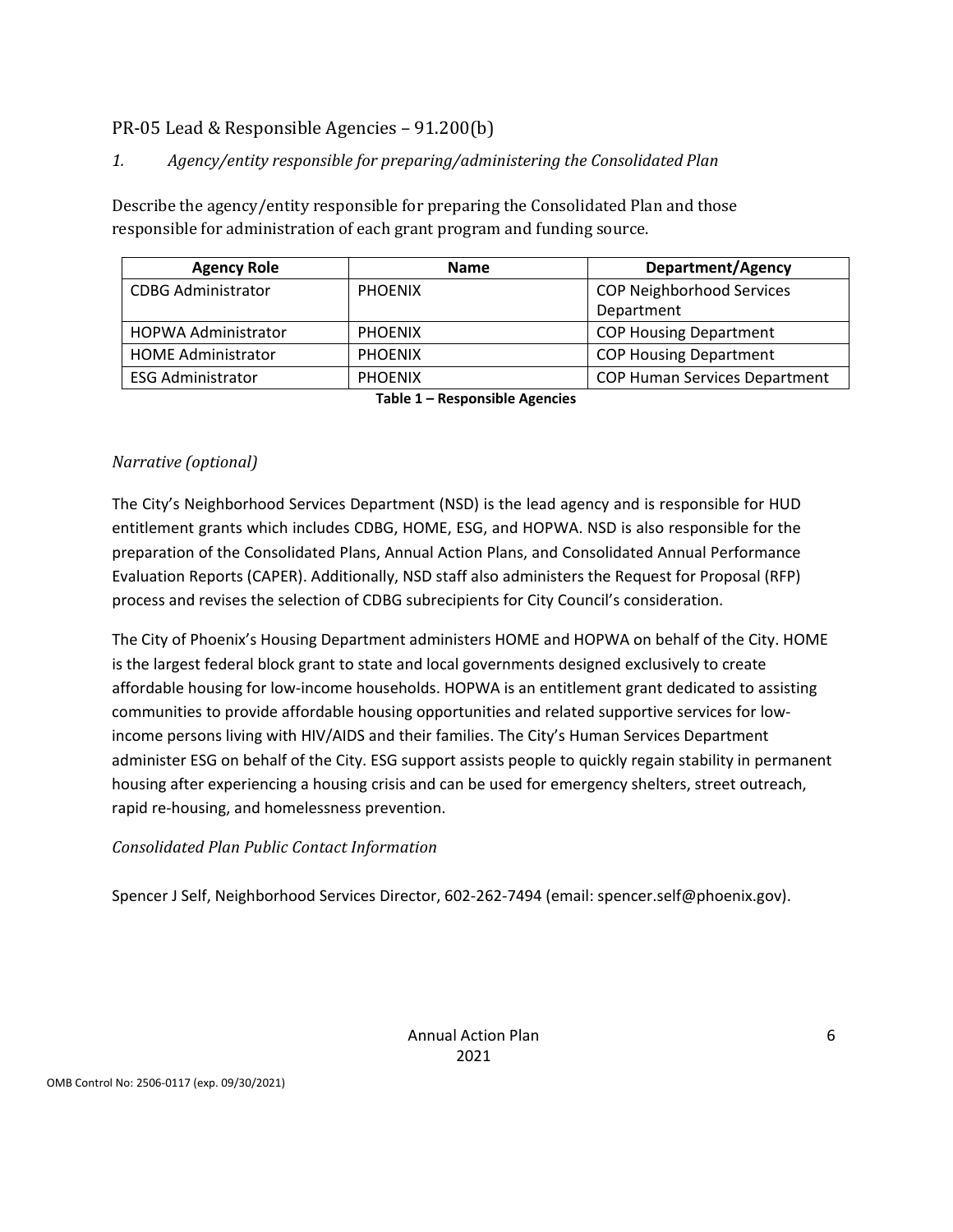#### <span id="page-6-0"></span>AP-10 Consultation – 91.100, 91.200(b), 91.215(l)

#### *1. Introduction*

In the coming year, the City will remain focused on serving vulnerable individuals and families with children experiencing homelessness through collaboration with other funders and partnerships with essential public and private systems of care including health and behavioral health care; public safety; education; and employment providers. The City will continue to lead efforts in providing outreach to Veterans, seniors, unaccompanied youth, and families with children and other individuals experiencing chronic homelessness through participation in targeted initiatives and support to community-based providers.

*Provide a concise summary of the jurisdiction's activities to enhance coordination between public and assisted housing providers and private and governmental health, mental health and service agencies (91.215(l))*

Through strategic collaborations between multiple city departments including Housing, Human Services, Public Safety, and Neighborhood Services, County and State government, the Regional Behavioral Health Authority, and non-profit and charitable organizations, the City has developed a diverse portfolio of supportive housing interventions for the most vulnerable individuals and families including those who chronically homeless, Veterans, unaccompanied youth, justice involved, and seniors. This diverse portfolio also includes shelter and supportive services to address the COVID-19 national pandemic.

Unlike most areas in the country, Phoenix's Public Housing Authority (PHA) is contained within the governmental structure of the City of Phoenix as its Housing Department. Phoenix's Public Housing Authority was consulted throughout the Annual Action Plan process.

The City of Phoenix Housing and Human Services departments collaborated to partner with MMIC to provide up to 275 chronically homeless individuals and families with General Mental Health and Substance Abuse concerns with permanent supportive housing. In February 2015, the Phoenix City Council created a preference to prioritize approximately 275 Housing Choice Vouchers (HCV) to chronically homeless individual and families, and in doing so mandated they be accompanied by wraparound support services. The result was the first multi-agency, multi-disciplinary collaboration of its kind to provide chronically homeless individuals and families' permanent supportive housing supported through the behavioral health system. Currently, MMIC sub- contracts with Community Bridges Inc., and La Frontera-EMPACT to provide navigation, housing-based case management, and behavioral health services to individuals and families housed through the project.

Annual Action Plan 7 The Phoenix Mayor and City Council have boldly identified human trafficking as a citywide priority and embarked on an aggressive plan to make Phoenix a national leader in combatting human trafficking. The Mayor's Human Trafficking Task Force, established in 2013, is exploring innovative solutions to address the issue and assist survivors. In 2014, the Task Force released the Compass Plan which identifies five

2021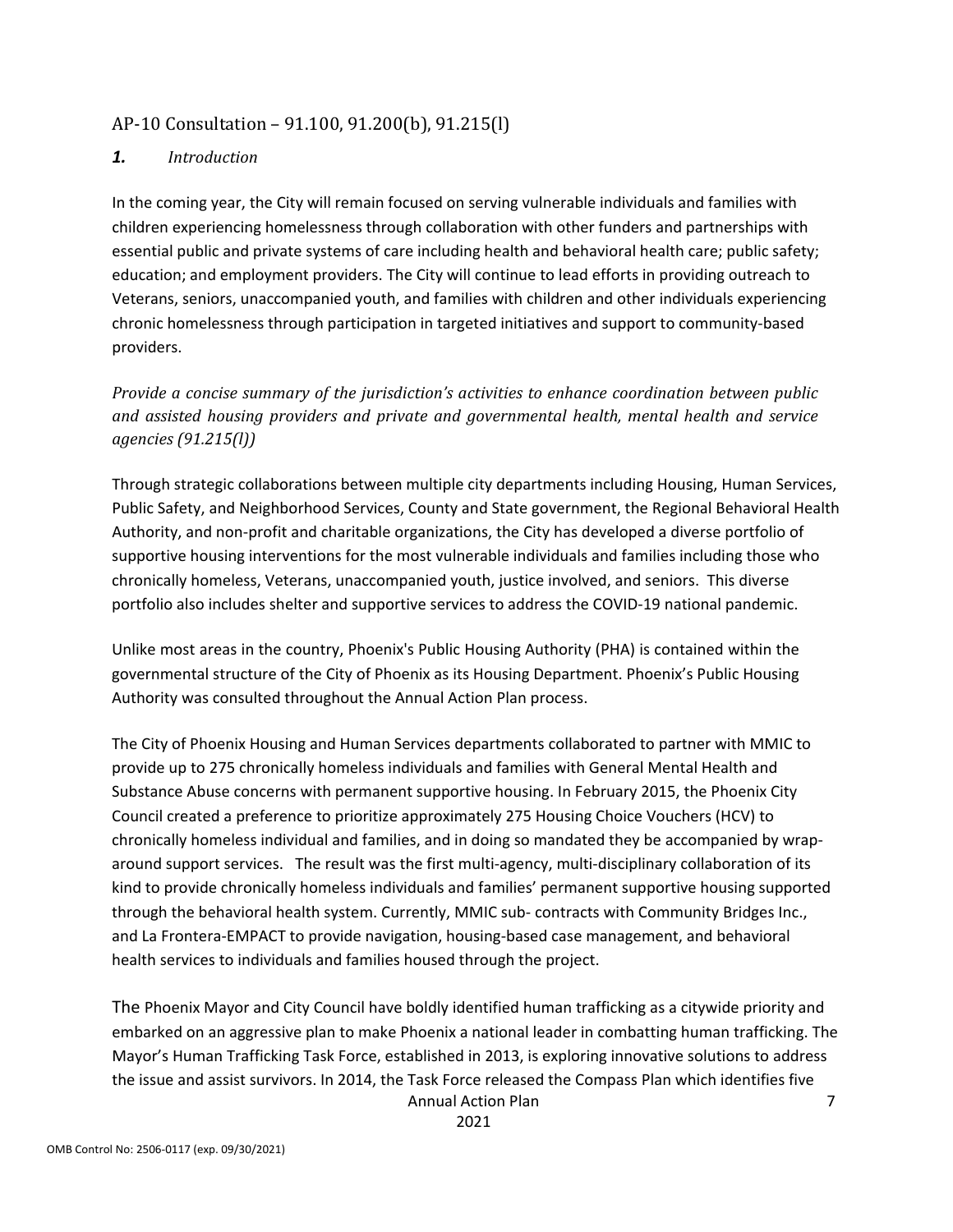campaign strategies and a work plan to make Phoenix a national leader in the war against human trafficking. Using the Compass Plan as a roadmap, the Task Force has made significant progress in raising community awareness; influencing public policy; increasing law enforcement resources; and increasing resources and access to services for victims. The establishment of Phoenix Starfish Place, a supportive housing program for survivors of sex trafficking and their children, is an aggressive initiative of the Task Force. Phoenix Starfish Place provides permanent supportive housing for fifteen households of victims of sex trafficking. Eligible household referrals are processed through Arizona State University and forwarded to Community Bridges Inc. Case managers with Community Bridges Inc. assist residents with completing and gathering documents required for eligibility. Residents receive tenant based rental assistance to subsidize the monthly rental fee, contributing no more than thirty percent of their income towards rent. Two full-time case managers provide trauma informed case management and support services on-site to resident households. Additional services coordinated by Arizona State University and provided by a variety of community-based provider agencies are also available to resident households on-site. Starting July 2021, the funding for this initiative will be transitioning from HOME TBRA to Section 8 - HCV which will ensure long term assistance for the beneficiaries of this program. A Bi-annual event held at the Helen Drake Senior Center, Phoenix 1st Step Drop in Center, is co-led by survivors and 30 different partner agencies. Services include housing, medical and mental health care, HIV/Hep C testing, and drug and alcohol treatment. Since 2014, there have been 354 clients served at the 10 events. Unfortunately, due to COVID, this event did not take place over the past year. In 2015, the City of Phoenix received \$235,000 in funding to add a position designed to enhance services for adult and minor sex trafficking victims serving 155 clients and over 1400 servicesprovided. Approximately 12,000 individuals have been trained since 2016, as part of the outreach and community awareness plan. An addition to this plan, is to train 60% of City Staff, to make the City of Phoenix a certified trained city. This is in conjunction with the Arizona State University Sex Trafficking Intervention Research office and TRUSTAZ (Training and Resources United to Stop Trafficking). To date over 200 employees have attended 5 trainings. In 2019 CARES Act funding was allocated towards Human Trafficking by the city council. This included \$250,000 to Starfish Place, \$20,000 to the Phoenix PD Human Exploitation and Trafficking Unit and \$40,000 to the Phoenix  $1<sup>st</sup>$  Step Drop in Center. These funds were to assist with the needed adjustments of services due to COVID which included PPE supplies, infrastructure changes and technology enhancements.

#### *Describe coordination with the Continuum of Care and efforts to address the needs of homeless persons (particularly chronically homeless individuals and families, families with children, veterans, and unaccompanied youth) and persons at risk of homelessness.*

The City of Phoenix has been an active member of the Maricopa County Continuum of Care since its inception. As a member of the Governing Board and active participant in CoC committees, workgroups, and activities, the City plays a leadership role in the implementation of the HEARTH Act and efforts to end homelessness across the region. The City has historically participated in the annual ranking and review process to evaluate and prioritize the mix and level of services supported by the CoC and works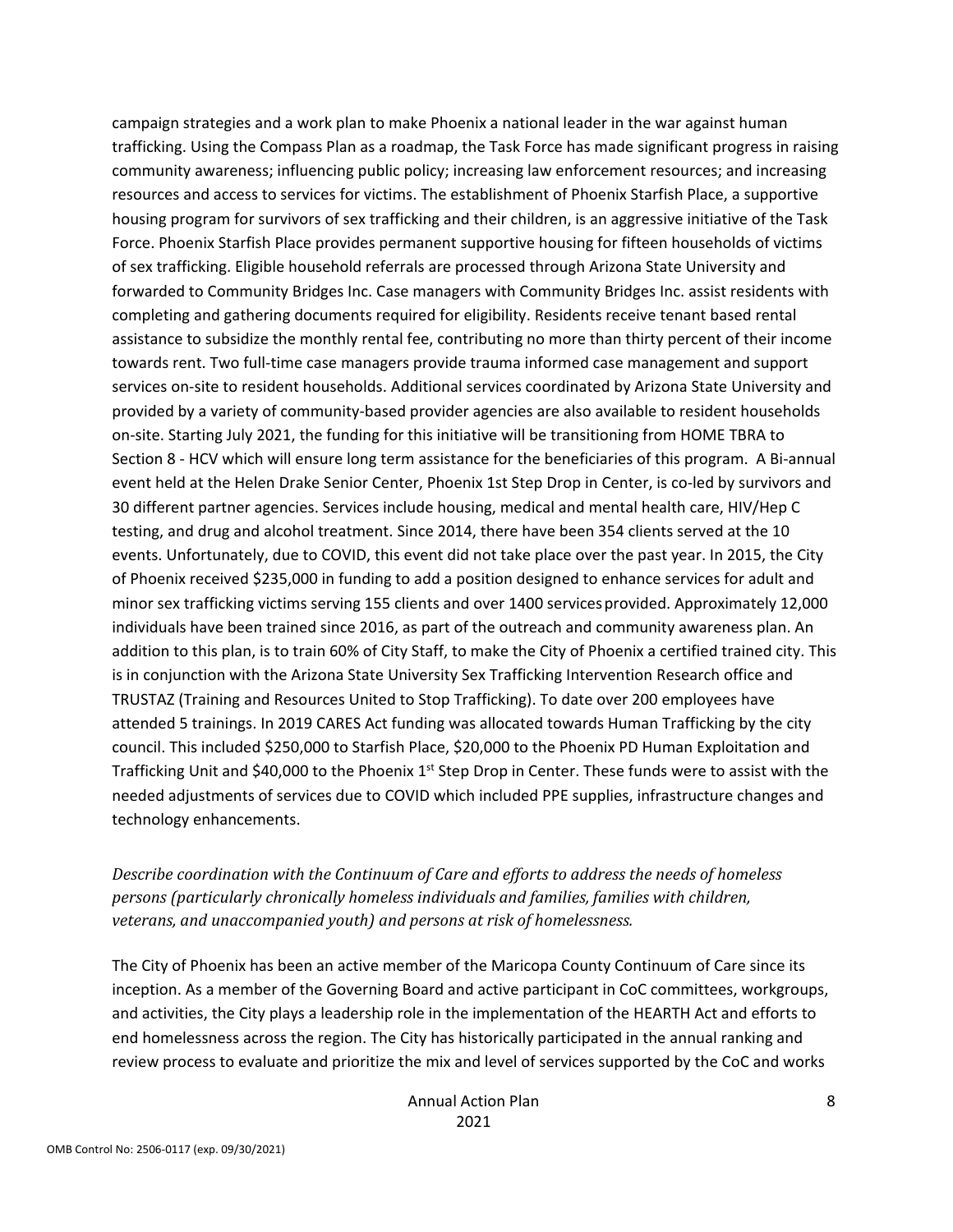in coordination to fill critical gaps and enhance accessibility to appropriate housing and service interventions.

Currently the City is combining outreach, housing stabilization, and public and assisted housing resources to support programs which move chronically homeless individuals and families, Veterans, unaccompanied youth, and seniors from the street to housing as quickly as possible. The City also supports emergency shelter for single individuals and families with children. In response to the national COVID-19 pandemic, the City also provides emergency shelter, housing stabilization, and rapid rehousing services to seniors, families, individuals, and medically vulnerable individuals in order to mitigate the risk of exposure.

In January of 2019, the City partnered with the Burton Barr Central Library on a joint project designed to offer an accessible and centrally located drop in-style service center for vulnerable and individuals experiencing homelessness who are seeking case management and community-based services. Additionally, in February 2020, the City partnered with St. Vincent De Paul, a local non-profit, to offer an additional drop-in style center for vulnerable and individuals experiencing homelessness who are seeking case management and community-based services in the Sunnyslope area. Although these partnerships are in place, these outreach projects have been placed on hold due to the national COVID-19 pandemic and will resume when appropriate.

The City is also a participant of Built for Zero (formerly Zero: 2016), a rigorous national change campaign working to help a core group of committed communities end veteran and chronic homelessness. Coordinated by Community Solutions, the national effort supports participants in developing real time data on homelessness, optimizing local housing resources, tracking progress against monthly goals, and accelerating the spread of proven strategies. Staff participate in ongoing learning sessions in an effort evaluate and improve local leadership structures and capacity necessary to end Veteran and chronic homelessness as well as continue learning quality improvement tools and methods to take action and solve problems.

The City of Phoenix has partnered with the local Continuum of Care to address Veteran and Chronic homelessness in our community. In collaboration with local municipalities within Maricopa County, Veterans Administration, Community Bridges Inc., United Methodist Outreach Ministries, U.S. Vets, Lodestar Day Resource Center, Crisis Response Network, and other community stakeholders, we have achieved several Federal benchmarks. The City of Phoenix recognized a very important need in the effort to end Veteran homelessness and the partnership with Community Bridges Inc. enabled us to provide Veteran specific navigation services. The partnership focuses on coordination of the by name list and outreach services, navigation services, and houses Veterans identified on the list. With this resource the City is going to effectively address Veteran homelessness in the community.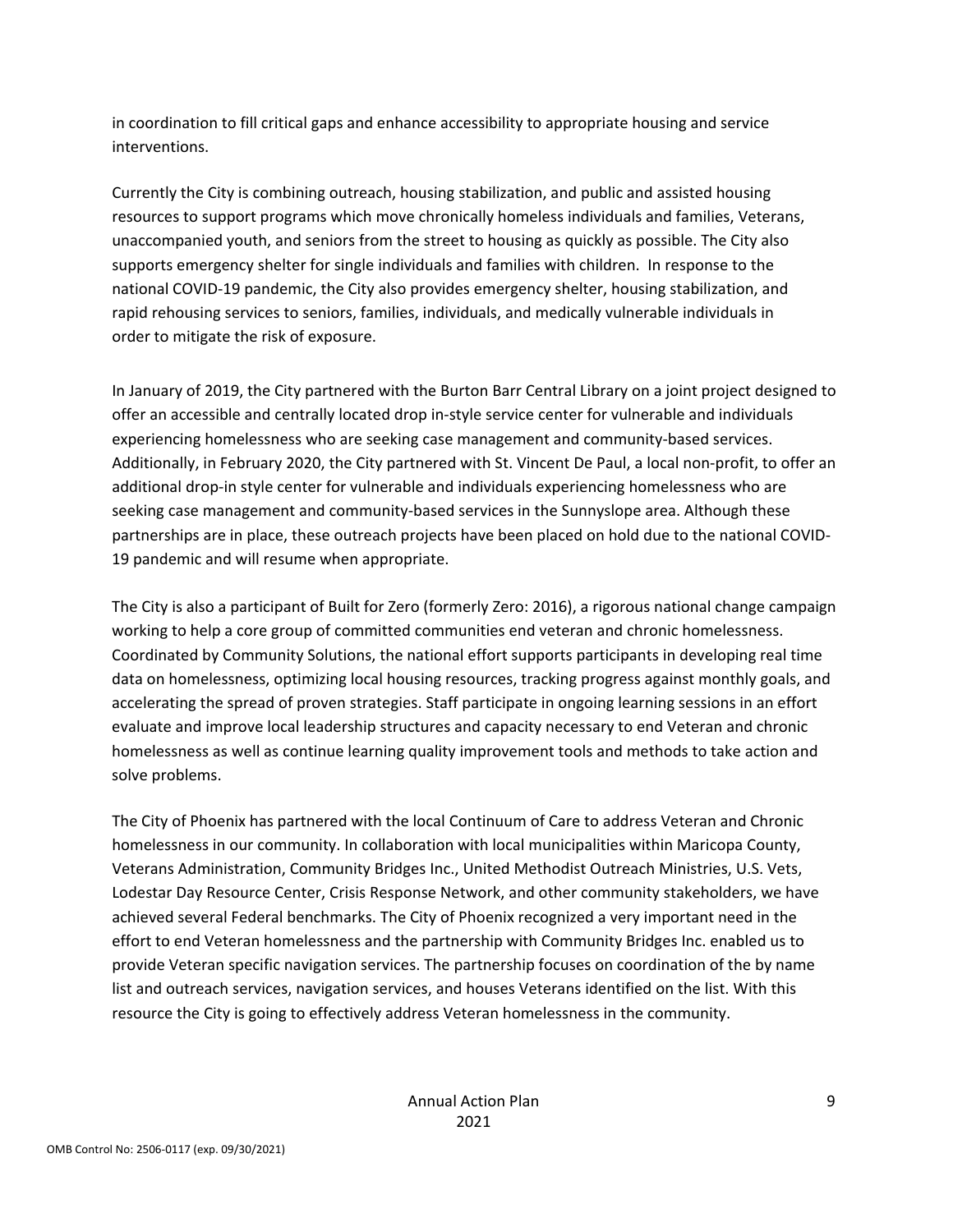*Describe consultation with the Continuum(s) of Care that serves the jurisdiction's area in determining how to allocate ESG funds, develop performance standards for and evaluate outcomes of projects and activities assisted by ESG funds, and develop funding, policies and procedures for the operation and administration of HMIS*

The City of Phoenix holds one position on the Maricopa County Regional Continuum of Care (CoC) Governing Board. This position represents the ESG formula recipients, and actively participates in committees, workgroups and activities of the CoC. The City is also an active member of the Maricopa Association of Governments ESG subcommittee, a workgroup formed by the CoC to develop regional strategies and practices for the comprehensive implementation of ESG eligible services across Maricopa County.

The Maricopa County Continuum of Care Community Best Practices (formerly Standards of Excellence) are a set of performance and quality standards for each of the Continuum's primary engagement/housing interventions (street outreach, emergency shelter, transitional housing, rapid rehousing, permanent supportive housing), developed in partnership by the population specific work groups (Street Outreach Collaborative, Chronic Homelessness, Collaborative Outreach, Coordinated Entry, Ending Veteran Homelessness, Emergency Solutions Grant, Shelter Prioritization) and approved by the CoC Governing Board. The Best Practices promote a common language and understanding of program components and expectations, and subsequently a framework for evaluating program efficacy and determining level of need.

*2. Describe Agencies, groups, organizations and others who participated in the process and describe the jurisdiction's consultations with housing, social service agencies and other entities*

| Agency/Group/Organization              | <b>Maricopa Association of Governments</b> |  |  |  |
|----------------------------------------|--------------------------------------------|--|--|--|
| <b>Agency/Group/Organization Type</b>  | Planning                                   |  |  |  |
|                                        | organization                               |  |  |  |
|                                        | Regional                                   |  |  |  |
|                                        | organization                               |  |  |  |
| What section of the Plan was addressed | Homeless Needs - Chronically homeless      |  |  |  |
| by Consultation?                       | Homeless Needs - Families with children    |  |  |  |
|                                        | Homelessness Needs - Veterans              |  |  |  |
|                                        | Homelessness Needs - Unaccompanied         |  |  |  |
|                                        | vouth                                      |  |  |  |
|                                        | <b>Homelessness Strategy</b>               |  |  |  |

| Table 2 - Agencies, groups, organizations who participated |  |
|------------------------------------------------------------|--|
|                                                            |  |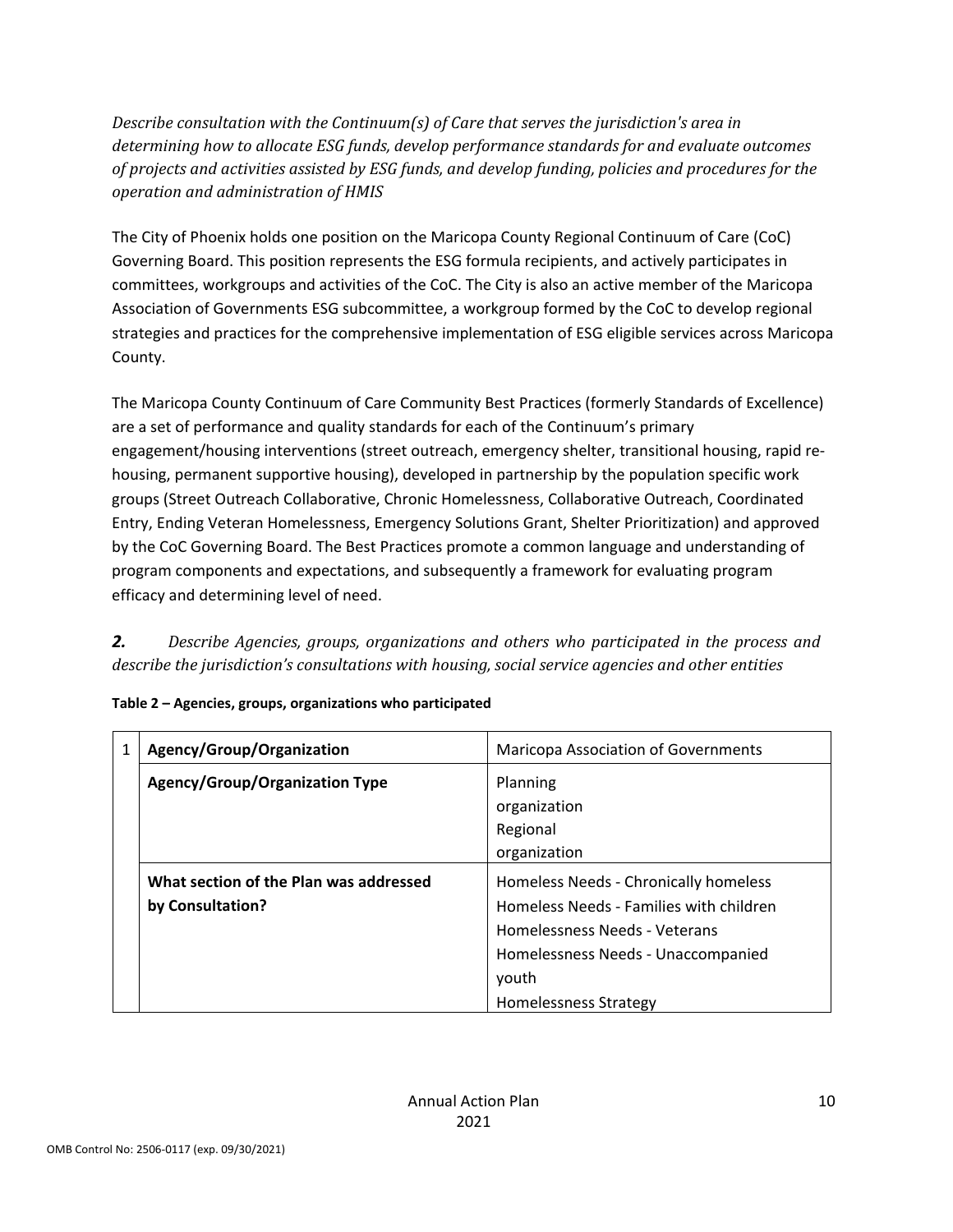|                | <b>Briefly describe how the</b>           | The City of Phoenix has been an active          |  |  |  |
|----------------|-------------------------------------------|-------------------------------------------------|--|--|--|
|                | <b>Agency/Group/Organization was</b>      | member of the Maricopa County Continuum         |  |  |  |
|                | consulted. What are the anticipated       | of Care since its inception. As a member of the |  |  |  |
|                | outcomes of the consultation or areas for | Governing Board and active participant in CoC   |  |  |  |
|                | improved coordination?                    | committees, workgroups, and activities, the     |  |  |  |
|                |                                           | city plays a leadership role in the             |  |  |  |
|                |                                           | implementation of the HEARTH Act and            |  |  |  |
|                |                                           | efforts to end homelessness across the region.  |  |  |  |
|                |                                           | The City has historically participated in the   |  |  |  |
|                |                                           | annual ranking and review process to evaluate   |  |  |  |
|                |                                           | and prioritize the mix and level of services    |  |  |  |
|                |                                           | supported by the CoC and works in               |  |  |  |
|                |                                           | coordination to fill critical gaps and enhance  |  |  |  |
|                |                                           | accessibility to appropriate housing and        |  |  |  |
|                |                                           | service interventions. The Continuum of care    |  |  |  |
|                |                                           | provided information on Continuum of Care       |  |  |  |
|                |                                           | operations and homelessness needs in the        |  |  |  |
|                |                                           | community to                                    |  |  |  |
|                |                                           | inform future funding priorities.               |  |  |  |
| $\overline{2}$ | Agency/Group/Organization                 | City of Phoenix Equal Opportunity Department    |  |  |  |
|                |                                           | / Fair Housing                                  |  |  |  |
|                | <b>Agency/Group/Organization Type</b>     | Housing                                         |  |  |  |
|                |                                           | Service-Fair Housing                            |  |  |  |
|                | What section of the Plan was addressed    | <b>Housing Needs</b>                            |  |  |  |
|                | by Consultation?                          |                                                 |  |  |  |
|                |                                           | <b>Public Housing Needs</b>                     |  |  |  |
|                | Briefly describe how the                  | The Equal Opportunity Department/Fair           |  |  |  |
|                | <b>Agency/Group/Organization was</b>      | Housing provided information and data           |  |  |  |
|                | consulted. What are the anticipated       | pertaining to the Fair Housing needs within     |  |  |  |
|                | outcomes of the consultation or areas for | the City of Phoenix and is a part of the        |  |  |  |
|                | improved coordination?                    | strategies within the Analysis to Impediments   |  |  |  |
|                |                                           | to Fair                                         |  |  |  |
|                |                                           | <b>Housing Choice</b>                           |  |  |  |
| 3              | Agency/Group/Organization                 | City of Phoenix Housing Department/Choice       |  |  |  |
|                |                                           | Neighborhoods Grant/ Public Housing             |  |  |  |
|                |                                           | Authority                                       |  |  |  |
|                | <b>Agency/Group/Organization Type</b>     | <b>Housing Services</b>                         |  |  |  |
|                | What section of the Plan was addressed    | <b>Housing Needs</b>                            |  |  |  |
|                | by Consultation?                          |                                                 |  |  |  |
|                |                                           | <b>Housing Strategy</b>                         |  |  |  |
|                | <b>Annual Action Plan</b>                 | 11                                              |  |  |  |

Annual Action Plan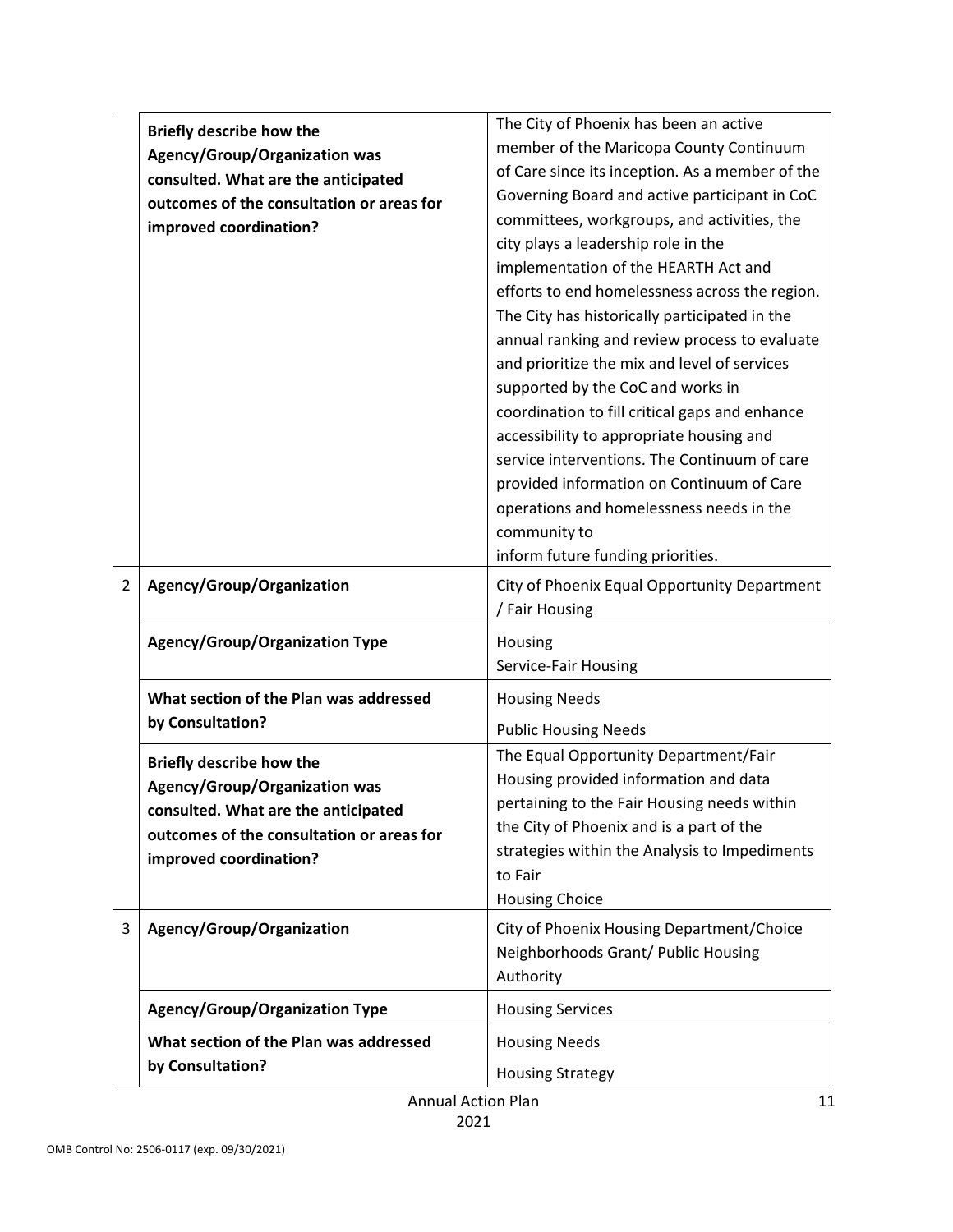|   | Briefly describe how the<br><b>Agency/Group/Organization was</b><br>consulted. What are the anticipated<br>outcomes of the consultation or areas for<br>improved coordination?        | The Housing Department is the Public Housing<br>Authority for the City of Phoenix. The Housing<br>Department administers the HOME Program,<br>housing choice vouchers, and oversees the<br>Choice Neighborhoods Grant. The Housing<br>Department provided information related to<br>housing trends impacting low-income<br>households. |
|---|---------------------------------------------------------------------------------------------------------------------------------------------------------------------------------------|----------------------------------------------------------------------------------------------------------------------------------------------------------------------------------------------------------------------------------------------------------------------------------------------------------------------------------------|
| 4 | Agency/Group/Organization                                                                                                                                                             | City of Phoenix Housing Department                                                                                                                                                                                                                                                                                                     |
|   | <b>Agency/Group/Organization Type</b>                                                                                                                                                 | Housing<br>Services-Persons with HIV/AIDS                                                                                                                                                                                                                                                                                              |
|   | What section of the Plan was addressed<br>by Consultation?                                                                                                                            | <b>HOPWA Strategy</b>                                                                                                                                                                                                                                                                                                                  |
|   | Briefly describe how the<br><b>Agency/Group/Organization was</b><br>consulted. What are the anticipated<br>outcomes of the consultation or areas for<br>improved coordination?        | The Housing Department administers the<br>HOPWA grant and provided data regarding the<br>characteristics of special needs populations<br>and their housing and supportive service<br>needs, specifically for persons living with<br>HIV/AIDS.                                                                                          |
| 5 | Agency/Group/Organization                                                                                                                                                             | City of Phoenix Human Services Department                                                                                                                                                                                                                                                                                              |
|   | <b>Agency/Group/Organization Type</b>                                                                                                                                                 | Housing<br>Services-Persons with HIV/AIDS                                                                                                                                                                                                                                                                                              |
|   | What section of the Plan was addressed<br>by Consultation?                                                                                                                            | Homeless Needs - Chronically homeless<br>Homeless Needs - Families with children<br>Homelessness Needs - Veterans Homelessness<br>Needs - Unaccompanied youth<br>Homelessness Strategy                                                                                                                                                 |
|   | <b>Briefly describe how the</b><br><b>Agency/Group/Organization was</b><br>consulted. What are the anticipated<br>outcomes of the consultation or areas for<br>improved coordination? | The Human Services Department administers<br>the ESG funding and monitors sub-recipients.<br>Information was provided on ESG operations<br>and homelessness needs within the City to<br>inform future funding priorities.                                                                                                              |

*Identify any Agency Types not consulted and provide rationale for not consulting*

No single agency or organization was purposely excluded from providing input on the Annual Action Plan.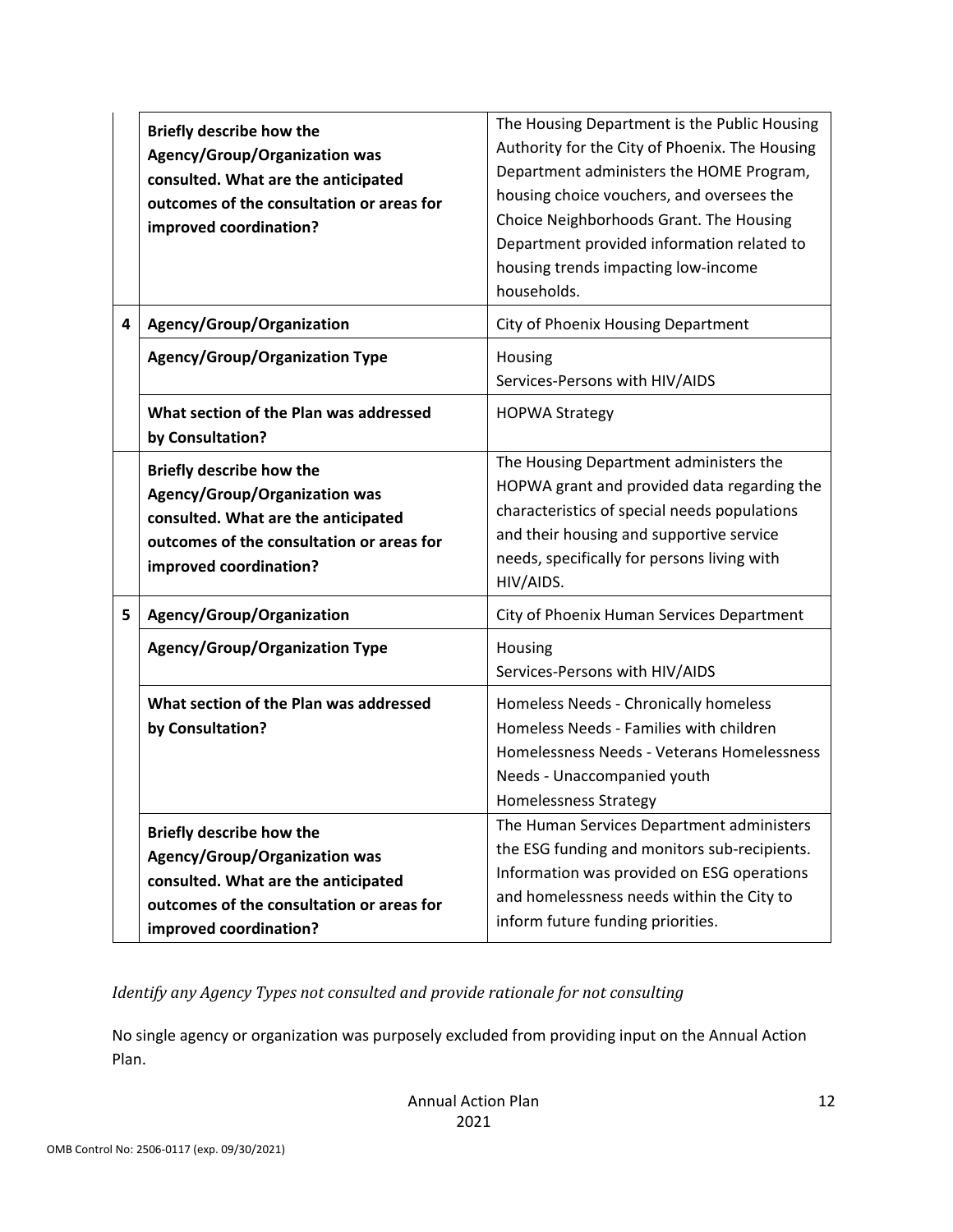| Name of Plan                      | <b>Lead Organization</b> | How do the goals of your Strategic<br>Plan overlap with the goals of<br>each plan? |
|-----------------------------------|--------------------------|------------------------------------------------------------------------------------|
| Regional Plan to End Homelessness | Maricopa Association of  | <b>Homeless Needs</b>                                                              |
|                                   | Governments              |                                                                                    |
| Annual Agency Plan Administration | City of Phoenix          | Housing Needs, Homeless Needs,                                                     |
| Plan                              |                          | Non-Homeless Special Needs                                                         |
| 2020-2025 Analysis of Impediments | City of Phoenix          | <b>Housing Needs</b>                                                               |
| to Fair Housing Choice            |                          |                                                                                    |

*Other local/regional/state/federal planning efforts considered when preparing the Plan*

**Table 3 – Other local / regional / federal planning efforts**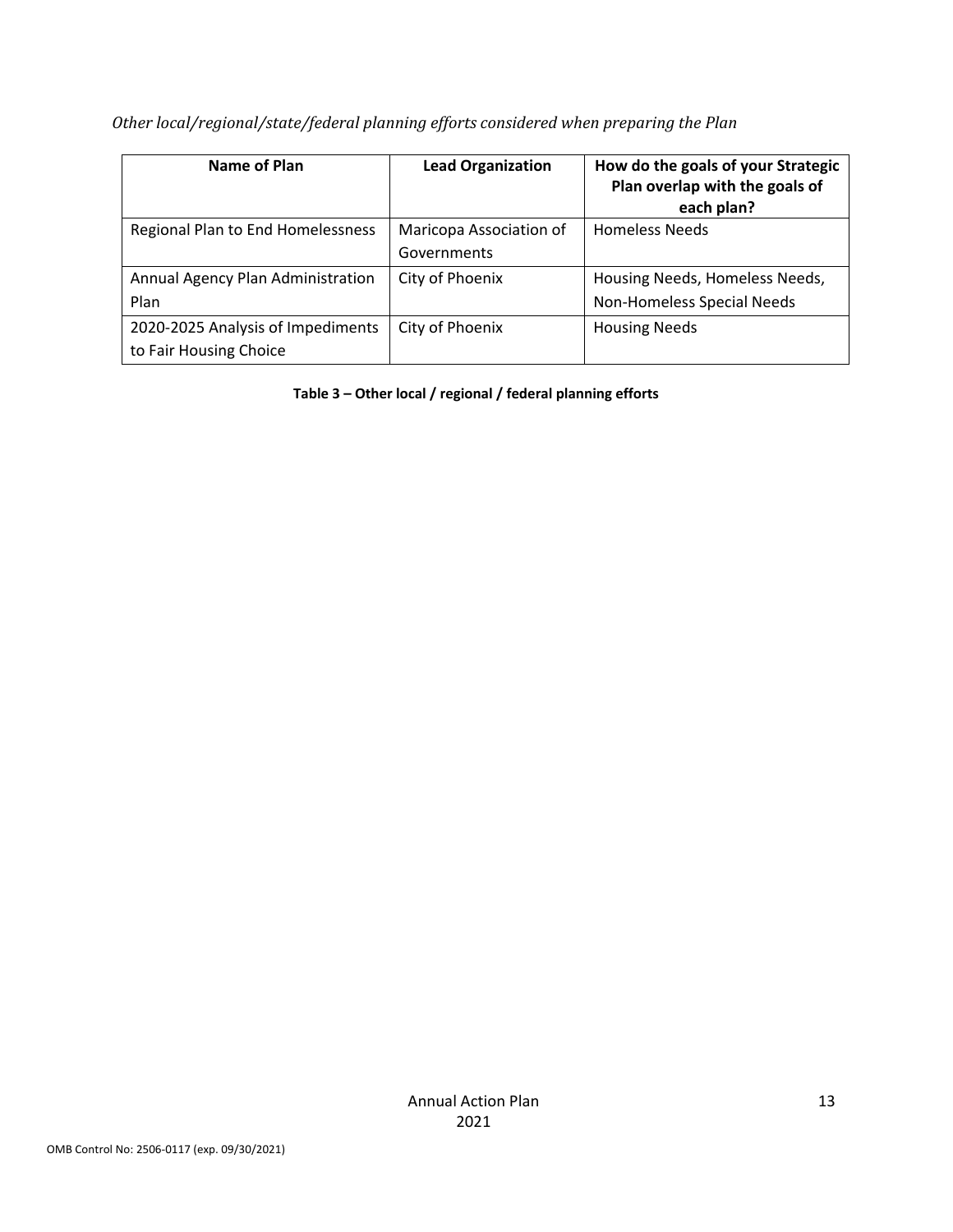#### *Narrative (optional)*

The City of Phoenix has been an active member of the Maricopa County Continuum of Care (CoC) since its inception. As a member of the Governing Board and active participant in CoC committees, workgroups, and activities, the city plays a leadership role in the implementation of the HEARTH Act and efforts to end homelessness across the region. The City has historically participated in the annual ranking and review process to evaluate and prioritize the mix and level of services supported by the CoC and works in coordination to fill critical gaps and enhance accessibility to appropriate housing and service interventions.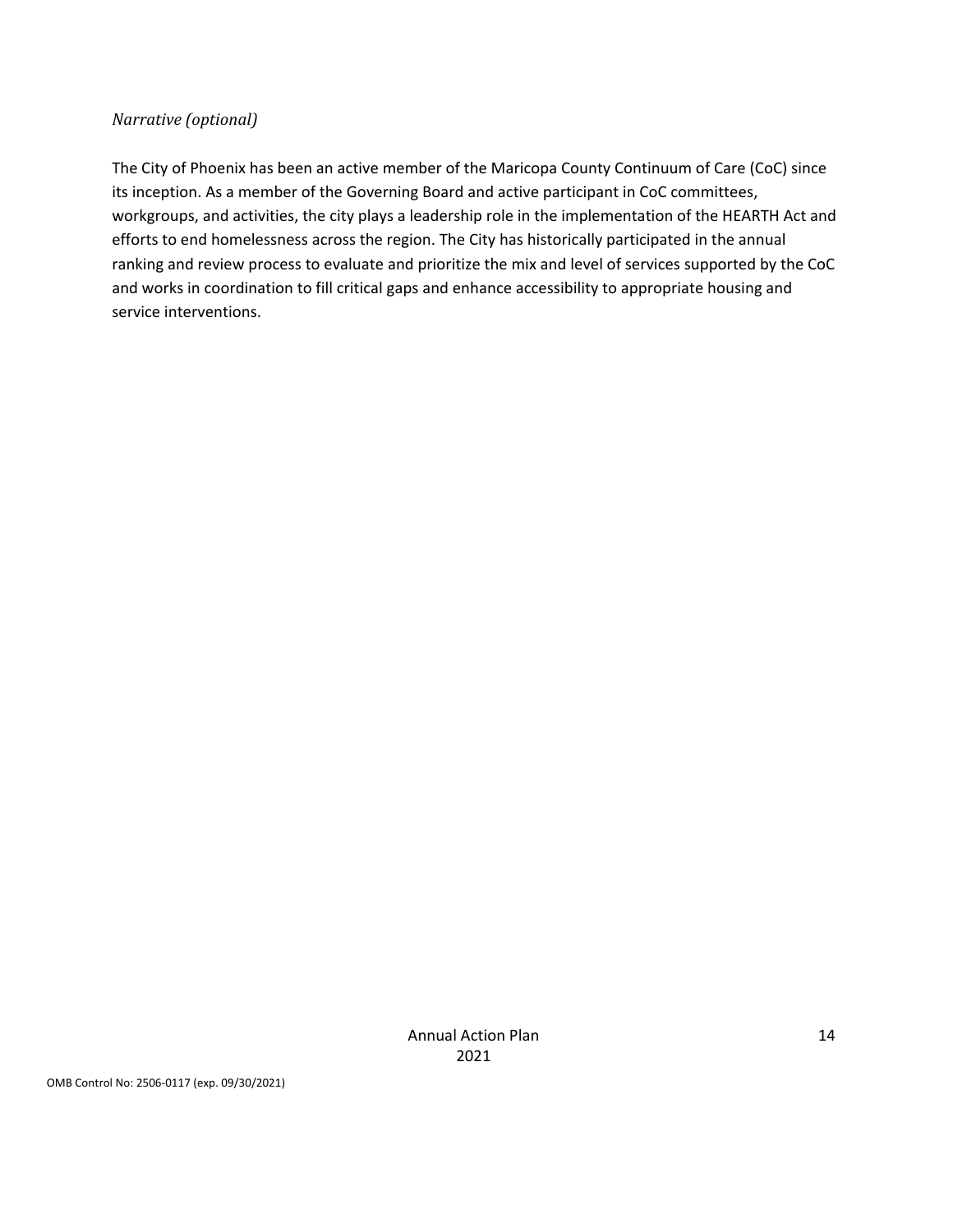## AP-12 Participation – 91.105, 91.200(c)

*1. Summary of citizen participation process/Efforts made to broaden citizen participation Summarize citizen participation process and how it impacted goal setting*

#### **Citizen Participation Outreach**

<span id="page-14-0"></span>

| <b>Sort Order</b> | <b>Mode of Outreach</b> | <b>Target of Outreach</b> | Summary of<br>response/attendance                   | <b>Summary of</b><br>comments received | <b>Summary of comments</b><br>not accepted | URL (If<br>applicable) |
|-------------------|-------------------------|---------------------------|-----------------------------------------------------|----------------------------------------|--------------------------------------------|------------------------|
|                   |                         |                           |                                                     |                                        | and reasons                                |                        |
| $\mathbf{1}$      | Email Outreach          | Non-targeted/broad        | Various emails were                                 | No comments were                       | None                                       |                        |
|                   |                         | community                 | sent to stakeholders,                               | received as a result of                |                                            |                        |
|                   |                         |                           | service providers,                                  | email outreach.                        |                                            |                        |
|                   |                         |                           | community members,                                  |                                        |                                            |                        |
|                   |                         |                           | and neighborhood                                    |                                        |                                            |                        |
|                   |                         |                           | organizations                                       |                                        |                                            |                        |
|                   |                         |                           | encouraging                                         |                                        |                                            |                        |
|                   |                         |                           | participation in the                                |                                        |                                            |                        |
|                   |                         |                           | 2021-22 Annual Action                               |                                        |                                            |                        |
|                   |                         |                           | Plan planning and<br>review process.                |                                        |                                            |                        |
| $\overline{2}$    | Newspaper               | Non-targeted/broad        | The City of Phoenix                                 | No comments were                       | None                                       |                        |
|                   |                         |                           |                                                     |                                        |                                            |                        |
|                   | Advertisements          | community                 | advertised the 2021-22                              | received as a result of                |                                            |                        |
|                   |                         |                           | Annual Action Plan in                               | the advertisement.                     |                                            |                        |
|                   |                         |                           | the Arizona Republic on                             |                                        |                                            |                        |
|                   |                         |                           | The ads included                                    |                                        |                                            |                        |
|                   |                         |                           | details on accessing the<br>2021-2022 Annual Action |                                        |                                            |                        |
|                   |                         |                           | Plan survey and the                                 |                                        |                                            |                        |
|                   |                         |                           | public                                              |                                        |                                            |                        |
|                   |                         |                           | hearing held                                        |                                        |                                            |                        |
|                   |                         |                           | encouraging                                         |                                        |                                            |                        |
|                   |                         |                           | participation from the                              |                                        |                                            |                        |
|                   |                         |                           | community in the                                    |                                        |                                            |                        |
|                   |                         |                           | planning process.                                   |                                        |                                            |                        |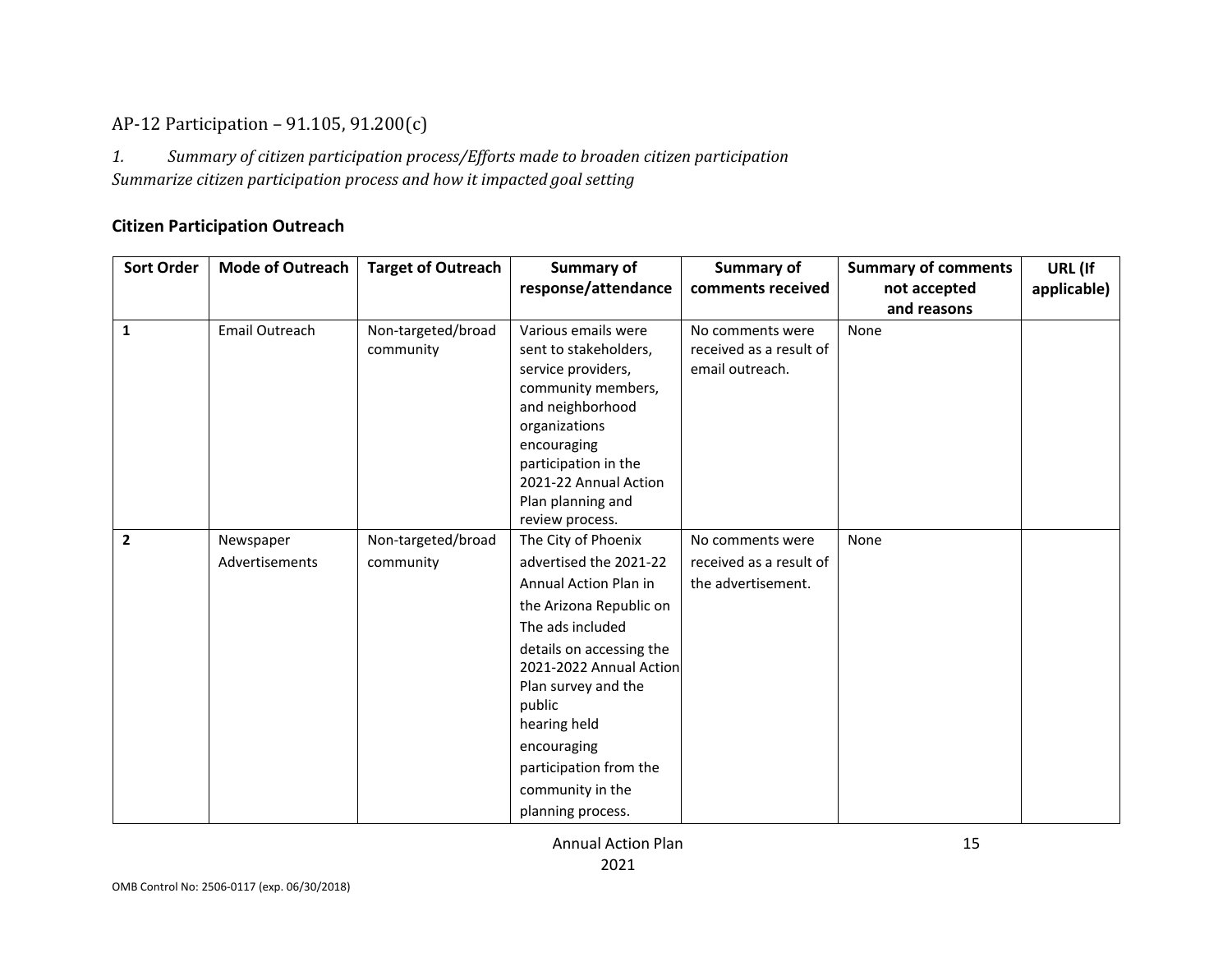| 3. | Survey      | Non-targeted/broad | A survey was made         | 214 residents and/or | All comments were   |  |
|----|-------------|--------------------|---------------------------|----------------------|---------------------|--|
|    |             | community          | available from February   | stakeholders         | accepted.           |  |
|    |             |                    | 18-February 24, 2021 in   | responded to the     |                     |  |
|    |             |                    | both English and          | 2021-22 Annual       |                     |  |
|    |             |                    | Spanish. The survey       | Action Plan survey.  |                     |  |
|    |             |                    | allowed residents and     |                      |                     |  |
|    |             |                    | stakeholder to identify   |                      |                     |  |
|    |             |                    | and prioritize            |                      |                     |  |
|    |             |                    | community needs for       |                      |                     |  |
|    |             |                    | the 2021-22 Annual        |                      |                     |  |
|    |             |                    | Action Plan.              |                      |                     |  |
| 4. | Newspaper   | Non-targeted/broad | The City of Phoenix       | N/A-To be            | N/A-To be completed |  |
|    | Advertising |                    | advertised the            | completed after      | after event         |  |
|    |             |                    | availability of the draft | event                |                     |  |
|    |             |                    | 2021-2022 Annual          |                      |                     |  |
|    |             |                    | Action Plan, announced    |                      |                     |  |
|    |             |                    | the 30-day comment        |                      |                     |  |
|    |             |                    | period and provided       |                      |                     |  |
|    |             |                    | information on the        |                      |                     |  |
|    |             |                    | public hearing            |                      |                     |  |
|    |             |                    | scheduled for April 22,   |                      |                     |  |
|    |             |                    | 2021 for the purpose      |                      |                     |  |
|    |             |                    | of obtaining public       |                      |                     |  |
|    |             |                    | comment.                  |                      |                     |  |
|    |             |                    |                           |                      |                     |  |
|    |             |                    |                           |                      |                     |  |
|    |             |                    |                           |                      |                     |  |
|    |             |                    |                           |                      |                     |  |
|    |             |                    |                           |                      |                     |  |
|    |             |                    |                           |                      |                     |  |
|    |             |                    |                           |                      |                     |  |
|    |             |                    |                           |                      |                     |  |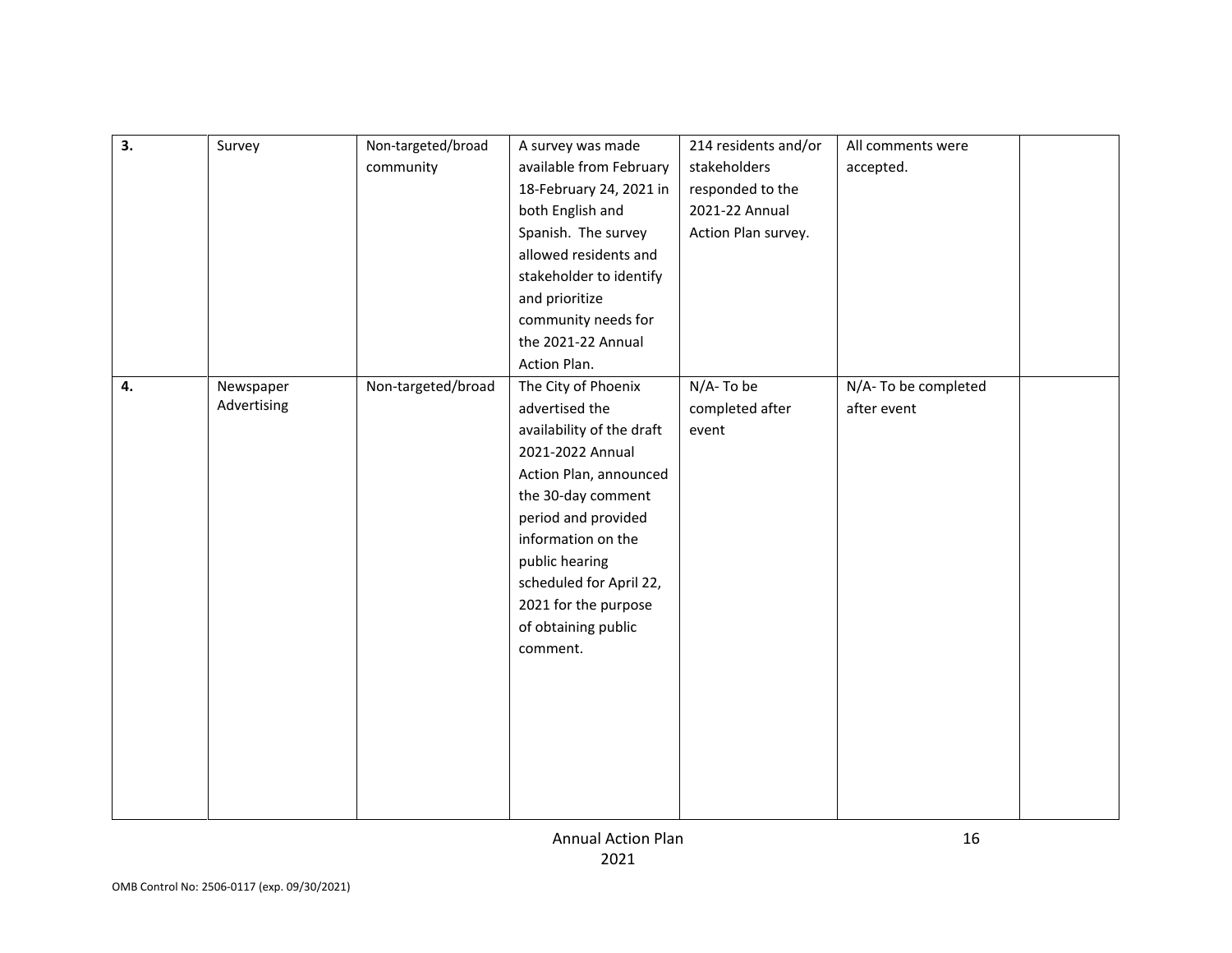| 5.             | Public comment        | Non-targeted/broad | Public comment was      | N/A-To be       | N/A-To be completed |
|----------------|-----------------------|--------------------|-------------------------|-----------------|---------------------|
|                | period                | community          | held for 30-days, April | completed after | after event         |
|                |                       |                    | 5, 2021 to May 5,       | event           |                     |
|                |                       |                    | 2021                    |                 |                     |
|                |                       |                    |                         |                 |                     |
|                |                       |                    |                         |                 |                     |
|                |                       |                    |                         |                 |                     |
|                |                       |                    |                         |                 |                     |
| $\overline{a}$ | <b>Public Hearing</b> | Non-targeted/broad | A public meeting was    | N/A-To be       | N/A-To be completed |
|                |                       | community          | held on 4/22/2021 to    | completed after | after event         |
|                |                       |                    | obtain public           | event           |                     |
|                |                       |                    | comments on the draft   |                 |                     |
|                |                       |                    | 2021-20222 Annual       |                 |                     |
|                |                       |                    | Action Plan prior to    |                 |                     |
|                |                       |                    | adoption and            |                 |                     |
|                |                       |                    | submission to HUD.      |                 |                     |

**Table 4 – Citizen Participation Outreach**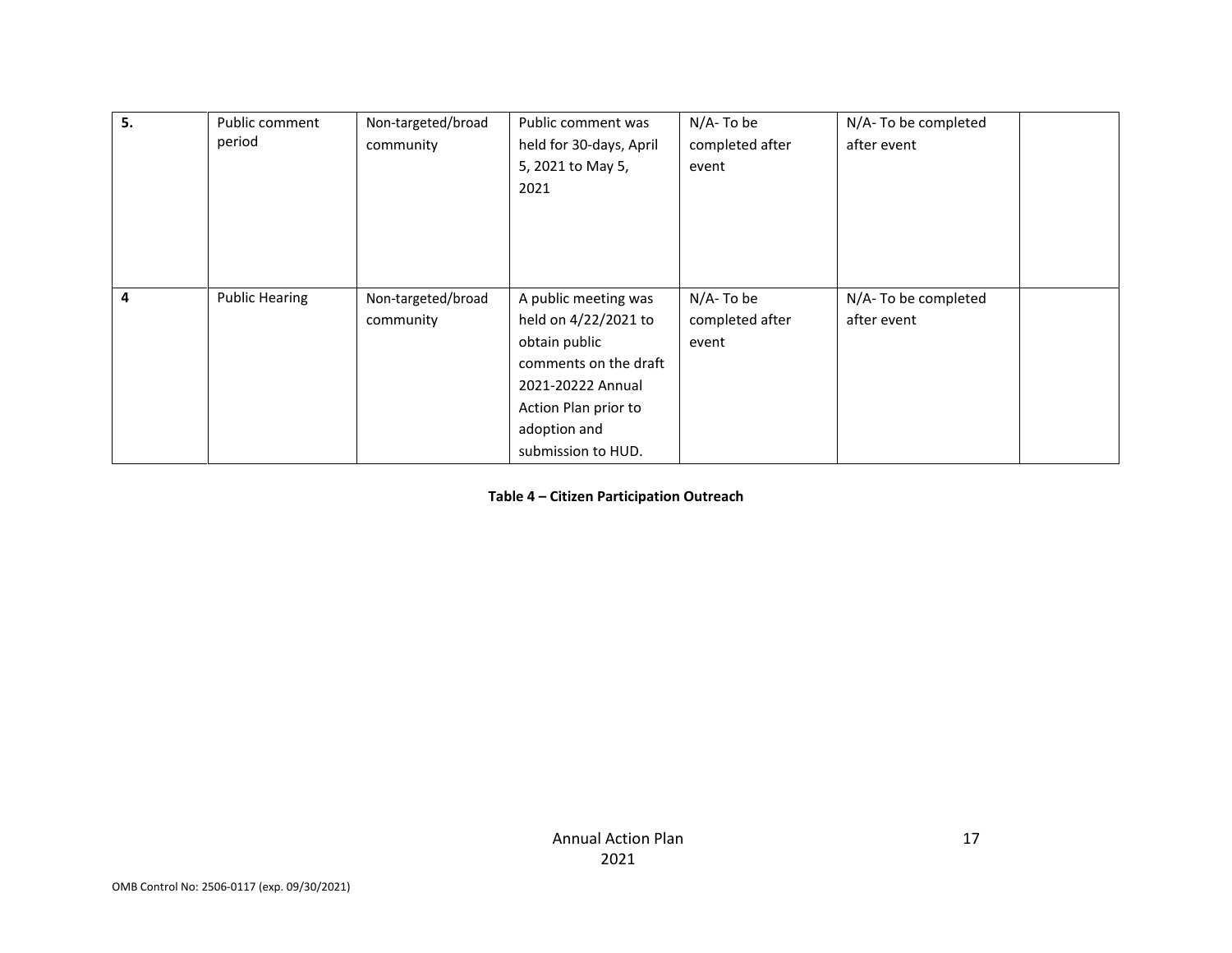## **Expected Resources**

## **AP-15 Expected Resources – 91.220(c) (1,2)**

#### **Introduction**

The federal entitlement and assistance programs listed below provide financial support the meet the needs of very-low, low- and moderateincome Phoenix residents. The funding supports the goals as follows:

#### **Anticipated Resources**

| Program     | <b>Source</b>      | <b>Uses of Funds</b>                |                          | <b>Expected Amount Available Year 1</b> |                                    |              |                                                                     | <b>Narrative Description</b> |
|-------------|--------------------|-------------------------------------|--------------------------|-----------------------------------------|------------------------------------|--------------|---------------------------------------------------------------------|------------------------------|
|             | оf<br><b>Funds</b> |                                     | Annual<br>Allocation: \$ | Program<br>Income: \$                   | <b>Prior Year</b><br>Resources: \$ | Total:<br>Ş  | <b>Amount</b><br>Available<br><b>Remainder of</b><br><b>ConPlan</b> |                              |
| <b>CDBG</b> | Public -           | Acquisition<br>$\bullet$            |                          |                                         |                                    |              |                                                                     | CDBG funds will be           |
|             | Federal            | • Admin                             |                          |                                         |                                    |              |                                                                     | used to leverage             |
|             |                    | Planning<br>$\bullet$               |                          |                                         |                                    |              |                                                                     | additional resources         |
|             |                    | Economic<br>$\bullet$               |                          |                                         |                                    |              |                                                                     | from private, state,         |
|             |                    | Development                         |                          |                                         |                                    |              |                                                                     | and local funds in the       |
|             |                    | Housing<br>$\bullet$                |                          |                                         |                                    |              |                                                                     | delivery of services         |
|             |                    | Public<br>$\bullet$                 |                          |                                         |                                    |              |                                                                     | that meet the CDBG           |
|             |                    | Improvements                        |                          |                                         |                                    |              |                                                                     | national objectives          |
|             |                    | <b>Public Services</b><br>$\bullet$ |                          |                                         |                                    |              |                                                                     | and eligibility              |
|             |                    | Community<br>$\bullet$              |                          |                                         |                                    |              |                                                                     | requirements.                |
|             |                    | <b>Facilities</b>                   |                          |                                         |                                    |              |                                                                     |                              |
|             |                    |                                     | \$16,562,413             | \$500,000                               | \$28,697,555                       | \$45,759,968 | \$45,759,968                                                        |                              |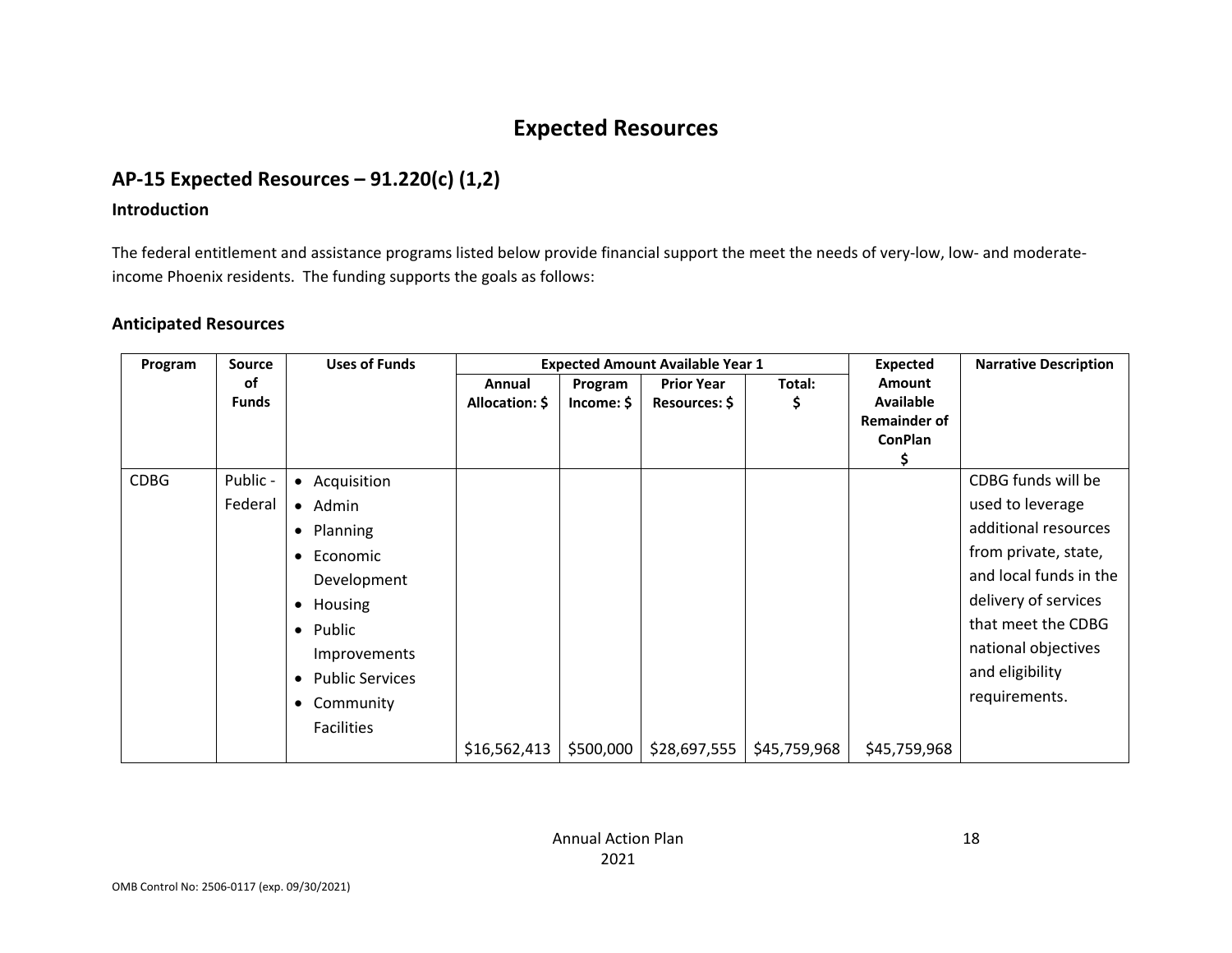| Program     | <b>Source</b> | <b>Uses of Funds</b>            | <b>Expected Amount Available Year 1</b> |            |                   |              | <b>Expected</b>      | <b>Narrative Description</b> |
|-------------|---------------|---------------------------------|-----------------------------------------|------------|-------------------|--------------|----------------------|------------------------------|
|             | оf            |                                 | Annual                                  | Program    | <b>Prior Year</b> | Total:       | Amount               |                              |
|             | <b>Funds</b>  |                                 | Allocation: \$                          | Income: \$ | Resources: \$     | \$           | <b>Available</b>     |                              |
|             |               |                                 |                                         |            |                   |              | <b>Remainder of</b>  |                              |
|             |               |                                 |                                         |            |                   |              | <b>ConPlan</b><br>\$ |                              |
| <b>HOME</b> | Public -      | Administration<br>$\bullet$     |                                         |            |                   |              |                      | Funds are available          |
|             | Federal       | Acquisition<br>$\bullet$        |                                         |            |                   |              |                      | from current year            |
|             |               | Homebuyer<br>$\bullet$          |                                         |            |                   |              |                      | 2021-22 allocation as        |
|             |               | assistance                      |                                         |            |                   |              |                      | well prior year's            |
|             |               | Homeowner rehab<br>$\bullet$    |                                         |            |                   |              |                      | allocations will be          |
|             |               | Multifamily rental<br>$\bullet$ |                                         |            |                   |              |                      | used to increase             |
|             |               | new construction                |                                         |            |                   |              |                      | housing                      |
|             |               | Multifamily rental<br>$\bullet$ |                                         |            |                   |              |                      | opportunities for            |
|             |               | rehab                           |                                         |            |                   |              |                      | eligible households.         |
|             |               | New construction<br>$\bullet$   |                                         |            |                   |              |                      |                              |
|             |               | for ownership                   |                                         |            |                   |              |                      |                              |
|             |               | <b>TBRA</b><br>$\bullet$        |                                         |            |                   |              |                      |                              |
|             |               |                                 | \$5,892,094                             | \$995,164  | \$17,206,691      | \$24,093,949 | \$20,661,774         |                              |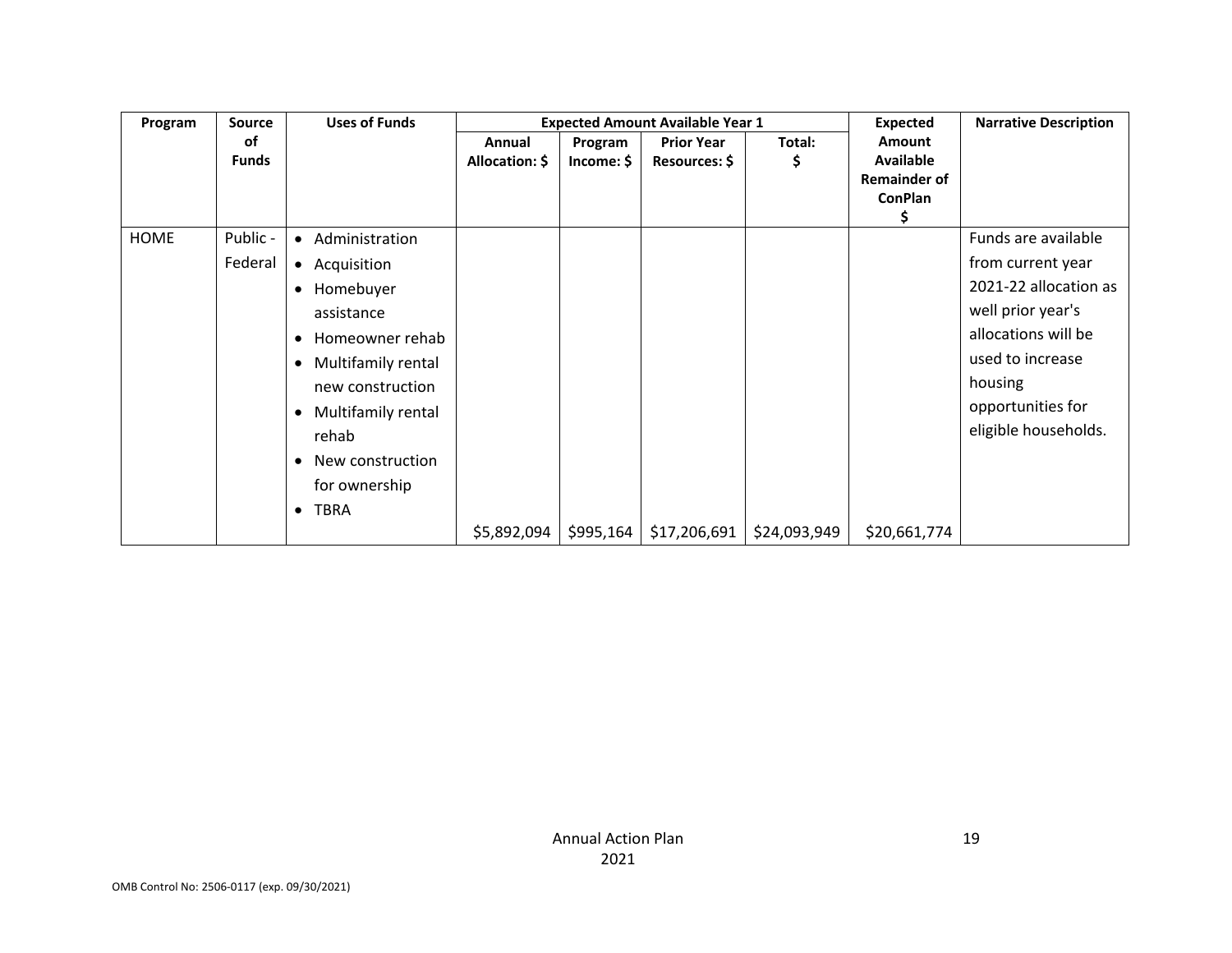| Program      | <b>Source</b> | <b>Uses of Funds</b>        |                |            | <b>Expected Amount Available Year 1</b> |             | <b>Expected</b>     | <b>Narrative Description</b> |
|--------------|---------------|-----------------------------|----------------|------------|-----------------------------------------|-------------|---------------------|------------------------------|
|              | οf            |                             | Annual         | Program    | <b>Prior Year</b>                       | Total:      | Amount              |                              |
|              | <b>Funds</b>  |                             | Allocation: \$ | Income: \$ | Resources: \$                           | \$          | <b>Available</b>    |                              |
|              |               |                             |                |            |                                         |             | <b>Remainder of</b> |                              |
|              |               |                             |                |            |                                         |             | <b>ConPlan</b>      |                              |
|              |               |                             |                |            |                                         |             | \$                  |                              |
| <b>HOPWA</b> | Public -      | Grantee<br>$\bullet$        |                |            |                                         |             |                     | Funds are                    |
|              | Federal       | Admin/Resource              |                |            |                                         |             |                     | available from               |
|              |               | Identification              |                |            |                                         |             |                     | current year 2021-           |
|              |               | <b>TBRA</b><br>$\bullet$    |                |            |                                         |             |                     | 22 allocation as             |
|              |               | Facility-Based<br>$\bullet$ |                |            |                                         |             |                     | well prior year's            |
|              |               | Permanent                   |                |            |                                         |             |                     | allocations will be          |
|              |               | <b>Housing Facility</b>     |                |            |                                         |             |                     | used to increase             |
|              |               | Based                       |                |            |                                         |             |                     | housing                      |
|              |               | Transitional                |                |            |                                         |             |                     | opportunities and            |
|              |               | Housing/Short-              |                |            |                                         |             |                     | supportive                   |
|              |               | <b>Term Supported</b>       |                |            |                                         |             |                     | services for                 |
|              |               | Housing STRMU               |                |            |                                         |             |                     | eligible                     |
|              |               | $\bullet$                   |                |            |                                         |             |                     | households.                  |
|              |               | <b>PHP</b>                  |                |            |                                         |             |                     |                              |
|              |               | Supportive<br>$\bullet$     |                |            |                                         |             |                     |                              |
|              |               | <b>Services</b>             | \$3,398,727    | \$0        | \$2,241,347                             | \$5,268,280 | \$10,196,181        |                              |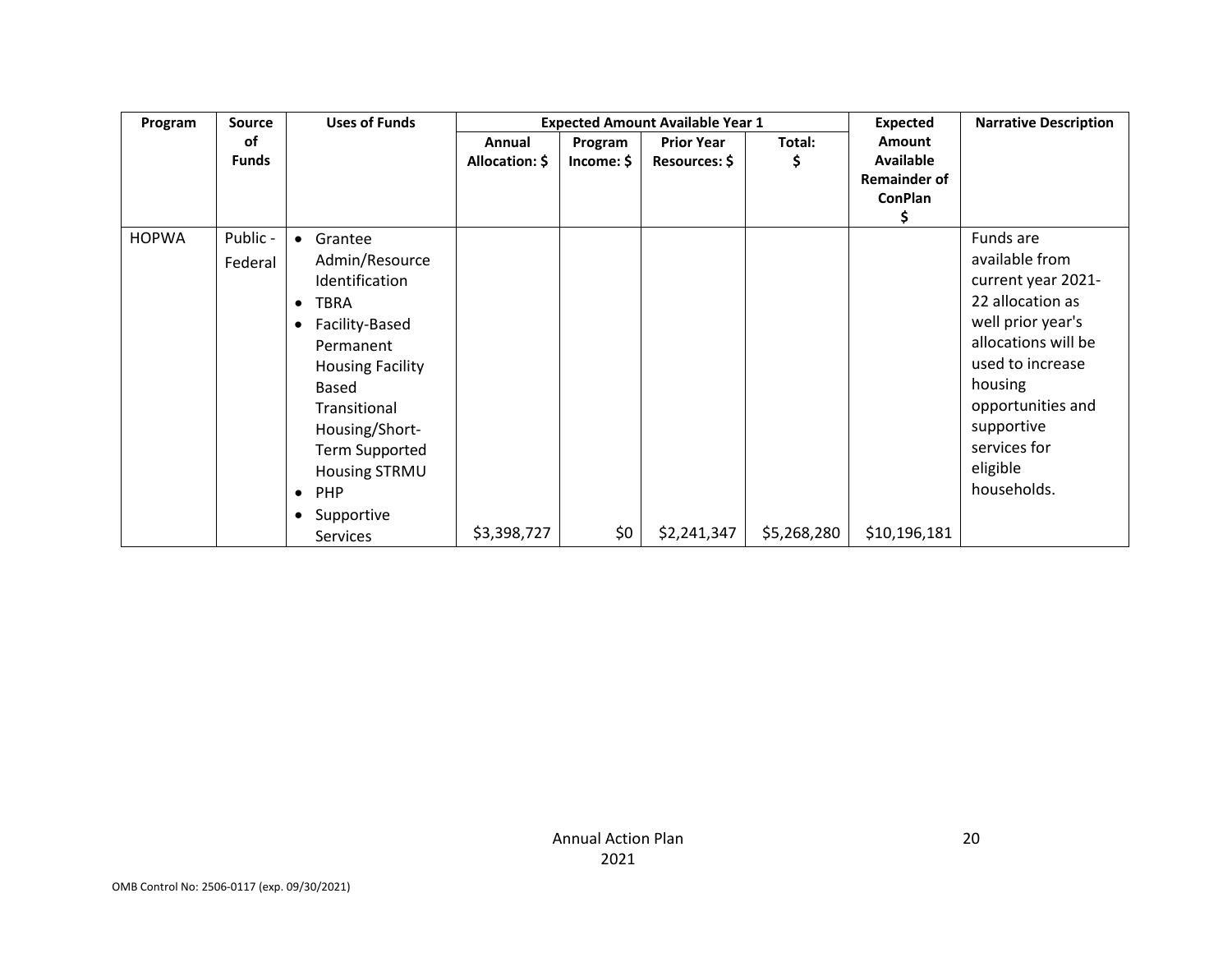| Program | <b>Source</b> | <b>Uses of Funds</b>                |                |            | <b>Expected Amount Available Year 1</b> |             | <b>Expected</b>     | <b>Narrative Description</b> |
|---------|---------------|-------------------------------------|----------------|------------|-----------------------------------------|-------------|---------------------|------------------------------|
|         | <b>of</b>     |                                     | Annual         | Program    | <b>Prior Year</b>                       | Total:      | Amount              |                              |
|         | <b>Funds</b>  |                                     | Allocation: \$ | Income: \$ | Resources: \$                           | \$          | <b>Available</b>    |                              |
|         |               |                                     |                |            |                                         |             | <b>Remainder of</b> |                              |
|         |               |                                     |                |            |                                         |             | ConPlan<br>\$       |                              |
| ESG     | Public -      | Conversion and<br>$\bullet$         |                |            |                                         |             |                     | Funds are available          |
|         | Federal       | Rehab for                           |                |            |                                         |             |                     | from the 2021 ESG            |
|         |               | Transitional                        |                |            |                                         |             |                     | allocations.                 |
|         |               | Housing                             |                |            |                                         |             |                     |                              |
|         |               | <b>Emergency Shelter</b><br>٠       |                |            |                                         |             |                     |                              |
|         |               | Overnight Shelter<br>$\bullet$      |                |            |                                         |             |                     |                              |
|         |               | <b>Rapid Rehousing</b><br>$\bullet$ |                |            |                                         |             |                     |                              |
|         |               | (rental assistance)                 |                |            |                                         |             |                     |                              |
|         |               | Financial<br>$\bullet$              |                |            |                                         |             |                     |                              |
|         |               | <b>Assistance Services</b>          |                |            |                                         |             |                     |                              |
|         |               | Rental Assistance<br>٠              |                |            |                                         |             |                     |                              |
|         |               | Services                            |                |            |                                         |             |                     |                              |
|         |               | Transitional<br>$\bullet$           |                |            |                                         |             |                     |                              |
|         |               | Housing                             |                |            |                                         |             |                     |                              |
|         |               |                                     | \$1,442,971    | \$0        | \$0                                     | \$1,442,971 | \$5,771,884         |                              |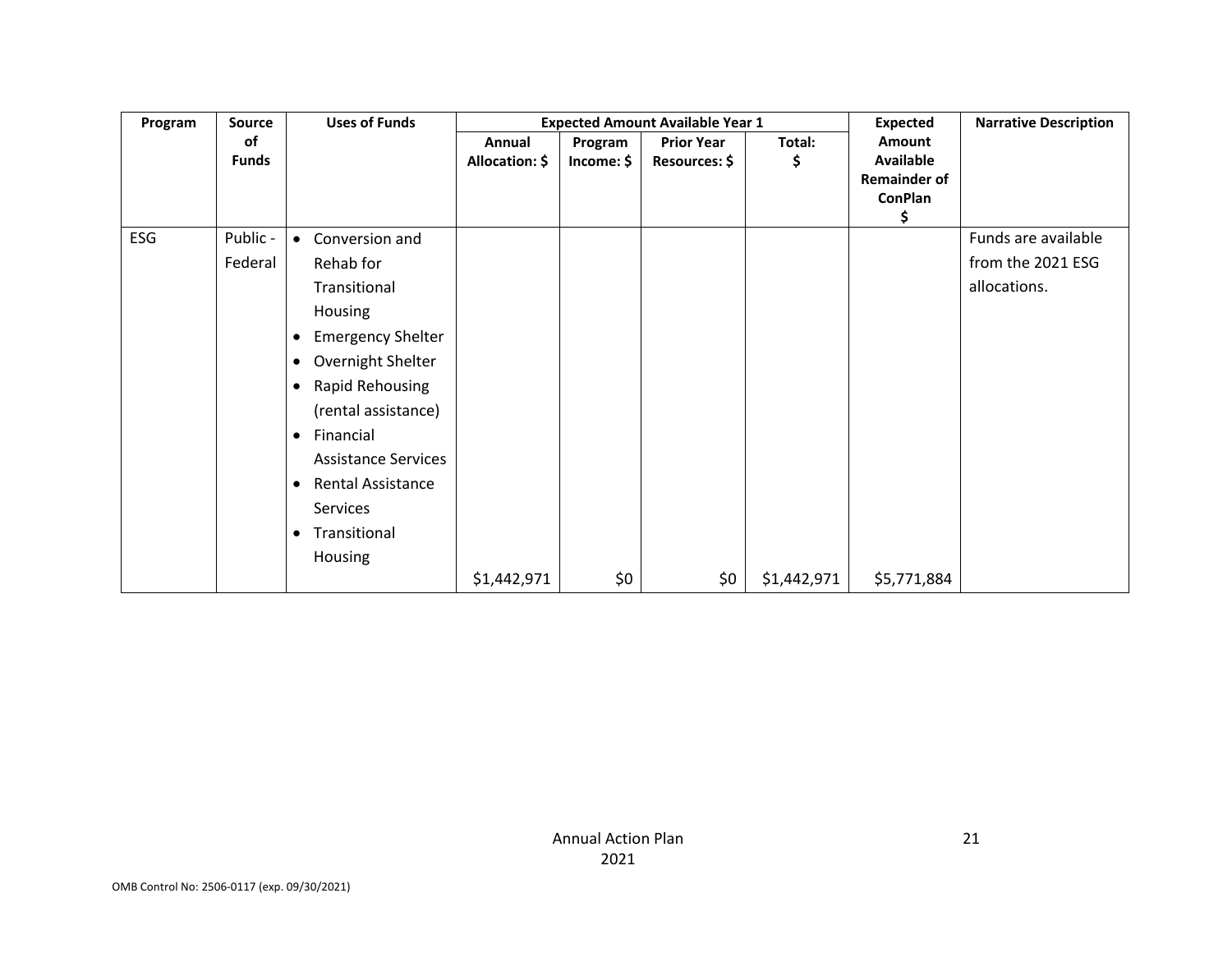| Program           | <b>Source</b> | <b>Uses of Funds</b>                     | <b>Expected Amount Available Year 1</b> |            |                   |              | <b>Expected</b>                         | <b>Narrative Description</b> |
|-------------------|---------------|------------------------------------------|-----------------------------------------|------------|-------------------|--------------|-----------------------------------------|------------------------------|
|                   | of            |                                          | Annual                                  | Program    | <b>Prior Year</b> | Total:       | Amount                                  |                              |
|                   | <b>Funds</b>  |                                          | Allocation: \$                          | Income: \$ | Resources: \$     | \$           | <b>Available</b><br><b>Remainder of</b> |                              |
|                   |               |                                          |                                         |            |                   |              | <b>ConPlan</b>                          |                              |
|                   |               |                                          |                                         |            |                   |              | \$                                      |                              |
| Low               | Public -      | • Acquisition                            |                                         |            |                   |              |                                         | <b>LIHTC resources are</b>   |
| income            | State         | • Multifamily                            |                                         |            |                   |              |                                         | available from the           |
| Housing           |               | rental new                               |                                         |            |                   |              |                                         | State of Arizona to          |
| <b>Tax Credit</b> |               | construction                             |                                         |            |                   |              |                                         | produce affordable,          |
| (LIHTC)           |               | Multifamily<br>$\bullet$<br>rental rehab |                                         |            |                   |              |                                         | rental housing. The          |
|                   |               | Permanent<br>$\bullet$                   |                                         |            |                   |              |                                         | amount shown is the          |
|                   |               | housing                                  |                                         |            |                   |              |                                         | estimated State of           |
|                   |               | placement                                |                                         |            |                   |              |                                         | Arizona annual               |
|                   |               |                                          |                                         |            |                   |              |                                         | allocation of credits.       |
|                   |               |                                          |                                         |            |                   |              |                                         | Project located              |
|                   |               |                                          |                                         |            |                   |              |                                         | within the City of           |
|                   |               |                                          |                                         |            |                   |              |                                         | Phoenix may secure           |
|                   |               |                                          |                                         |            |                   |              |                                         | annual allocation of         |
|                   |               |                                          |                                         |            |                   |              |                                         | <b>State LIHTC</b>           |
|                   |               |                                          |                                         |            |                   |              |                                         | resources based on           |
|                   |               |                                          |                                         |            |                   |              |                                         | the quality, location        |
|                   |               |                                          |                                         |            |                   |              |                                         | and quantity of              |
|                   |               |                                          |                                         |            |                   |              |                                         | application                  |
|                   |               |                                          |                                         |            |                   |              |                                         | submitted to the             |
|                   |               |                                          |                                         |            |                   |              |                                         | State of Arizona in          |
|                   |               |                                          | \$36,211,907                            | \$0        | \$0               | \$42,428,273 | \$108,635,721                           | any given year.              |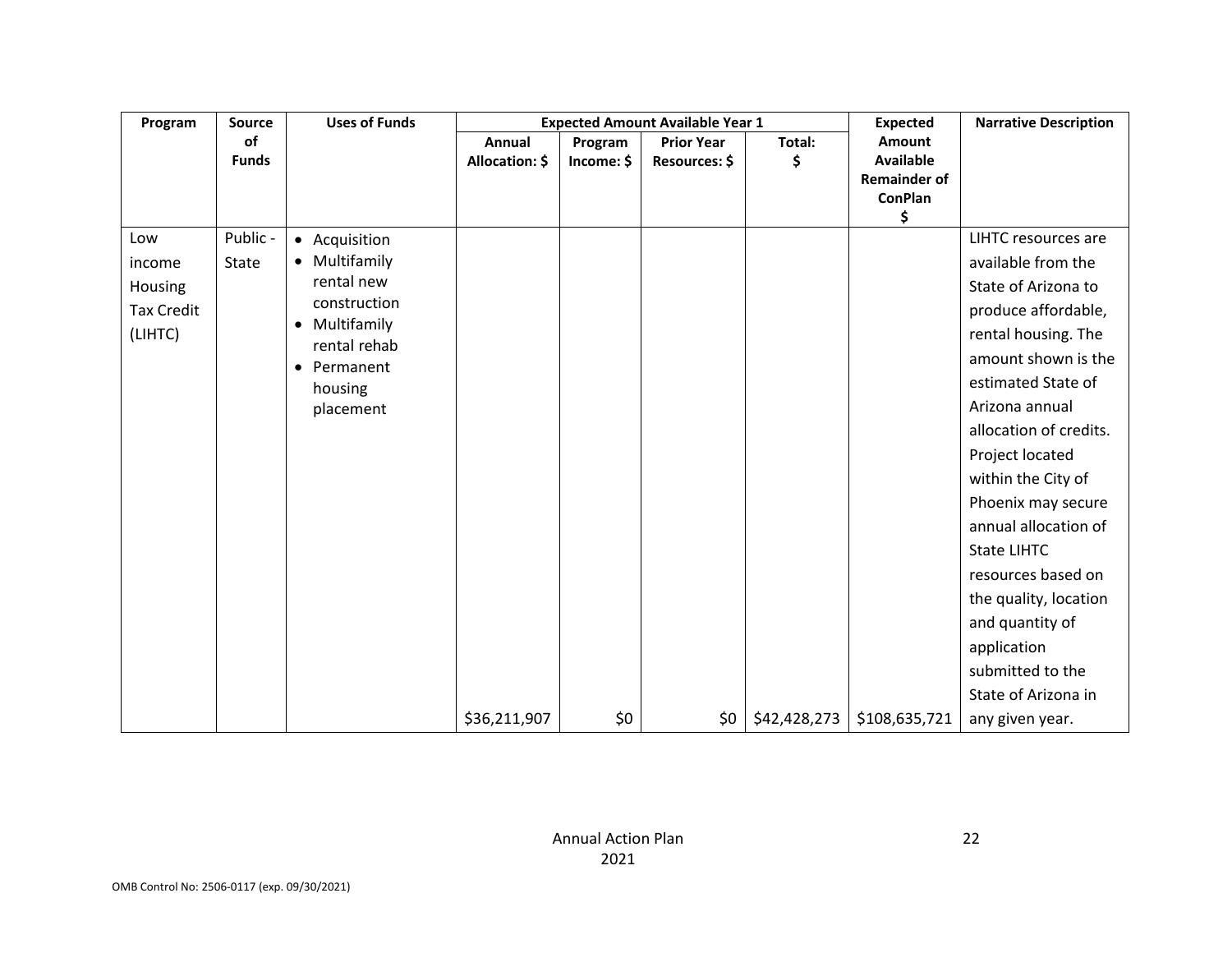| Program    | Source       | <b>Uses of Funds</b> |                |            | <b>Expected Amount Available Year 1</b> |             | <b>Expected</b>                       | <b>Narrative Description</b> |
|------------|--------------|----------------------|----------------|------------|-----------------------------------------|-------------|---------------------------------------|------------------------------|
|            | of           |                      | Annual         | Program    | <b>Prior Year</b>                       | Total:      | Amount                                |                              |
|            | <b>Funds</b> |                      | Allocation: \$ | Income: \$ | Resources: \$                           | \$          | <b>Available</b>                      |                              |
|            |              |                      |                |            |                                         |             | <b>Remainder of</b><br><b>ConPlan</b> |                              |
|            |              |                      |                |            |                                         |             | \$                                    |                              |
| Other $-$  | Private      | • Homebuyer          |                |            |                                         |             |                                       | First Mortgages from         |
| First      |              | Assistance           |                |            |                                         |             |                                       | private banks and            |
| Mortgages  |              |                      |                |            |                                         |             |                                       | lenders in                   |
|            |              |                      |                |            |                                         |             |                                       | conjunction with             |
|            |              |                      |                |            |                                         |             |                                       | Open Doors                   |
|            |              |                      |                |            |                                         |             |                                       | Homeownership                |
|            |              |                      | \$400,000      | \$0        | \$0                                     | \$400,000   | \$11,600,000                          | Assistance program.          |
| Other-     | Private      | • Housing            |                |            |                                         |             |                                       | <b>Affordable Housing</b>    |
| Affordable |              |                      |                |            |                                         |             |                                       | Rental Income.               |
| Housing    |              |                      |                |            |                                         |             |                                       |                              |
| Rental     |              |                      |                |            |                                         |             |                                       |                              |
| Income     |              |                      | \$3,215,000    | \$0        | \$0                                     | \$3,215,000 | \$9,645,000                           |                              |
| Other $-$  | Federal      | • Administration and |                |            |                                         |             |                                       | <b>Public housing</b>        |
| Public     |              | Planning             |                |            |                                         |             |                                       | operating funds              |
| Housing    |              |                      |                |            |                                         |             |                                       | committed to fund            |
| Operating  |              |                      |                |            |                                         |             |                                       | all city public housing      |
| Funds      |              |                      |                |            |                                         |             |                                       | projects. Resource           |
|            |              |                      | \$7,470,234    | \$0        | \$0                                     | \$7,470,234 | \$22,410,702                          | availability will vary.      |
| Other $-$  | Private      | • Housing            |                |            |                                         |             |                                       | Income from public           |
| Rental     |              |                      |                |            |                                         |             |                                       | housing rent                 |
| Payments   |              |                      |                |            |                                         |             |                                       | payments.                    |
| Income     |              |                      | \$3,540,000    | \$0        | \$0                                     | \$3,540,000 | \$10,620,000                          |                              |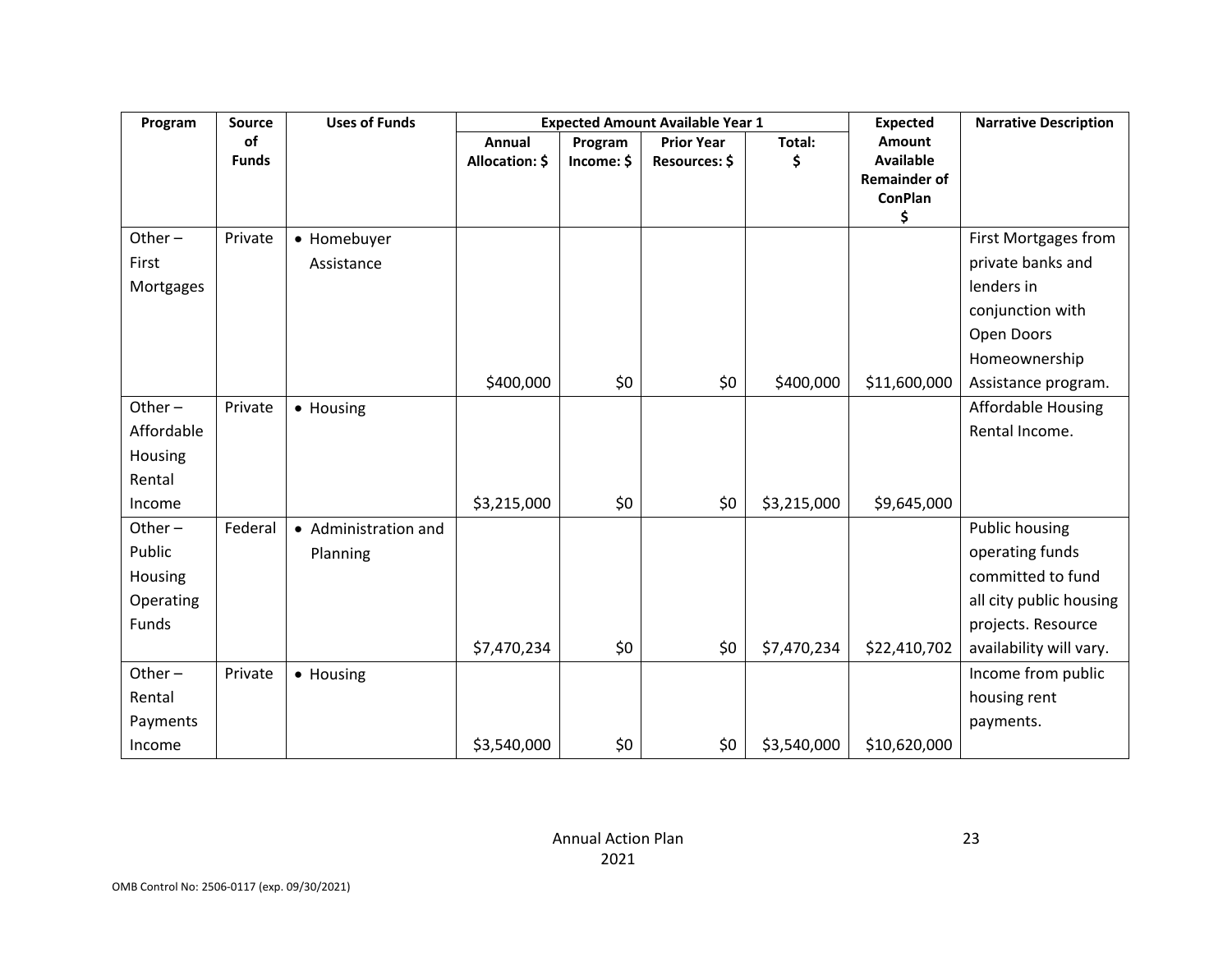| Program     | <b>Source</b> | <b>Uses of Funds</b> |                |            | <b>Expected Amount Available Year 1</b> |              | <b>Expected</b>                         | <b>Narrative Description</b> |
|-------------|---------------|----------------------|----------------|------------|-----------------------------------------|--------------|-----------------------------------------|------------------------------|
|             | of            |                      | <b>Annual</b>  | Program    | <b>Prior Year</b>                       | Total:       | Amount                                  |                              |
|             | <b>Funds</b>  |                      | Allocation: \$ | Income: \$ | Resources: \$                           | \$           | <b>Available</b><br><b>Remainder of</b> |                              |
|             |               |                      |                |            |                                         |              | <b>ConPlan</b>                          |                              |
| Other $-$   | Public-       | • Prevent, prepare   |                |            |                                         |              | \$                                      | Used to prevent,             |
| CV1-ESG     | Federal       | for, and/ or         |                |            |                                         |              |                                         | prepare for, and/or          |
|             |               | respond to COVID-    |                |            |                                         |              |                                         | respond to COVID-19          |
|             |               | 19 crisis            |                |            |                                         |              |                                         | crisis                       |
|             |               |                      | \$0            | \$0        | \$4,975,762                             | \$4,975,7620 | \$0\$                                   |                              |
| Other $-$   | Public-       | • Prevent, prepare   |                |            |                                         |              |                                         | Used to prevent,             |
| CV2-ESG     | Federal       | for, and/ or         |                |            |                                         |              |                                         | prepare for, and/or          |
|             |               | respond to COVID-    |                |            |                                         |              |                                         | respond to COVID-19          |
|             |               | 19 crisis            |                |            |                                         |              |                                         | crisis                       |
|             |               |                      | \$0            | \$0        | \$19,212,248                            | \$19,212,248 | \$0\$                                   |                              |
| Other $-CV$ | Public-       | • Prevent, prepare   |                |            |                                         |              |                                         | Used to prevent,             |
| $-$ HOPWA   | Federal       | for and/or respond   |                |            |                                         |              |                                         | prepare for, and/or          |
|             |               | to COVID-19 crisis   |                |            |                                         |              |                                         | respond to the               |
|             |               |                      | \$0            | \$0        | \$440,505                               | \$440,5050   | \$0                                     | COVID-19 crisis.             |
| Other-CV-   | Public-       | • Prevent, prepare   |                |            |                                         |              |                                         | Used to prevent,             |
| <b>CDBG</b> | Federal       | for, and/ or         |                |            |                                         |              |                                         | prepare for, and/or          |
|             |               | respond to COVID-    |                |            |                                         |              |                                         | respond to COVID-19          |
|             |               | 19 crisis            |                |            |                                         |              |                                         | crisis                       |
|             |               |                      | \$0            | \$0        | \$9,820,880                             | \$9,820,8800 | \$0\$                                   |                              |
| Other $-$   | Public-       | • Prevent, prepare   |                |            |                                         |              |                                         | Used to prevent,             |
| CV3-CDBG    | Federal       | for, and/ or         |                |            |                                         |              |                                         | prepare for, and/or          |
|             |               | respond to COVID-    |                |            |                                         |              |                                         | respond to COVID-19          |
|             |               | 19 crisis            |                |            |                                         |              |                                         | crisis                       |
|             |               |                      | \$0            | \$0        | \$14,096,369                            | \$14,096,369 | \$0                                     |                              |

**Table 1 - Expected Resources – Priority Table**

Annual Action Plan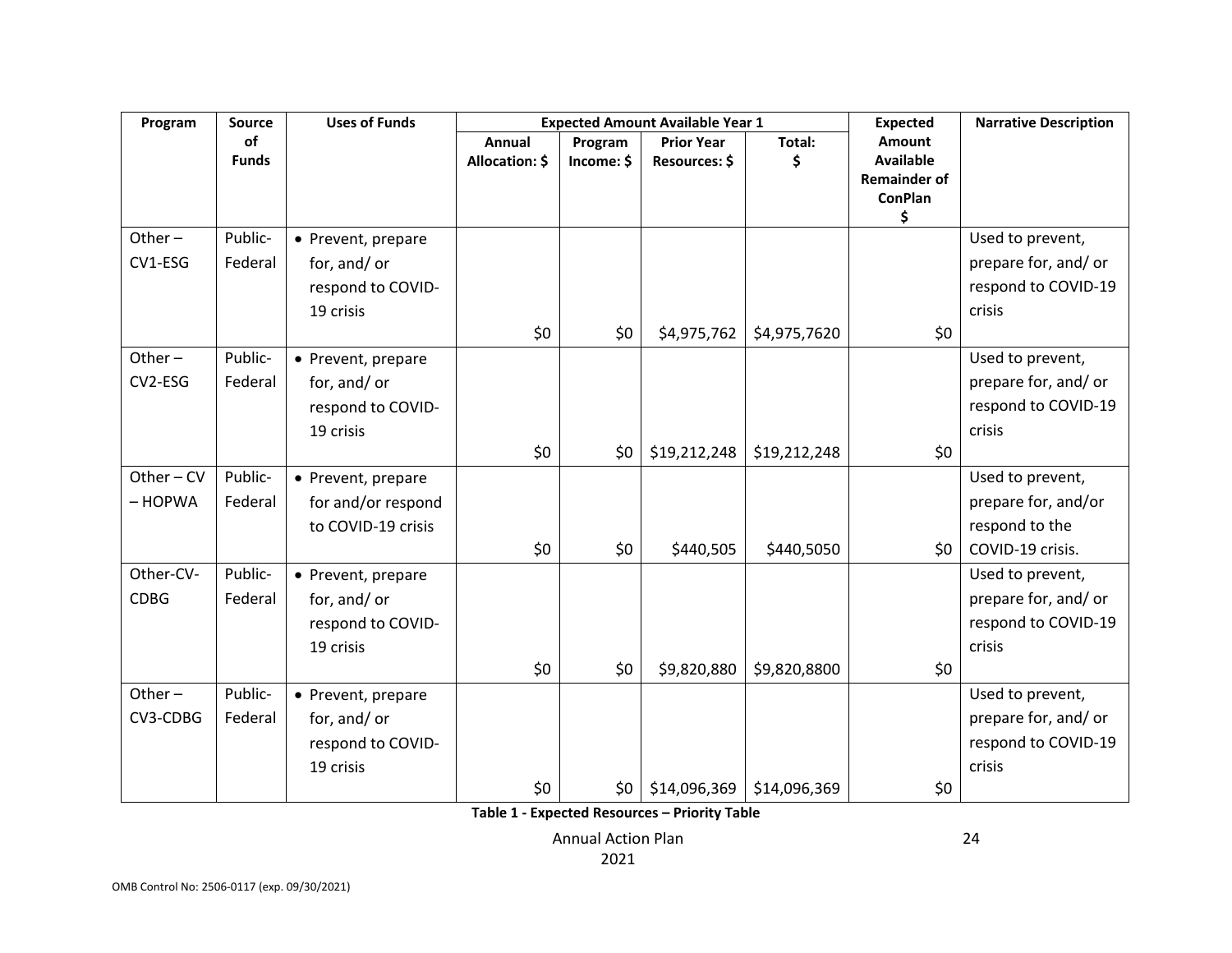### **Explain how federal funds will leverage those additional resources (private, state and local funds), including a description of how matching requirements will be satisfied**

While the CDBG program does not require matching funds, CDBG funds offer excellent opportunities to leverage private, local, state, and other federal funds to allow for the provision of public service activities. The HOME program does require a match, at least a 25 percent on funds spent for affordable housing, as does the ESG program. There must be a 100 percent match with ESG. The City uses federal, State, and local funds, as well as other non-federal resource contributions to housing, to meet its matching requirement. Examples of such funds include tax-exempt General Obligation Bond fund, tax-exempt bonds, tax credits, etc.

To maximize the effectiveness of formula, grant funding, the City of Phoenix leverages program funding through forming working partnerships with various nonprofit organizations, private lending institutions, and other federal programs.

ESG funds are matched dollar for dollar with the City of Phoenix General Purpose and Community Development Block Grant funds; the match requirement was waived from ESGCV1 and ESGCV2 allocation authorized through the CARES Act.

The City encourages the participation of private enterprise and nonprofit entities in providing affordable and assisted housing. This is accomplished by leveraging funds made available through the National Affordable Housing Act, CDBG funds and the HOME program. The City will also continue to leverage funds through its General Obligation Bond Program, when available, to implement comprehensive revitalization strategies in neighborhoods.

The State of Arizona participates in the provision of affordable housing in Phoenix in a variety of ways. These include offering funding to applicants from the HOME Program, the Housing Trust Fund, the Homeless Trust Fund, and by administering the distribution of tax-exempt development bonds and tax credit allocations. However, the City of Phoenix will continue to encourage the State, when appropriate, to become more significantly involved in meeting the demand for affordable housing. The City will explore and encourage ways for the State to provide tax incentives, such as tax credits and property tax waivers, for lands and structures which provide affordable housing.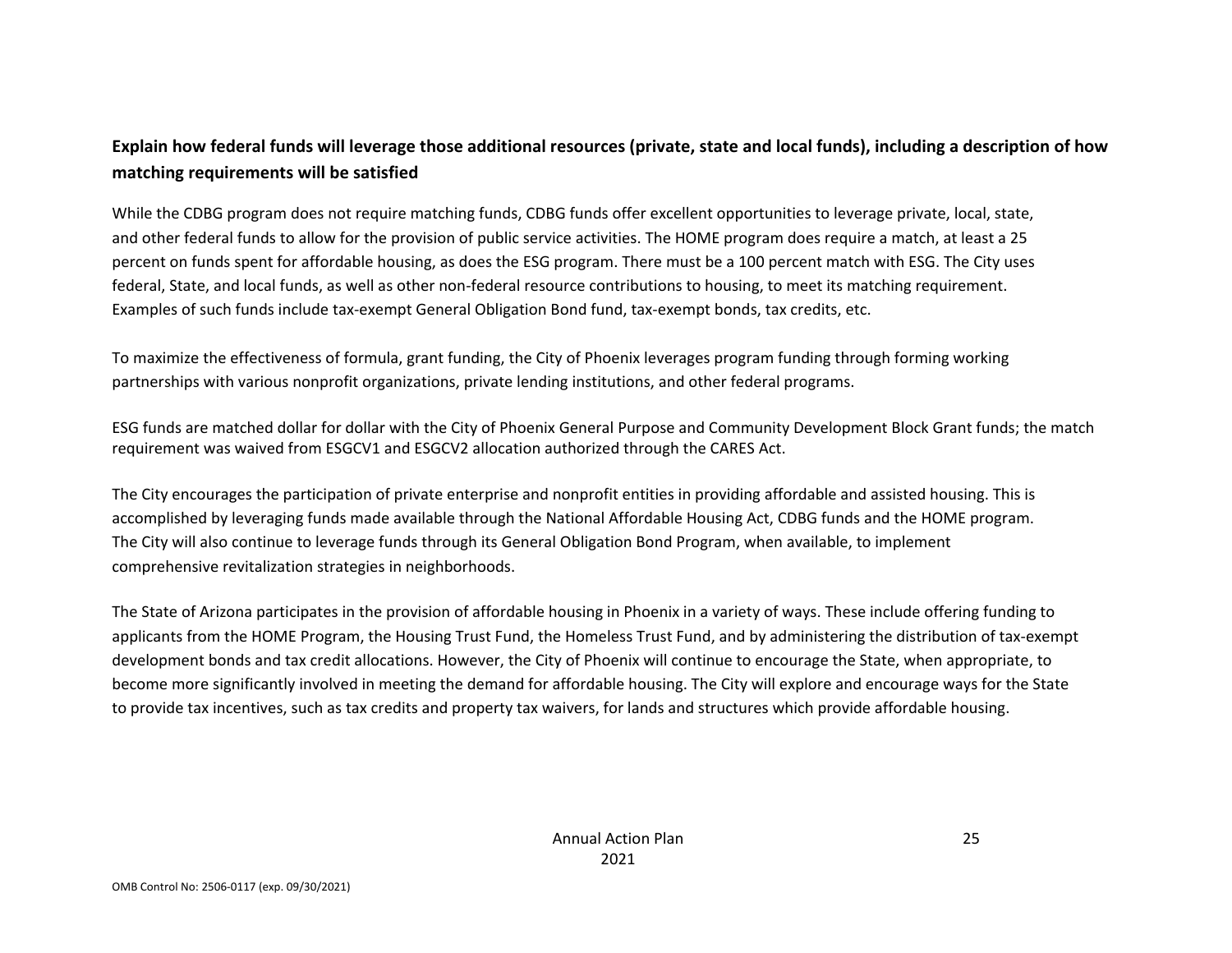## **If appropriate, describe publicly owned land or property located within the jurisdiction that may be used to address the needs identified in the plan**

In June of 2020, the Phoenix City Council unanimously approved the first-ever Housing Phoenix Plan. As the fastest growing city in the nation, this initiative works to address our many housing needs and recommends innovative, solution-oriented policies to create a better Phoenix for all.

The Housing Phoenix Plan documents the findings of the city's Affordable Housing Initiative, which launched in 2019 with the goal of completing a housing needs assessment and establishing policy recommendations to address the city's current housing challenge. Through extensive research and community outreach, the plan identifies the community's housing needs, documents the housing gap, compiles nationwide best practices, and recommends the following nine policy initiatives to reach the goal of creating a stronger and more vibrant Phoenix through increased housing options for all:

- 1) Prioritize New Housing in Areas of Opportunity
	- a) Scoring criteria to help combat Not in My Backyard (NIMBY) sentiment
- 2) Amend Current Zoning Ordinance to Facilitate More Housing Options
	- a) Affordable Housing Developer Incentives
	- b) Accessory Dwelling Unit Allowances
- 3) Redevelop City-Owned Land with Mixed-Income Housing
- 4) Enhance Public-Private Partnerships and Increase Public, Private and Philanthropic Financing
- 5) Building Innovations and Cost-Saving Practices
	- a) Affordable Housing Team with Development Services
	- b) Affordable Housing Advocate
	- c) Continuing Research
- 6) Increase Affordable Housing Developer Representation
- 7) Expand Efforts to Preserve Existing Housing Stock
	- a) Community Land Trust
	- b) Expand Rental Rehabilitation Program
	- c) Expand Land Banking Program
- 8) Support Affordable Housing Legislation
- 9) Education Campaign

As the fifth largest city in the country, Phoenix has experienced consistent population growth which has outpaced the growth of the housing market. A housing gap analysis of the current housing need and the available housing stock shows that Phoenix currently has a need for 163,067 additional housing units.

The City has created this nine-point initiative plan to establish zoning incentives for affordable housing developers, create allowances for accessory dwelling units, increase resources, streamlines processes, and establish an education campaign. In 2021, the City of Phoenix will be working to implement the nine initiatives listed above.

The City has properties set aside for public and private partnership in direct support of activities such as the CDBG Slum and Blight Acquisition, Infill Program. This program will allow new construction of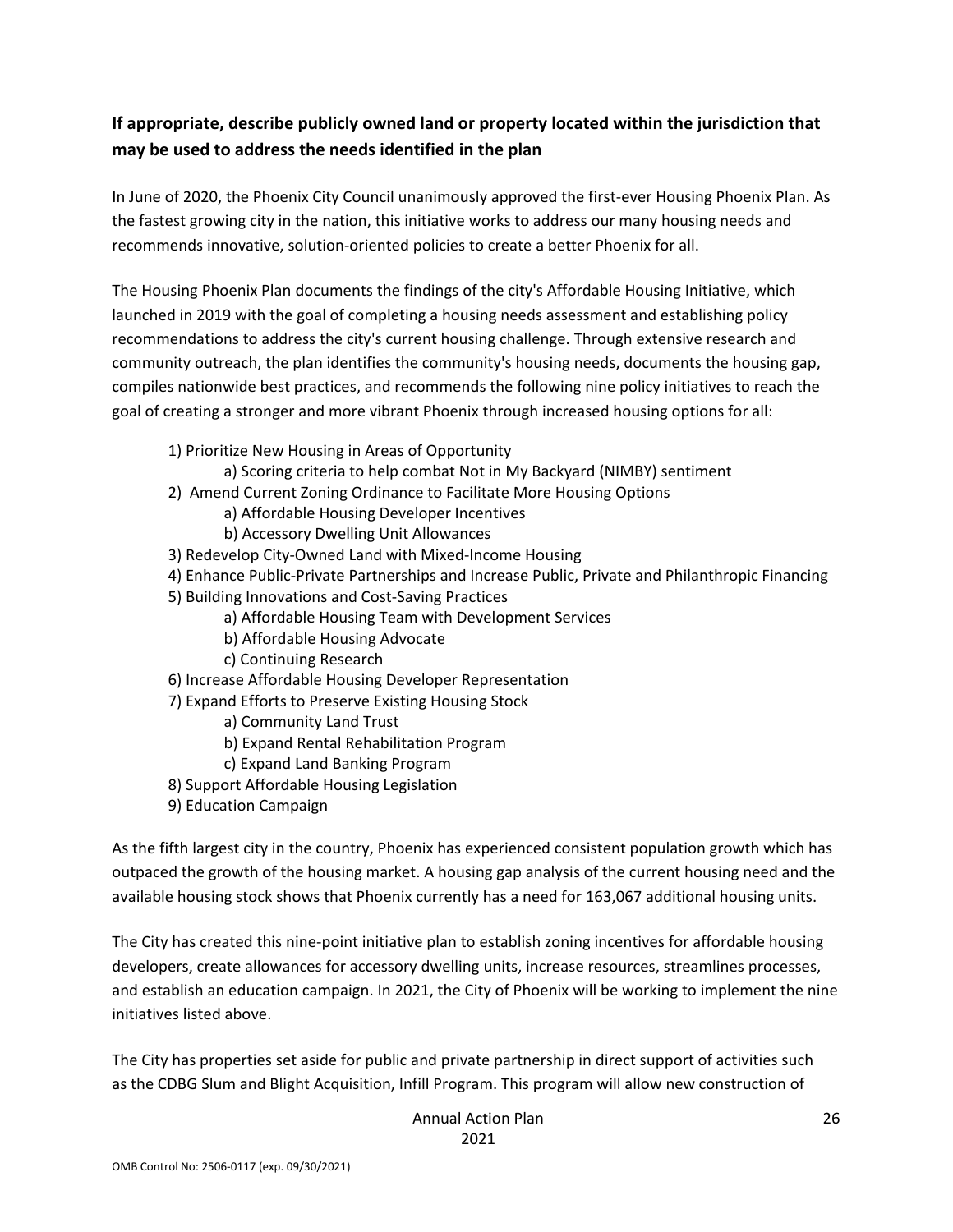single- family homes on vacant lots within residential neighborhoods located in neighborhood initiative and redevelopment areas. In addition, the City will provide CDBG funds for homebuyer assistance to low and moderate-income homebuyers. The Housing Department has identified underutilized parcels within their portfolio. These parcels will be made available to non-profit and for-profit developers through a Request for Proposal process for redevelopment that would result in increased affordable housing units throughout the city of Phoenix.

The City of Phoenix regularly commits publicly owned land or property to induce the development of desired affordable housing, supportive housing, homeless, economic development and neighborhood revitalization projects and programs. The commitment of such resources is executed through development agreements typically executed with development entities selected through a competitive process.

#### **Discussion**

The City of Phoenix utilizes partnerships to leverage additional financial support to provide more beneficial programming and increase the number of individuals served.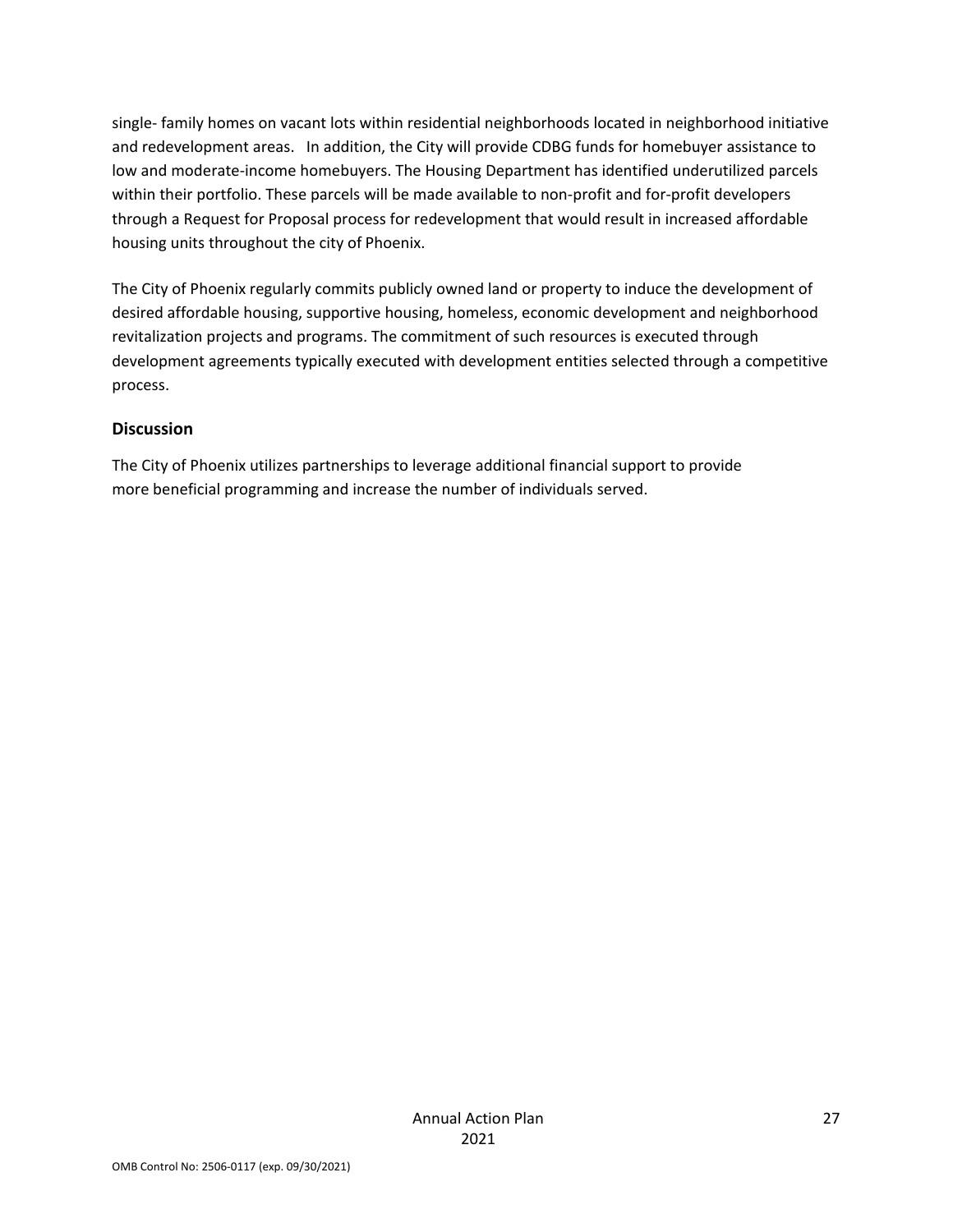## **Annual Goals and Objectives**

## **AP-20 Annual Goals and Objectives**

#### **Goals Summary Information**

| Sort         | <b>Goal Name</b>                                                                                                                                                                    | <b>Start</b> | End  | Category                                                                                                                                         | Geographic         | <b>Needs Addressed</b>                           | <b>Funding</b>                                                            | Goal                                                |
|--------------|-------------------------------------------------------------------------------------------------------------------------------------------------------------------------------------|--------------|------|--------------------------------------------------------------------------------------------------------------------------------------------------|--------------------|--------------------------------------------------|---------------------------------------------------------------------------|-----------------------------------------------------|
| Order        |                                                                                                                                                                                     | Year         | Year |                                                                                                                                                  | Area               |                                                  |                                                                           | <b>Outcome</b><br><b>Indicator</b>                  |
| 1            | Affordable rental and homeowner<br>housing opportunities for low-and<br>moderate-income households<br>based on community needs.                                                     | 2021         | 2022 | Affordable<br>Housing<br>Housing<br>$\bullet$<br><b>Services</b>                                                                                 | City of<br>Phoenix | Affordable Housing and<br><b>Public Services</b> | CDBG:<br>\$5,787,819<br>HOME:<br>\$6,887,258                              | CDBG:<br>434<br>HOME:                               |
|              |                                                                                                                                                                                     |              |      | Special Needs<br>$\bullet$<br>Housing                                                                                                            |                    |                                                  |                                                                           | 209                                                 |
| $\mathbf{2}$ | Assist individuals and families to<br>gain stable housing after<br>experiencing homelessness or a<br>housing crisis by providing<br>appropriate housing and supportive<br>services. | 2021         | 2022 | <b>Homeless</b><br>$\bullet$<br><b>Shelters</b><br><b>Homeless</b><br>$\bullet$<br>Prevention<br><b>Homeless</b><br>$\bullet$<br><b>Services</b> | City of<br>Phoenix | <b>Homeless Services</b>                         | ESG:<br>\$1,423,761<br>ESG-CV1/2:<br>\$24,188,010<br>CDBG:<br>\$1,081,000 | ESG:<br>6,757<br>ESG-CV:<br>3,941<br>CDBG:<br>4,769 |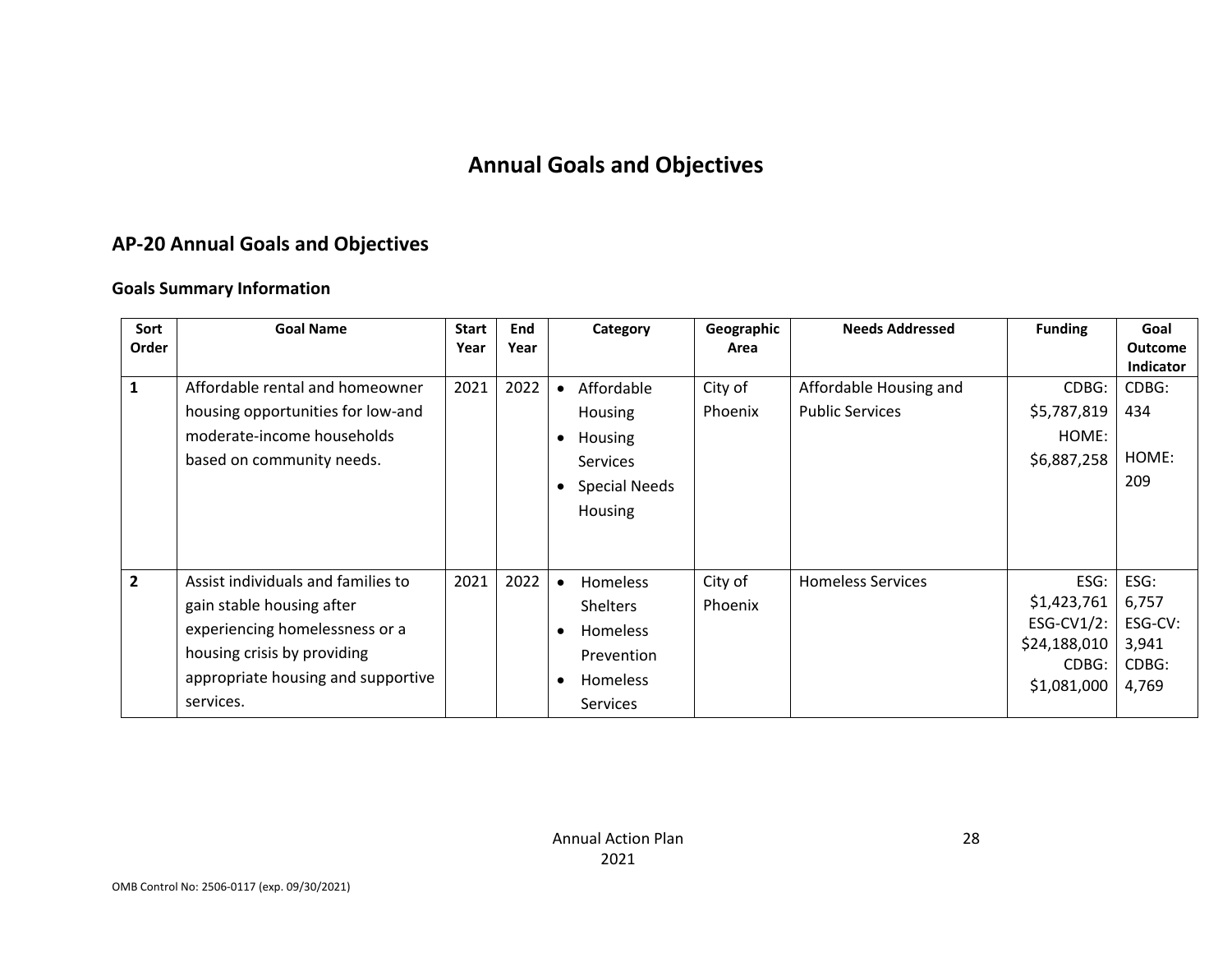| Sort<br>Order           | <b>Goal Name</b>                                                                                                                                                                                                                          | <b>Start</b><br>Year | End<br>Year |           | Category                                                         | Geographic<br>Area | <b>Needs Addressed</b>                                                                                                                                                         | <b>Funding</b>                                                       | Goal<br><b>Outcome</b>       |
|-------------------------|-------------------------------------------------------------------------------------------------------------------------------------------------------------------------------------------------------------------------------------------|----------------------|-------------|-----------|------------------------------------------------------------------|--------------------|--------------------------------------------------------------------------------------------------------------------------------------------------------------------------------|----------------------------------------------------------------------|------------------------------|
| $\overline{\mathbf{3}}$ | Foster the development of vibrant<br>and thriving neighborhoods by                                                                                                                                                                        | 2021                 | 2022        | $\bullet$ | Public<br><b>Facilities</b>                                      | City of<br>Phoenix | Public Improvements,<br>Public Facilities, and                                                                                                                                 | CDBG:<br>\$5,187,249                                                 | Indicator<br>CDBG:<br>33,792 |
|                         | investing in public facilities,<br>essential infrastructure and<br>addressing blight.                                                                                                                                                     |                      |             |           | Infrastructure                                                   |                    | Infrastructure                                                                                                                                                                 | HOME:<br>\$6,887,258                                                 |                              |
| $\overline{\mathbf{4}}$ | Provide public and community<br>services that promote equity and<br>serve vulnerable populations,<br>including for residents with special<br>needs.                                                                                       | 2021                 | 2022        | $\bullet$ | Public<br><b>Services</b>                                        | City of<br>Phoenix | <b>Public Services</b>                                                                                                                                                         | CDBG:<br>\$380,862                                                   | CDBG:<br>1,000               |
| 5                       | Enhance the City's economic<br>stability by investing in inclusive<br>economic growth opportunities<br>that develop and strengthen small<br>businesses, as well as providing<br>access to workforce development<br>and job opportunities. | 2021                 | 2022        | $\bullet$ | Economic<br>Development                                          | City of<br>Phoenix | <b>Economic Development</b>                                                                                                                                                    | CDBG:<br>\$745,000                                                   | CDBG:<br>34                  |
| 6                       | Meet the needs of persons with<br>HIV/AIDS and their families through<br>housing and supportive services. S                                                                                                                               | 2021                 | 2022        |           | <b>Special Needs</b><br>Housing<br>Supportive<br><b>Services</b> | City of<br>Phoenix | <b>Rental Subsidy Support;</b><br>Homeless & Special Needs<br>Shelter & Support;<br>Homeless Prevention &<br><b>Emergency Assistance and</b><br><b>Public Services Support</b> | HOPWA:<br>\$3,398,727<br><b>HOPWA</b><br>Prior Years:<br>\$2,241,347 | HOPWA:<br>855                |

**Table 2 – Goals Summary**

## **Goal Descriptions**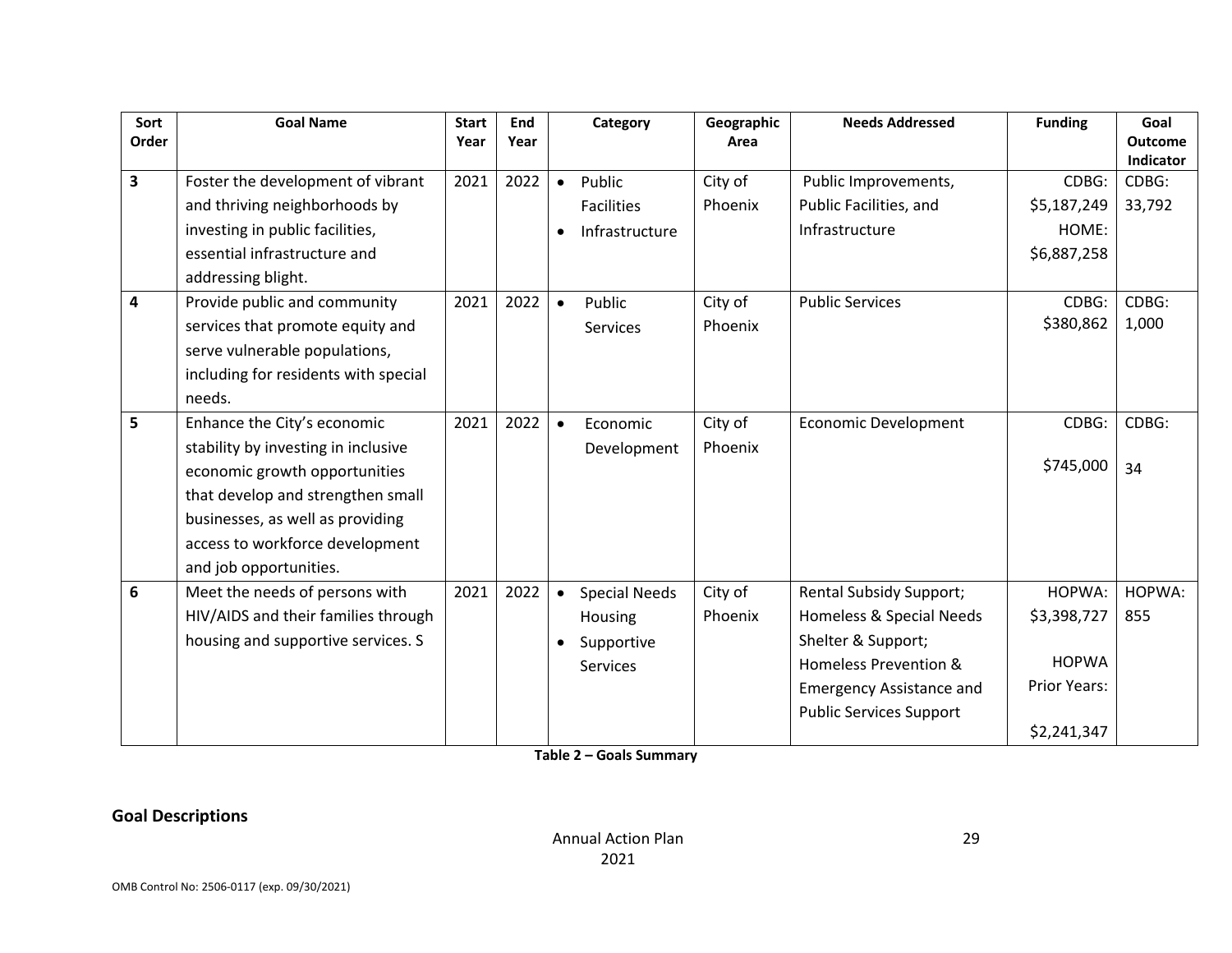| 1            | <b>Goal Name</b>           | Affordable rental and homeowner housing                                                                                                                                                                                    |
|--------------|----------------------------|----------------------------------------------------------------------------------------------------------------------------------------------------------------------------------------------------------------------------|
|              | Goal<br><b>Description</b> | Increase and preserve affordable rental and homeowner housing opportunities for low-and moderate-income<br>households based on community needs.                                                                            |
| $\mathbf{2}$ | <b>Goal Name</b>           | Services & housing for persons at-risk or homeless                                                                                                                                                                         |
|              | Goal<br><b>Description</b> | Assist individuals and families to gain stable housing after experiencing homelessness or a housing crisis by providing<br>appropriate housing and supportive services.                                                    |
| 3            | <b>Goal Name</b>           | Investing in public facilities and infrastructure                                                                                                                                                                          |
|              | Goal<br><b>Description</b> | Foster the development of vibrant and thriving neighborhoods by investing in public facilities, essential infrastructure and<br>addressing blight.                                                                         |
| 4            | <b>Goal Name</b>           | Supporting people with special needs                                                                                                                                                                                       |
|              | Goal<br><b>Description</b> | Provide public and community services that promote equity and serve vulnerable populations, including for residents<br>with special needs.                                                                                 |
| 5            | <b>Goal Name</b>           | Economic Development                                                                                                                                                                                                       |
|              | Goal<br><b>Description</b> | Enhance the City's economic stability by investing in inclusive economic growth opportunities that develop and<br>strengthen small businesses, as well as providing access to workforce development and job opportunities. |
| 6            | <b>Goal Name</b>           | Housing & support services for those with HIV/AIDS                                                                                                                                                                         |
|              | Goal<br><b>Description</b> | Meet the needs of persons with HIV/AIDS and their families through housing and supportive services.                                                                                                                        |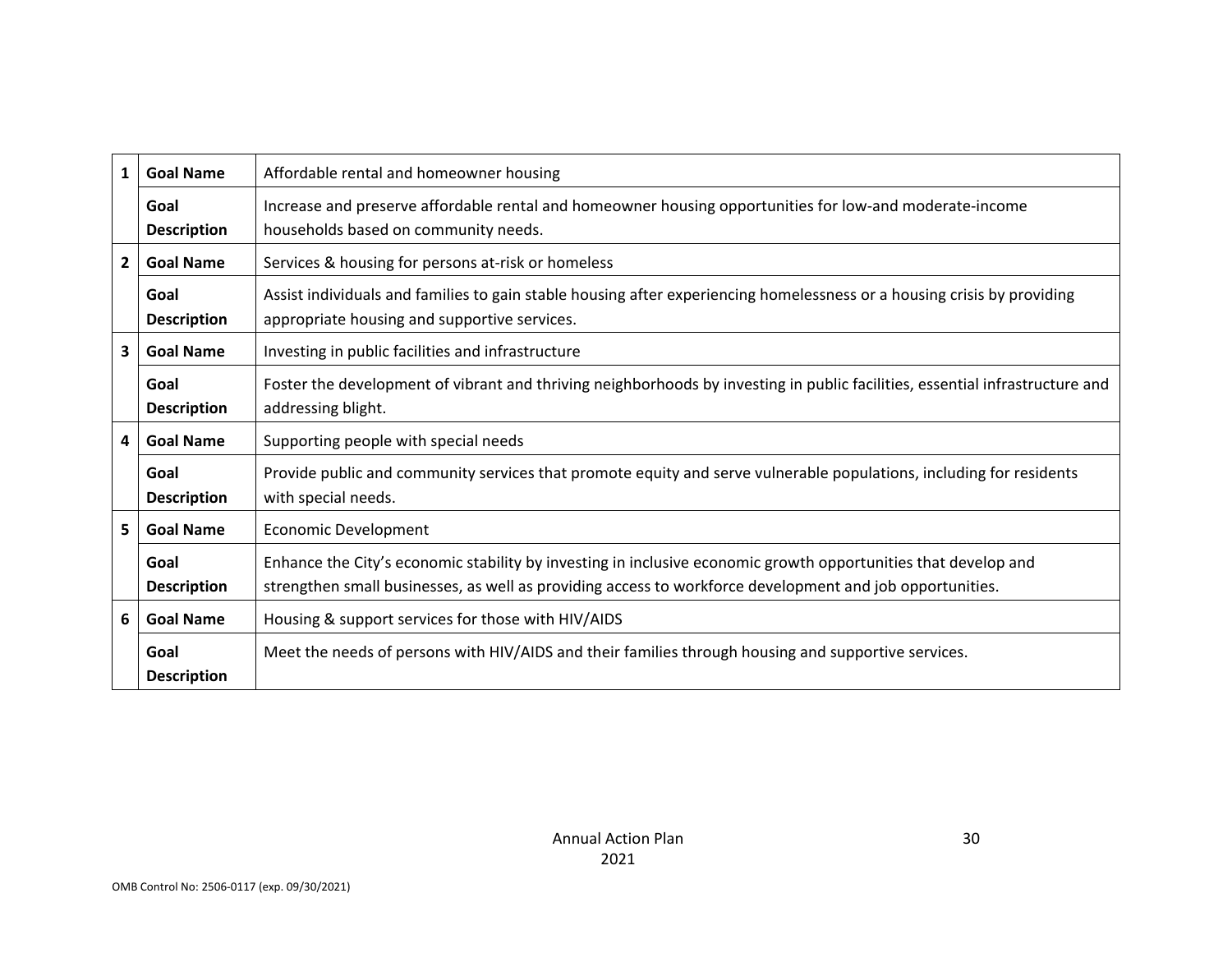## **Projects**

## **AP-35 Projects – 91.220(d)**

#### **Introduction**

The projects included in this section are designed to address the needs of the Phoenix community as outlined in the Consolidated Plan.

#### **Projects**

| #              | <b>Project Name</b>                                                                     |
|----------------|-----------------------------------------------------------------------------------------|
| 1              | <b>CDBG Admin</b>                                                                       |
| $\overline{2}$ | CDBG Project Delivery, Environmental and Labor Standards                                |
| 3              | CDBG Neighborhood Enhancement and Infrastructure Program                                |
| 4              | <b>CDBG Public Facilities Request for Proposal</b>                                      |
| 5              | <b>CDBG Graffiti Removal</b>                                                            |
| 6              | <b>CDBG Code Enforcement</b>                                                            |
| 7              | <b>CDBG Demolition</b>                                                                  |
| 8              | <b>CDBG Abatement Coordination</b>                                                      |
| 9              | CDBG Owner Occupied Rehabilitation (OOHR) Program                                       |
| 10             | <b>CDBG Hardship Assistance Program (HAP)</b>                                           |
| 11             | <b>CDBG Rental Rehabilitation Program</b>                                               |
| 12             | <b>CDBG Housing Rehab Request for Proposal (ADA Modifications)</b>                      |
| 13             | <b>CDBG Management Technical Assistance Program (Consultant/Operations)</b>             |
| 14             | <b>CDBG Entrepreneurial Assistance Program</b>                                          |
| 15             | CDBG Microenterprise Assistance (Grants / Loans)                                        |
| 16             | <b>CDBG Infill Program (Staff and Request for Proposal)</b>                             |
| 17             | CDBG Neighborhood Economic Development/Operation Patch & Paint (OPP staff and projects) |
| 18             | <b>CDBG Affordable Housing Development (Strategic Acquisition)</b>                      |
| 19             | <b>CDBG Down Payment Assistance</b>                                                     |
| 20             | CDBG Housing Development Operations, Project Delivery and Request for Proposal          |
| 21             | <b>CDBG Public Services Request for Proposal</b>                                        |
| 22             | <b>CDBG Neighborhood Engagement Coordination (Specialists)</b>                          |
| 23             | <b>CDBG Westwood Crime Prevention (PD Partnership)</b>                                  |
| 24             | <b>CDBG Housing Counseling Request for Proposal</b>                                     |
| 25             | <b>CDBG Family Self Sufficiency Program (Housing Department)</b>                        |
| 26             | <b>CDBG Aeroterra Homeless Youth Program (Housing Department)</b>                       |
| 27             | <b>CDBG Emergency Shelter Program (Single Women)</b>                                    |
| 28             | CDBG Homeless Block (Justice Involved-Human Services Dept.)                             |
| 29             | <b>CDBG Phoenix Starfish Place (Housing Department)</b>                                 |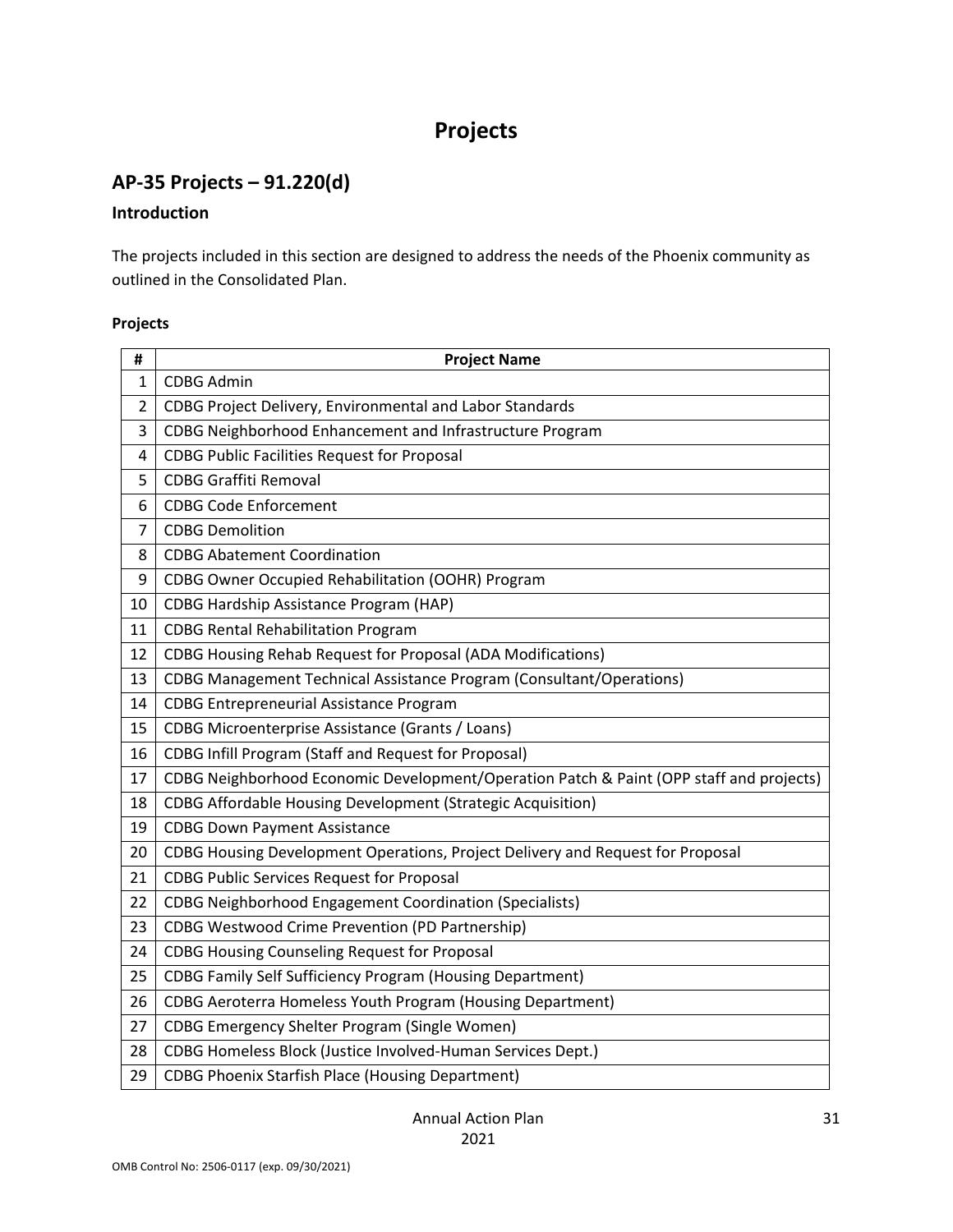| #  | <b>Project Name</b>                                               |
|----|-------------------------------------------------------------------|
| 30 | CDBG Homeless Street Outreach (Navigators - Human Services Dept.) |
| 31 | <b>CDBG Landlord Tenant Education and Mediation Staff</b>         |
| 32 | <b>CDBG Landlord Tenant Emergency Assistance</b>                  |
| 33 | <b>HESG</b>                                                       |
| 34 | <b>HOME Program Management and Coordination</b>                   |
| 35 | <b>HOME CHDO Set Aside</b>                                        |
| 36 | <b>HOME Multifamily Rental Projects</b>                           |
| 37 | HOME Housing Rehabilitation and Reconstruction                    |
| 38 | <b>HOME Special Projects</b>                                      |
| 39 | 2021-2024 City of Phoenix AZ21F001 (COP)                          |
| 40 | 2021-2024 Southwest Behavioral and Health Services AZ21F001 (SBH) |
| 41 | 2021-2024 Area Agency on Aging AZ21F001 (AAA)                     |

**Table 3 - Project Information**

#### **Describe the reasons for allocation priorities and any obstacles to addressing underserved needs**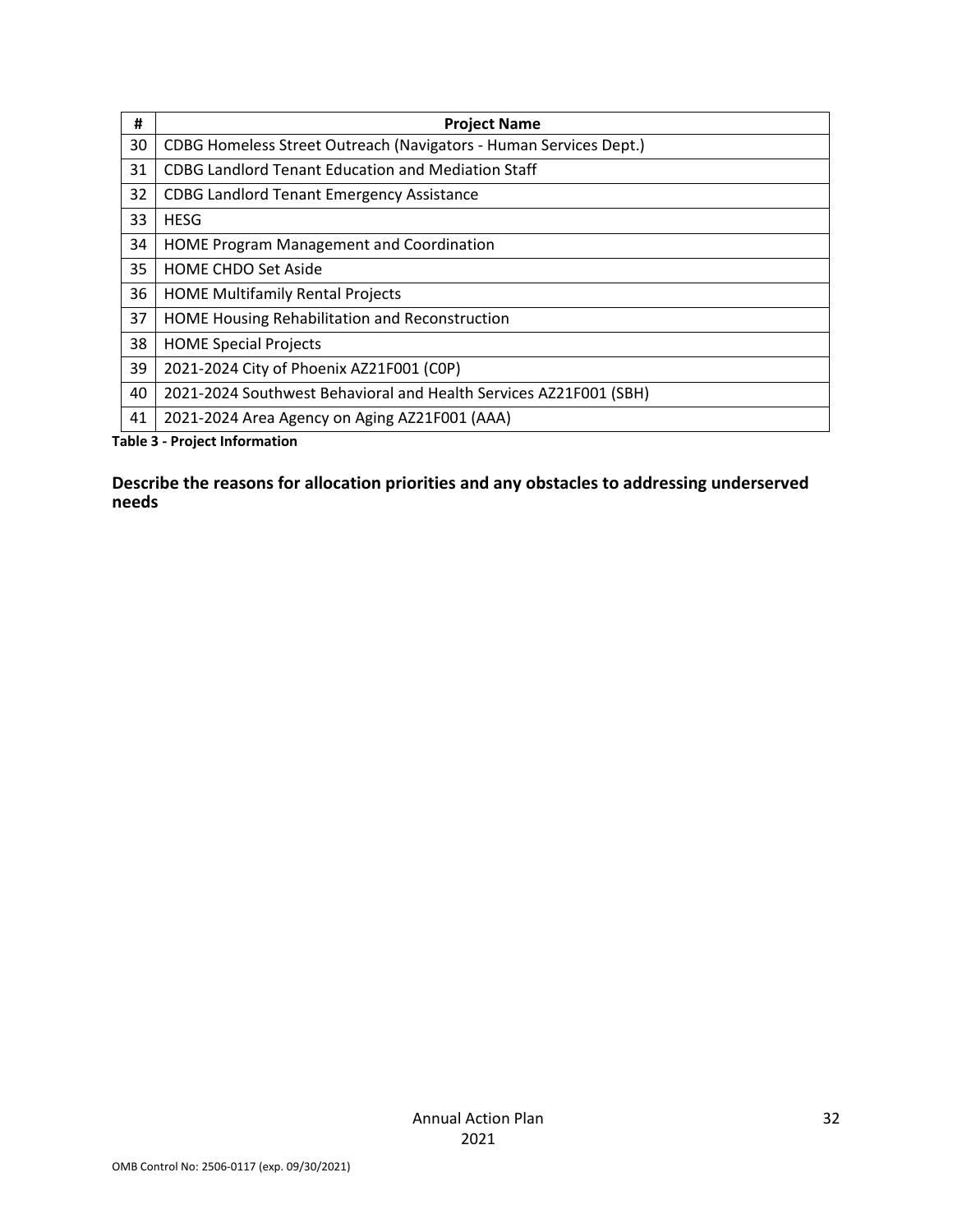**AP-38 Project Summary**

**Project Summary Information**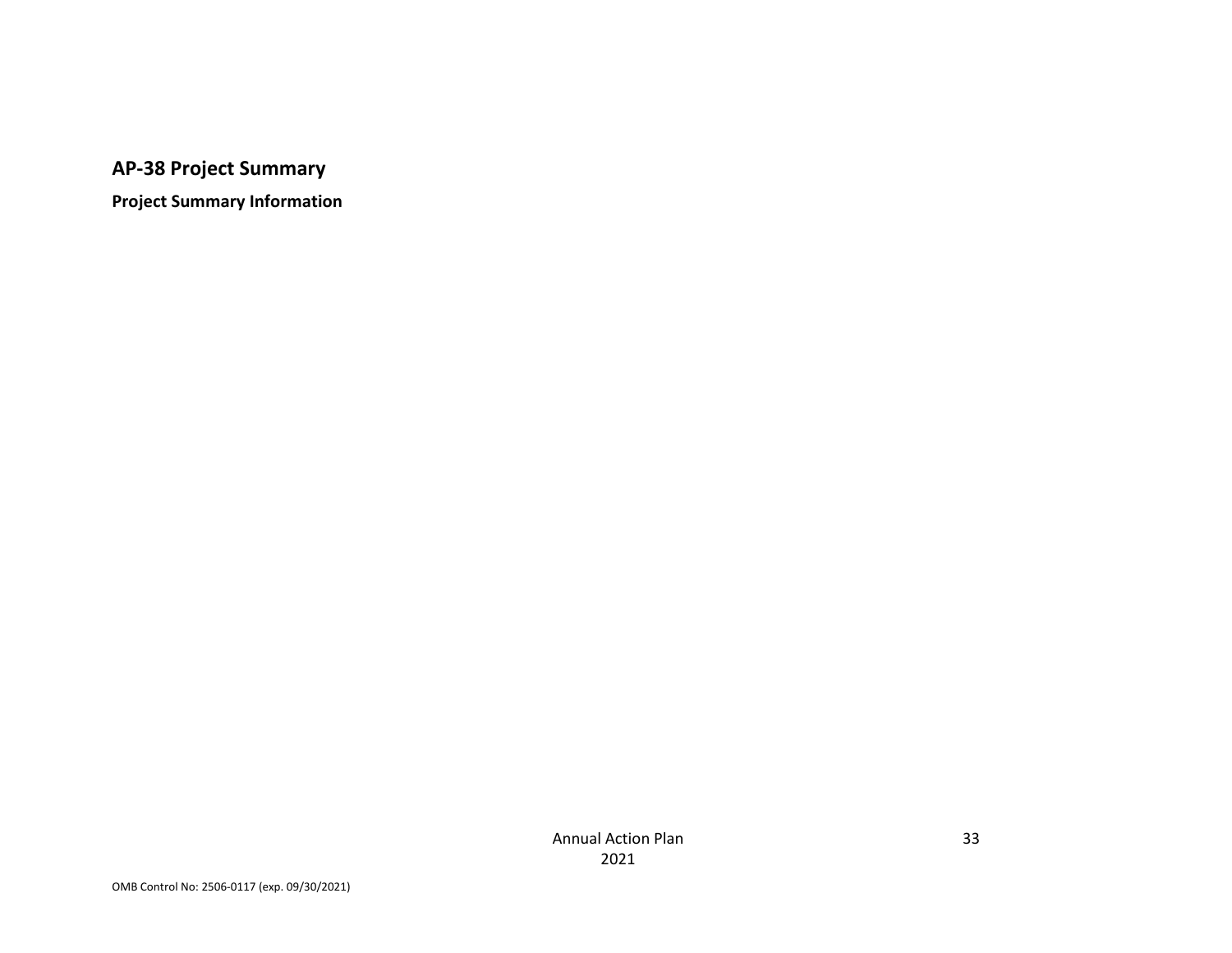| $\mathbf{1}$            | <b>Project Name</b>                                                                                        | <b>CDBG Admin</b>                                                                                                                                                                                                                                           |
|-------------------------|------------------------------------------------------------------------------------------------------------|-------------------------------------------------------------------------------------------------------------------------------------------------------------------------------------------------------------------------------------------------------------|
|                         | <b>Target Area</b>                                                                                         | N/A                                                                                                                                                                                                                                                         |
|                         | <b>Goals Supported</b>                                                                                     | Affordable rental and homeowner housing<br>Services & housing for persons at-risk or homeless<br>Investing in public facilities and infrastructure<br>Supporting people with special needs<br><b>Economic Development</b>                                   |
|                         | <b>Needs Addressed</b>                                                                                     | <b>Affordable Housing</b><br>Services & housing for persons at-risk or homeless<br>Investing in public facilities and infrastructure<br>Supporting people with special needs<br><b>Economic Development</b><br>Housing and services for those with HIV/AIDS |
|                         | <b>Funding</b>                                                                                             | CDBG: \$3,312,483                                                                                                                                                                                                                                           |
|                         | <b>Description</b>                                                                                         | National Objective: 24 CFR 570.208(d)(4) Program Administration Matrix<br>Code: 21A-General Program Admin Funds will be used to administer the<br>CDBG program.                                                                                             |
|                         | <b>Target Date</b>                                                                                         | 6/30/2022                                                                                                                                                                                                                                                   |
|                         | <b>Estimate the</b><br>number and type of<br>families that will<br>benefit from the<br>proposed activities | N/A                                                                                                                                                                                                                                                         |
|                         | <b>Location Description</b>                                                                                | Citywide.                                                                                                                                                                                                                                                   |
|                         | <b>Planned Activities</b>                                                                                  | Funds for Administration only.                                                                                                                                                                                                                              |
| $\overline{\mathbf{c}}$ | <b>Project Name</b>                                                                                        | CDBG Project Delivery, Environmental and Labor Standards                                                                                                                                                                                                    |
|                         | <b>Target Area</b>                                                                                         | N/A                                                                                                                                                                                                                                                         |
|                         | <b>Goals Supported</b>                                                                                     | Affordable rental and homeowner housing<br>Investing in public facilities and infrastructure                                                                                                                                                                |
|                         | <b>Needs Addressed</b>                                                                                     | Investing in public facilities and infrastructure                                                                                                                                                                                                           |
|                         | <b>Funding</b>                                                                                             | CDBG: \$901,053                                                                                                                                                                                                                                             |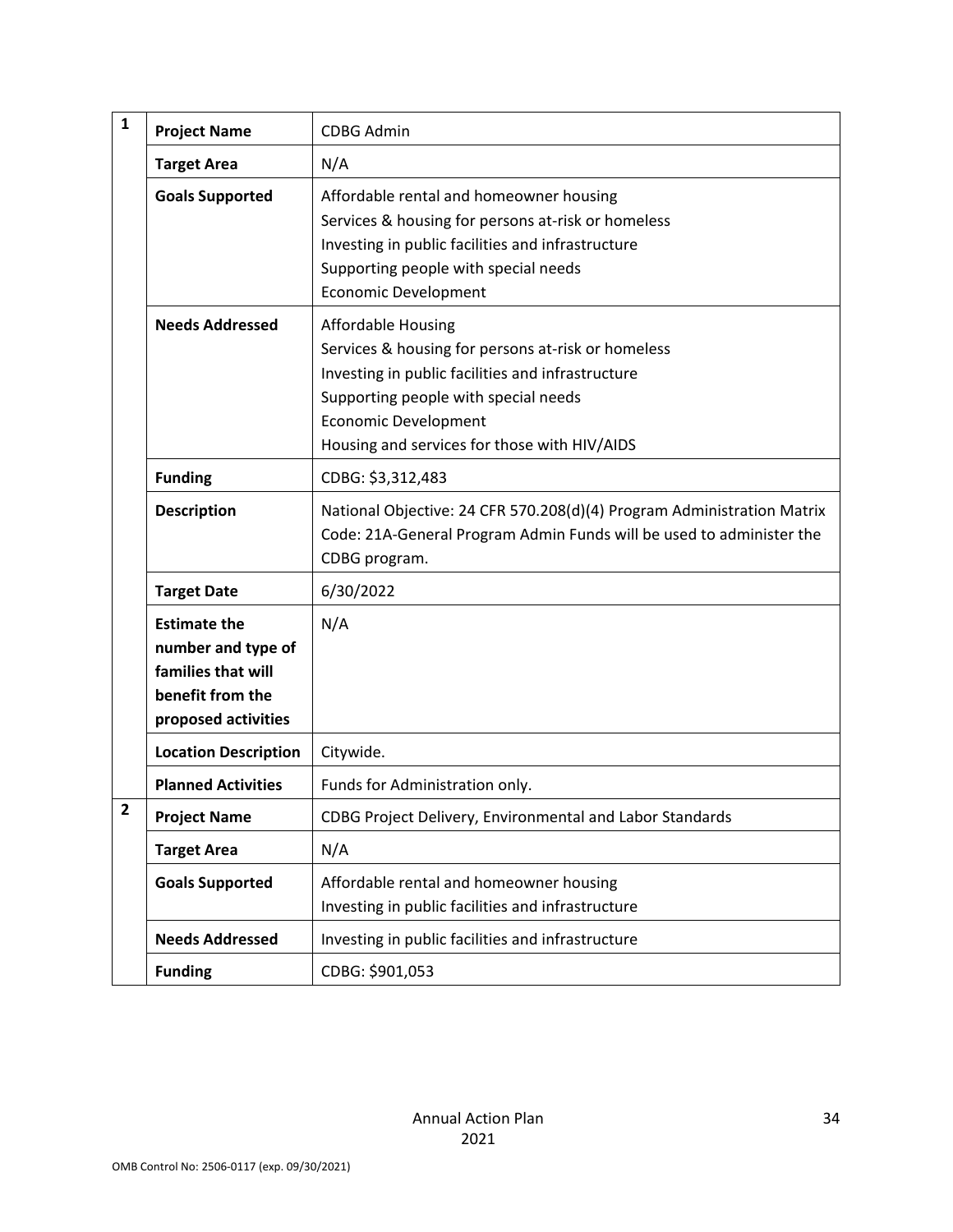|   | <b>Description</b>                                                                                         | National Objective: 24 CFR 570.208(a)(2) LMC - Low/Mod Limited<br>Clientele Benefit Matrix Code: 03Z-Other Public Improvements Not Listed<br>in 03A-03SFunds will be used for the implementation of CDBG-funded<br>projects. Project Managers, Environmental Quality Specialist and Labor<br>Standards Monitor positions will ensure CBDG projects are ongoing and<br>compliant. Beneficiaries for this program are derived from various Public<br>Facility projects                                                                                                                                                                                                                                                                                                                                                                                                                                                                                                                                                                                                                                                                                                                                                                    |  |  |  |  |  |  |  |  |
|---|------------------------------------------------------------------------------------------------------------|-----------------------------------------------------------------------------------------------------------------------------------------------------------------------------------------------------------------------------------------------------------------------------------------------------------------------------------------------------------------------------------------------------------------------------------------------------------------------------------------------------------------------------------------------------------------------------------------------------------------------------------------------------------------------------------------------------------------------------------------------------------------------------------------------------------------------------------------------------------------------------------------------------------------------------------------------------------------------------------------------------------------------------------------------------------------------------------------------------------------------------------------------------------------------------------------------------------------------------------------|--|--|--|--|--|--|--|--|
|   | <b>Target Date</b>                                                                                         | 6/30/2022                                                                                                                                                                                                                                                                                                                                                                                                                                                                                                                                                                                                                                                                                                                                                                                                                                                                                                                                                                                                                                                                                                                                                                                                                               |  |  |  |  |  |  |  |  |
|   | <b>Estimate the</b><br>number and type of<br>families that will<br>benefit from the<br>proposed activities | An estimated number of 200 Low/Mod Income residents will be served.                                                                                                                                                                                                                                                                                                                                                                                                                                                                                                                                                                                                                                                                                                                                                                                                                                                                                                                                                                                                                                                                                                                                                                     |  |  |  |  |  |  |  |  |
|   | <b>Location Description</b>                                                                                | Low- and moderate-income areas citywide.                                                                                                                                                                                                                                                                                                                                                                                                                                                                                                                                                                                                                                                                                                                                                                                                                                                                                                                                                                                                                                                                                                                                                                                                |  |  |  |  |  |  |  |  |
|   | <b>Planned Activities</b>                                                                                  | Project implementation of CDBG-funded activities.                                                                                                                                                                                                                                                                                                                                                                                                                                                                                                                                                                                                                                                                                                                                                                                                                                                                                                                                                                                                                                                                                                                                                                                       |  |  |  |  |  |  |  |  |
| 3 | <b>Project Name</b>                                                                                        | CDBG Neighborhood Enhancement and Infrastructure Program                                                                                                                                                                                                                                                                                                                                                                                                                                                                                                                                                                                                                                                                                                                                                                                                                                                                                                                                                                                                                                                                                                                                                                                |  |  |  |  |  |  |  |  |
|   | <b>Target Area</b>                                                                                         | N/A                                                                                                                                                                                                                                                                                                                                                                                                                                                                                                                                                                                                                                                                                                                                                                                                                                                                                                                                                                                                                                                                                                                                                                                                                                     |  |  |  |  |  |  |  |  |
|   | <b>Goals Supported</b>                                                                                     | Investing in public facilities and infrastructure                                                                                                                                                                                                                                                                                                                                                                                                                                                                                                                                                                                                                                                                                                                                                                                                                                                                                                                                                                                                                                                                                                                                                                                       |  |  |  |  |  |  |  |  |
|   | <b>Needs Addressed</b>                                                                                     | Investing in public facilities and infrastructure                                                                                                                                                                                                                                                                                                                                                                                                                                                                                                                                                                                                                                                                                                                                                                                                                                                                                                                                                                                                                                                                                                                                                                                       |  |  |  |  |  |  |  |  |
|   | <b>Funding</b>                                                                                             | CDBG: \$557,796                                                                                                                                                                                                                                                                                                                                                                                                                                                                                                                                                                                                                                                                                                                                                                                                                                                                                                                                                                                                                                                                                                                                                                                                                         |  |  |  |  |  |  |  |  |
|   | <b>Description</b>                                                                                         | National Objective: 24 CFR 570.208(a)(1) LMA-Low/Mod Area Benefit<br>Eligible Activity: 03Z Other Public Improvements not listed in 03A-03S<br>Funds will be used for infrastructure improvements in low-income<br>neighborhoods as well as park enhancements. Eligible activities include<br>streets improvements, water, sewer lines, new streetlights,<br>park/playground improvements, streetscapes, landscaping, community<br>gardens, physical improvements related to traffic mitigation, street and<br>alley closures, and other key community projects such as Choice<br>Neighborhoods WIFI. The funds will be focused on neighborhoods with<br>active community-based organizations/associations and areas that have<br>basic neighborhood improvement goals and strategies in place. The<br>estimated amount of \$157,796 has been allocated to Neighborhood<br>Infrastructure activities and an estimated amount of \$400,000 has been<br>allocated to Neighborhood Enhancement activities, for a total of<br>\$557,796 of 2021-22 CDBG funds. Additionally, City Council has<br>authorized the use of up to \$10 million in Prior Year CDBG funds for<br>Infrastructure and Enhancement projects in fiscal year 2021-2022. |  |  |  |  |  |  |  |  |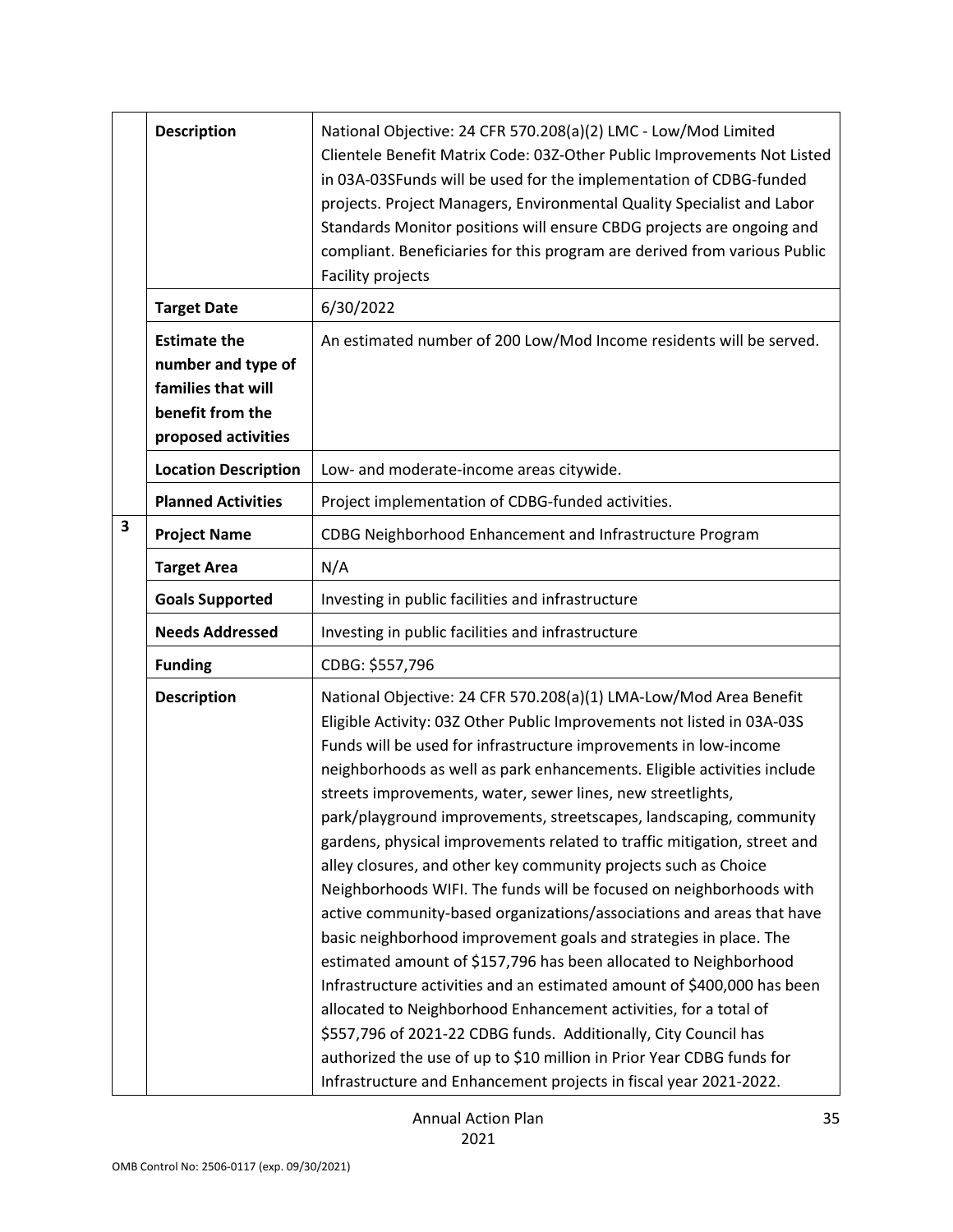|   | <b>Target Date</b>                                                                                         | 6/30/2022                                                                                                                                                                                                                                                                                                                                                                                                                                                                                                                                                                                                                                                                                                                                                                                                                                                                                                                 |
|---|------------------------------------------------------------------------------------------------------------|---------------------------------------------------------------------------------------------------------------------------------------------------------------------------------------------------------------------------------------------------------------------------------------------------------------------------------------------------------------------------------------------------------------------------------------------------------------------------------------------------------------------------------------------------------------------------------------------------------------------------------------------------------------------------------------------------------------------------------------------------------------------------------------------------------------------------------------------------------------------------------------------------------------------------|
|   | <b>Estimate the</b><br>number and type of<br>families that will<br>benefit from the<br>proposed activities | Three neighborhood infrastructure or neighborhood enhancement<br>projects will benefit a low- and moderate-income neighborhood through<br>this activity with 2021-2022 funds.                                                                                                                                                                                                                                                                                                                                                                                                                                                                                                                                                                                                                                                                                                                                             |
|   | <b>Location Description</b>                                                                                | The funds will be focused on low-income neighborhoods with active<br>community-based organizations/associations that have basic<br>neighborhood improvement goals and strategies in place.                                                                                                                                                                                                                                                                                                                                                                                                                                                                                                                                                                                                                                                                                                                                |
|   | <b>Planned Activities</b>                                                                                  | Funding will be used for the design, construction and project<br>management associated with the infrastructure and enhancement<br>projects in the year. Eligible activities include streets improvements,<br>water, sewer lines, new streetlights, park /playground improvements,<br>street-scaping, landscaping, community gardens, physical improvements<br>related to traffic mitigation, street and alley closures, and other key<br>community projects.                                                                                                                                                                                                                                                                                                                                                                                                                                                              |
| 4 | <b>Project Name</b>                                                                                        | <b>CDBG Public Facilities Request for Proposal</b>                                                                                                                                                                                                                                                                                                                                                                                                                                                                                                                                                                                                                                                                                                                                                                                                                                                                        |
|   | <b>Target Area</b>                                                                                         | N/A                                                                                                                                                                                                                                                                                                                                                                                                                                                                                                                                                                                                                                                                                                                                                                                                                                                                                                                       |
|   | <b>Goals Supported</b>                                                                                     | Investing in public facilities and infrastructure                                                                                                                                                                                                                                                                                                                                                                                                                                                                                                                                                                                                                                                                                                                                                                                                                                                                         |
|   | <b>Needs Addressed</b>                                                                                     | Investing in public facilities and infrastructure                                                                                                                                                                                                                                                                                                                                                                                                                                                                                                                                                                                                                                                                                                                                                                                                                                                                         |
|   | <b>Funding</b>                                                                                             | CDBG: \$483,273                                                                                                                                                                                                                                                                                                                                                                                                                                                                                                                                                                                                                                                                                                                                                                                                                                                                                                           |
|   | <b>Description</b>                                                                                         | National Objective: 24 CFR 570.208(a)(2) LMC - Low/Mod Limited<br>Clientele Benefit Eligible Activity: 03Z Other Public Improvements not<br>listed in 03A-03SA Public Facilities RFP will fund acquisition, construction,<br>and rehabilitation of senior and youth centers, neighborhood facilities,<br>childcare facilities, domestic violence shelters, and Americans with<br>Disabilities Act (ADA) projects in low-income areas. This RFP will allow<br>the City to fund projects such as acquisition, construction, and<br>rehabilitation of facilities owned by non-profit agencies. This activity will<br>also support any CDBG-CV funded Public Facility improvements in an<br>effort to respond to the COVID-19 national pandemic. Additionally, City<br>Council authorization is being requested for the use of prior year funds<br>to funds to supplement Public Facility activities in fiscal year 2021-2022 |
|   |                                                                                                            | 6/30/2022                                                                                                                                                                                                                                                                                                                                                                                                                                                                                                                                                                                                                                                                                                                                                                                                                                                                                                                 |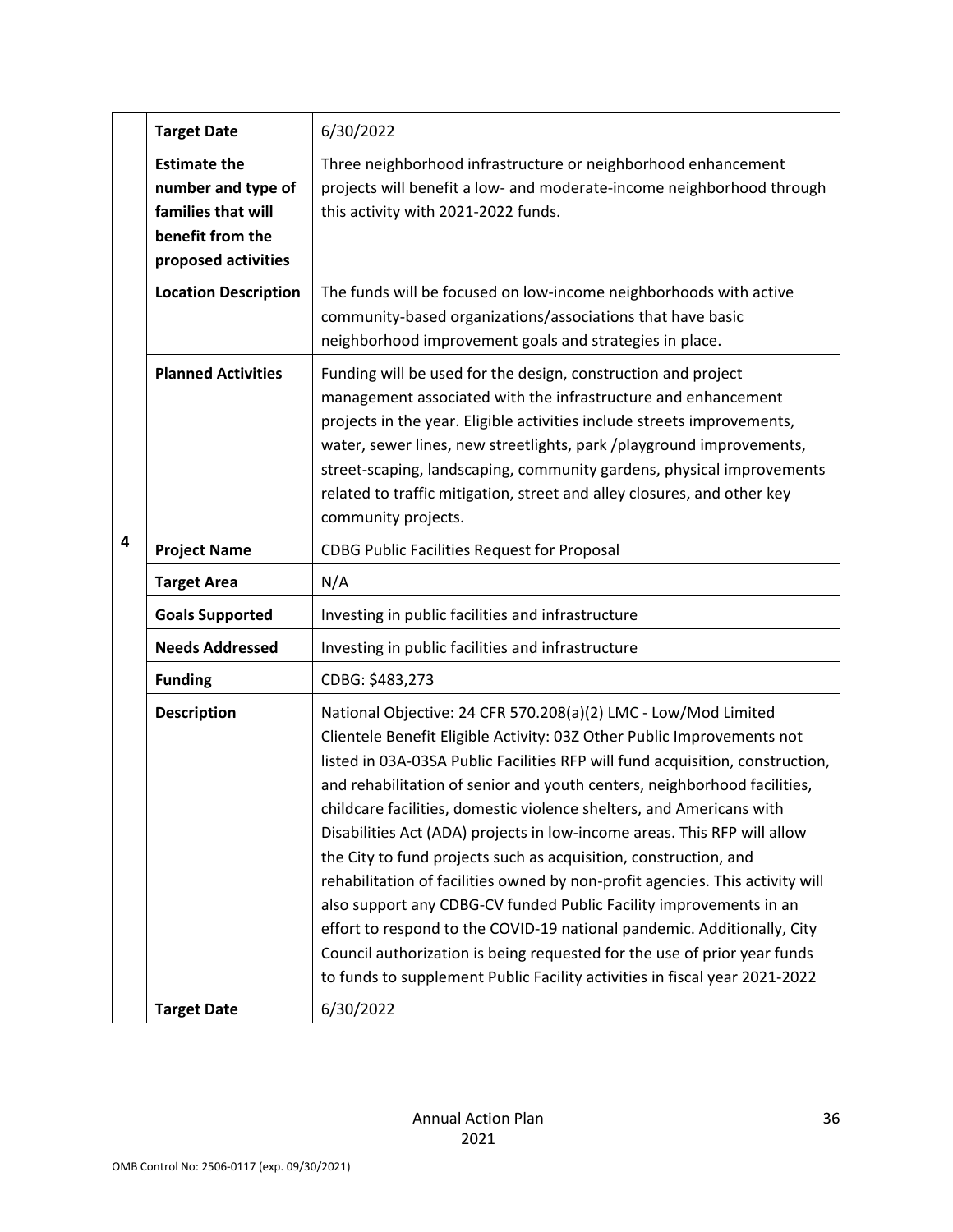|   | <b>Estimate the</b><br>number and type of<br>families that will<br>benefit from the<br>proposed activities | 3 public facility projects, serving approximately 1,000 low- and<br>moderate-income Phoenix families, will be awarded funding.                                                                                                                                                                                                                                                                                                                                                                                                                                   |
|---|------------------------------------------------------------------------------------------------------------|------------------------------------------------------------------------------------------------------------------------------------------------------------------------------------------------------------------------------------------------------------------------------------------------------------------------------------------------------------------------------------------------------------------------------------------------------------------------------------------------------------------------------------------------------------------|
|   | <b>Location Description</b>                                                                                | Citywide.                                                                                                                                                                                                                                                                                                                                                                                                                                                                                                                                                        |
|   | <b>Planned Activities</b>                                                                                  | A request for proposal process will be conducted to identify eligible<br>nonprofit organizations seeking funds.                                                                                                                                                                                                                                                                                                                                                                                                                                                  |
| 5 | <b>Project Name</b>                                                                                        | <b>CDBG Graffiti Removal</b>                                                                                                                                                                                                                                                                                                                                                                                                                                                                                                                                     |
|   | <b>Target Area</b>                                                                                         | N/A                                                                                                                                                                                                                                                                                                                                                                                                                                                                                                                                                              |
|   | <b>Goals Supported</b>                                                                                     | Investing in public facilities and infrastructure                                                                                                                                                                                                                                                                                                                                                                                                                                                                                                                |
|   | <b>Needs Addressed</b>                                                                                     | Investing in public facilities and infrastructure                                                                                                                                                                                                                                                                                                                                                                                                                                                                                                                |
|   | <b>Funding</b>                                                                                             | CDBG: \$800,000                                                                                                                                                                                                                                                                                                                                                                                                                                                                                                                                                  |
|   | <b>Description</b>                                                                                         | National Objective: 24 CFR 570.208(a)(1) LMA-Low/Mod Area Benefit<br>Eligible Activity: 03Z Other Public Improvements not listed in 03A-<br>03SCDBG. CDBG Funds are used to combat neighborhood blight and<br>deterioration in the city of Phoenix through the removal of graffiti<br>from public rights-of-way, facilities and buildings in low to moderate<br>income areas. The Graffiti Removal Program focuses on the timely<br>removal of graffiti vandalism to diminish the negative economic<br>revitalization impact that graffiti has on neighborhoods. |
|   | <b>Target Date</b>                                                                                         | 6/30/2022                                                                                                                                                                                                                                                                                                                                                                                                                                                                                                                                                        |
|   | <b>Estimate the</b><br>number and type of<br>families that will<br>benefit from the<br>proposed activities | Up to 32,000 graffiti sites in low- and moderate-income areas will be<br>removed from rights of way and other approved public buildings that are<br>open to the public.                                                                                                                                                                                                                                                                                                                                                                                          |
|   | <b>Location Description</b>                                                                                | Low- and moderate-income neighborhoods citywide                                                                                                                                                                                                                                                                                                                                                                                                                                                                                                                  |
|   | <b>Planned Activities</b>                                                                                  | Graffiti will be removed from public rights-of-way and public buildings in<br>low- and moderate-income neighborhoods.                                                                                                                                                                                                                                                                                                                                                                                                                                            |
| 6 | <b>Project Name</b>                                                                                        | <b>CDBG Code Enforcement</b>                                                                                                                                                                                                                                                                                                                                                                                                                                                                                                                                     |
|   | <b>Target Area</b>                                                                                         | N/A                                                                                                                                                                                                                                                                                                                                                                                                                                                                                                                                                              |
|   | <b>Goals Supported</b>                                                                                     | Investing in public facilities and infrastructure                                                                                                                                                                                                                                                                                                                                                                                                                                                                                                                |
|   | <b>Needs Addressed</b>                                                                                     | Investing in public facilities and infrastructure                                                                                                                                                                                                                                                                                                                                                                                                                                                                                                                |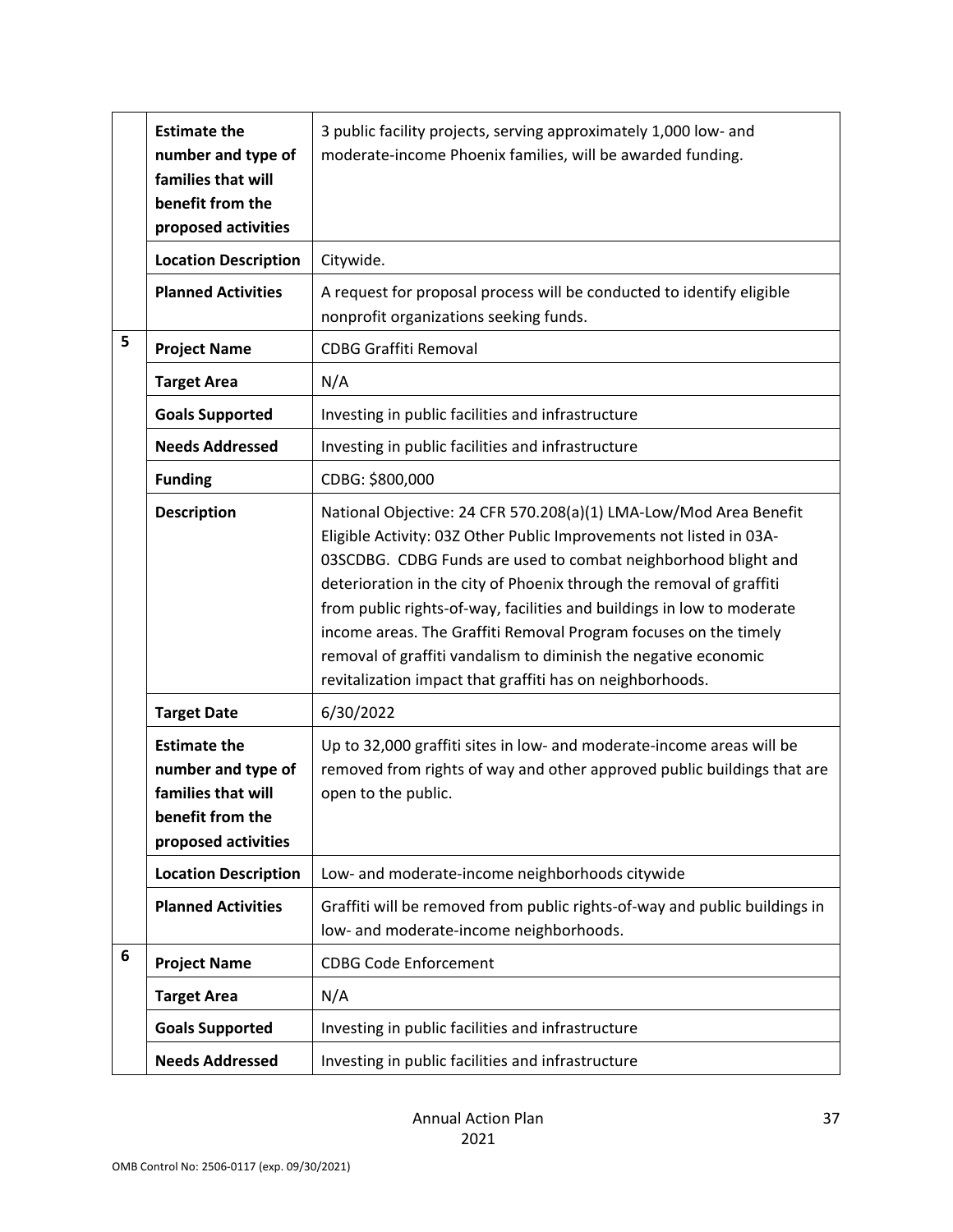|                         | <b>Funding</b>                                                                                             | CDBG: \$850,000                                                                                                                                                                                                                                                                                                                                                                                                                                                                                                                                                                                                                                                                                                                       |
|-------------------------|------------------------------------------------------------------------------------------------------------|---------------------------------------------------------------------------------------------------------------------------------------------------------------------------------------------------------------------------------------------------------------------------------------------------------------------------------------------------------------------------------------------------------------------------------------------------------------------------------------------------------------------------------------------------------------------------------------------------------------------------------------------------------------------------------------------------------------------------------------|
|                         | <b>Description</b>                                                                                         | National Objective: 24 CFR 570.208(a)(1) LMA-Low/Mod Area Benefit<br>IDIS Matrix Code: 15-Code Enforcement LMA Low/Mod Area Benefit.<br>CDBG Funds are used in ongoing efforts to arrest physical decline and<br>deterioration of Phoenix neighborhoods through targeted code<br>enforcement strategies. The Preservation Division of the Neighborhood<br>Services Department (NSD) provides education and enforcement of the<br>Neighborhood Preservation Ordinance (NPO) as a key component of<br>strategic neighborhood revitalization efforts in low to moderate income<br>areas. The code enforcement strategy is used in combination with<br>economic development activities in target areas designated by the NSD<br>Director. |
|                         | <b>Target Date</b>                                                                                         | 6/30/2022                                                                                                                                                                                                                                                                                                                                                                                                                                                                                                                                                                                                                                                                                                                             |
|                         | <b>Estimate the</b><br>number and type of<br>families that will<br>benefit from the<br>proposed activities | Up to 30 low- and moderate-income housing units where code violations<br>have been corrected using CDBG                                                                                                                                                                                                                                                                                                                                                                                                                                                                                                                                                                                                                               |
|                         | <b>Location Description</b>                                                                                | Low- and moderate-income deteriorated and deteriorating areas of the<br>city as identified by the Neighborhood Services Director.                                                                                                                                                                                                                                                                                                                                                                                                                                                                                                                                                                                                     |
|                         | <b>Planned Activities</b>                                                                                  | The use of code enforcement in combination with economic<br>development activities to enforce the City of Phoenix Neighborhood<br>Preservation Ordinance in target areas by addressing blight violations.                                                                                                                                                                                                                                                                                                                                                                                                                                                                                                                             |
| $\overline{\mathbf{z}}$ | <b>Project Name</b>                                                                                        | <b>CDBG Demolition</b>                                                                                                                                                                                                                                                                                                                                                                                                                                                                                                                                                                                                                                                                                                                |
|                         | <b>Target Area</b>                                                                                         | N/A                                                                                                                                                                                                                                                                                                                                                                                                                                                                                                                                                                                                                                                                                                                                   |
|                         | <b>Goals Supported</b>                                                                                     | Investing in public facilities and infrastructure                                                                                                                                                                                                                                                                                                                                                                                                                                                                                                                                                                                                                                                                                     |
|                         | <b>Needs Addressed</b>                                                                                     | Investing in public facilities and infrastructure                                                                                                                                                                                                                                                                                                                                                                                                                                                                                                                                                                                                                                                                                     |
|                         | <b>Funding</b>                                                                                             | CDBG: \$351,226                                                                                                                                                                                                                                                                                                                                                                                                                                                                                                                                                                                                                                                                                                                       |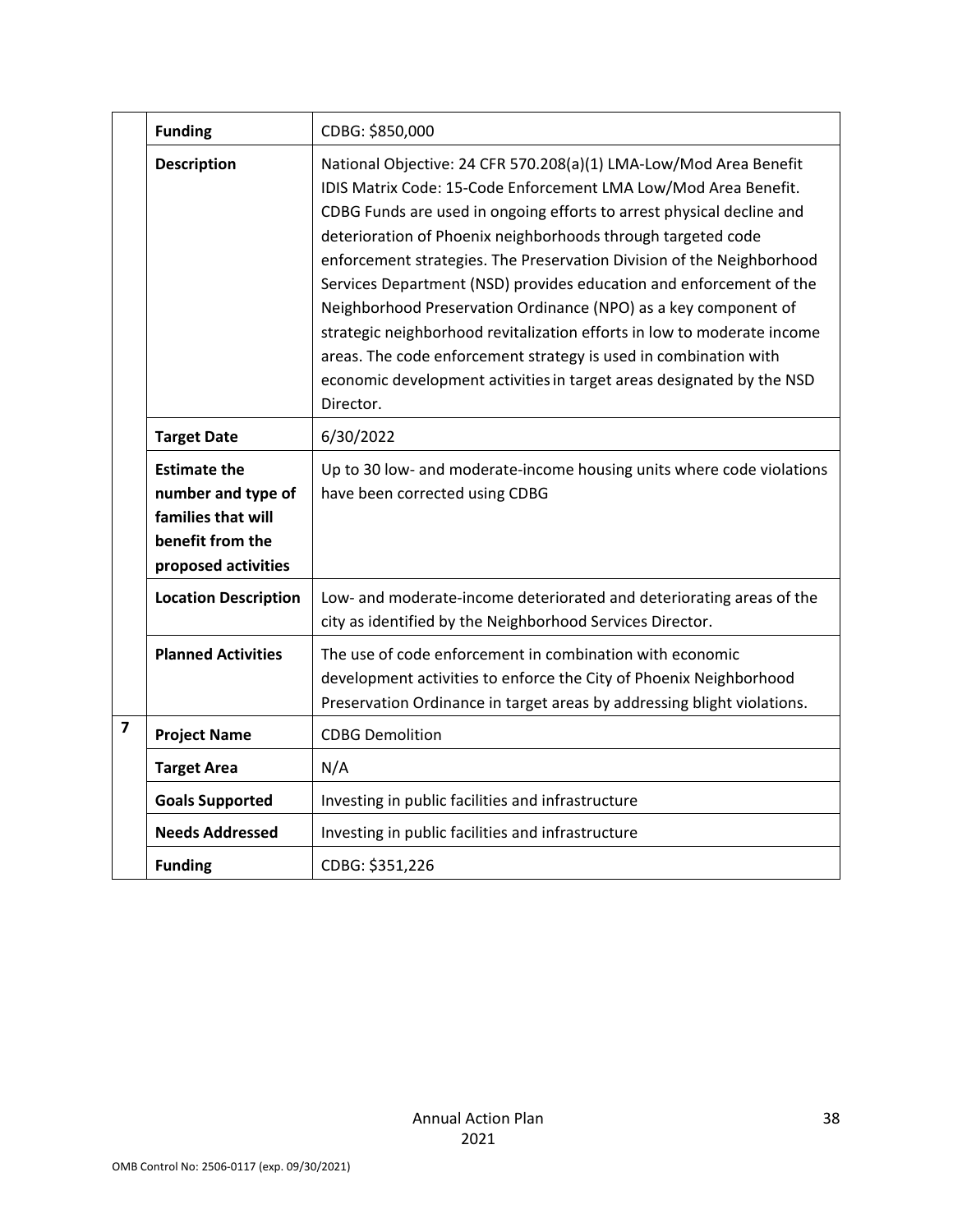|   | <b>Description</b><br><b>Target Date</b>                                                                   | National Objective: 24 CFR 570.208(b)(2) SBS-Slum/Blight Spot Benefit<br>IDIS Matrix Code: 04-Clearance and Demolition. CDBG Funds are used<br>in ongoing efforts to arrest physical decline and deterioration in<br>Phoenix neighborhoods through targeted code enforcement on<br>abandoned, blighted and deteriorated properties. The Preservation<br>Division of the Neighborhood Services Department (NSD) provides<br>education and enforcement of the Neighborhood Preservation<br>Ordinance (NPO) as a key component of neighborhood revitalization<br>efforts. The code enforcement property demolition strategy is to<br>address vacant structures that pose a threat to the health, safety and<br>welfare of residents and adjacent properties through education and<br>enforcement of the NPO, including contractual demolition of<br>deteriorated, unsafe and uninhabitable vacant structures.<br>6/30/2022 |
|---|------------------------------------------------------------------------------------------------------------|-------------------------------------------------------------------------------------------------------------------------------------------------------------------------------------------------------------------------------------------------------------------------------------------------------------------------------------------------------------------------------------------------------------------------------------------------------------------------------------------------------------------------------------------------------------------------------------------------------------------------------------------------------------------------------------------------------------------------------------------------------------------------------------------------------------------------------------------------------------------------------------------------------------------------|
|   | <b>Estimate the</b><br>number and type of<br>families that will<br>benefit from the<br>proposed activities | Up to four slum or blighting structure will be demolished.                                                                                                                                                                                                                                                                                                                                                                                                                                                                                                                                                                                                                                                                                                                                                                                                                                                              |
|   | <b>Location Description</b>                                                                                | Slum and blighted properties citywide on a spot basis.                                                                                                                                                                                                                                                                                                                                                                                                                                                                                                                                                                                                                                                                                                                                                                                                                                                                  |
|   | <b>Planned Activities</b>                                                                                  | Demolition of slum and blighted structures identified through the code<br>enforcement process.                                                                                                                                                                                                                                                                                                                                                                                                                                                                                                                                                                                                                                                                                                                                                                                                                          |
| 8 | <b>Project Name</b>                                                                                        | <b>CDBG Abatement Coordination</b>                                                                                                                                                                                                                                                                                                                                                                                                                                                                                                                                                                                                                                                                                                                                                                                                                                                                                      |
|   | <b>Target Area</b>                                                                                         | N/A                                                                                                                                                                                                                                                                                                                                                                                                                                                                                                                                                                                                                                                                                                                                                                                                                                                                                                                     |
|   | <b>Goals Supported</b>                                                                                     | Investing in public facilities and infrastructure                                                                                                                                                                                                                                                                                                                                                                                                                                                                                                                                                                                                                                                                                                                                                                                                                                                                       |
|   | <b>Needs Addressed</b>                                                                                     | Investing in public facilities and infrastructure                                                                                                                                                                                                                                                                                                                                                                                                                                                                                                                                                                                                                                                                                                                                                                                                                                                                       |
|   | <b>Funding</b>                                                                                             | CDBG: \$550,000                                                                                                                                                                                                                                                                                                                                                                                                                                                                                                                                                                                                                                                                                                                                                                                                                                                                                                         |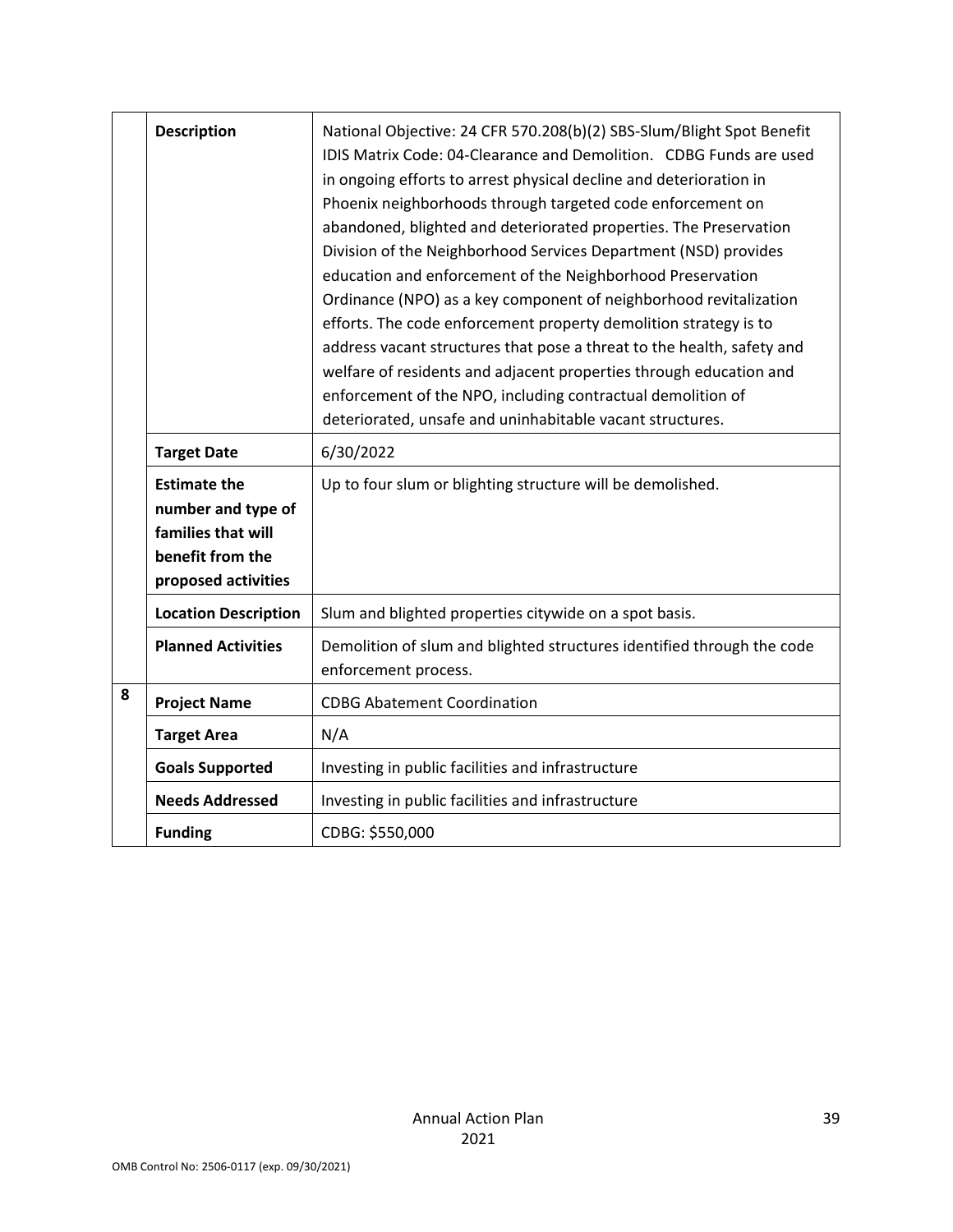|   | <b>Description</b>                                                                                         | National Objective: 24 CFR 570.208(b)(2) SBS-Slum/Blight Spot Benefit<br>IDIS Matrix Code: 04-Clearance and Demolition. CDBG Funds are used<br>in ongoing efforts to arrest physical decline and deterioration in<br>Phoenix neighborhoods through targeted code enforcement on<br>abandoned, blighted and deteriorated properties. The Preservation<br>Division of the Neighborhood Services Department (NSD) provides<br>education and enforcement of the Neighborhood Preservation<br>Ordinance (NPO) as a key component of neighborhood revitalization<br>efforts areas. The code enforcement property abatement strategy is to<br>address open and unsecured, vacant structures that pose a threat to<br>the health, safety and welfare of residents and adjacent properties<br>through education and enforcement of the NPO, including contractual<br>board up of deteriorated and unsafe vacant structures. |
|---|------------------------------------------------------------------------------------------------------------|--------------------------------------------------------------------------------------------------------------------------------------------------------------------------------------------------------------------------------------------------------------------------------------------------------------------------------------------------------------------------------------------------------------------------------------------------------------------------------------------------------------------------------------------------------------------------------------------------------------------------------------------------------------------------------------------------------------------------------------------------------------------------------------------------------------------------------------------------------------------------------------------------------------------|
|   | <b>Target Date</b>                                                                                         | 6/30/2022                                                                                                                                                                                                                                                                                                                                                                                                                                                                                                                                                                                                                                                                                                                                                                                                                                                                                                          |
|   | <b>Estimate the</b><br>number and type of<br>families that will<br>benefit from the<br>proposed activities | Up to 40 one-time board-ups.                                                                                                                                                                                                                                                                                                                                                                                                                                                                                                                                                                                                                                                                                                                                                                                                                                                                                       |
|   | <b>Location Description</b>                                                                                | Slum and blighted properties citywide on a spot basis.                                                                                                                                                                                                                                                                                                                                                                                                                                                                                                                                                                                                                                                                                                                                                                                                                                                             |
|   | <b>Planned Activities</b>                                                                                  | Address open and unsecured, vacant structures that pose a threat to<br>the health, safety and welfare of residents and adjacent properties<br>through education and enforcement of the Neighborhood<br>Preservation Ordinance. CDBG funds will be used for project delivery<br>staff to arrest decline and deterioration in the City of Phoenix.                                                                                                                                                                                                                                                                                                                                                                                                                                                                                                                                                                   |
| 9 | <b>Project Name</b>                                                                                        | CDBG Owner Occupied Rehabilitation Program                                                                                                                                                                                                                                                                                                                                                                                                                                                                                                                                                                                                                                                                                                                                                                                                                                                                         |
|   | <b>Target Area</b>                                                                                         | Edison-Eastlake Choice Neighborhoods                                                                                                                                                                                                                                                                                                                                                                                                                                                                                                                                                                                                                                                                                                                                                                                                                                                                               |
|   | <b>Goals Supported</b>                                                                                     | Affordable rental and homeowner housing                                                                                                                                                                                                                                                                                                                                                                                                                                                                                                                                                                                                                                                                                                                                                                                                                                                                            |
|   | <b>Needs Addressed</b>                                                                                     | Affordable rental and homeowner housing                                                                                                                                                                                                                                                                                                                                                                                                                                                                                                                                                                                                                                                                                                                                                                                                                                                                            |
|   | <b>Funding</b>                                                                                             | CDBG: \$4,241,734                                                                                                                                                                                                                                                                                                                                                                                                                                                                                                                                                                                                                                                                                                                                                                                                                                                                                                  |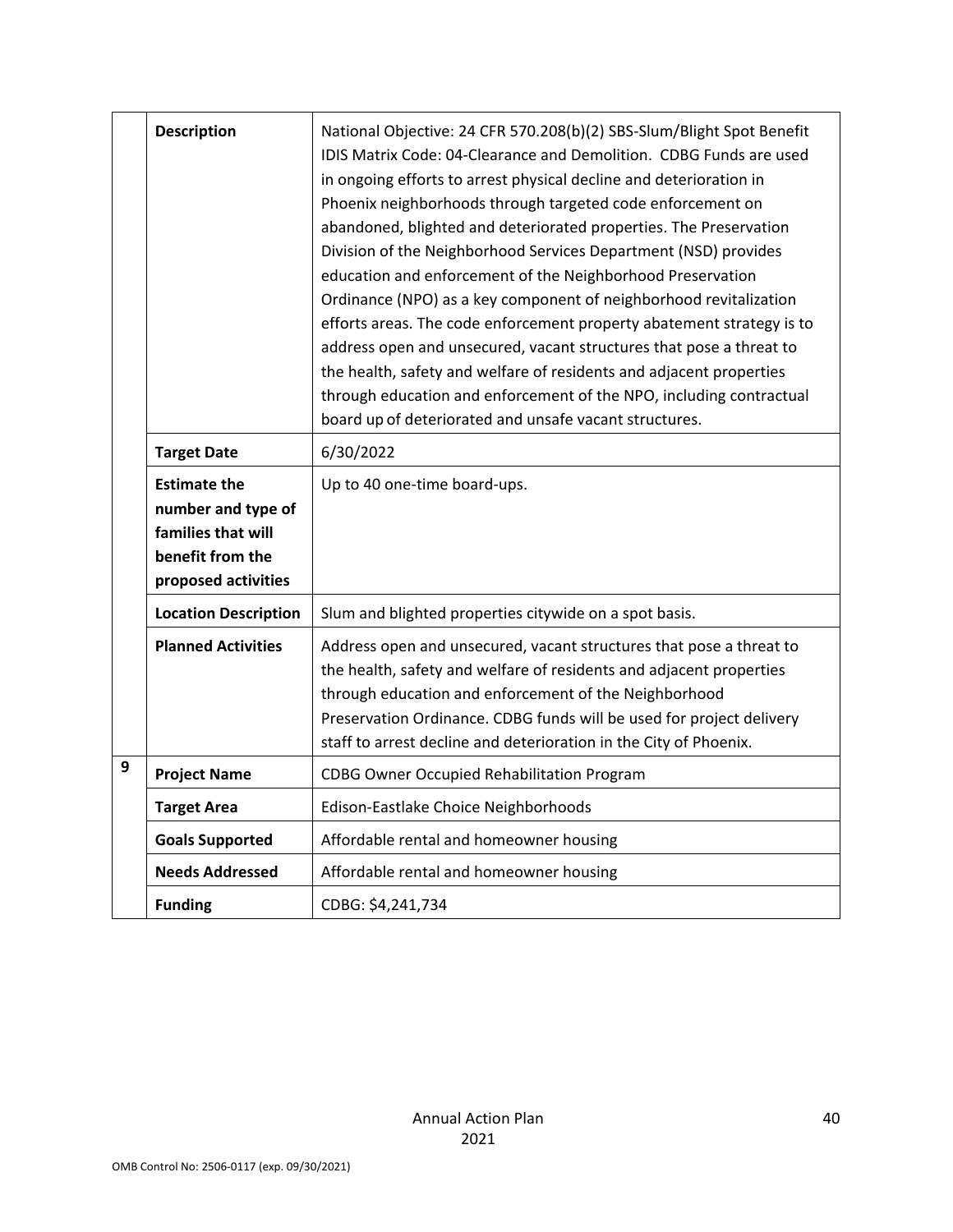| <b>Description</b>                                                                                         | National Objective: 24 CFR 570.208(a)(3) LMH-Low/Mod Housing Benefit<br>IDIS Matrix Code: 14A-Rehab. Owner Occupied Housing Rehabilitation<br>(OOHR), a citywide program, provides financial assistance (in the form of<br>grants or loans) to eligible low- and moderate-income homeowners for<br>emergency home repairs that address health or safety hazards. The<br>program may also address non-emergency home repairs to stabilize<br>critical home systems (electrical, mechanical, plumbing, roofing), to<br>remediate lead hazards, to improve the homes energy efficiency, and to<br>meet healthy homes standards. Related relocation expenses may be<br>provided if funds are available. Activities may include: reconstruction of<br>dilapidated homes determined to be infeasible to rehabilitate;<br>demolition of illegal structures; exterior improvements such as<br>sidewalks, exterior paint, driveways, garages, fence, minor landscaping<br>to assure exterior of the property is compliant with the Neighborhood<br>Preservation and Zoning Ordinance when paired with other<br>rehabilitation activities; and pool fill ins when paired with other<br>rehabilitation activities. Other activities may include mobile home<br>replacement program with CDBG funds. CDBG funds are also used to<br>leverage and supplement federal and private funding for the<br>Weatherization Assistance Program (WAP) and the Lead Hazard Control<br>Program. Operations account for \$1,908,000 (to include the CHOICE<br>Project Manager) and construction/construction related expenses<br>account for \$2,333,734. This activity will also support any CDBG-CV<br>funded Owner-Occupied Housing Rehabilitation (OOHR) shelter in place<br>activities in an effort to respond to the COVID-19 national pandemic. |
|------------------------------------------------------------------------------------------------------------|------------------------------------------------------------------------------------------------------------------------------------------------------------------------------------------------------------------------------------------------------------------------------------------------------------------------------------------------------------------------------------------------------------------------------------------------------------------------------------------------------------------------------------------------------------------------------------------------------------------------------------------------------------------------------------------------------------------------------------------------------------------------------------------------------------------------------------------------------------------------------------------------------------------------------------------------------------------------------------------------------------------------------------------------------------------------------------------------------------------------------------------------------------------------------------------------------------------------------------------------------------------------------------------------------------------------------------------------------------------------------------------------------------------------------------------------------------------------------------------------------------------------------------------------------------------------------------------------------------------------------------------------------------------------------------------------------------------------------------------------------------------------------------------------------------------------------|
| <b>Target Date</b>                                                                                         | 6/30/2022                                                                                                                                                                                                                                                                                                                                                                                                                                                                                                                                                                                                                                                                                                                                                                                                                                                                                                                                                                                                                                                                                                                                                                                                                                                                                                                                                                                                                                                                                                                                                                                                                                                                                                                                                                                                                    |
| <b>Estimate the</b><br>number and type of<br>families that will<br>benefit from the<br>proposed activities | 120 low- and moderate-income Phoenix residents will benefit from this<br>program during the program year. Of the 120 households served, 5<br>households will reside in the Choice Neighborhood service area (115<br>Phoenix households and 5 Choice Neighborhood households for a total<br>of 120 households served)                                                                                                                                                                                                                                                                                                                                                                                                                                                                                                                                                                                                                                                                                                                                                                                                                                                                                                                                                                                                                                                                                                                                                                                                                                                                                                                                                                                                                                                                                                         |
| <b>Location Description</b>                                                                                | Citywide                                                                                                                                                                                                                                                                                                                                                                                                                                                                                                                                                                                                                                                                                                                                                                                                                                                                                                                                                                                                                                                                                                                                                                                                                                                                                                                                                                                                                                                                                                                                                                                                                                                                                                                                                                                                                     |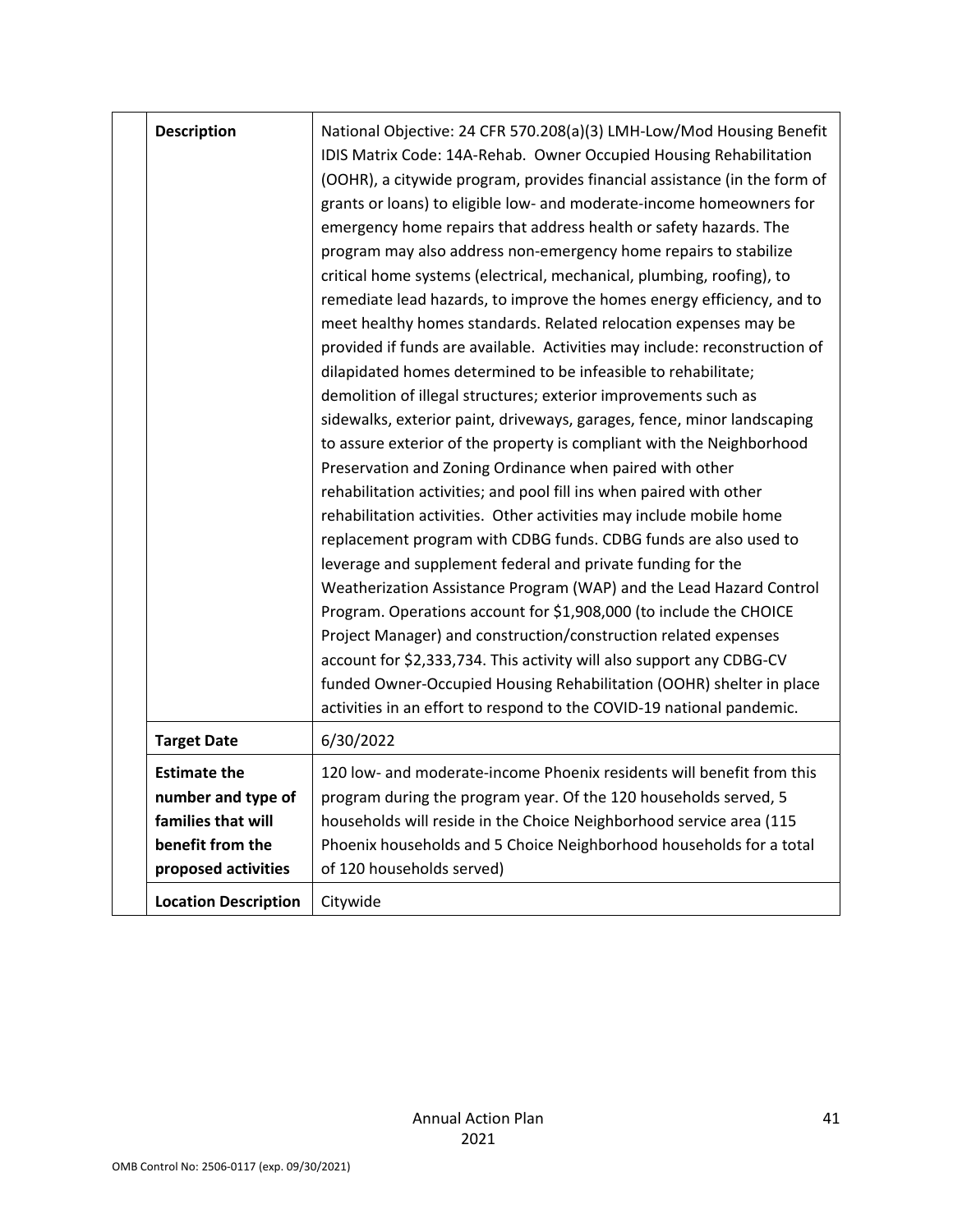|    | <b>Planned Activities</b>                                                                                  | Activities may include: reconstruction of dilapidated homes determined<br>to be infeasible to rehabilitate; demolition of illegal structures; exterior<br>improvements such as sidewalks, exterior paint, driveways, garages,<br>fence, minor landscaping to assure exterior of the property is compliant<br>with the Neighborhood Preservation and Zoning Ordinance when paired<br>with other rehabilitation activities; and pool fill ins when paired with<br>other rehabilitation activities. Other activities may include mobile home<br>replacement program with CDBG funds.                                                                                                                                                                                                                                                                                                                                                                                                                                                                                                    |
|----|------------------------------------------------------------------------------------------------------------|--------------------------------------------------------------------------------------------------------------------------------------------------------------------------------------------------------------------------------------------------------------------------------------------------------------------------------------------------------------------------------------------------------------------------------------------------------------------------------------------------------------------------------------------------------------------------------------------------------------------------------------------------------------------------------------------------------------------------------------------------------------------------------------------------------------------------------------------------------------------------------------------------------------------------------------------------------------------------------------------------------------------------------------------------------------------------------------|
| 10 | <b>Project Name</b>                                                                                        | <b>CDBG Hardship Assistance</b>                                                                                                                                                                                                                                                                                                                                                                                                                                                                                                                                                                                                                                                                                                                                                                                                                                                                                                                                                                                                                                                      |
|    | <b>Target Area</b>                                                                                         | N/A                                                                                                                                                                                                                                                                                                                                                                                                                                                                                                                                                                                                                                                                                                                                                                                                                                                                                                                                                                                                                                                                                  |
|    | <b>Goals Supported</b>                                                                                     | Homeowner Housing Rehabilitation Support                                                                                                                                                                                                                                                                                                                                                                                                                                                                                                                                                                                                                                                                                                                                                                                                                                                                                                                                                                                                                                             |
|    | <b>Needs Addressed</b>                                                                                     | Homeowner Housing Rehabilitation Support                                                                                                                                                                                                                                                                                                                                                                                                                                                                                                                                                                                                                                                                                                                                                                                                                                                                                                                                                                                                                                             |
|    | <b>Funding</b>                                                                                             | CDBG: \$401,401                                                                                                                                                                                                                                                                                                                                                                                                                                                                                                                                                                                                                                                                                                                                                                                                                                                                                                                                                                                                                                                                      |
|    | <b>Description</b>                                                                                         | National Objective: 24 CFR 570.208(a)(3) LMH-Low/Mod Housing Benefit<br>Matrix Code: 14A-Rehab. Hardship Assistance Program (HAP), a citywide<br>program, provides assistance to low- and moderate-income eligible<br>Phoenix homeowners to correct exterior code violations (in the form of<br>grants or loans) who have received a Neighborhood Preservation and<br>Zoning Ordinance violation. Assistance shall not be provided more than<br>one time for the same violation. The goal of the program is to leave the<br>property violation free and free of slum and blight. Activities may<br>include: reconstruction of dilapidated homes determined to be infeasible<br>to rehabilitate; demolition of illegal structures; exterior improvements<br>such as sidewalks, exterior paint, driveways, garages, fence, minor<br>landscaping to assure exterior of the property is compliant with the<br>Neighborhood Preservation and Zoning Ordinance when paired with<br>other rehabilitation activities; and pool fill ins when paired with other<br>rehabilitation activities. |
|    | <b>Target Date</b>                                                                                         | 6/30/2022                                                                                                                                                                                                                                                                                                                                                                                                                                                                                                                                                                                                                                                                                                                                                                                                                                                                                                                                                                                                                                                                            |
|    | <b>Estimate the</b><br>number and type of<br>families that will<br>benefit from the<br>proposed activities | Fifteen low- and moderate-income Phoenix households are estimated to<br>participate in the program during the program year.                                                                                                                                                                                                                                                                                                                                                                                                                                                                                                                                                                                                                                                                                                                                                                                                                                                                                                                                                          |
|    | <b>Location Description</b>                                                                                | Citywide                                                                                                                                                                                                                                                                                                                                                                                                                                                                                                                                                                                                                                                                                                                                                                                                                                                                                                                                                                                                                                                                             |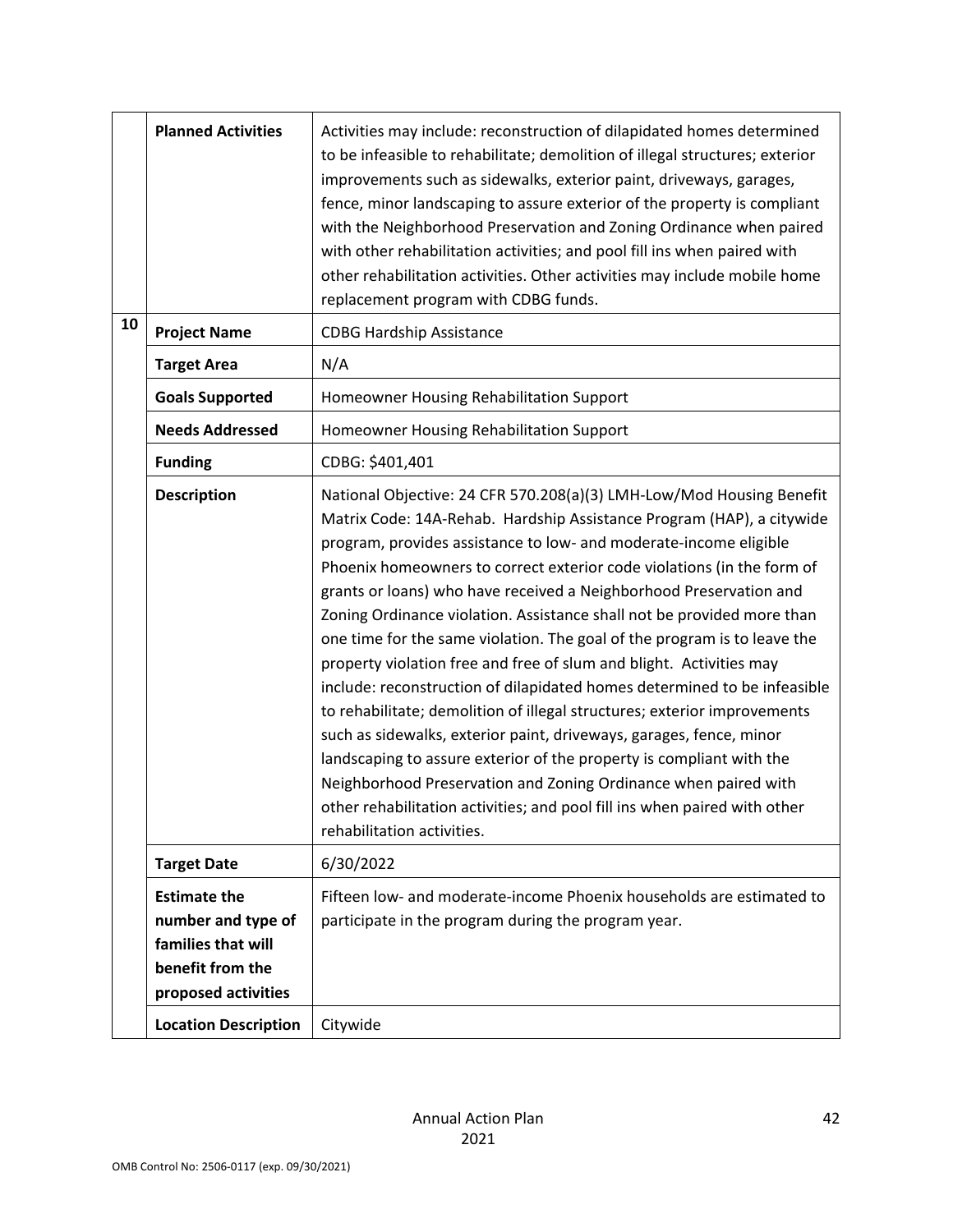|    | <b>Planned Activities</b>                                                                                  | Activities include fence replacement, roof replacement, removal of<br>inoperable roof mechanical system, exterior improvements such as<br>sidewalks, exterior paint, driveways, garages, fence, minor<br>landscaping to assure exterior of the property is compliant with the<br>Neighborhood Preservation and Zoning Ordinance, tree removal and<br>the use of dumpsters for property clean ups provided by the<br>homeowner or volunteer groups and other activities that leave the<br>property violation free and free of slum and blight.                                                                                                                                                                                                                                                                                                                         |
|----|------------------------------------------------------------------------------------------------------------|-----------------------------------------------------------------------------------------------------------------------------------------------------------------------------------------------------------------------------------------------------------------------------------------------------------------------------------------------------------------------------------------------------------------------------------------------------------------------------------------------------------------------------------------------------------------------------------------------------------------------------------------------------------------------------------------------------------------------------------------------------------------------------------------------------------------------------------------------------------------------|
| 11 | <b>Project Name</b>                                                                                        | <b>CDBG Rental Rehabilitation Program</b>                                                                                                                                                                                                                                                                                                                                                                                                                                                                                                                                                                                                                                                                                                                                                                                                                             |
|    | <b>Target Area</b>                                                                                         | Edison-Eastlake Choice Neighborhoods                                                                                                                                                                                                                                                                                                                                                                                                                                                                                                                                                                                                                                                                                                                                                                                                                                  |
|    | <b>Goals Supported</b>                                                                                     | Affordable rental and homeowner housing                                                                                                                                                                                                                                                                                                                                                                                                                                                                                                                                                                                                                                                                                                                                                                                                                               |
|    | <b>Needs Addressed</b>                                                                                     | <b>Affordable Housing</b>                                                                                                                                                                                                                                                                                                                                                                                                                                                                                                                                                                                                                                                                                                                                                                                                                                             |
|    | <b>Funding</b>                                                                                             | CDBG: \$214,085                                                                                                                                                                                                                                                                                                                                                                                                                                                                                                                                                                                                                                                                                                                                                                                                                                                       |
|    | <b>Description</b>                                                                                         | National Objective: 24 CFR 570.208(a)(3) LMH-Low/Mod Housing Benefit<br>Matrix Code: 14A-Rehab. Residential Rental Rehabilitation Program<br>provides flexible financing for the rehabilitation of single family/multi-<br>family rental units intended to be occupied by low- and moderate-<br>income tenants. Priority is given in targeted areas. Owner<br>contribution/matching funds may be required. Compliance with<br>Neighborhood Preservation and Zoning Ordinance. Crime prevention<br>through environmental design (CPTED) measures will be considered and<br>incorporated when possible to use as an anti-displacement tool and<br>support of neighborhood development. Additionally, City Council has<br>authorized the use of and additional \$785,915 in prior year funds to fund<br>residential rental rehabilitation activities under this project. |
|    | <b>Target Date</b>                                                                                         | 6/30/2022                                                                                                                                                                                                                                                                                                                                                                                                                                                                                                                                                                                                                                                                                                                                                                                                                                                             |
|    | <b>Estimate the</b><br>number and type of<br>families that will<br>benefit from the<br>proposed activities | Six single- and/or multi-family Phoenix rental properties with low- and<br>moderate-income household tenants are estimated to participate during<br>the program year. Of the six households served, three households will<br>reside in the Choice Neighborhoods service area neighborhood (three<br>Phoenix households and 3 Choice Neighborhoods service area<br>households for a total of six households served)                                                                                                                                                                                                                                                                                                                                                                                                                                                    |
|    | <b>Location Description</b>                                                                                | <b>Strategically Targeted</b>                                                                                                                                                                                                                                                                                                                                                                                                                                                                                                                                                                                                                                                                                                                                                                                                                                         |
|    | <b>Planned Activities</b>                                                                                  | Rehabilitation of rental units may include upgrades to critical systems,<br>exterior and interior improvements.                                                                                                                                                                                                                                                                                                                                                                                                                                                                                                                                                                                                                                                                                                                                                       |
|    | <b>Project Name</b>                                                                                        | CDBG Housing Rehab Request for Proposal (ADA Modifications)                                                                                                                                                                                                                                                                                                                                                                                                                                                                                                                                                                                                                                                                                                                                                                                                           |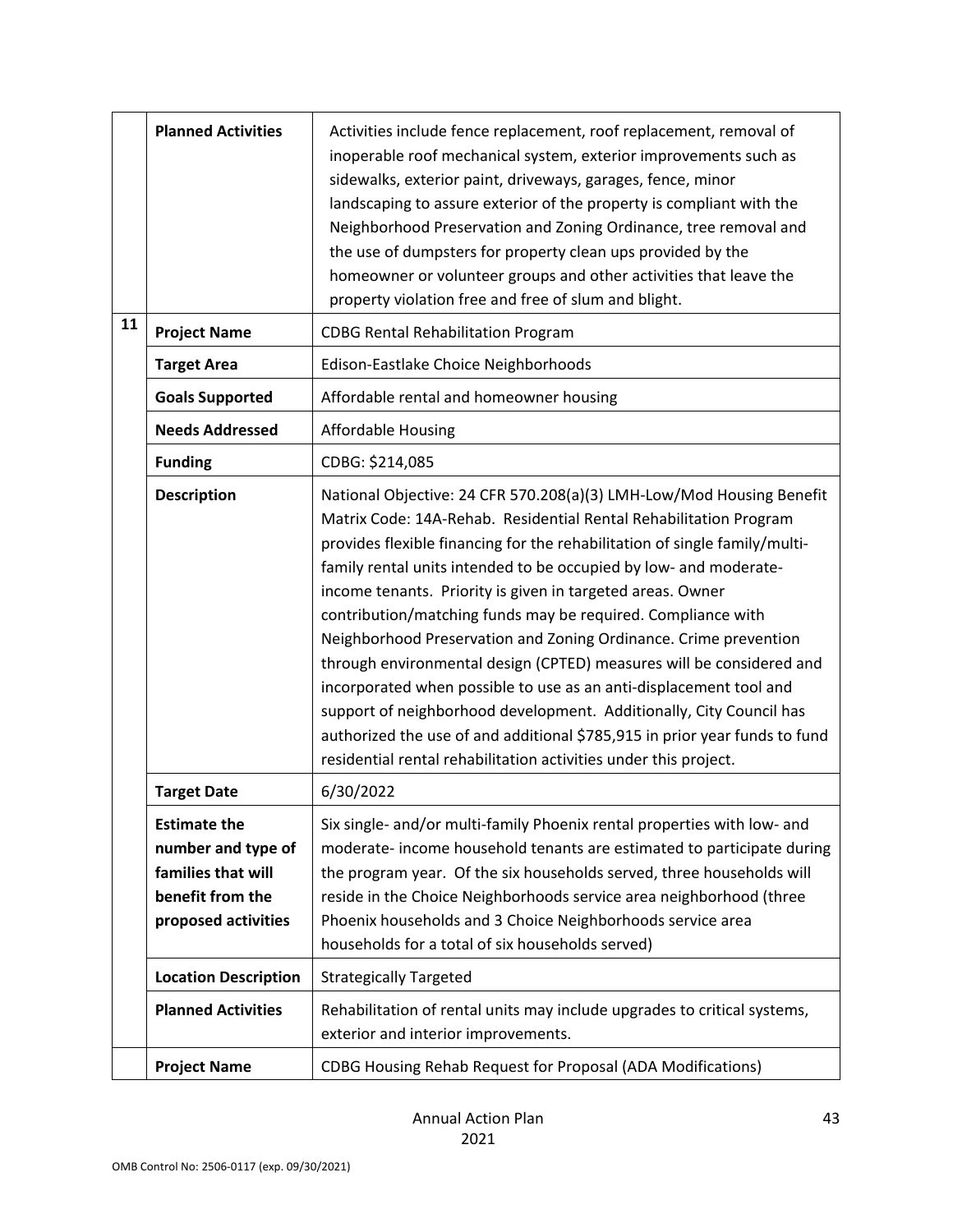| 12 | <b>Target Area</b>                                                                                         | N/A                                                                                                                                                                                                                                                                                                                                                                                                                                                                                                                                                                                                                              |
|----|------------------------------------------------------------------------------------------------------------|----------------------------------------------------------------------------------------------------------------------------------------------------------------------------------------------------------------------------------------------------------------------------------------------------------------------------------------------------------------------------------------------------------------------------------------------------------------------------------------------------------------------------------------------------------------------------------------------------------------------------------|
|    | <b>Goals Supported</b>                                                                                     | Affordable rental and homeowner housing                                                                                                                                                                                                                                                                                                                                                                                                                                                                                                                                                                                          |
|    | <b>Needs Addressed</b>                                                                                     | <b>Affordable Housing</b>                                                                                                                                                                                                                                                                                                                                                                                                                                                                                                                                                                                                        |
|    | <b>Funding</b>                                                                                             | CDBG: \$0                                                                                                                                                                                                                                                                                                                                                                                                                                                                                                                                                                                                                        |
|    | <b>Description</b>                                                                                         | National Objective: 24 CFR 570.208(a)(3) LMH-Low/Mod Housing Benefit<br>Matrix Code: 14A-Rehab. The Neighborhood Revitalization Request for<br>Proposal program provides low- and moderate-income Phoenix residents<br>with housing rehabilitation. The program is administered by nonprofits<br>agencies that serve low- and moderate- income households, including<br>seniors and persons with disabilities. This project is not funded with<br>2021-22 CDBG funds. If necessary, Prior year funds will be used to fund<br>this project and subsequent activities, at that time the goal outcome<br>indicators will be updated |
|    | <b>Target Date</b>                                                                                         | 6/30/2022                                                                                                                                                                                                                                                                                                                                                                                                                                                                                                                                                                                                                        |
|    | <b>Estimate the</b><br>number and type of<br>families that will<br>benefit from the<br>proposed activities | The Neighborhood Revitalization Request for Proposal program provides<br>low-and moderate-income Phoenix residents with minor and major<br>housing rehabilitation repairs and home accessibility modification<br>services for physically challenged individuals. The program is<br>administered by non-profit agencies that serve low- and moderate-<br>income households as well as seniors and persons with disabilities.                                                                                                                                                                                                      |
|    | <b>Location Description</b>                                                                                | Citywide                                                                                                                                                                                                                                                                                                                                                                                                                                                                                                                                                                                                                         |
|    | <b>Planned Activities</b>                                                                                  | The Neighborhood Revitalization Request for Proposal program provides<br>low- and moderate- income Phoenix residents with minor and major<br>housing rehabilitation repairs and home accessibility modification<br>services for physically challenged individuals. The program is<br>administered by non-profit agencies that serve low- and moderate-<br>income households as well as seniors and persons with disabilities.                                                                                                                                                                                                    |
| 13 | <b>Project Name</b>                                                                                        | CDBG Management Technical Assistance (MTA) Program (Consultant and<br>Operations)                                                                                                                                                                                                                                                                                                                                                                                                                                                                                                                                                |
|    | <b>Target Area</b>                                                                                         | N/A                                                                                                                                                                                                                                                                                                                                                                                                                                                                                                                                                                                                                              |
|    | <b>Goals Supported</b>                                                                                     | <b>Economic Development Support</b>                                                                                                                                                                                                                                                                                                                                                                                                                                                                                                                                                                                              |
|    | <b>Needs Addressed</b>                                                                                     | <b>Economic Development Support</b>                                                                                                                                                                                                                                                                                                                                                                                                                                                                                                                                                                                              |
|    | <b>Funding</b>                                                                                             | CDBG: \$250,000                                                                                                                                                                                                                                                                                                                                                                                                                                                                                                                                                                                                                  |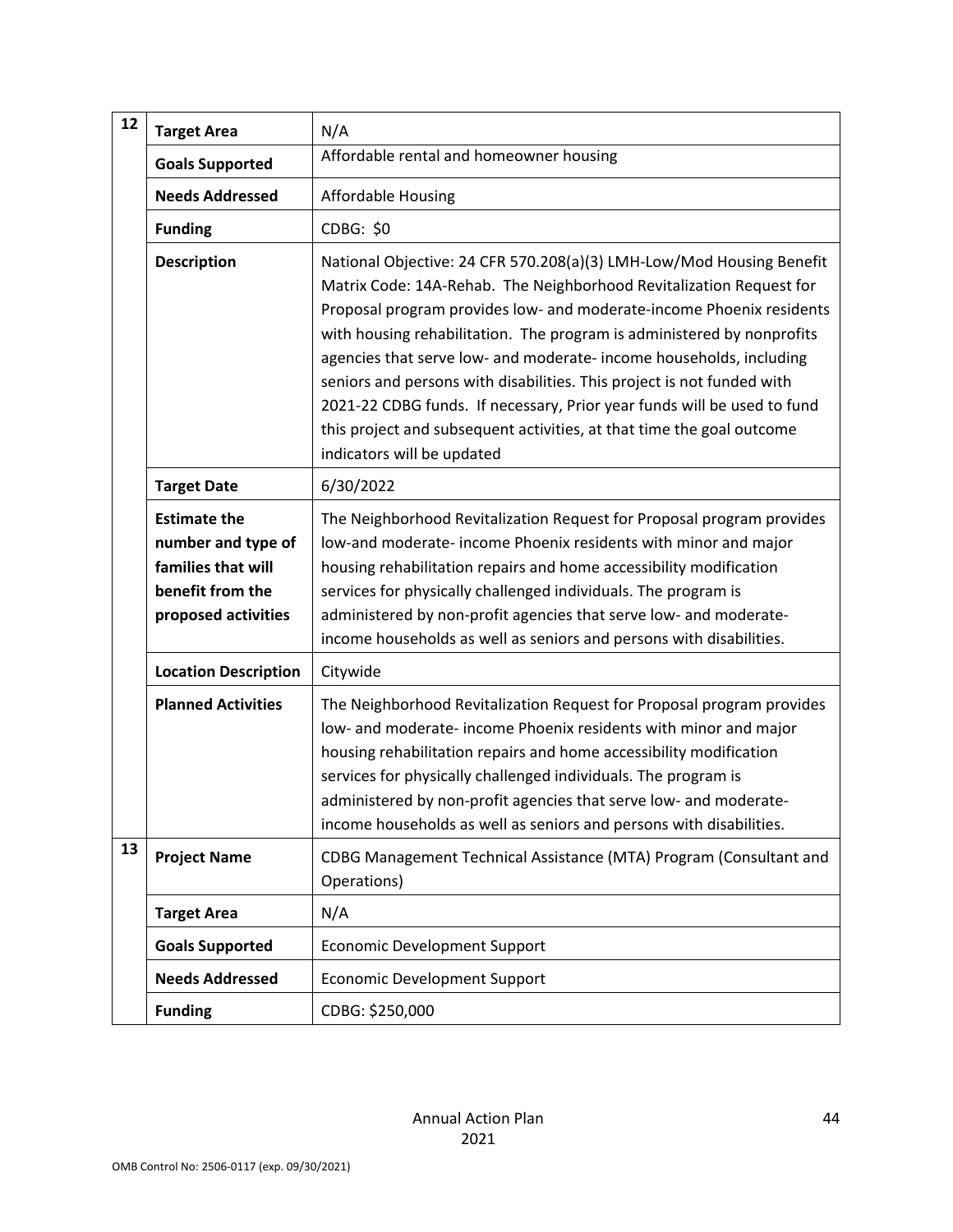|    | <b>Description</b>                                                                                         | National Objective: 24 CFR 570.208(a)(1) LMA-Low/Mod Area Benefit,<br>24 CFR 570.208(a)(2) LMC-Low/Mod Clientele Benefit Matrix Code: 18B-<br>Technical Assistance. Funds will be used for the Management Technical<br>Assistance (MTA) Program, providing free consulting services to small<br>business owners. Operations costs are estimated at \$120,000 with<br>consultant costs estimated at \$120,000 for a total of \$250,000. If<br>additional funding is deemed necessary for activities tied to this project,<br>prior year funds will be utilized.                  |
|----|------------------------------------------------------------------------------------------------------------|---------------------------------------------------------------------------------------------------------------------------------------------------------------------------------------------------------------------------------------------------------------------------------------------------------------------------------------------------------------------------------------------------------------------------------------------------------------------------------------------------------------------------------------------------------------------------------|
|    | <b>Target Date</b>                                                                                         | 6/30/2022                                                                                                                                                                                                                                                                                                                                                                                                                                                                                                                                                                       |
|    | <b>Estimate the</b><br>number and type of<br>families that will<br>benefit from the<br>proposed activities | An estimated 32 small for-profit businesses will be served.                                                                                                                                                                                                                                                                                                                                                                                                                                                                                                                     |
|    | <b>Location Description</b>                                                                                | Citywide                                                                                                                                                                                                                                                                                                                                                                                                                                                                                                                                                                        |
|    | <b>Planned Activities</b>                                                                                  | The Management Technical Assistance program will provide general<br>technical business assistance to for-profit businesses through a one-on-<br>one and/or workshop format.                                                                                                                                                                                                                                                                                                                                                                                                     |
| 14 | <b>Project Name</b>                                                                                        | <b>CDBG Entrepreneurial Assistance Program</b>                                                                                                                                                                                                                                                                                                                                                                                                                                                                                                                                  |
|    | <b>Target Area</b>                                                                                         | N/A                                                                                                                                                                                                                                                                                                                                                                                                                                                                                                                                                                             |
|    | <b>Goals Supported</b>                                                                                     | <b>Economic Development Support</b>                                                                                                                                                                                                                                                                                                                                                                                                                                                                                                                                             |
|    | <b>Needs Addressed</b>                                                                                     | <b>Economic Development Support</b>                                                                                                                                                                                                                                                                                                                                                                                                                                                                                                                                             |
|    | <b>Funding</b>                                                                                             | CDBG: \$0                                                                                                                                                                                                                                                                                                                                                                                                                                                                                                                                                                       |
|    | <b>Description</b>                                                                                         | National Objective: 24 CFR 570.208(a)(1) LMA-Low/Mod Area<br>Benefit, 24 CFR 570.208(a)(2) LMC-Low/Mod Clientele, 24 CFR<br>570.208(a)(4) LMJ-Low/Mod Job Creation Matrix Code: 18B-Technical<br>Assistance. The entrepreneurial assistance program is a request for<br>proposal process that provides grants to small business assistance<br>organizations. This project is not funded with 2021-22 CDBG funds. If<br>necessary, Prior year funds will be used to fund this project and<br>subsequent activities, at that time the goal outcome indicators will be<br>updated. |
|    | <b>Target Date</b>                                                                                         | 6/30/2022                                                                                                                                                                                                                                                                                                                                                                                                                                                                                                                                                                       |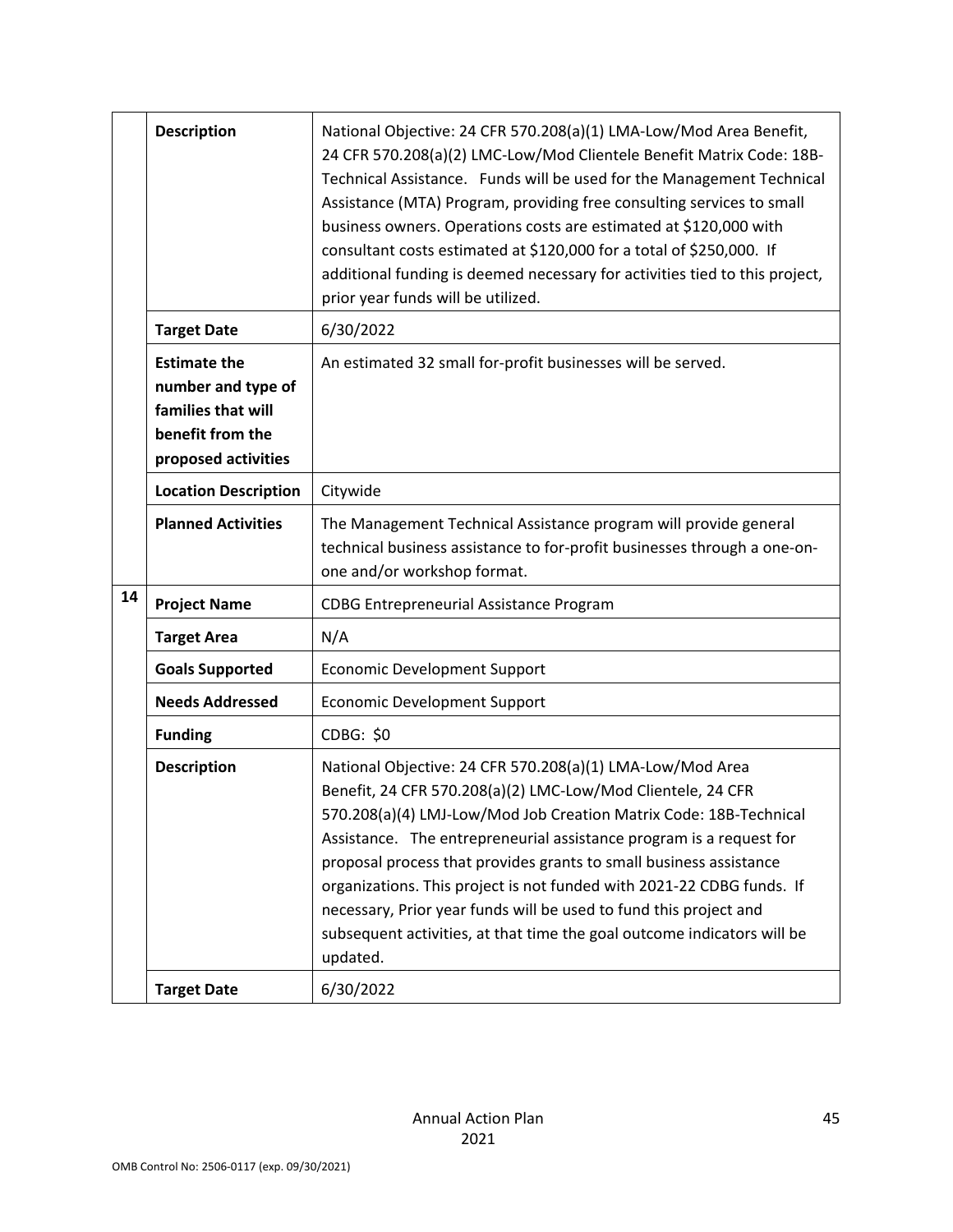|    | <b>Estimate the</b><br>number and type of<br>families that will<br>benefit from the<br>proposed activities | The number of small for-profit businesses that will be served will be<br>determined once the project is funded.                                                                                                                                                                                                                                                                                                                                                                                                                                                                                                                                                                                                                                                                                   |
|----|------------------------------------------------------------------------------------------------------------|---------------------------------------------------------------------------------------------------------------------------------------------------------------------------------------------------------------------------------------------------------------------------------------------------------------------------------------------------------------------------------------------------------------------------------------------------------------------------------------------------------------------------------------------------------------------------------------------------------------------------------------------------------------------------------------------------------------------------------------------------------------------------------------------------|
|    | <b>Location Description</b>                                                                                | Citywide                                                                                                                                                                                                                                                                                                                                                                                                                                                                                                                                                                                                                                                                                                                                                                                          |
|    | <b>Planned Activities</b>                                                                                  | The Entrepreneurial Assistance Program, a request for proposal process,<br>provides grants to small business assistance<br>organizations/entities/agencies.                                                                                                                                                                                                                                                                                                                                                                                                                                                                                                                                                                                                                                       |
| 15 | <b>Project Name</b>                                                                                        | CDBG Microenterprise Assistance (Grants / Loans)                                                                                                                                                                                                                                                                                                                                                                                                                                                                                                                                                                                                                                                                                                                                                  |
|    | <b>Target Area</b>                                                                                         | N/A                                                                                                                                                                                                                                                                                                                                                                                                                                                                                                                                                                                                                                                                                                                                                                                               |
|    | <b>Goals Supported</b>                                                                                     | <b>Economic Development Support</b>                                                                                                                                                                                                                                                                                                                                                                                                                                                                                                                                                                                                                                                                                                                                                               |
|    | <b>Needs Addressed</b>                                                                                     | <b>Economic Development Support</b>                                                                                                                                                                                                                                                                                                                                                                                                                                                                                                                                                                                                                                                                                                                                                               |
|    | <b>Funding</b>                                                                                             | <b>CDBG: \$0</b>                                                                                                                                                                                                                                                                                                                                                                                                                                                                                                                                                                                                                                                                                                                                                                                  |
|    | <b>Description</b>                                                                                         | National Objective: 24 CFR 570.201(o), Matrix Codes: 18B-Technical<br>Assistance and 18C-Economic Development: Microenterprise Assistance.<br>The microenterprise assistance program will support small business, that<br>meet the definition of microenterprise, with eligible activities that<br>include grants and loans for the establishment, stabilization and<br>expansion of microenterprises; the provision of technical assistance,<br>advice and business services; general support, and training and technical<br>assistance to increase the capacity of recipients/subrecipients to<br>carryout microenterprise activities. This project is not funded with FY<br>2021-22 CDBG funds. City Council authorization is being sought to fund<br>this project with CDBG prior year funds. |
|    | <b>Target Date</b>                                                                                         | 6/30/2022                                                                                                                                                                                                                                                                                                                                                                                                                                                                                                                                                                                                                                                                                                                                                                                         |
|    | <b>Estimate the</b><br>number and type of<br>families that will<br>benefit from the<br>proposed activities | The outcome for this project will be updated when this project is funded.                                                                                                                                                                                                                                                                                                                                                                                                                                                                                                                                                                                                                                                                                                                         |
|    | <b>Location Description</b>                                                                                | Citywide                                                                                                                                                                                                                                                                                                                                                                                                                                                                                                                                                                                                                                                                                                                                                                                          |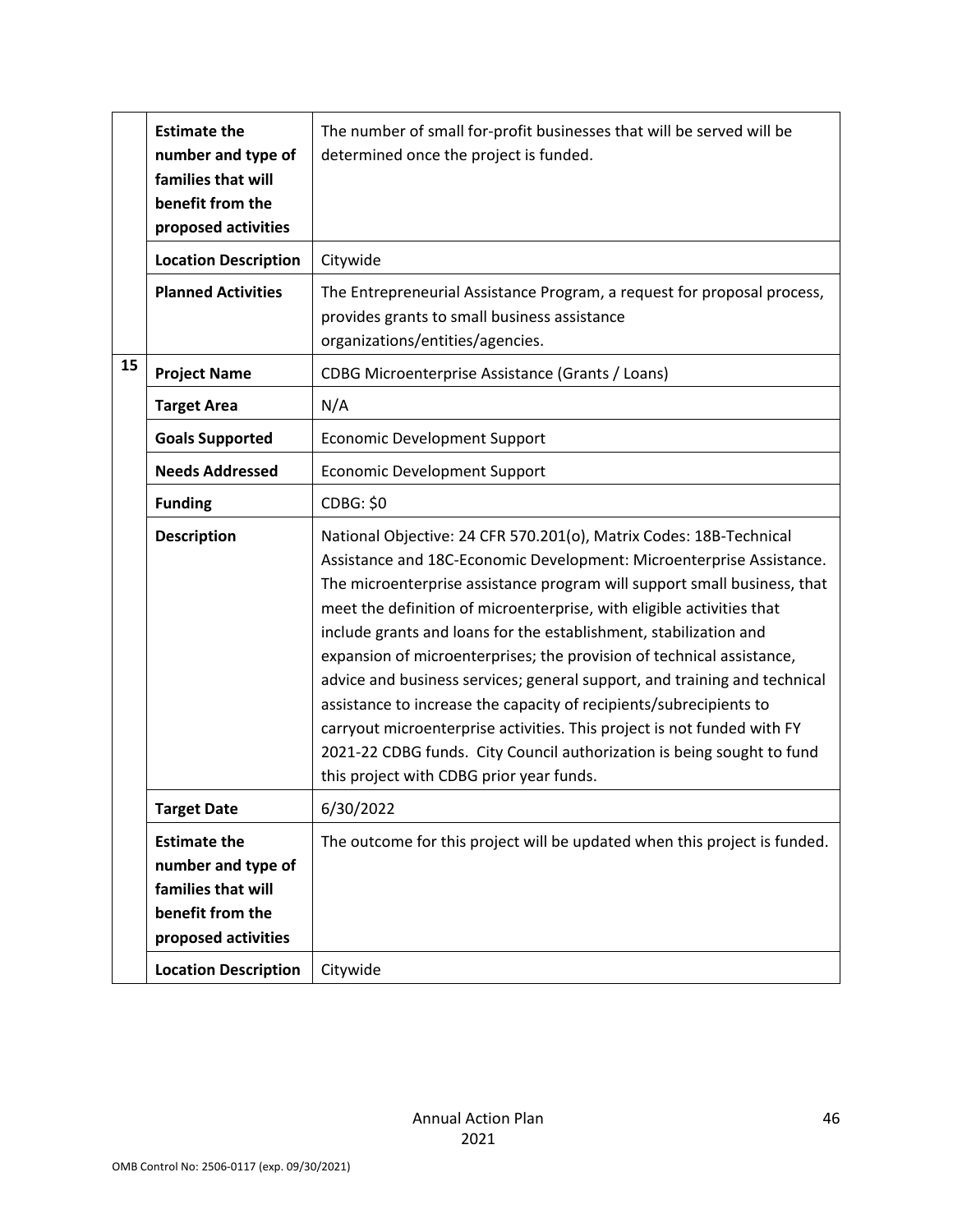|    | <b>Planned Activities</b>                                                                                  | Funds will be used to provide technical and financial assistance to small<br>businesses that meet the definition of microenterprise. Eligible activities<br>that include grants and loans for the establishment, stabilization and<br>expansion of microenterprises; the provision of technical assistance,<br>advice and business services; general support, and training and technical<br>assistance to increase the capacity of recipients/subrecipients to<br>carryout microenterprise activities.                                                                          |
|----|------------------------------------------------------------------------------------------------------------|---------------------------------------------------------------------------------------------------------------------------------------------------------------------------------------------------------------------------------------------------------------------------------------------------------------------------------------------------------------------------------------------------------------------------------------------------------------------------------------------------------------------------------------------------------------------------------|
| 16 | <b>Project Name</b>                                                                                        | <b>CDBG Infill Program (Staff and Request for Proposal)</b>                                                                                                                                                                                                                                                                                                                                                                                                                                                                                                                     |
|    | <b>Target Area</b>                                                                                         | N/A                                                                                                                                                                                                                                                                                                                                                                                                                                                                                                                                                                             |
|    | <b>Goals Supported</b>                                                                                     | Affordable rental and homeowner housing                                                                                                                                                                                                                                                                                                                                                                                                                                                                                                                                         |
|    | <b>Needs Addressed</b>                                                                                     | <b>Affordable Housing</b>                                                                                                                                                                                                                                                                                                                                                                                                                                                                                                                                                       |
|    | <b>Funding</b>                                                                                             | CDBG: \$450,000                                                                                                                                                                                                                                                                                                                                                                                                                                                                                                                                                                 |
|    | <b>Description</b>                                                                                         | National Objective: 24 CFR 570.208(b)(1) SBA-Slum/Blight Area Benefit,<br>24 CFR 570.208(b)(2) SBS-Slum/Blight Spot Benefit Matrix Code: Various<br>01, 04, 04A, 06, 08. The infill program will allow new construction of<br>single-family homes on vacant lots within residential neighborhoods<br>located in locally designated targeted and redevelopment areas.<br>Operating costs are estimated at \$450,000 with \$0 of 2021-22 CDBG<br>available for the RFP process for a total of \$450,000. If an RFP is issued in<br>FY 2021-22, prior year funds will be utilized. |
|    | <b>Target Date</b>                                                                                         | 6/30/2022                                                                                                                                                                                                                                                                                                                                                                                                                                                                                                                                                                       |
|    | <b>Estimate the</b><br>number and type of<br>families that will<br>benefit from the<br>proposed activities | Infill development will occur by a community-based development<br>organization (CBDO) to allow homeownership opportunities to three<br>CDBG income eligible families.                                                                                                                                                                                                                                                                                                                                                                                                           |
|    | <b>Location Description</b>                                                                                | Locally Designated Targeted and Redevelopment Areas                                                                                                                                                                                                                                                                                                                                                                                                                                                                                                                             |
|    | <b>Planned Activities</b>                                                                                  | The Housing Development Infill Program conveys previously slum and<br>blighted properties to nonprofit agencies and/or for-profit developers<br>through a competitive request for proposals (RFP) process for<br>construction and disposition of single-family homes or multiple family<br>projects. The construction is funded through private financing. The<br>vacant lots are located in low- and moderate- income areas (locally<br>designated targeted and redevelopment areas) within the city of<br>Phoenix.                                                            |
|    | <b>Project Name</b>                                                                                        | <b>CDBG Neighborhood Commercial Rehabilitation (Staff and Projects)</b>                                                                                                                                                                                                                                                                                                                                                                                                                                                                                                         |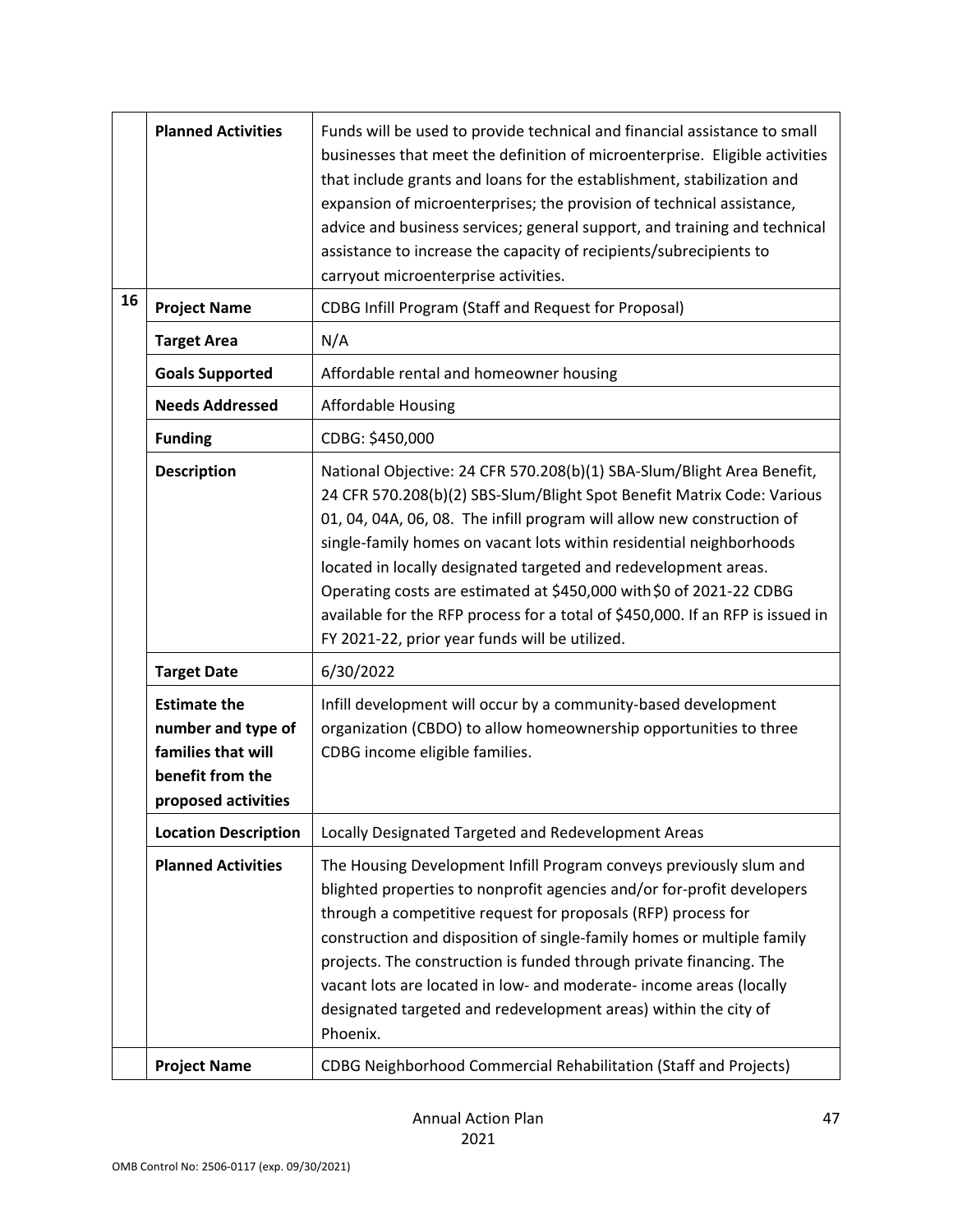| 17 | <b>Target Area</b>                                                                                         | N/A                                                                                                                                                                                                                                                                                                                                                                                                                                                                                                                                                                                                                                                                                   |
|----|------------------------------------------------------------------------------------------------------------|---------------------------------------------------------------------------------------------------------------------------------------------------------------------------------------------------------------------------------------------------------------------------------------------------------------------------------------------------------------------------------------------------------------------------------------------------------------------------------------------------------------------------------------------------------------------------------------------------------------------------------------------------------------------------------------|
|    | <b>Goals Supported</b>                                                                                     | <b>Economic Development Support</b>                                                                                                                                                                                                                                                                                                                                                                                                                                                                                                                                                                                                                                                   |
|    | <b>Needs Addressed</b>                                                                                     | <b>Economic Development Support</b>                                                                                                                                                                                                                                                                                                                                                                                                                                                                                                                                                                                                                                                   |
|    | <b>Funding</b>                                                                                             | CDBG: \$495,000                                                                                                                                                                                                                                                                                                                                                                                                                                                                                                                                                                                                                                                                       |
|    | <b>Description</b>                                                                                         | National Objective: 24 CFR 570.208(a)(1) LMA-Low/Mod Area Benefit<br>Matrix Code: Various, 14-E Rehabilitation. Neighborhood Commercial<br>Rehabilitation programs provide assistance to private, for-profit<br>entities for activities in alignment with the community's goals and<br>objectives. This assistance may include, but is not limited to grants,<br>loans, loan guarantees, building rehabilitation other technical<br>assistance.<br>Operation costs are estimated at \$370,000 and project costs are<br>estimated at \$125,000 for a total of \$495,000. If additional funding is<br>needed for activities tied to this project, prior year funds will be<br>utilized. |
|    | <b>Target Date</b>                                                                                         | 6/30/2022                                                                                                                                                                                                                                                                                                                                                                                                                                                                                                                                                                                                                                                                             |
|    | <b>Estimate the</b><br>number and type of<br>families that will<br>benefit from the<br>proposed activities | It is estimated two low- and moderate-income businesses will be<br>assisted.                                                                                                                                                                                                                                                                                                                                                                                                                                                                                                                                                                                                          |
|    | <b>Location Description</b>                                                                                | Citywide                                                                                                                                                                                                                                                                                                                                                                                                                                                                                                                                                                                                                                                                              |
|    | <b>Planned Activities</b>                                                                                  | Projects to be implemented include two storefront improvement<br>projects through the Neighborhood Commercial Rehabilitation<br>program.                                                                                                                                                                                                                                                                                                                                                                                                                                                                                                                                              |
| 18 | <b>Project Name</b>                                                                                        | <b>CDBG Affordable Housing Development (Strategic Acquisition)</b>                                                                                                                                                                                                                                                                                                                                                                                                                                                                                                                                                                                                                    |
|    | <b>Target Area</b>                                                                                         | N/A                                                                                                                                                                                                                                                                                                                                                                                                                                                                                                                                                                                                                                                                                   |
|    | <b>Goals Supported</b>                                                                                     | Investing in public facilities and infrastructure                                                                                                                                                                                                                                                                                                                                                                                                                                                                                                                                                                                                                                     |
|    | <b>Needs Addressed</b>                                                                                     | Investing in public facilities and infrastructure                                                                                                                                                                                                                                                                                                                                                                                                                                                                                                                                                                                                                                     |
|    | <b>Funding</b>                                                                                             | CDBG: \$0                                                                                                                                                                                                                                                                                                                                                                                                                                                                                                                                                                                                                                                                             |
|    | <b>Description</b>                                                                                         | National Objective: 24 CFR 570.208(a)(1) LMA-Low/Mod Area Benefit<br>Matrix Code. Funds to be used for acquisition of strategic properties in<br>targeted areas for redevelopment.<br>Prior Year funds will be used to fund activities under this project.                                                                                                                                                                                                                                                                                                                                                                                                                            |
|    | <b>Target Date</b>                                                                                         | 6/30/2022                                                                                                                                                                                                                                                                                                                                                                                                                                                                                                                                                                                                                                                                             |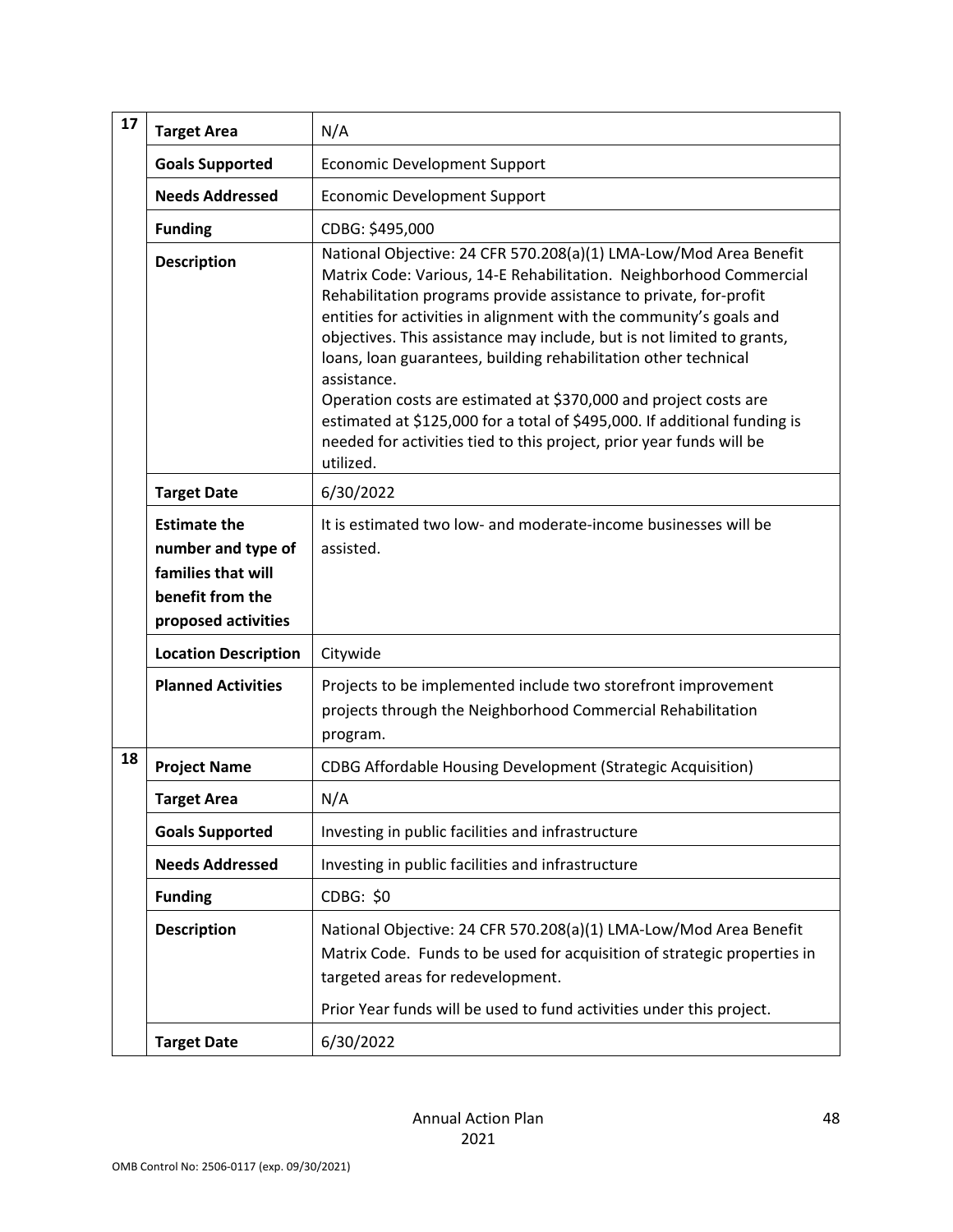|    | <b>Estimate the</b><br>number and type of<br>families that will<br>benefit from the<br>proposed activities | One property will be purchased in the grant year.                                                                                                                                                                                                                                                                                                                                                                        |
|----|------------------------------------------------------------------------------------------------------------|--------------------------------------------------------------------------------------------------------------------------------------------------------------------------------------------------------------------------------------------------------------------------------------------------------------------------------------------------------------------------------------------------------------------------|
|    | <b>Location Description</b>                                                                                | Citywide                                                                                                                                                                                                                                                                                                                                                                                                                 |
|    | <b>Planned Activities</b>                                                                                  | Purchase of strategic properties for future redevelopment.                                                                                                                                                                                                                                                                                                                                                               |
| 19 | <b>Project Name</b>                                                                                        | <b>CDBG Down Payment Assistance</b>                                                                                                                                                                                                                                                                                                                                                                                      |
|    | <b>Target Area</b>                                                                                         | N/A                                                                                                                                                                                                                                                                                                                                                                                                                      |
|    | <b>Goals Supported</b>                                                                                     | Affordable rental and homeowner housing                                                                                                                                                                                                                                                                                                                                                                                  |
|    | <b>Needs Addressed</b>                                                                                     | <b>Affordable Housing</b>                                                                                                                                                                                                                                                                                                                                                                                                |
|    | <b>Funding</b>                                                                                             | <b>CDBG: \$0</b>                                                                                                                                                                                                                                                                                                                                                                                                         |
|    | <b>Description</b>                                                                                         | National Objective: 24 CFR 570.208(a)(3) LMH - Low/Mod Housing<br>Benefit Matrix Code: 13B Homeownership Assistance-excluding Housing<br>Counseling (Housing Counseling to be reported under 13A as separate<br>activity). Funds will be used to provide up to \$15,000 in down payment<br>assistance to low-and moderate-income families purchasing an infill<br>home after completing housing counseling requirements. |
|    |                                                                                                            | Prior year funds will be used to fund activities under this project.                                                                                                                                                                                                                                                                                                                                                     |
|    | <b>Target Date</b>                                                                                         | 6/30/2022                                                                                                                                                                                                                                                                                                                                                                                                                |
|    | <b>Estimate the</b><br>number and type of<br>families that will<br>benefit from the<br>proposed activities | Up to seven families will benefit from CDBG down payment assistance<br>funding in the year.                                                                                                                                                                                                                                                                                                                              |
|    | <b>Location Description</b>                                                                                | Down payment assistance will be provided to income-eligible families<br>purchasing homes in the City's low-and moderate-income areas (locally<br>designated targeted and redevelopment Areas).                                                                                                                                                                                                                           |
|    | <b>Planned Activities</b>                                                                                  | Down payment assistance to low-income families purchasing a home<br>after completing housing counseling requirements.                                                                                                                                                                                                                                                                                                    |
| 20 | <b>Project Name</b>                                                                                        | CDBG Housing Development Operations, Project Delivery and Request<br>for Proposal                                                                                                                                                                                                                                                                                                                                        |
|    | <b>Target Area</b>                                                                                         | N/A                                                                                                                                                                                                                                                                                                                                                                                                                      |
|    | <b>Goals Supported</b>                                                                                     | Affordable rental and homeowner housing                                                                                                                                                                                                                                                                                                                                                                                  |
|    | <b>Needs Addressed</b>                                                                                     | <b>Affordable Housing</b>                                                                                                                                                                                                                                                                                                                                                                                                |
|    | <b>Funding</b>                                                                                             | CDBG: \$220,000                                                                                                                                                                                                                                                                                                                                                                                                          |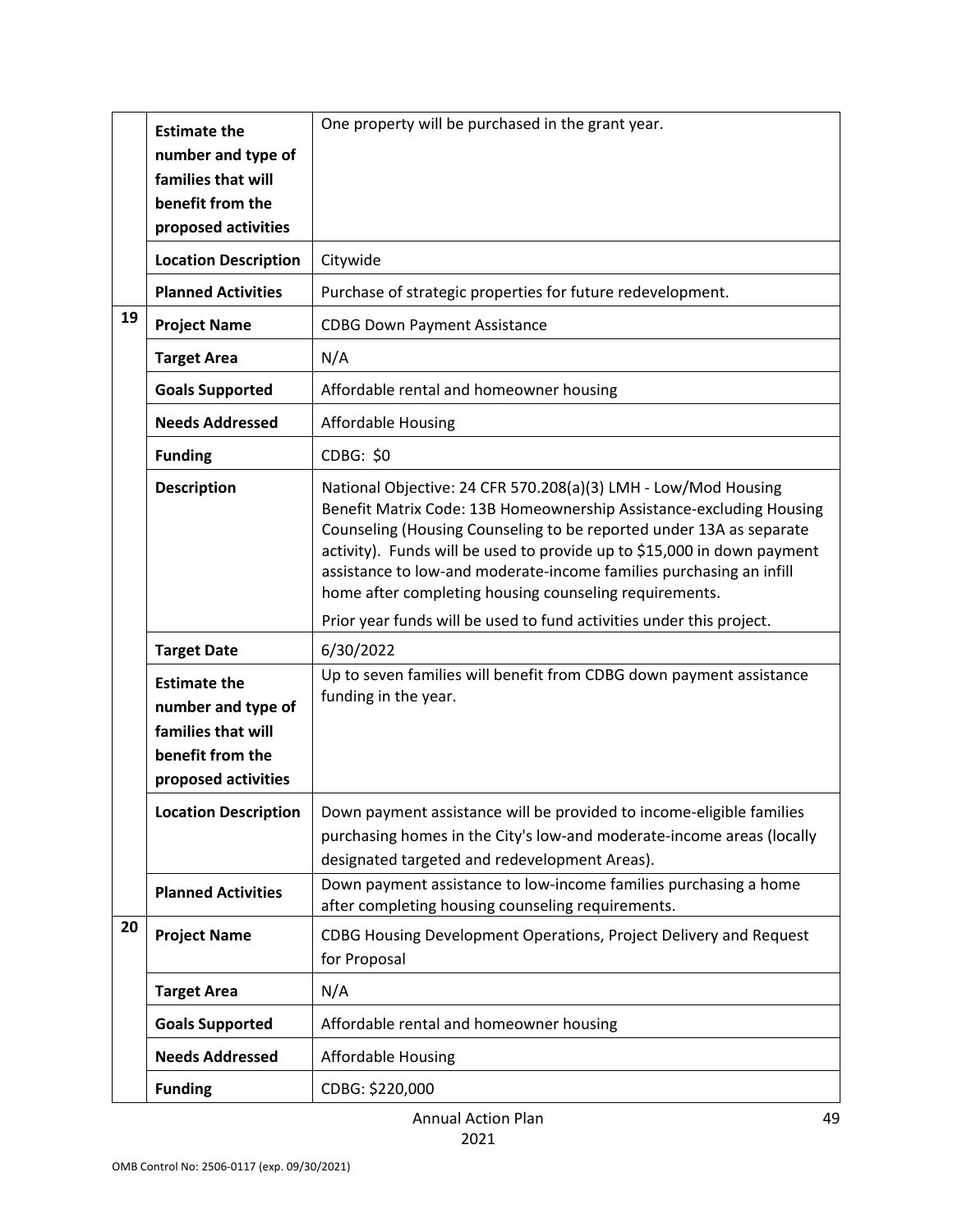|    | <b>Description</b>                                                                                         | National Objective: 24 CFR 570.208(a)(3) LMH-Low/Mod Housing Benefit<br>Matrix Code: 14B Rehabilitation: Multi-Unit Residential; 13B<br>Homeownership Assistance. CDBG funds will be used for project delivery<br>staff responsible for initiating and administering diverse housing<br>programs funded by CDBG and HOME, which increase the supply of<br>affordable rental housing or home-ownership opportunities for<br>households with incomes at or below 80% of area median income.                                                                               |
|----|------------------------------------------------------------------------------------------------------------|-------------------------------------------------------------------------------------------------------------------------------------------------------------------------------------------------------------------------------------------------------------------------------------------------------------------------------------------------------------------------------------------------------------------------------------------------------------------------------------------------------------------------------------------------------------------------|
|    | <b>Target Date</b>                                                                                         | 6/30/2022                                                                                                                                                                                                                                                                                                                                                                                                                                                                                                                                                               |
|    | <b>Estimate the</b><br>number and type of<br>families that will<br>benefit from the<br>proposed activities | CDBG funds will be used for project delivery staff responsible for<br>initiating and administering diverse housing programs funded by CDBG<br>and HOME, which increase the supply of affordable rental housing or<br>home-ownership opportunities for households with incomes at or below<br>80% of area median income. The RFP amount will be established once<br>the RFP has been funded.                                                                                                                                                                             |
|    | <b>Location Description</b>                                                                                | Citywide                                                                                                                                                                                                                                                                                                                                                                                                                                                                                                                                                                |
|    | <b>Planned Activities</b>                                                                                  | Funds will be used to assist nonprofit-owned multi-family residential<br>rehabilitation projects. Previous Calls for Interest projects which received<br>funds will be developed and completed during the program year. The<br>activities are 1) first-time home ownership assistance and 2) the<br>acquisition and/or rehabilitation and limited construction of<br>housing/shelter for special needs or lower-income households.                                                                                                                                      |
| 21 | <b>Project Name</b>                                                                                        | <b>CDBG Public Services Request for Proposal</b>                                                                                                                                                                                                                                                                                                                                                                                                                                                                                                                        |
|    | <b>Target Area</b>                                                                                         | N/A                                                                                                                                                                                                                                                                                                                                                                                                                                                                                                                                                                     |
|    | <b>Goals Supported</b>                                                                                     | Supporting people with special needs                                                                                                                                                                                                                                                                                                                                                                                                                                                                                                                                    |
|    | <b>Needs Addressed</b>                                                                                     | Supporting people with special needs                                                                                                                                                                                                                                                                                                                                                                                                                                                                                                                                    |
|    | <b>Funding</b>                                                                                             | CDBG: \$380,862                                                                                                                                                                                                                                                                                                                                                                                                                                                                                                                                                         |
|    | <b>Description</b>                                                                                         | National Objective: 24 CFR 570.208(a)(2) LMC-Low/Mod Limited<br>Clientele Benefit Matrix Code: Various; 05A-Senior Services; 05B-Services<br>for Persons with Disabilities; 05D-Youth Services A public services RFP<br>will be available to non-profit agencies for public service projects. The<br>RFP will support the needs of low- and moderate-income Phoenix<br>residents in City Council approved priority areas. This activity may also<br>support any CDBG-CV funded Public Services activities in an effort to<br>respond to the COVID-19 national pandemic. |
|    | <b>Target Date</b>                                                                                         | 6/30/2022                                                                                                                                                                                                                                                                                                                                                                                                                                                                                                                                                               |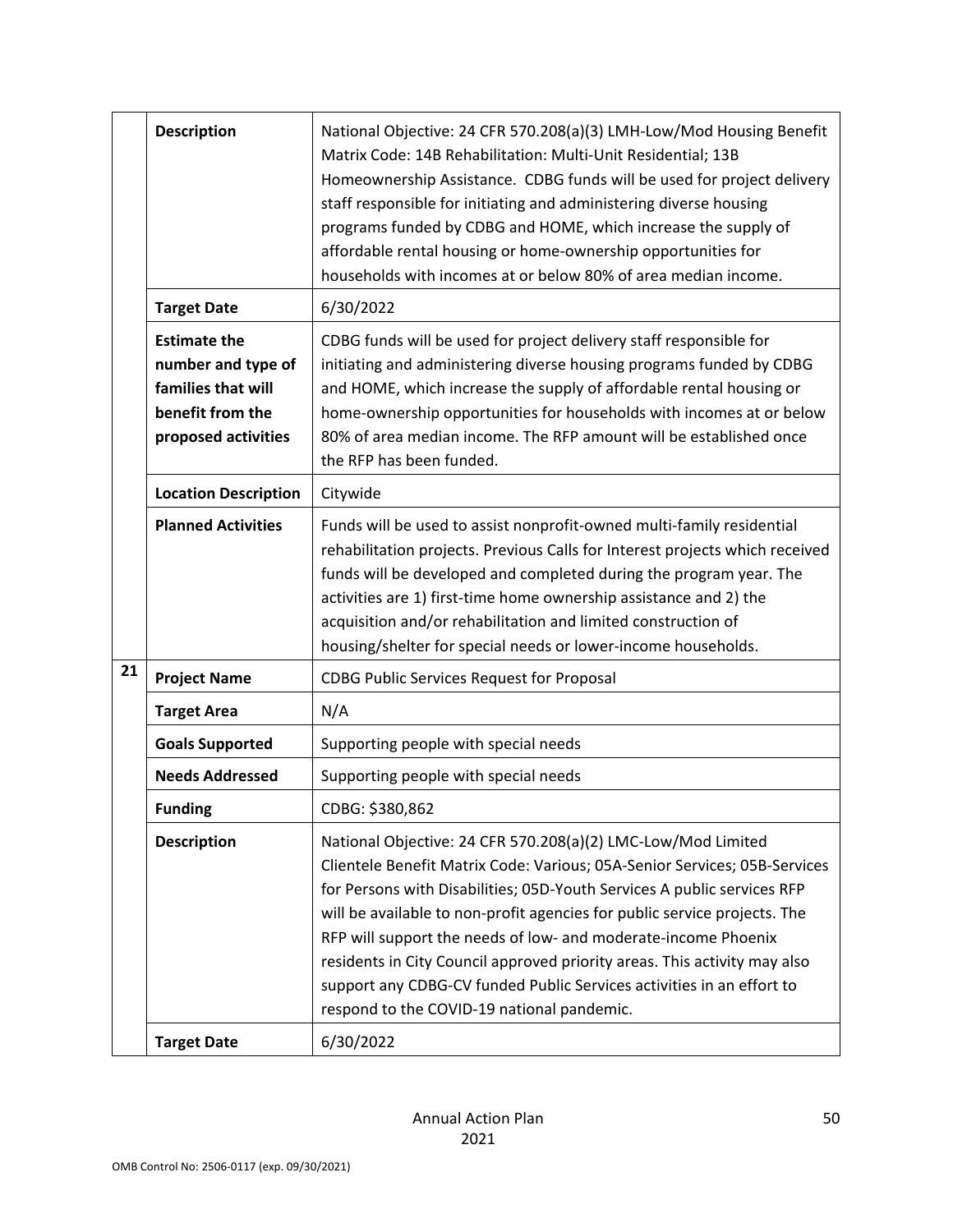|    | <b>Estimate the</b><br>number and type of<br>families that will<br>benefit from the<br>proposed activities | 1,000 low- and moderate-income Phoenix families will benefit from the<br>programs.                                                                                                                                                                                                                                                                                                                                                                                                                                                                                                                                                                                                                                                                                                                                                                                                                                                                                                                                                                                                   |
|----|------------------------------------------------------------------------------------------------------------|--------------------------------------------------------------------------------------------------------------------------------------------------------------------------------------------------------------------------------------------------------------------------------------------------------------------------------------------------------------------------------------------------------------------------------------------------------------------------------------------------------------------------------------------------------------------------------------------------------------------------------------------------------------------------------------------------------------------------------------------------------------------------------------------------------------------------------------------------------------------------------------------------------------------------------------------------------------------------------------------------------------------------------------------------------------------------------------|
|    | <b>Location Description</b>                                                                                | Citywide.                                                                                                                                                                                                                                                                                                                                                                                                                                                                                                                                                                                                                                                                                                                                                                                                                                                                                                                                                                                                                                                                            |
|    | <b>Planned Activities</b>                                                                                  | The total amount allocated to the RFP will fund projects for low- income<br>youth and persons with disabilities and/or seniors.                                                                                                                                                                                                                                                                                                                                                                                                                                                                                                                                                                                                                                                                                                                                                                                                                                                                                                                                                      |
| 22 | <b>Project Name</b>                                                                                        | CDBG Neighborhood Engagement Coordination (Neighborhood<br>Specialists)                                                                                                                                                                                                                                                                                                                                                                                                                                                                                                                                                                                                                                                                                                                                                                                                                                                                                                                                                                                                              |
|    | <b>Target Area</b>                                                                                         | N/A                                                                                                                                                                                                                                                                                                                                                                                                                                                                                                                                                                                                                                                                                                                                                                                                                                                                                                                                                                                                                                                                                  |
|    | <b>Goals Supported</b>                                                                                     | Investing in public facilities and infrastructure                                                                                                                                                                                                                                                                                                                                                                                                                                                                                                                                                                                                                                                                                                                                                                                                                                                                                                                                                                                                                                    |
|    | <b>Needs Addressed</b>                                                                                     | Investing in public facilities and infrastructure                                                                                                                                                                                                                                                                                                                                                                                                                                                                                                                                                                                                                                                                                                                                                                                                                                                                                                                                                                                                                                    |
|    | <b>Funding</b>                                                                                             | CDBG: \$280,000                                                                                                                                                                                                                                                                                                                                                                                                                                                                                                                                                                                                                                                                                                                                                                                                                                                                                                                                                                                                                                                                      |
|    | <b>Description</b>                                                                                         | National Objective: 24 CFR 570.208(a)(1) LMA-Low/Mod Area Benefit<br>Matrix Code: 05Z-Other Public Services Not Listed in 03T and 05A-05Y.<br>Funds support neighborhood engagement/revitalization coordination<br>to neighborhood organizations and residents within low-to moderate-<br>income census tracts. These services include, but are not limited to<br>technical assistance to neighborhood organizations and block watch<br>groups, engagement and education to create sustainable<br>neighborhoods, crime and blight prevention, neighborhood clean-up<br>activities, community safety partnerships with Police and other city<br>departments, information and referral to housing, employment and<br>other community services, addressing issues of abandoned<br>encampments, problem solving of egregious issues impacting<br>neighborhoods, coordination and implementation of mini community<br>projects. Public Services costs include (50% Admin and 50% Project<br>Implementation) of four Neighborhood Specialists in support of the<br>program implementation. |
|    | <b>Target Date</b>                                                                                         | 6/30/2022                                                                                                                                                                                                                                                                                                                                                                                                                                                                                                                                                                                                                                                                                                                                                                                                                                                                                                                                                                                                                                                                            |
|    | <b>Estimate the</b><br>number and type of<br>families that will<br>benefit from the<br>proposed activities | Up 500 individuals in low- and moderate-income areas will benefit from<br>this activity.                                                                                                                                                                                                                                                                                                                                                                                                                                                                                                                                                                                                                                                                                                                                                                                                                                                                                                                                                                                             |
|    | <b>Location Description</b>                                                                                | Low- and Moderate-Income Phoenix neighborhoods.                                                                                                                                                                                                                                                                                                                                                                                                                                                                                                                                                                                                                                                                                                                                                                                                                                                                                                                                                                                                                                      |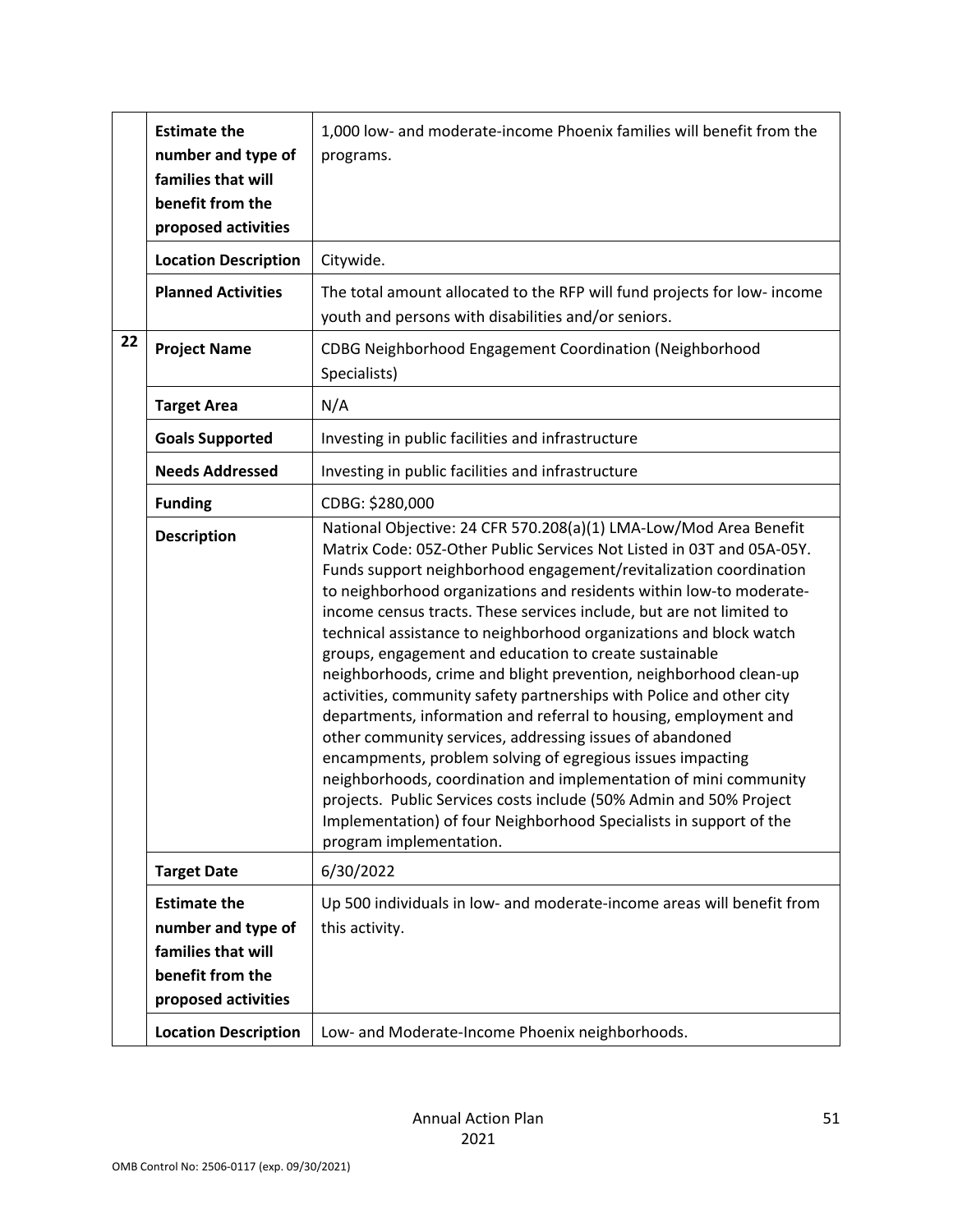|    | <b>Planned Activities</b>                                                                                  | Public Services costs include (50% Admin and 50% Project<br>Implementation) of four Neighborhood Specialists in support of the<br>program implementation.                                                                                                                                                                                                                                                                                                                                          |
|----|------------------------------------------------------------------------------------------------------------|----------------------------------------------------------------------------------------------------------------------------------------------------------------------------------------------------------------------------------------------------------------------------------------------------------------------------------------------------------------------------------------------------------------------------------------------------------------------------------------------------|
| 23 | <b>Project Name</b>                                                                                        | CDBG Westwood Crime Prevention (PD Partnership)                                                                                                                                                                                                                                                                                                                                                                                                                                                    |
|    | <b>Target Area</b>                                                                                         | N/A                                                                                                                                                                                                                                                                                                                                                                                                                                                                                                |
|    | <b>Goals Supported</b>                                                                                     | Investing in public facilities and infrastructure                                                                                                                                                                                                                                                                                                                                                                                                                                                  |
|    | <b>Needs Addressed</b>                                                                                     | Investing in public facilities and infrastructure                                                                                                                                                                                                                                                                                                                                                                                                                                                  |
|    | <b>Funding</b>                                                                                             | CDBG: \$12,500                                                                                                                                                                                                                                                                                                                                                                                                                                                                                     |
|    | <b>Description</b>                                                                                         | National Objective: 24 CFR 570.208(a)(1) LMA-Low/Mod Area Benefit.<br>Eligible Activity: 24 CFR 570.201(e) Matrix Code: 05I-Crime<br>Awareness. Division staff will coordinate concentrated police<br>enforcement efforts in the Westwood Rental Renaissance areas to<br>support the neighborhood revitalization and engagement efforts with<br>the intent of promoting crime awareness and prevention through<br>community-oriented policing programs above and beyond normal<br>staffing levels. |
|    | <b>Target Date</b>                                                                                         | 6/30/2022                                                                                                                                                                                                                                                                                                                                                                                                                                                                                          |
|    | <b>Estimate the</b><br>number and type of<br>families that will<br>benefit from the<br>proposed activities | Westwood Neighborhood, a low-income community with a high crime<br>rate.                                                                                                                                                                                                                                                                                                                                                                                                                           |
|    | <b>Location Description</b>                                                                                | Funds will be used for police officer overtime to coordinate to<br>promote crime awareness and crime prevention through community-<br>oriented policing programs above and beyond normal staffing levels<br>in the Westwood neighborhood as defined for IDIS Matrix Code 051<br>for the Public Services category of Crime Awareness/Prevention.                                                                                                                                                    |
|    | <b>Planned Activities</b>                                                                                  | Funds will be used for police officer overtime to coordinate to promote<br>crime awareness and crime prevention through community-oriented<br>policing programs above and beyond normal staffing levels in the<br>Westwood neighborhood as defined for IDIS Matrix Code 05I for the<br>Public Services category of Crime Awareness/Prevention.                                                                                                                                                     |
| 24 | <b>Project Name</b>                                                                                        | <b>CDBG Housing Counseling Request for Proposal</b>                                                                                                                                                                                                                                                                                                                                                                                                                                                |
|    | <b>Target Area</b>                                                                                         | N/A                                                                                                                                                                                                                                                                                                                                                                                                                                                                                                |
|    | <b>Goals Supported</b>                                                                                     | Affordable rental and homeowner housing                                                                                                                                                                                                                                                                                                                                                                                                                                                            |
|    | <b>Needs Addressed</b>                                                                                     | <b>Affordable Housing</b>                                                                                                                                                                                                                                                                                                                                                                                                                                                                          |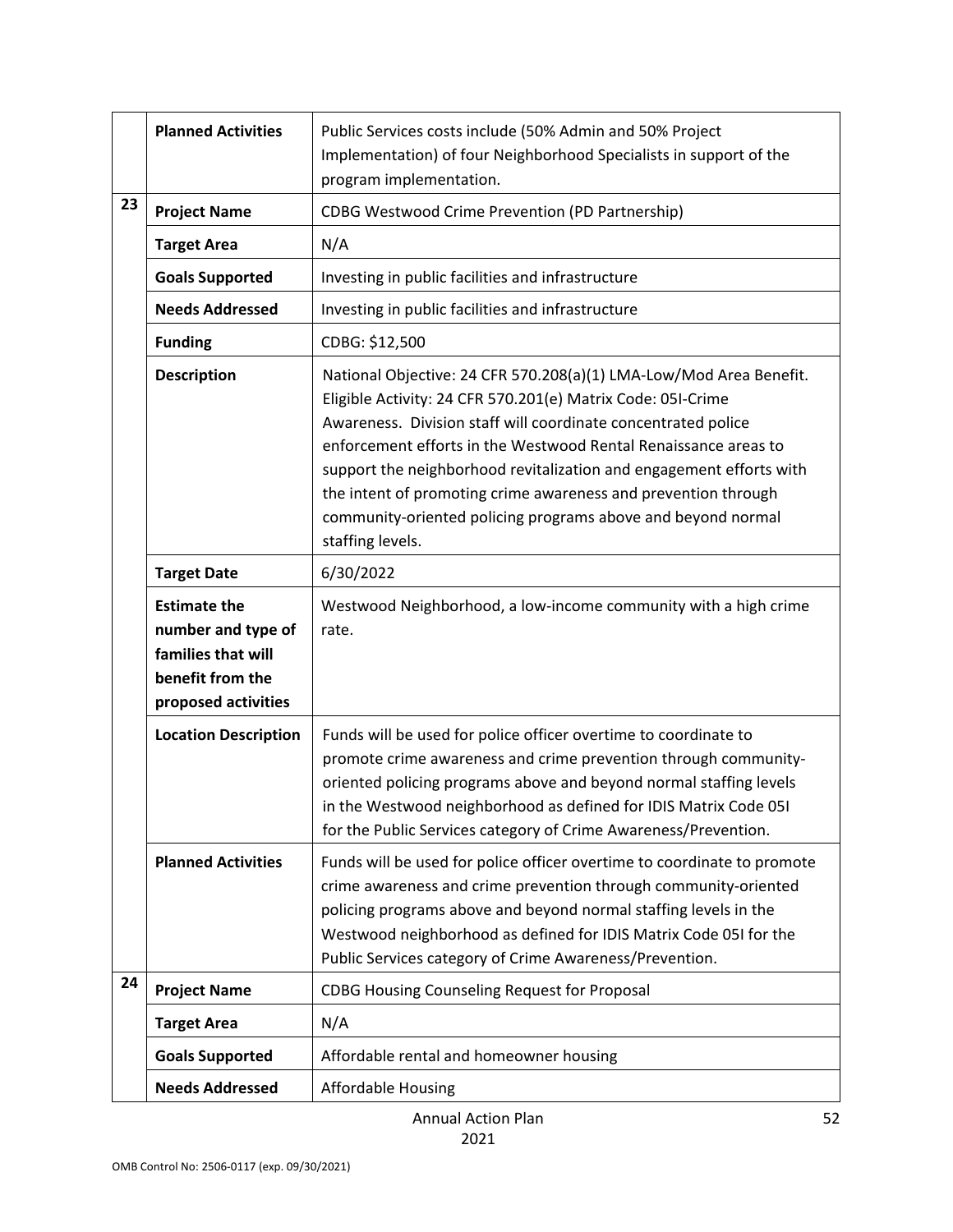|    | <b>Funding</b>                                                                                             | CDBG: \$0                                                                                                                                                                                                                                                                                                                                                                                                                                                                                                                                                                                                                                                                                                                                                                                                                                                                                                                                                                                                                                                                                                                                                                                                                   |
|----|------------------------------------------------------------------------------------------------------------|-----------------------------------------------------------------------------------------------------------------------------------------------------------------------------------------------------------------------------------------------------------------------------------------------------------------------------------------------------------------------------------------------------------------------------------------------------------------------------------------------------------------------------------------------------------------------------------------------------------------------------------------------------------------------------------------------------------------------------------------------------------------------------------------------------------------------------------------------------------------------------------------------------------------------------------------------------------------------------------------------------------------------------------------------------------------------------------------------------------------------------------------------------------------------------------------------------------------------------|
|    | <b>Description</b>                                                                                         | National Objective: 24 CFR 570.208(a)(3) LMH-Low/Mod Housing<br>Benefit Matrix Code: 05U. Program provides comprehensive housing<br>counseling services to assist homebuyers and homeowners meeting<br>HUD's low-moderate criteria of up to 80 percent Area Median Income<br>(AMI). HUD certified Housing Counseling agencies will provide housing<br>counseling to increase awareness of homeownership opportunities<br>including access to mortgage credit and down payment and closing cost<br>assistance programs; default counseling services to intervene in and<br>prevent foreclosure; and that provide effective outreach, intervention<br>and resolution to homeowners that have been victims of deceptive<br>lending practices. Housing services include: Pre- Purchase Housing<br>Counseling and Homebuyer Education, Homebuyer Re-entry, Credit<br>Improvement, Debt Reduction Strategies, Mortgage Default,<br>Foreclosure Prevention and Predatory Lending Mitigation Counseling,<br>and Non-Delinquency, Post-Post Purchase Counseling and Financial<br>Management. This project is not funded with 2021-22 CDBG funds.<br>Prior year funds will be used to fund this project and subsequent<br>activities. |
|    | <b>Target Date</b>                                                                                         | 6/30/2022                                                                                                                                                                                                                                                                                                                                                                                                                                                                                                                                                                                                                                                                                                                                                                                                                                                                                                                                                                                                                                                                                                                                                                                                                   |
|    | <b>Estimate the</b><br>number and type of<br>families that will<br>benefit from the<br>proposed activities | The estimated number of households served will be determined once<br>this project is funded.                                                                                                                                                                                                                                                                                                                                                                                                                                                                                                                                                                                                                                                                                                                                                                                                                                                                                                                                                                                                                                                                                                                                |
|    | <b>Location Description</b>                                                                                | Citywide                                                                                                                                                                                                                                                                                                                                                                                                                                                                                                                                                                                                                                                                                                                                                                                                                                                                                                                                                                                                                                                                                                                                                                                                                    |
|    | <b>Planned Activities</b>                                                                                  | A request for proposal process will be issued for nonprofit housing<br>counseling agencies to provide budget/credit counseling, pre- purchase<br>counseling, and foreclosure intervention/delinquency counseling for low-<br>income families.                                                                                                                                                                                                                                                                                                                                                                                                                                                                                                                                                                                                                                                                                                                                                                                                                                                                                                                                                                               |
| 25 | <b>Project Name</b>                                                                                        | <b>CDBG Family Self Sufficiency</b>                                                                                                                                                                                                                                                                                                                                                                                                                                                                                                                                                                                                                                                                                                                                                                                                                                                                                                                                                                                                                                                                                                                                                                                         |
|    | <b>Target Area</b>                                                                                         | N/A                                                                                                                                                                                                                                                                                                                                                                                                                                                                                                                                                                                                                                                                                                                                                                                                                                                                                                                                                                                                                                                                                                                                                                                                                         |
|    | <b>Goals Supported</b>                                                                                     | Supporting people with special needs                                                                                                                                                                                                                                                                                                                                                                                                                                                                                                                                                                                                                                                                                                                                                                                                                                                                                                                                                                                                                                                                                                                                                                                        |
|    | <b>Needs Addressed</b>                                                                                     | Supporting people with special needs                                                                                                                                                                                                                                                                                                                                                                                                                                                                                                                                                                                                                                                                                                                                                                                                                                                                                                                                                                                                                                                                                                                                                                                        |
|    | <b>Funding</b>                                                                                             | CDBG: \$455,000                                                                                                                                                                                                                                                                                                                                                                                                                                                                                                                                                                                                                                                                                                                                                                                                                                                                                                                                                                                                                                                                                                                                                                                                             |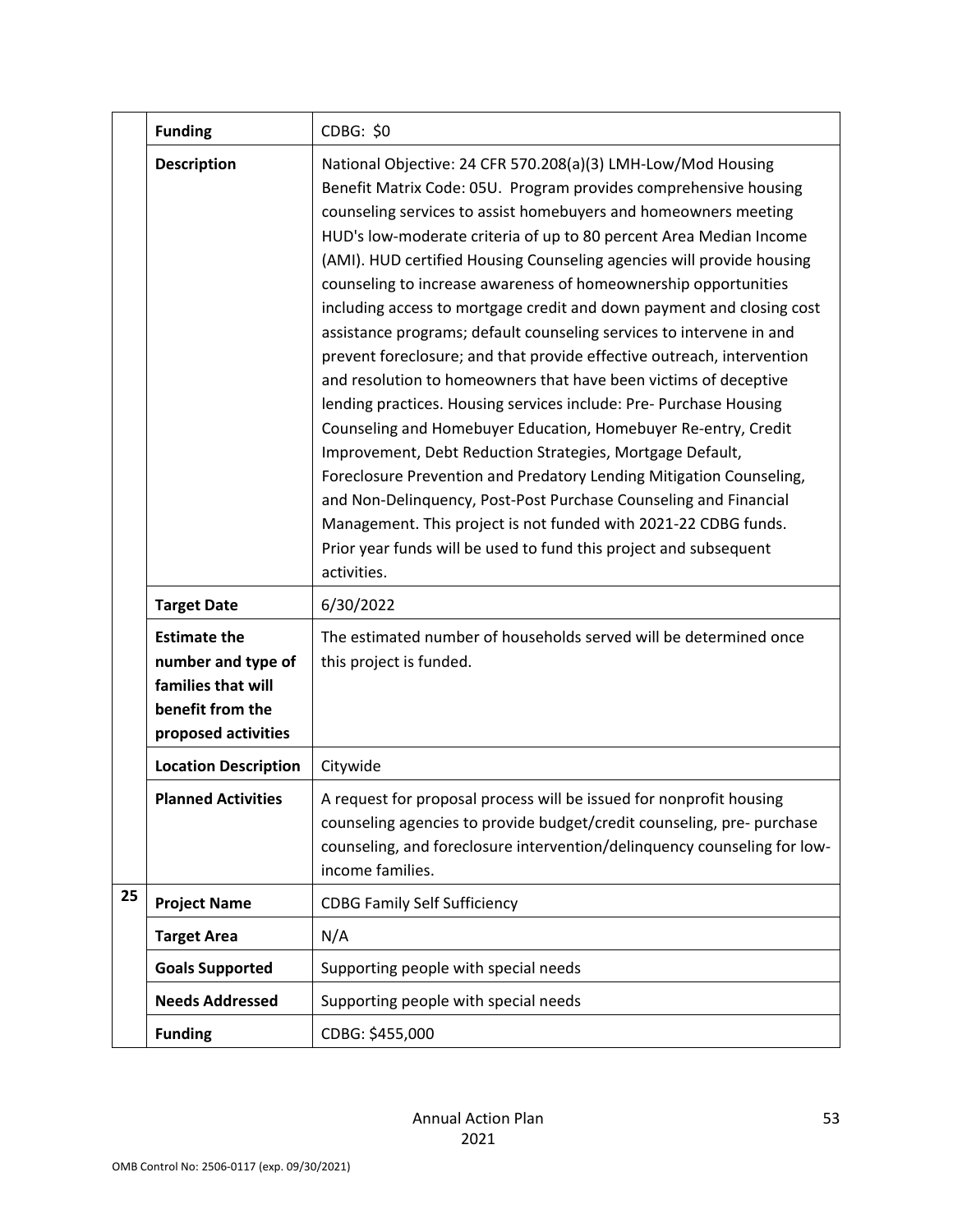|    | <b>Description</b>                                                                                         | National Objective: 24 CFR 570.208(a)(2) LMC-Low/Mod Limited<br>Clientele Benefit Matrix Code: 05Z-Other Public Services Not Listed in<br>03T and 05A-05Y. The Family Self Sufficiency program supports residents<br>of public housing with programming to help them become economically<br>independent, further their education, establish or repair their credit, find<br>better employment, start savings accounts or purchase a home. |
|----|------------------------------------------------------------------------------------------------------------|-------------------------------------------------------------------------------------------------------------------------------------------------------------------------------------------------------------------------------------------------------------------------------------------------------------------------------------------------------------------------------------------------------------------------------------------|
|    | <b>Target Date</b>                                                                                         | 6/30/2022                                                                                                                                                                                                                                                                                                                                                                                                                                 |
|    | <b>Estimate the</b><br>number and type of<br>families that will<br>benefit from the<br>proposed activities | At least 225 residents of public housing will be assisted.                                                                                                                                                                                                                                                                                                                                                                                |
|    | <b>Location Description</b>                                                                                | City of Phoenix public housing sites.                                                                                                                                                                                                                                                                                                                                                                                                     |
|    | <b>Planned Activities</b>                                                                                  | The Family Self Sufficiency program supports residents of public housing<br>with programming to help them become economically independent,<br>further their education, establish or repair their credit, find better<br>employment, start savings accounts or purchase a home.                                                                                                                                                            |
| 26 | <b>Project Name</b>                                                                                        | CDBG Aeroterra Homeless Youth Program                                                                                                                                                                                                                                                                                                                                                                                                     |
|    | <b>Target Area</b>                                                                                         | N/A                                                                                                                                                                                                                                                                                                                                                                                                                                       |
|    | <b>Goals Supported</b>                                                                                     | Affordable rental and homeowner housing                                                                                                                                                                                                                                                                                                                                                                                                   |
|    | <b>Needs Addressed</b>                                                                                     | <b>Affordable Housing</b>                                                                                                                                                                                                                                                                                                                                                                                                                 |
|    | <b>Funding</b>                                                                                             | CDBG: \$125,000                                                                                                                                                                                                                                                                                                                                                                                                                           |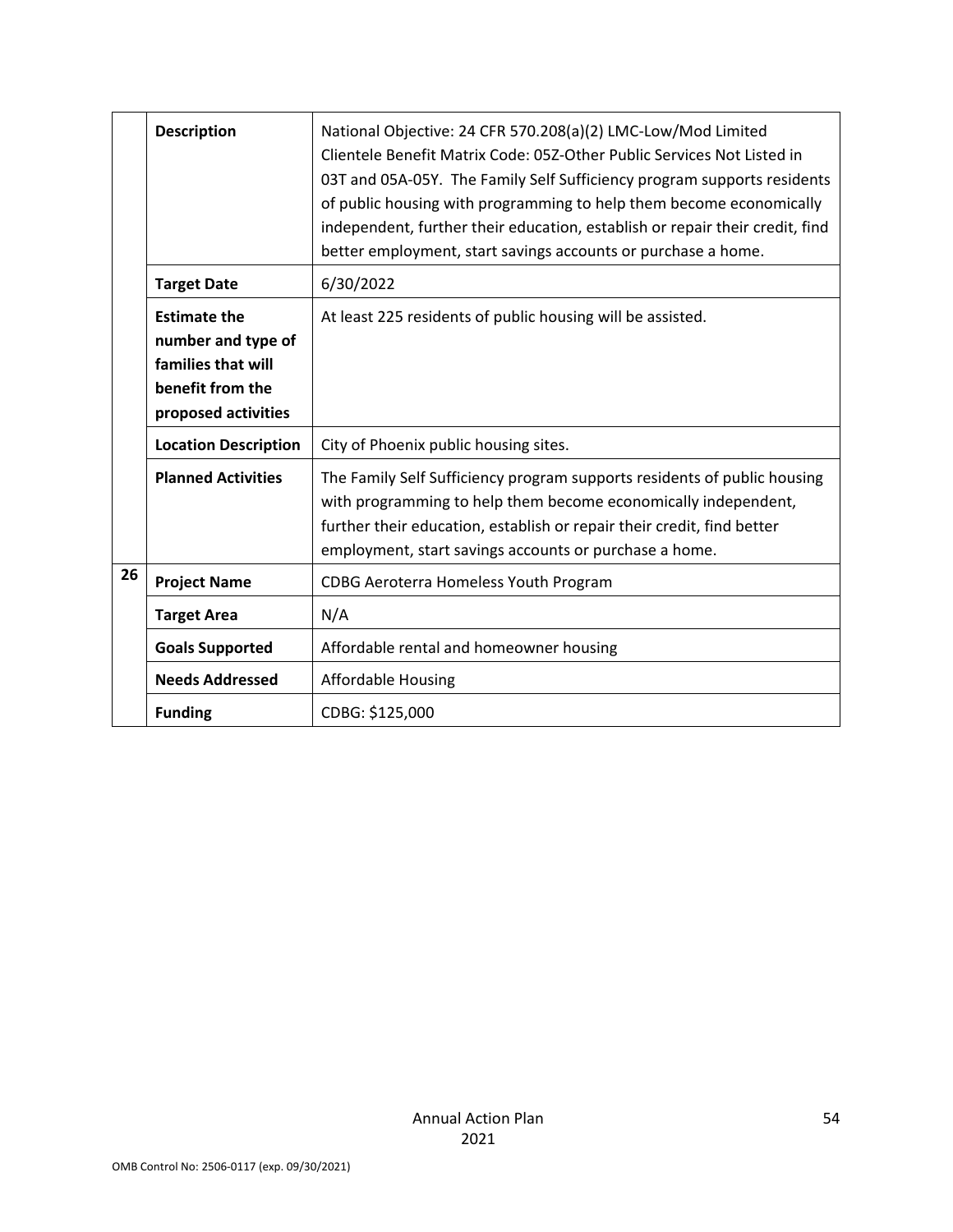|    | <b>Description</b>                                                                                         | National Objective: 24 CFR 570.208(a)(2) LMC-Low/Mod Limited<br>Clientele Benefit Matrix Code: 05D-Youth Services. CDBG funds will<br>provide counseling services for the approximately 67 children living in<br>the 33 housing units at Aeroterra. These units are set aside for persons<br>experiencing homelessness. The Human Services Department currently<br>provides case management for those households that is primarily<br>directed toward adults to assist with life skills, job attainment,<br>educational opportunities and medical/mental health services. Over<br>the past year, the Housing Department has experienced issues with<br>many of the children having issues adjusting to the new living<br>conditions, resulting in property damage and aggressive behavior<br>toward other children which has, in turn, resulted in some families<br>facing eviction. Providing targeted on-site counseling services for<br>youth experiencing difficulty adjusting to permanent housing and<br>expectations would aid in the successful long-term housing of these<br>families. |
|----|------------------------------------------------------------------------------------------------------------|-------------------------------------------------------------------------------------------------------------------------------------------------------------------------------------------------------------------------------------------------------------------------------------------------------------------------------------------------------------------------------------------------------------------------------------------------------------------------------------------------------------------------------------------------------------------------------------------------------------------------------------------------------------------------------------------------------------------------------------------------------------------------------------------------------------------------------------------------------------------------------------------------------------------------------------------------------------------------------------------------------------------------------------------------------------------------------------------------|
|    | <b>Target Date</b>                                                                                         | 6/30/2022                                                                                                                                                                                                                                                                                                                                                                                                                                                                                                                                                                                                                                                                                                                                                                                                                                                                                                                                                                                                                                                                                       |
|    | <b>Estimate the</b><br>number and type of<br>families that will<br>benefit from the<br>proposed activities | It is estimated that 65-70 individuals/homeless families will benefit from<br>the case management/wrap around services during the program year.                                                                                                                                                                                                                                                                                                                                                                                                                                                                                                                                                                                                                                                                                                                                                                                                                                                                                                                                                 |
|    | <b>Location Description</b>                                                                                | The services will be provided to residents who live at the Aeroterra<br>public housing community.                                                                                                                                                                                                                                                                                                                                                                                                                                                                                                                                                                                                                                                                                                                                                                                                                                                                                                                                                                                               |
|    | <b>Planned Activities</b>                                                                                  | The services to be provided include case management, emergency<br>assistance, employment assistance services, and wrap-around services.                                                                                                                                                                                                                                                                                                                                                                                                                                                                                                                                                                                                                                                                                                                                                                                                                                                                                                                                                         |
| 27 | <b>Project Name</b>                                                                                        | CDBG Emergency Shelter Program for Single Women (UMOM Halle<br>Center)                                                                                                                                                                                                                                                                                                                                                                                                                                                                                                                                                                                                                                                                                                                                                                                                                                                                                                                                                                                                                          |
|    | <b>Target Area</b>                                                                                         | N/A                                                                                                                                                                                                                                                                                                                                                                                                                                                                                                                                                                                                                                                                                                                                                                                                                                                                                                                                                                                                                                                                                             |
|    | <b>Goals Supported</b>                                                                                     | Services & housing for persons at-risk or homeless                                                                                                                                                                                                                                                                                                                                                                                                                                                                                                                                                                                                                                                                                                                                                                                                                                                                                                                                                                                                                                              |
|    | <b>Needs Addressed</b>                                                                                     | Services & housing for persons at-risk or homeless                                                                                                                                                                                                                                                                                                                                                                                                                                                                                                                                                                                                                                                                                                                                                                                                                                                                                                                                                                                                                                              |
|    | <b>Funding</b>                                                                                             | CDBG: \$394,000                                                                                                                                                                                                                                                                                                                                                                                                                                                                                                                                                                                                                                                                                                                                                                                                                                                                                                                                                                                                                                                                                 |
|    | <b>Description</b>                                                                                         | National Objective: 24 CFR 570.208(a)(2) LMC-Low/Mod Limited<br>Clientele Benefit Matrix Code: 03T-Homeless/AIDS Patients Program.<br>Funds support emergency shelter operations at the UMOM Halle Center<br>Emergency Shelter for Single Women.                                                                                                                                                                                                                                                                                                                                                                                                                                                                                                                                                                                                                                                                                                                                                                                                                                                |
|    | <b>Target Date</b>                                                                                         | 6/30/2022                                                                                                                                                                                                                                                                                                                                                                                                                                                                                                                                                                                                                                                                                                                                                                                                                                                                                                                                                                                                                                                                                       |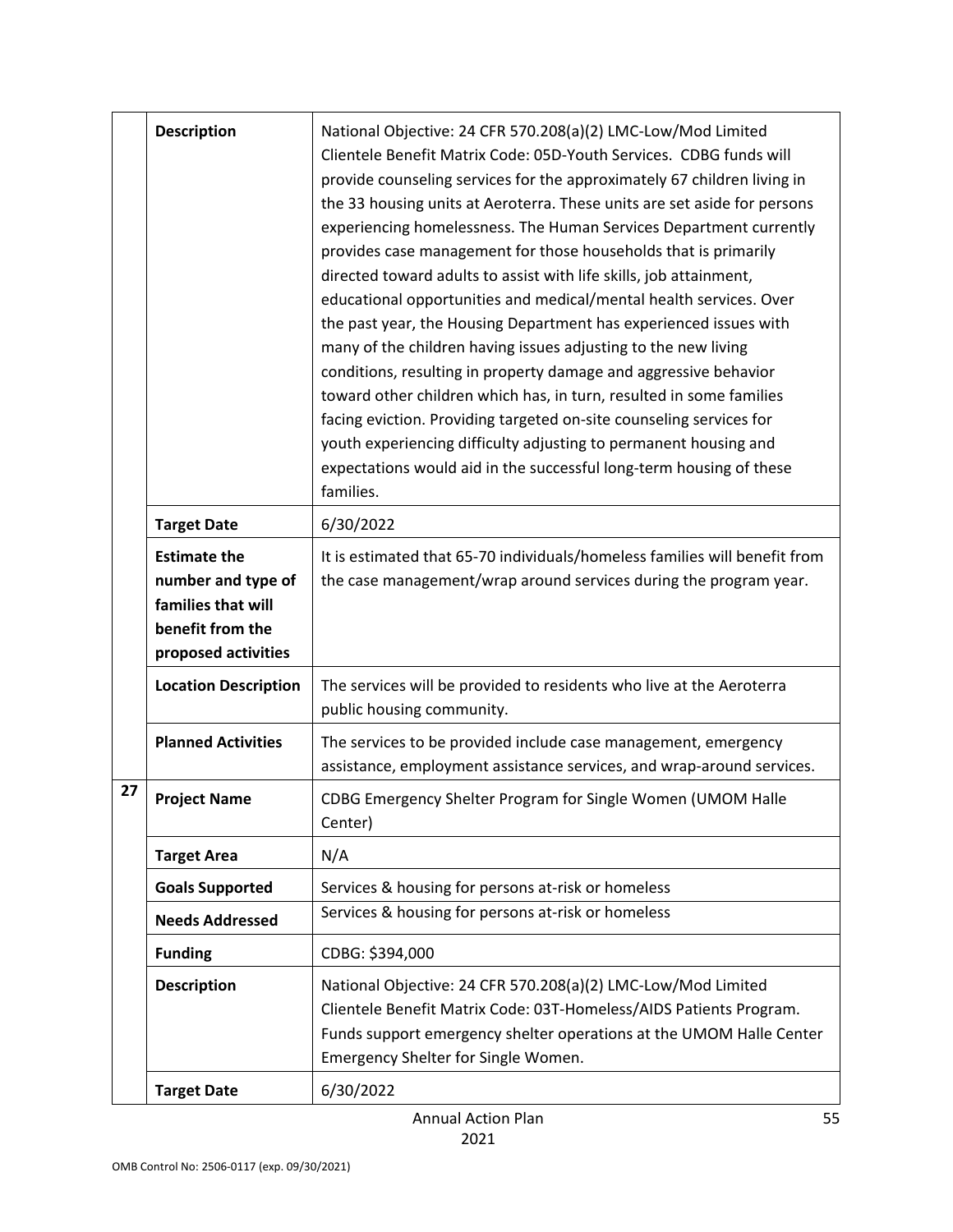|    | <b>Estimate the</b><br>number and type of<br>families that will<br>benefit from the<br>proposed activities | An estimated 422 single women will receive CDBG funded emergency<br>shelter services. (In addition, an estimated 80 single women will receive<br>General Fund funded emergency shelter services and an estimated 649<br>single women will receive ESG funded emergency shelter services for a<br>total of 1,071 single women served.)                               |
|----|------------------------------------------------------------------------------------------------------------|---------------------------------------------------------------------------------------------------------------------------------------------------------------------------------------------------------------------------------------------------------------------------------------------------------------------------------------------------------------------|
|    | <b>Location Description</b>                                                                                | Citywide                                                                                                                                                                                                                                                                                                                                                            |
|    | <b>Planned Activities</b>                                                                                  | Funds to operate and provide supportive services at the UMOM Halle<br>Center Emergency Shelter for Single Women.                                                                                                                                                                                                                                                    |
| 28 | <b>Project Name</b>                                                                                        | CDBG Homeless Block (Justice Involved-Human Services Dept.)                                                                                                                                                                                                                                                                                                         |
|    | <b>Target Area</b>                                                                                         | N/A                                                                                                                                                                                                                                                                                                                                                                 |
|    | <b>Goals Supported</b>                                                                                     | Services & housing for persons at-risk or homeless                                                                                                                                                                                                                                                                                                                  |
|    | <b>Needs Addressed</b>                                                                                     | Services & housing for persons at-risk or homeless                                                                                                                                                                                                                                                                                                                  |
|    | <b>Funding</b>                                                                                             | CDBG: \$152,000                                                                                                                                                                                                                                                                                                                                                     |
|    | <b>Description</b>                                                                                         | National Objective: 24 CFR 570.208(a)(2) LMC-Low/Mod Limited<br>Clientele Benefit Matrix Code: 05Z-Other Public Services Not Listed in<br>03T and 05A-05Y. Funds will be used by Southwest Behavioral Health to<br>provide navigation and supportive services to justice involved homeless<br>individuals with repeat misdemeanor offenses related to homelessness. |
|    | <b>Target Date</b>                                                                                         | 6/30/2022                                                                                                                                                                                                                                                                                                                                                           |
|    | <b>Estimate the</b><br>number and type of<br>families that will<br>benefit from the<br>proposed activities | An estimated 70 homeless individuals, who are justice involved, will<br>benefit from this CDBG funded. (In addition, an estimated 35 homeless<br>individuals, who are justice involved, will receive General Fund funded<br>services for a total of 105 individuals served.)                                                                                        |
|    | <b>Location Description</b>                                                                                | Citywide                                                                                                                                                                                                                                                                                                                                                            |
|    | <b>Planned Activities</b>                                                                                  | Funds for Southwest Behavioral Health to provide navigation and<br>supportive services to justice involved homeless individuals with repeat<br>misdemeanor offenses related to homelessness.                                                                                                                                                                        |
| 29 | <b>Project Name</b>                                                                                        | <b>CDBG Phoenix Starfish Place (Housing Department)</b>                                                                                                                                                                                                                                                                                                             |
|    | <b>Target Area</b>                                                                                         | N/A                                                                                                                                                                                                                                                                                                                                                                 |
|    | <b>Goals Supported</b>                                                                                     | Affordable rental and homeowner housing                                                                                                                                                                                                                                                                                                                             |
|    | <b>Needs Addressed</b>                                                                                     | <b>Affordable Housing</b>                                                                                                                                                                                                                                                                                                                                           |
|    | <b>Funding</b>                                                                                             | CDBG: \$150,000                                                                                                                                                                                                                                                                                                                                                     |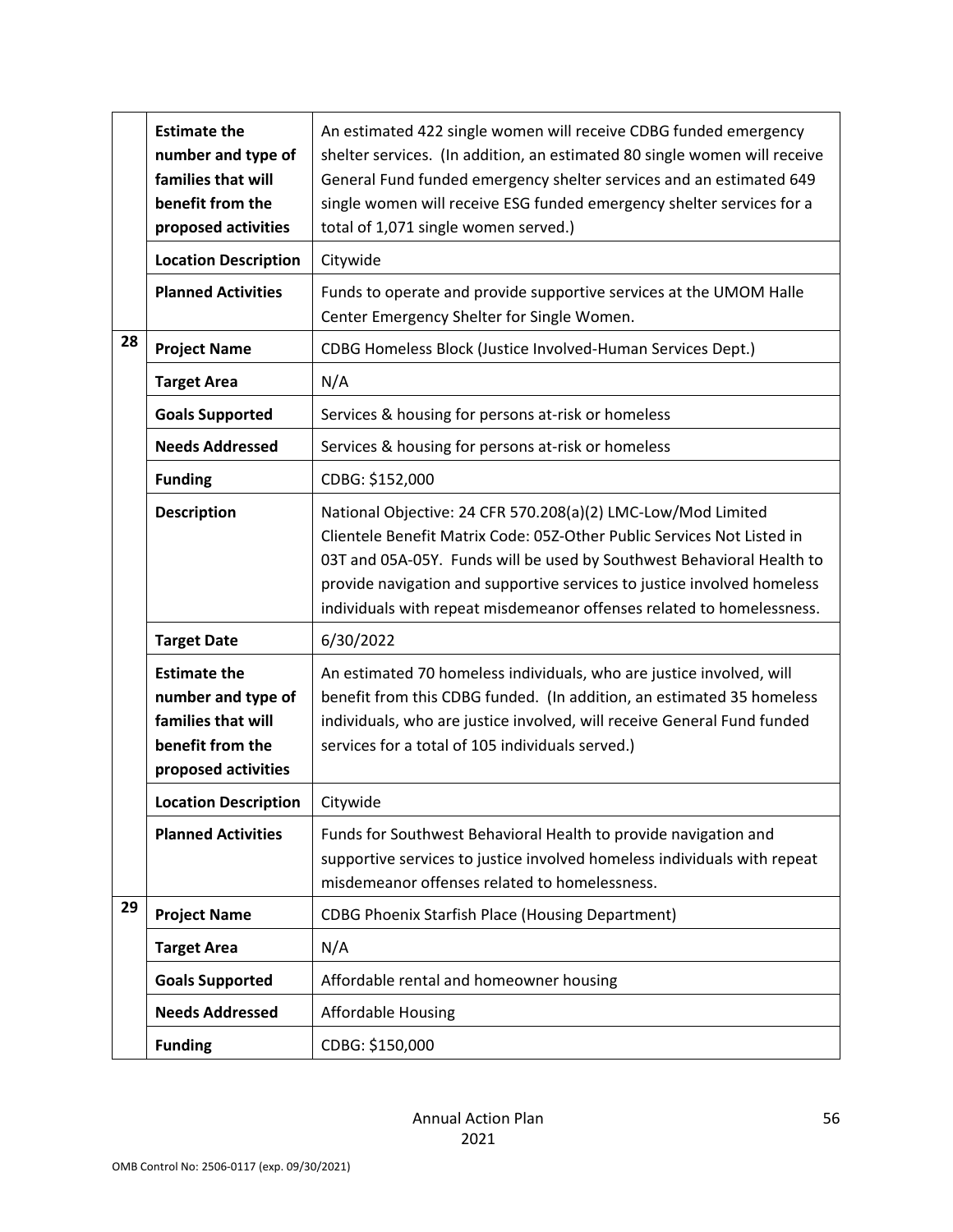|    | <b>Description</b>                                                                                         | National Objective: 24 CFR 570.208(a)(2) LMC-Low/Mod Limited<br>Clientele Benefit Matrix Code: 05Z-Other Public Services Not Listed in<br>03T and 05A-05Y. Phoenix Starfish Place is a facility with supportive<br>services for individuals and their families seeking to leave a human<br>trafficking or sex trafficking situation. CDBG funds will be used to<br>provide supportive services including on-site and outreach staff.                                                                                                    |
|----|------------------------------------------------------------------------------------------------------------|-----------------------------------------------------------------------------------------------------------------------------------------------------------------------------------------------------------------------------------------------------------------------------------------------------------------------------------------------------------------------------------------------------------------------------------------------------------------------------------------------------------------------------------------|
|    | <b>Target Date</b>                                                                                         | 6/30/2022                                                                                                                                                                                                                                                                                                                                                                                                                                                                                                                               |
|    | <b>Estimate the</b><br>number and type of<br>families that will<br>benefit from the<br>proposed activities | It is estimated that 15 households will be served during the fiscal year                                                                                                                                                                                                                                                                                                                                                                                                                                                                |
|    | <b>Location Description</b>                                                                                | The facility is a confidential location in the city of Phoenix.                                                                                                                                                                                                                                                                                                                                                                                                                                                                         |
|    | <b>Planned Activities</b>                                                                                  | Phoenix Starfish Place will provide permanent supportive housing for<br>victims of sex trafficking. Two full-time case managers will provide<br>trauma informed case management and support services onsite to<br>resident households. Additional services coordinated by Arizona State<br>University and provided by a variety of community- based provider<br>agencies will also be available to resident households.                                                                                                                 |
| 30 | <b>Project Name</b>                                                                                        | CDBG Homeless Street Outreach (Navigators - Human Services Dept.)                                                                                                                                                                                                                                                                                                                                                                                                                                                                       |
|    | <b>Target Area</b>                                                                                         | N/A                                                                                                                                                                                                                                                                                                                                                                                                                                                                                                                                     |
|    | <b>Goals Supported</b>                                                                                     | Services & housing for persons at-risk or homeless                                                                                                                                                                                                                                                                                                                                                                                                                                                                                      |
|    | <b>Needs Addressed</b>                                                                                     | Services & housing for persons at-risk or homeless                                                                                                                                                                                                                                                                                                                                                                                                                                                                                      |
|    | <b>Funding</b>                                                                                             | CDBG: \$325,000                                                                                                                                                                                                                                                                                                                                                                                                                                                                                                                         |
|    | <b>Description</b>                                                                                         | National Objective: 24 CFR 570.208(a)(2) LMC-Low/Mod Limited<br>Clientele Benefit Matrix Code: 05Z-Other Public Services Not Listed in<br>03T and 05A-05Y. The Homeless Navigators Program operates through a<br>non-profit organization to locate, identify and engage persons<br>experiencing homelessness in prioritized locations to establish rapport,<br>gather information and conduct assessments. This includes providing<br>outreach and engagement, case management and emergency medical<br>and behavioral health services. |
|    | <b>Target Date</b>                                                                                         | 6/30/2022                                                                                                                                                                                                                                                                                                                                                                                                                                                                                                                               |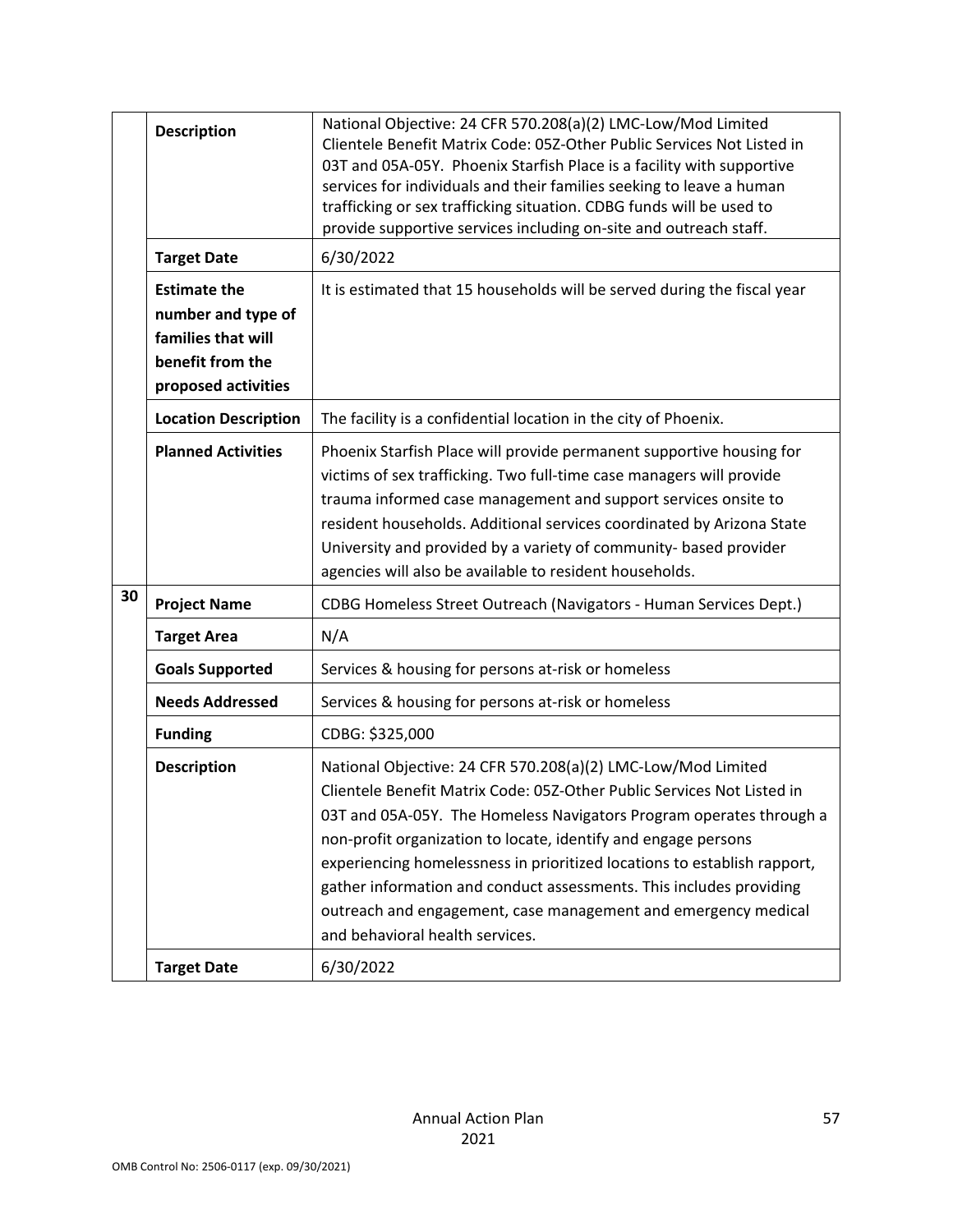|    | <b>Estimate the</b><br>number and type of<br>families that will<br>benefit from the<br>proposed activities | It is estimated that 767 homeless individuals will receive CDBG funded<br>outreach and referral services during the fiscal year. (In addition, an<br>estimated 1,711 homeless individuals will receive General Fund funded<br>services and 123 individuals will receive Transit funded services for a<br>total of 2,601 individuals served.)                                                                     |
|----|------------------------------------------------------------------------------------------------------------|------------------------------------------------------------------------------------------------------------------------------------------------------------------------------------------------------------------------------------------------------------------------------------------------------------------------------------------------------------------------------------------------------------------|
|    | <b>Location Description</b>                                                                                | Citywide                                                                                                                                                                                                                                                                                                                                                                                                         |
|    | <b>Planned Activities</b>                                                                                  | Community Bridges will provide outreach and engagement, case<br>management and emergency medical and behavioral health services.                                                                                                                                                                                                                                                                                 |
| 31 | <b>Project Name</b>                                                                                        | <b>CDBG Landlord Tenant Education and Mediation (staff)</b>                                                                                                                                                                                                                                                                                                                                                      |
|    | <b>Target Area</b>                                                                                         | N/A                                                                                                                                                                                                                                                                                                                                                                                                              |
|    | <b>Goals Supported</b>                                                                                     | Services & housing for persons at-risk or homeless                                                                                                                                                                                                                                                                                                                                                               |
|    | <b>Needs Addressed</b>                                                                                     | Services & housing for persons at-risk or homeless                                                                                                                                                                                                                                                                                                                                                               |
|    | <b>Funding</b>                                                                                             | CDBG: \$180,000                                                                                                                                                                                                                                                                                                                                                                                                  |
|    | <b>Description</b>                                                                                         | National Objective: 24 CFR 570.208(a)(2) LMC-Low/Mod Limited<br>Clientele Benefit Matrix Code: 05K Tenant/Landlord Counseling. CDGB<br>funds will be used to provide counseling services and technical assistance<br>to low-to-moderate income tenants and landlords to assist in resolving<br>disputes in accordance with the AZ Residential Landlord and Tenant Act<br>and the AZ Residential Mobile Home Act. |
|    | <b>Target Date</b>                                                                                         | 6/30/2022                                                                                                                                                                                                                                                                                                                                                                                                        |
|    | <b>Estimate the</b><br>number and type of<br>families that will<br>benefit from the<br>proposed activities | Up to 3,500 low- and moderate-income tenants, landlords and<br>homeowners will benefit from this activity in the grant year.                                                                                                                                                                                                                                                                                     |
|    | <b>Location Description</b>                                                                                | Citywide                                                                                                                                                                                                                                                                                                                                                                                                         |
|    | <b>Planned Activities</b>                                                                                  | Counseling and education services are delivered through one-on- one<br>counseling sessions, phone consultations, emails, and group education<br>workshops conducted in the community.                                                                                                                                                                                                                            |
| 32 | <b>Project Name</b>                                                                                        | <b>CDBG Landlord Tenant Emergency Assistance</b>                                                                                                                                                                                                                                                                                                                                                                 |
|    | <b>Target Area</b>                                                                                         | N/A                                                                                                                                                                                                                                                                                                                                                                                                              |
|    | <b>Goals Supported</b>                                                                                     | Services & housing for persons at-risk or homeless                                                                                                                                                                                                                                                                                                                                                               |
|    | <b>Needs Addressed</b>                                                                                     | Services & housing for persons at-risk or homeless                                                                                                                                                                                                                                                                                                                                                               |
|    | <b>Funding</b>                                                                                             | CDBG: \$30,000                                                                                                                                                                                                                                                                                                                                                                                                   |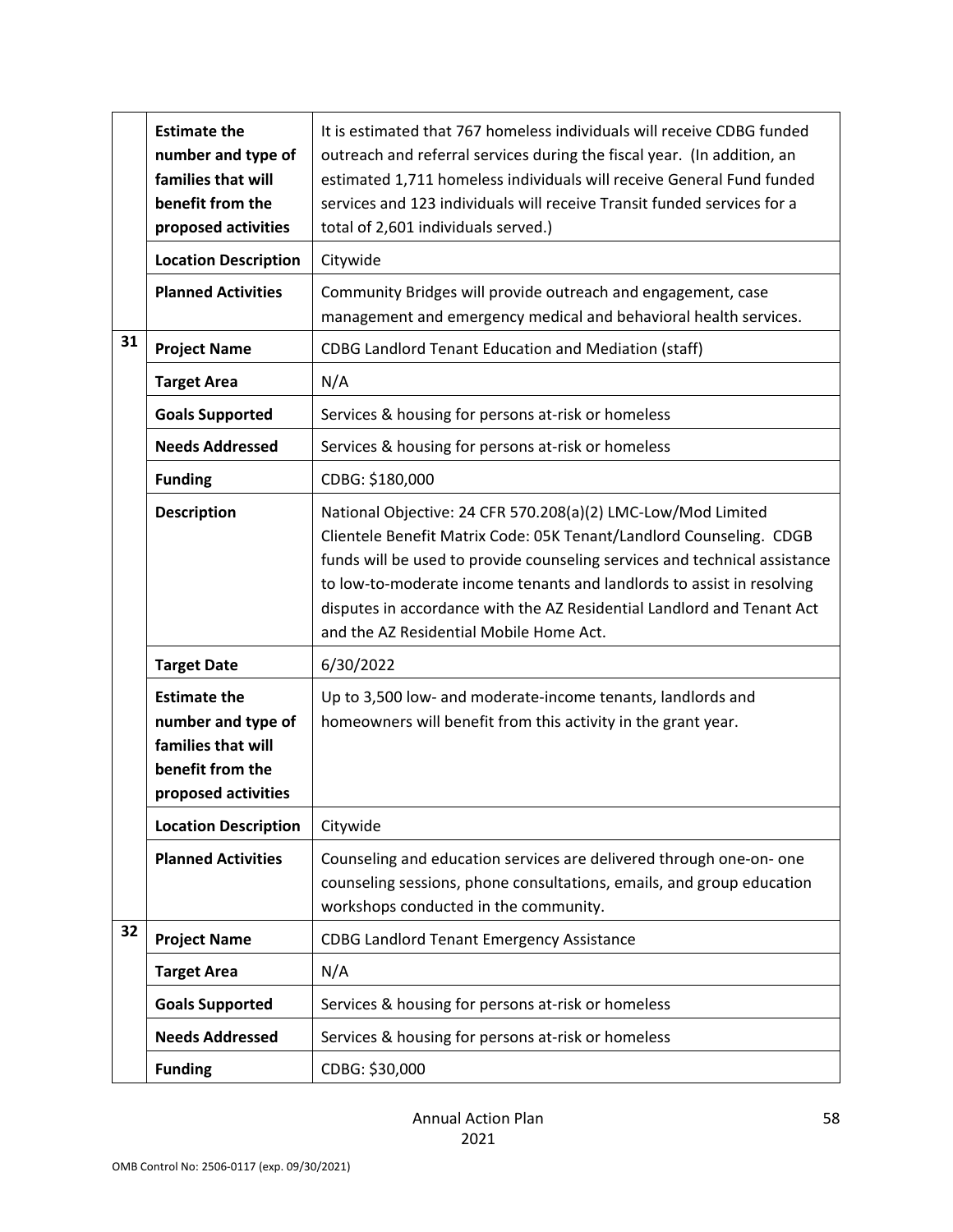|    | <b>Description</b>                                                                                         | National Objective: 24 CFR 570.208(a)(2) LMC-Low/Mod Limited<br>Clientele Benefit Matrix Code: 05Q Subsistence Payments (emergency<br>payments on behalf of individuals or families). CDBG funds will provide<br>emergency, one-time assistance to low- to moderate income tenants in<br>the form of temporary substitute housing. Landlord and Tenant<br>counselors provide one-on-one counseling and education services to<br>tenants facing homelessness as a direct result of code enforcement for<br>imminent hazards or other actions.                                                                                     |
|----|------------------------------------------------------------------------------------------------------------|----------------------------------------------------------------------------------------------------------------------------------------------------------------------------------------------------------------------------------------------------------------------------------------------------------------------------------------------------------------------------------------------------------------------------------------------------------------------------------------------------------------------------------------------------------------------------------------------------------------------------------|
|    | <b>Target Date</b>                                                                                         | 6/30/2022                                                                                                                                                                                                                                                                                                                                                                                                                                                                                                                                                                                                                        |
|    | <b>Estimate the</b><br>number and type of<br>families that will<br>benefit from the<br>proposed activities | An estimated ten (10) low-income families may receive assistance with<br>this allocation. Funds are available from previous allocations should a<br>greater need arise.                                                                                                                                                                                                                                                                                                                                                                                                                                                          |
|    | <b>Location Description</b>                                                                                | Citywide.                                                                                                                                                                                                                                                                                                                                                                                                                                                                                                                                                                                                                        |
|    | <b>Planned Activities</b>                                                                                  | This program assists tenants with finding affordable replacement<br>housing or emergency assistance. The funds are used to provide victims<br>forced to evacuate unsafe and unsanitary housing units with financial<br>assistance for initial rent deposits and first month's rent.                                                                                                                                                                                                                                                                                                                                              |
| 33 | <b>Project Name</b>                                                                                        | HESG and ESG-CV1 &2 funds                                                                                                                                                                                                                                                                                                                                                                                                                                                                                                                                                                                                        |
|    | <b>Target Area</b>                                                                                         | N/A                                                                                                                                                                                                                                                                                                                                                                                                                                                                                                                                                                                                                              |
|    | <b>Goals Supported</b>                                                                                     | Services & housing for persons at-risk or homeless                                                                                                                                                                                                                                                                                                                                                                                                                                                                                                                                                                               |
|    | <b>Needs Addressed</b>                                                                                     | Services & housing for persons at-risk or homeless                                                                                                                                                                                                                                                                                                                                                                                                                                                                                                                                                                               |
|    | <b>Funding</b>                                                                                             | ESG: \$1,423,761                                                                                                                                                                                                                                                                                                                                                                                                                                                                                                                                                                                                                 |
|    | <b>Description</b>                                                                                         | The 2021 Federal Fiscal Year allocation of ESG funds for the City of<br>Phoenix are planned to provide outreach to persons living on the streets;<br>operate emergency shelter for families with children, single women and<br>unaccompanied youth experiencing homelessness; homeless/eviction<br>prevention; rapid rehousing; and for program administration and data<br>collection through HMIS. The 2021-22 ESG award is allocated as follows:<br>Emergency Shelter: \$836,049<br>Rapid Rehousing: \$554,985<br>HMIS: \$10,000<br>Admin: \$22,727<br>This project includes the 2021 ESG allocation of \$1,423,761 as well as |
|    |                                                                                                            | ESG-CV 1 and ESG-CV 2 funds tied to the 2019 AAP. -                                                                                                                                                                                                                                                                                                                                                                                                                                                                                                                                                                              |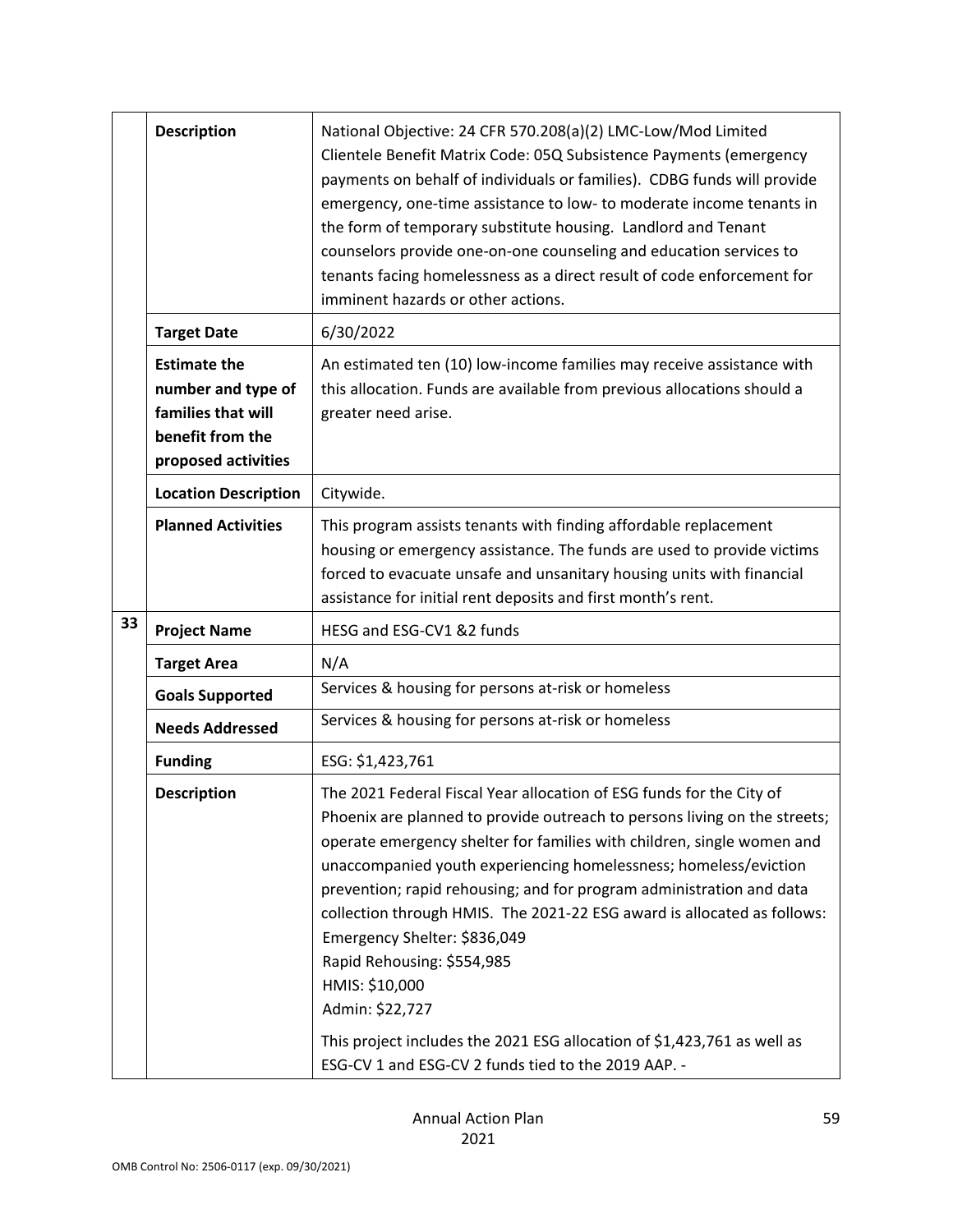|    | <b>Target Date</b>                                                                                         | 6/30/2022                                                                                                                                                                                                                                                                                    |
|----|------------------------------------------------------------------------------------------------------------|----------------------------------------------------------------------------------------------------------------------------------------------------------------------------------------------------------------------------------------------------------------------------------------------|
|    | <b>Estimate the</b><br>number and type of<br>families that will<br>benefit from the<br>proposed activities | It is estimated that approximately 6,757 individuals will be provided<br>services with 2021-22 ESG funds. It is estimated that approximately<br>3,941 individuals will be provided services with ESG-CV1 and 2 funds                                                                         |
|    | <b>Location Description</b>                                                                                | Citywide                                                                                                                                                                                                                                                                                     |
|    | <b>Planned Activities</b>                                                                                  | Outreach to persons living on the streets; operate emergency shelter for<br>families with children, single women and unaccompanied youth<br>experiencing homelessness; homeless/eviction prevention; rapid<br>rehousing; and for program administration and data collection through<br>HMIS. |
| 34 | <b>Project Name</b>                                                                                        | <b>HOME Program Management and Coordination</b>                                                                                                                                                                                                                                              |
|    | <b>Target Area</b>                                                                                         | N/A                                                                                                                                                                                                                                                                                          |
|    | <b>Goals Supported</b>                                                                                     | Affordable rental and homeowner housing                                                                                                                                                                                                                                                      |
|    | <b>Needs Addressed</b>                                                                                     | <b>Affordable Housing</b>                                                                                                                                                                                                                                                                    |
|    | <b>Funding</b>                                                                                             | HOME: \$589,209                                                                                                                                                                                                                                                                              |
|    | <b>Description</b>                                                                                         | <b>HOME Program Administration</b>                                                                                                                                                                                                                                                           |
|    | <b>Target Date</b>                                                                                         | 6/30/2022                                                                                                                                                                                                                                                                                    |
|    | <b>Estimate the</b><br>number and type of<br>families that will<br>benefit from the<br>proposed activities |                                                                                                                                                                                                                                                                                              |
|    | <b>Location Description</b>                                                                                | Citywide                                                                                                                                                                                                                                                                                     |
|    | <b>Planned Activities</b>                                                                                  | Administration of the HOME Program                                                                                                                                                                                                                                                           |
| 35 | <b>Project Name</b>                                                                                        | <b>HOME CHDO Set Aside</b>                                                                                                                                                                                                                                                                   |
|    | <b>Target Area</b>                                                                                         | N/A                                                                                                                                                                                                                                                                                          |
|    | <b>Goals Supported</b>                                                                                     | Affordable rental and homeowner housing                                                                                                                                                                                                                                                      |
|    | <b>Needs Addressed</b>                                                                                     | <b>Affordable Housing</b>                                                                                                                                                                                                                                                                    |
|    | <b>Funding</b>                                                                                             | HOME: \$883,814                                                                                                                                                                                                                                                                              |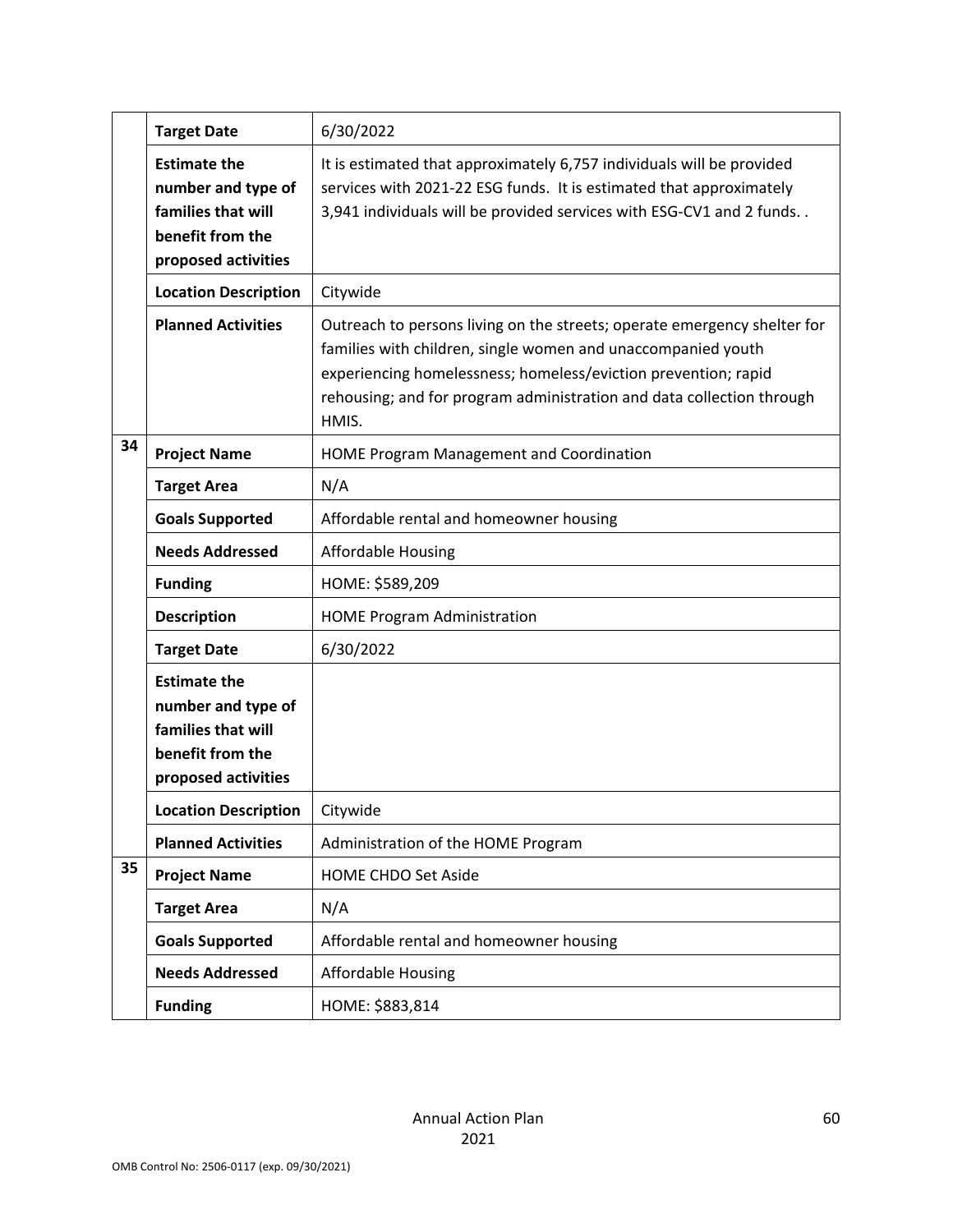|    | <b>Description</b>                                                                                         | HOME CHDO Set Aside. Funding provided to certified eligible CHDO's<br>completing CHDO eligible activities. Rehabilitate or construct 24<br>affordable rental units for very-low income individuals and/or family<br>households.                                                                                                 |
|----|------------------------------------------------------------------------------------------------------------|---------------------------------------------------------------------------------------------------------------------------------------------------------------------------------------------------------------------------------------------------------------------------------------------------------------------------------|
|    | <b>Target Date</b>                                                                                         | 6/30/2022                                                                                                                                                                                                                                                                                                                       |
|    | <b>Estimate the</b><br>number and type of<br>families that will<br>benefit from the<br>proposed activities | Approximately 24 affordable rental housing units for very-low income<br>individuals and/or family households at or below 50% and 60% of the<br>Area Median Income.                                                                                                                                                              |
|    | <b>Location Description</b>                                                                                | Citywide                                                                                                                                                                                                                                                                                                                        |
|    | <b>Planned Activities</b>                                                                                  | Acquisition and/or rehabilitation of rental housing. New construction of<br>rental housing. Acquisition and/or rehabilitation of homebuyer<br>properties. New construction of homebuyer properties. Direct financial<br>assistance to purchasers of HOME financial housing sponsored or<br>developed by a CHDO with HOME funds. |
| 36 | <b>Project Name</b>                                                                                        | <b>HOME Multifamily Rental Projects</b>                                                                                                                                                                                                                                                                                         |
|    | <b>Target Area</b>                                                                                         | N/A                                                                                                                                                                                                                                                                                                                             |
|    | <b>Goals Supported</b>                                                                                     | Affordable rental and homeowner housing                                                                                                                                                                                                                                                                                         |
|    | <b>Needs Addressed</b>                                                                                     | Rental Housing Production.                                                                                                                                                                                                                                                                                                      |
|    | <b>Funding</b>                                                                                             | HOME: \$3,694,644                                                                                                                                                                                                                                                                                                               |
|    | <b>Description</b>                                                                                         | HOME Multifamily Rental Projects including Special Needs projects.                                                                                                                                                                                                                                                              |
|    |                                                                                                            | It is estimated for the 2012-2022 fiscal year LIHTC: \$36,211,907 and<br>HOME Program Income: \$995,164 funds will be utilized                                                                                                                                                                                                  |
|    | <b>Target Date</b>                                                                                         | 6/30/2022                                                                                                                                                                                                                                                                                                                       |
|    | <b>Estimate the</b><br>number and type of<br>families that will<br>benefit from the<br>proposed activities | 204 rental housing units for very-low income individuals and/or family<br>households at or below 50% and 60% of the Area Median Income. HOME<br>units may also serve homeless and non-homeless special needs<br>populations.                                                                                                    |
|    | <b>Location Description</b>                                                                                | Citywide                                                                                                                                                                                                                                                                                                                        |
|    | <b>Planned Activities</b>                                                                                  | Acquisition and/or rehabilitation of multifamily properties. New<br>construction of multifamily properties. Special needs multifamily rental<br>housing with supportive services. Refinancing of existing rental projects.                                                                                                      |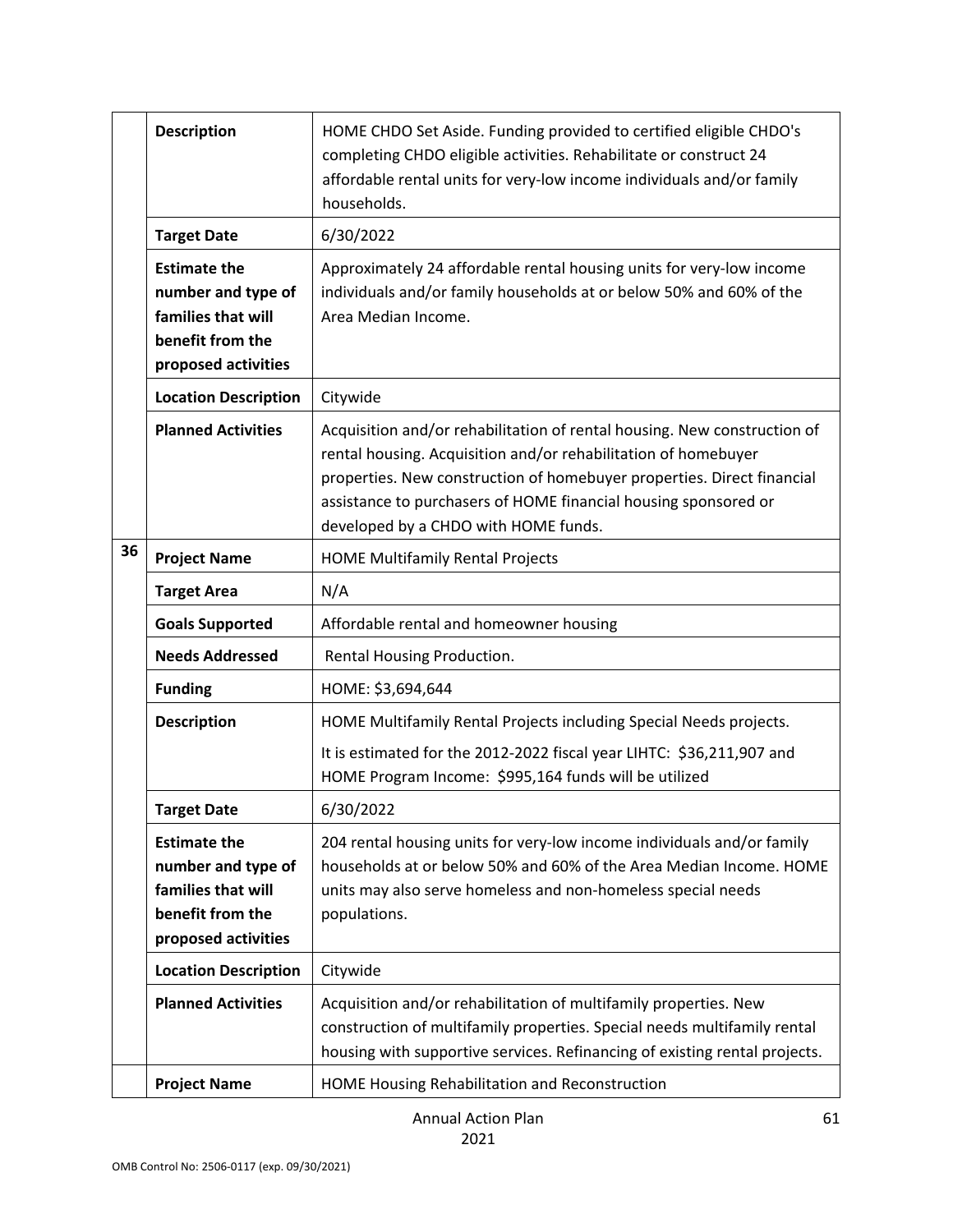| 37 | <b>Target Area</b>                                                                                         | N/A                                                                                                                                                                                                                                                                                                                                                                                                                                                                                                                                                                                              |
|----|------------------------------------------------------------------------------------------------------------|--------------------------------------------------------------------------------------------------------------------------------------------------------------------------------------------------------------------------------------------------------------------------------------------------------------------------------------------------------------------------------------------------------------------------------------------------------------------------------------------------------------------------------------------------------------------------------------------------|
|    | <b>Goals Supported</b>                                                                                     | Affordable rental and homeowner housing                                                                                                                                                                                                                                                                                                                                                                                                                                                                                                                                                          |
|    | <b>Needs Addressed</b>                                                                                     | <b>Affordable Housing</b>                                                                                                                                                                                                                                                                                                                                                                                                                                                                                                                                                                        |
|    | <b>Funding</b>                                                                                             | HOME: \$584,429                                                                                                                                                                                                                                                                                                                                                                                                                                                                                                                                                                                  |
|    | <b>Description</b>                                                                                         | Citywide program to provide financial assistance (in the form of<br>grants/loans, or other) to eligible low to moderate income homeowners.<br>The program addresses non-emergency home repairs to stabilize critical<br>home systems (electrical, mechanical, plumbing, roofing) to remediate<br>lead hazards, to improve energy efficiency, and to meet healthy homes<br>standards. Related relocation expenses may be provided if funds are<br>available.                                                                                                                                      |
|    | <b>Target Date</b>                                                                                         | 6/30/2022                                                                                                                                                                                                                                                                                                                                                                                                                                                                                                                                                                                        |
|    | <b>Estimate the</b><br>number and type of<br>families that will<br>benefit from the<br>proposed activities | Citywide program will assist one (1) homeowner(s) by providing financial<br>assistance (in the form of grants/loans, or other) to eligible low to<br>moderate income homeowners. The program addresses non-emergency<br>home repairs to stabilize critical home systems (electrical, mechanical,<br>plumbing, roofing) to remediate lead hazards, to improve energy<br>efficiency, and to meet healthy homes standards. Related relocation<br>expenses may be provided if funds are available.                                                                                                   |
|    | <b>Location Description</b>                                                                                | Citywide                                                                                                                                                                                                                                                                                                                                                                                                                                                                                                                                                                                         |
|    | <b>Planned Activities</b>                                                                                  | Owner-occupied housing rehabilitation and/or reconstruction. Activities<br>may include reconstruction of dilapidated homes determined to be<br>infeasible to rehab; demolition of illegal structures/ stand-alone<br>structures; exterior improvements such as sidewalks, exterior paint,<br>driveways, garages, fence, minor landscaping to assure exterior of<br>property is compliant with the Neighborhood Preservation and Zoning<br>Ordinance etc. HOME funds may be leveraged with CDBG funds to<br>supplement federal and private funding from the Weatherization<br>Assistance Program. |
| 38 | <b>Project Name</b>                                                                                        | <b>HOME Special Projects</b>                                                                                                                                                                                                                                                                                                                                                                                                                                                                                                                                                                     |
|    | <b>Target Area</b>                                                                                         | N/A                                                                                                                                                                                                                                                                                                                                                                                                                                                                                                                                                                                              |
|    | <b>Goals Supported</b>                                                                                     | Affordable rental and homeowner housing                                                                                                                                                                                                                                                                                                                                                                                                                                                                                                                                                          |
|    | <b>Needs Addressed</b>                                                                                     | <b>Affordable Housing</b>                                                                                                                                                                                                                                                                                                                                                                                                                                                                                                                                                                        |
|    | <b>Funding</b>                                                                                             | HOME: \$140,000                                                                                                                                                                                                                                                                                                                                                                                                                                                                                                                                                                                  |
|    | <b>Description</b>                                                                                         | HOME Special Projects including Homeownership Assistance and Tenant<br><b>Based Rental Assistance</b>                                                                                                                                                                                                                                                                                                                                                                                                                                                                                            |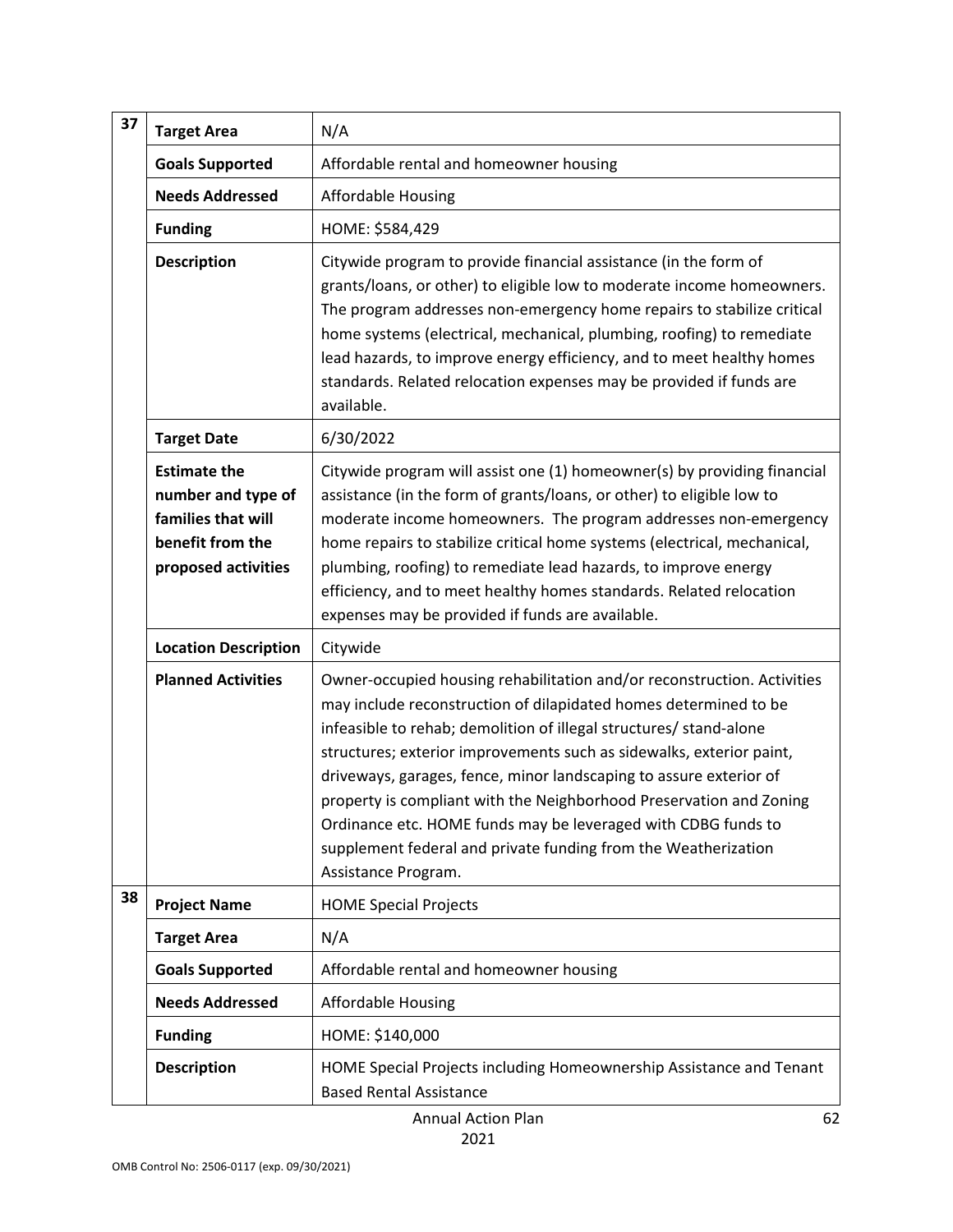|    | <b>Target Date</b>                                                                                         | 6/20/2022                                                                                                                                                                                                                                                                                                                     |
|----|------------------------------------------------------------------------------------------------------------|-------------------------------------------------------------------------------------------------------------------------------------------------------------------------------------------------------------------------------------------------------------------------------------------------------------------------------|
|    | <b>Estimate the</b><br>number and type of<br>families that will<br>benefit from the<br>proposed activities | Four (4) and/or family households assisted with homeownership<br>assistance funding.                                                                                                                                                                                                                                          |
|    | <b>Location Description</b>                                                                                | Citywide                                                                                                                                                                                                                                                                                                                      |
|    | <b>Planned Activities</b>                                                                                  | Homeownership Assistance such as down payment and closing cost<br>assistance. Acquisition and/or rehabilitation of homebuyer properties.<br>New construction of homebuyer properties. Tenant based rental<br>assistance.                                                                                                      |
| 39 | <b>Project Name</b>                                                                                        | 2021-2024 City of Phoenix AZ21F001 (COP)                                                                                                                                                                                                                                                                                      |
|    | <b>Target Area</b>                                                                                         | N/A                                                                                                                                                                                                                                                                                                                           |
|    | <b>Goals Supported</b>                                                                                     | Housing & support services for those with HIV/AIDS                                                                                                                                                                                                                                                                            |
|    | <b>Needs Addressed</b>                                                                                     | Housing and services for those with HIV/AIDS                                                                                                                                                                                                                                                                                  |
|    | <b>Funding</b>                                                                                             | HOPWA TBRA: \$1,164,382                                                                                                                                                                                                                                                                                                       |
|    | <b>Description</b>                                                                                         | HOPWA Tenant-Based Rental Assistance. Administration funds to assist<br>in coordination and program management. Resource identification for<br>planning and collaboration.<br>HOPWA Grantee Admin: \$101,962<br>HOPWA Resource ID: \$40,000<br>HOPWA TBRA Prior Years: \$1,234,040<br>HOPWA Resource ID Prior Years: \$22,724 |
|    | <b>Target Date</b>                                                                                         | 6/30/2022                                                                                                                                                                                                                                                                                                                     |
|    | <b>Estimate the</b><br>number and type of<br>families that will<br>benefit from the<br>proposed activities | TBRA-140 individual and/or family households assisted.                                                                                                                                                                                                                                                                        |
|    | <b>Location Description</b>                                                                                | Maricopa and Pinal Counties                                                                                                                                                                                                                                                                                                   |
|    | <b>Planned Activities</b>                                                                                  | Tenant-Based Rental Assistance (TBRA)<br><b>Grantee Administration</b><br>Resource Identification<br>Resource Identification                                                                                                                                                                                                  |
|    | <b>Project Name</b>                                                                                        | 2021-2024 Southwest Behavioral and Health Services AZ21F001 (SBH)                                                                                                                                                                                                                                                             |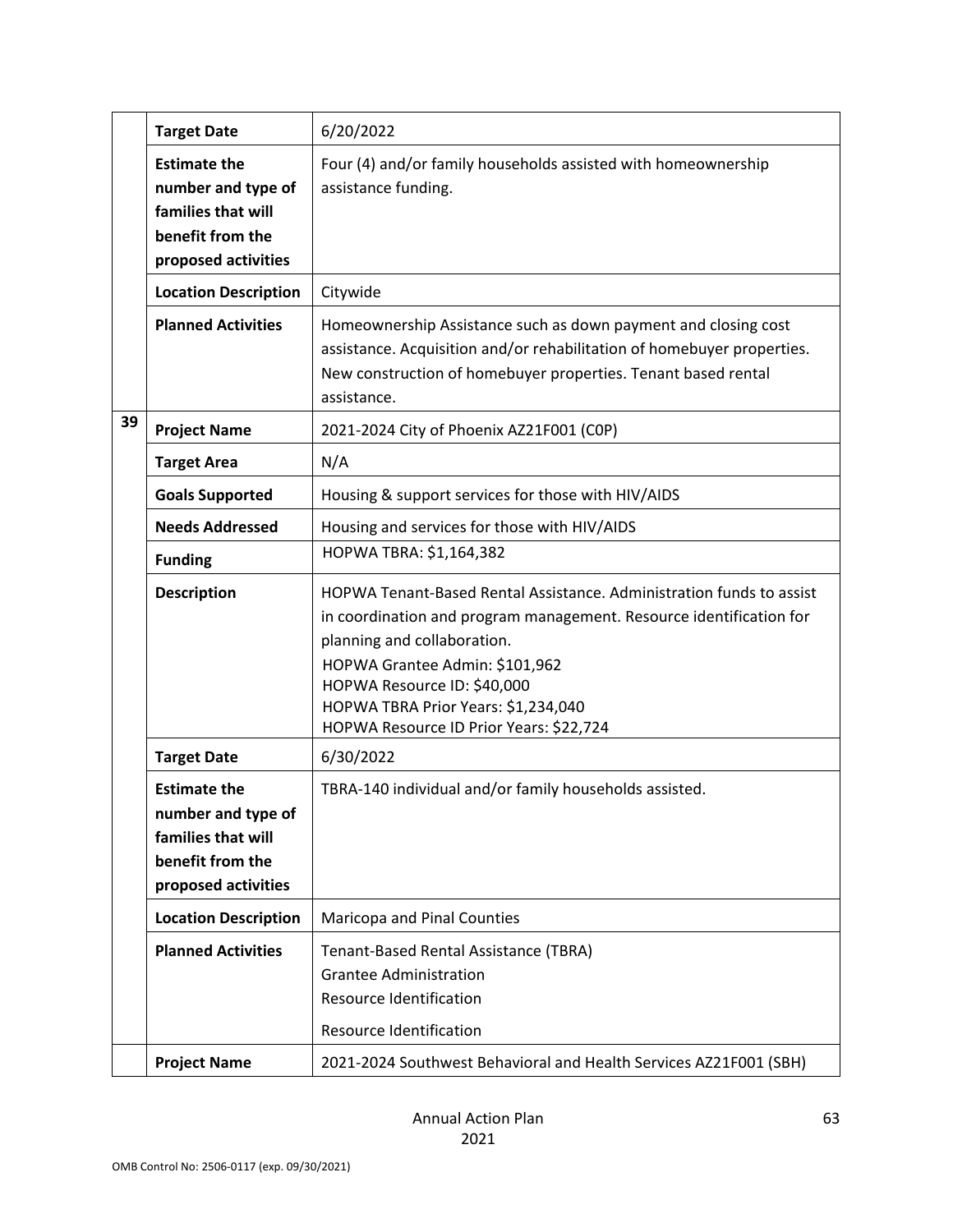| 40                                  | <b>Target Area</b>                                                                                         | N/A                                                                                                                                                                                                                                                                                                                                                                                                                                                                                                                                                                                   |
|-------------------------------------|------------------------------------------------------------------------------------------------------------|---------------------------------------------------------------------------------------------------------------------------------------------------------------------------------------------------------------------------------------------------------------------------------------------------------------------------------------------------------------------------------------------------------------------------------------------------------------------------------------------------------------------------------------------------------------------------------------|
|                                     | <b>Goals Supported</b>                                                                                     | Housing & support services for those with HIV/AIDS                                                                                                                                                                                                                                                                                                                                                                                                                                                                                                                                    |
|                                     | <b>Needs Addressed</b>                                                                                     | Housing and services for those with HIV/AIDS                                                                                                                                                                                                                                                                                                                                                                                                                                                                                                                                          |
|                                     | <b>Funding</b>                                                                                             | HOPWA: \$1,611,800                                                                                                                                                                                                                                                                                                                                                                                                                                                                                                                                                                    |
|                                     | <b>Description</b>                                                                                         | Supportive housing programs assists non-profit organizations in<br>providing short-term, transitional and permanent housing for homeless<br>and low-income persons with HIV/AIDS. Short-Term, Rent, Mortgage<br>and Utility (STRMU) assistance offers immediate assistance in<br>maintaining persons and families in their current living environment.<br>Permanent Housing Placement (PHP) assists clients with move-in costs<br>such as utility and security deposits. Employment Services supports<br>funding assists HOPWA clients with preparing for and securing<br>employment. |
| HOPWA Prior Year Funding: \$946,819 |                                                                                                            |                                                                                                                                                                                                                                                                                                                                                                                                                                                                                                                                                                                       |
|                                     | <b>Target Date</b>                                                                                         | 6/30/2022<br>Transitional Housing/Short-Term Supported Housing -75 individual                                                                                                                                                                                                                                                                                                                                                                                                                                                                                                         |
|                                     | <b>Estimate the</b><br>number and type of<br>families that will<br>benefit from the<br>proposed activities | and/or family households<br>Permanent Supportive/Independent Housing - 20 individual<br>and/or family households<br>STRMU - 75 individual and/or family households PHP<br>-35 individual and/or family households                                                                                                                                                                                                                                                                                                                                                                     |
|                                     |                                                                                                            | Employment Services - 100 individual and/or family households                                                                                                                                                                                                                                                                                                                                                                                                                                                                                                                         |
|                                     | <b>Location Description</b>                                                                                | Maricopa and Pinal Counties                                                                                                                                                                                                                                                                                                                                                                                                                                                                                                                                                           |
|                                     | <b>Planned Activities</b>                                                                                  | Transitional Housing/Short-Term Supported Housing<br><b>Permanent Supportive Housing</b><br>Permanent Independent Housing<br>Short-Term, Rent, Mortgage and Utility (STRMU) Assistance<br>Permanent Housing Placement (PHP)<br><b>Employment Services</b>                                                                                                                                                                                                                                                                                                                             |
| 41                                  | <b>Project Name</b>                                                                                        | 2021-2024 Area Agency on Aging AZ21F001 (AAA)                                                                                                                                                                                                                                                                                                                                                                                                                                                                                                                                         |
|                                     | <b>Target Area</b>                                                                                         | N/A                                                                                                                                                                                                                                                                                                                                                                                                                                                                                                                                                                                   |
|                                     | <b>Goals Supported</b>                                                                                     | Housing & support services for those with HIV/AIDS                                                                                                                                                                                                                                                                                                                                                                                                                                                                                                                                    |
|                                     | <b>Needs Addressed</b>                                                                                     | Housing and services for those with HIV/AIDS                                                                                                                                                                                                                                                                                                                                                                                                                                                                                                                                          |
|                                     | <b>Funding</b>                                                                                             | HOPWA: \$119,943                                                                                                                                                                                                                                                                                                                                                                                                                                                                                                                                                                      |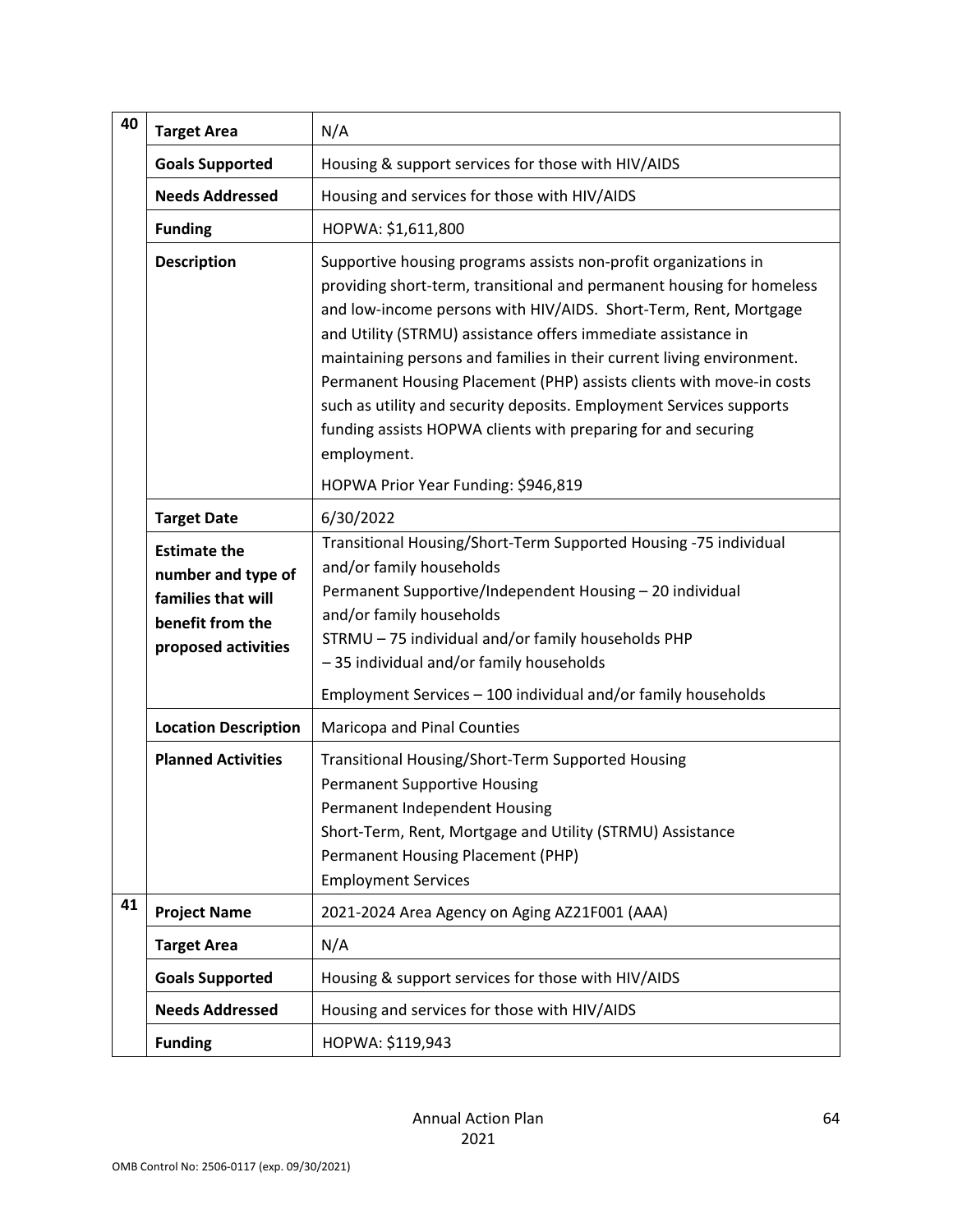| <b>Description</b>                                                                                         | HOPWA Housing Information Services and Housing Advocacy provides<br>funds to employ a Housing Information Specialist and a Housing<br>Advocate. The Housing Information Services program assists people<br>living with HIV/AIDS to match housing needs with appropriate housing<br>providers in Maricopa and Pinal Counties. The Housing Advocate assists<br>eligible HIV/AIDS clients and TBRA tenants and their families with<br>maintaining housing stability by helping resolve landlord/tenant issues<br>and providing additional supportive services and referrals.<br>HOPWA Prior Year Funding: \$37,764 |
|------------------------------------------------------------------------------------------------------------|-----------------------------------------------------------------------------------------------------------------------------------------------------------------------------------------------------------------------------------------------------------------------------------------------------------------------------------------------------------------------------------------------------------------------------------------------------------------------------------------------------------------------------------------------------------------------------------------------------------------|
| <b>Target Date</b>                                                                                         | 6/30/2022                                                                                                                                                                                                                                                                                                                                                                                                                                                                                                                                                                                                       |
| <b>Estimate the</b><br>number and type of<br>families that will<br>benefit from the<br>proposed activities | Housing Information Services & Housing Advocacy-300 individual<br>and/or family households<br>Housing Advocacy-110 individual and/or family households                                                                                                                                                                                                                                                                                                                                                                                                                                                          |
| <b>Location Description</b>                                                                                | Maricopa and Pinal Counties                                                                                                                                                                                                                                                                                                                                                                                                                                                                                                                                                                                     |
| <b>Planned Activities</b>                                                                                  | <b>Housing Information Services</b><br><b>Housing Advocacy</b>                                                                                                                                                                                                                                                                                                                                                                                                                                                                                                                                                  |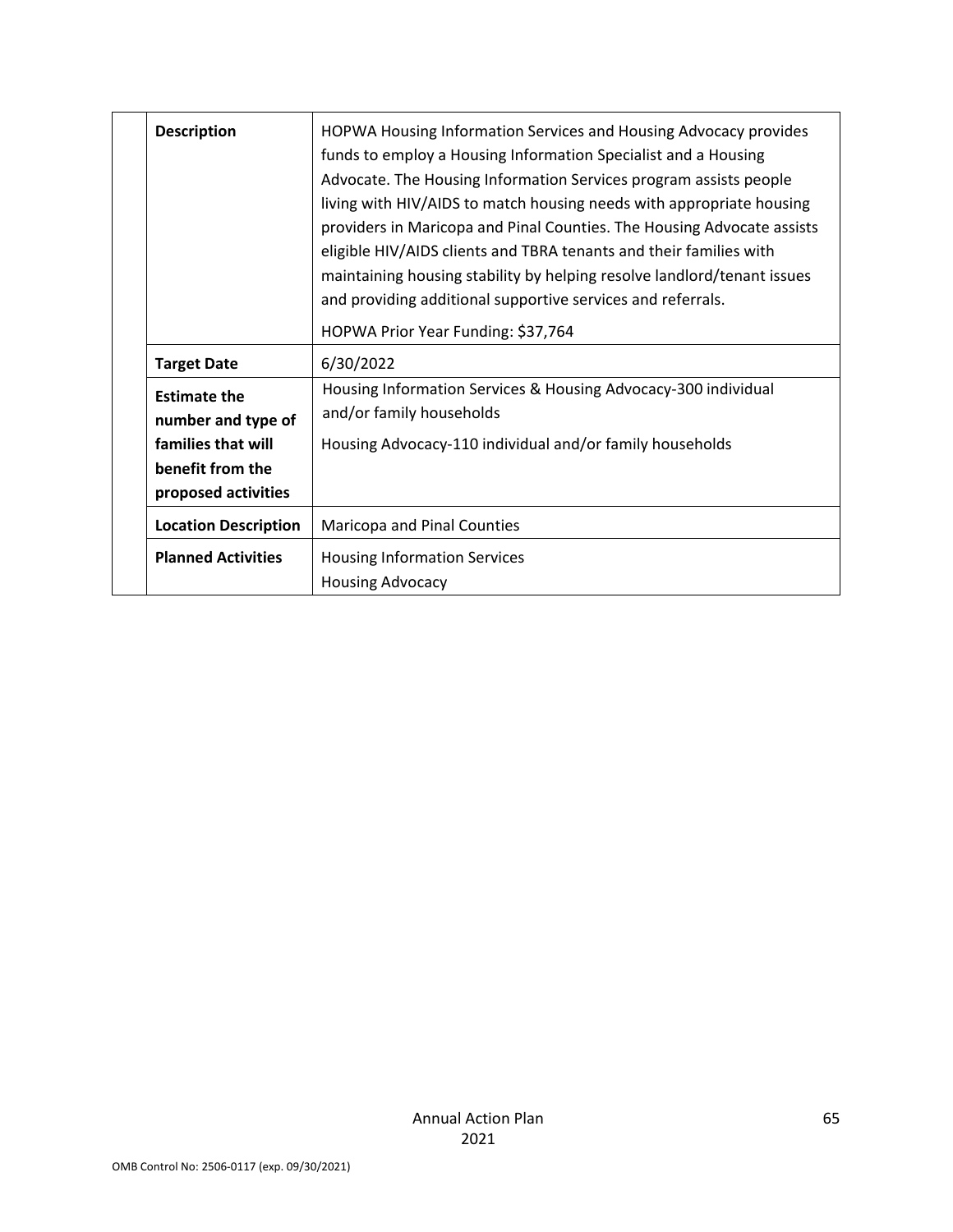## **AP-50 Geographic Distribution – 91.220(f)**

## **Description of the geographic areas of the entitlement (including areas of low-income and minority concentration) where assistance will be directed**

In keeping with HUD entitlement program rules, the City will fund activities in predominately LMI areas or activities that will predominately benefit LMI residents and those with special needs, including programs committed in the Phoenix Choice Neighborhoods, a Neighborhood Revitalization Strategy Areas (NSRA).

### **Geographic Distribution**

| Target Area                          | Percentage of Funds |
|--------------------------------------|---------------------|
| Edison-Eastlake Choice Neighborhoods |                     |

**Table 4 - Geographic Distribution** 

### **Rationale for the priorities for allocating investments geographically**

Funding is generally used throughout the City of Phoenix in low-income areas, however funding may be prioritized for specific targeted areas, such as deteriorated and deteriorating areas for Code Enforcement activities, or as leverage for other funding opportunities, such as the designated area in the Phoenix Choice Neighborhoods Grant.

### **Discussion**

Less than 1% of the 2021 CDBG allocation will be expended in the Edison-Eastlake Choice Neighborhoods Target Area.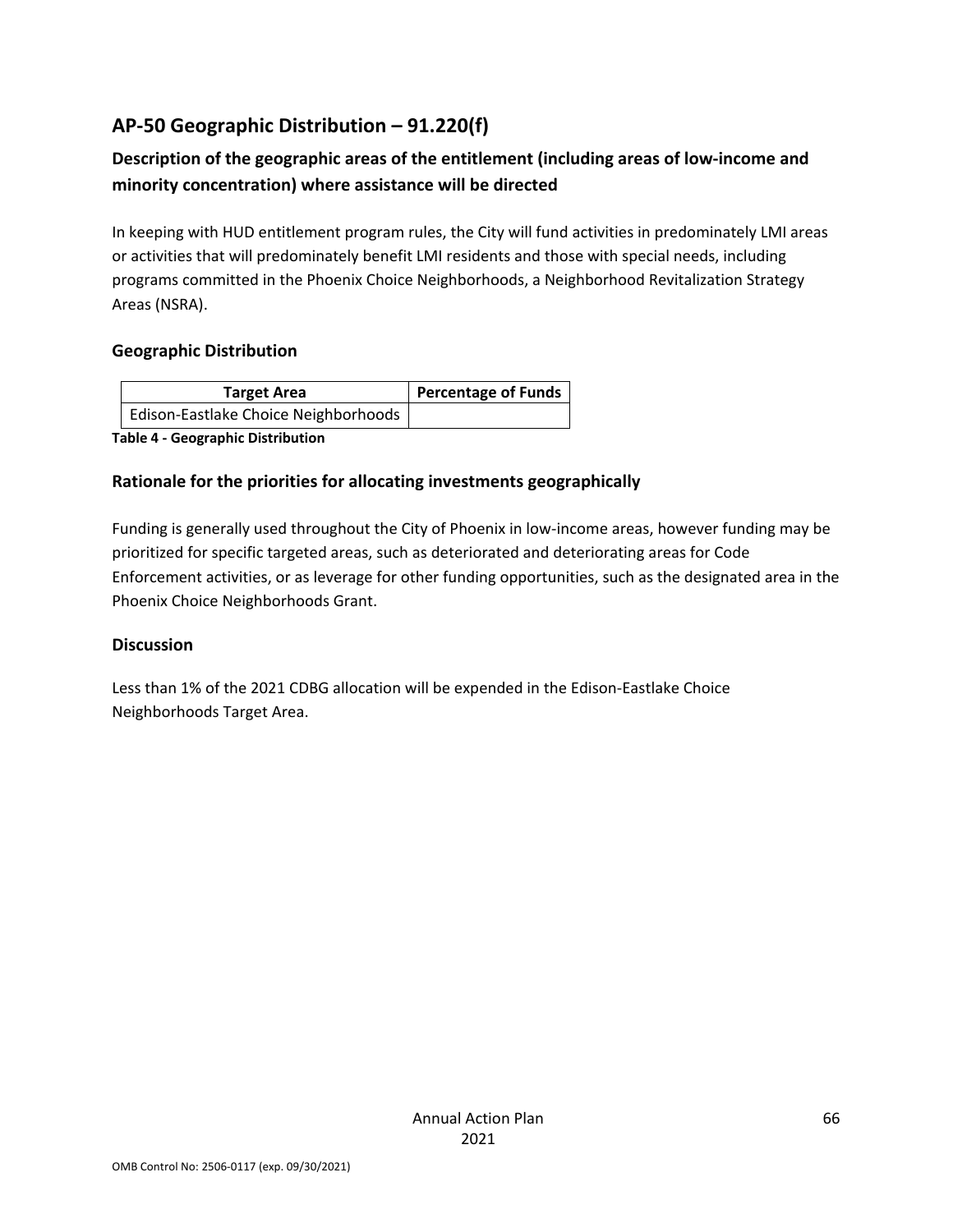# **Affordable Housing**

## **AP-55 Affordable Housing – 91.220(g)**

### **Introduction**

The need for affordable housing in Phoenix for lower-income persons with a broad range of needs is well documented. The activities proposed to be supported with CDBG, HOME and HOPWA funds are all housing priority activities as described in the 2020-2024 Consolidated Plan.

| One Year Goals for the Number of Households to be Supported |     |  |
|-------------------------------------------------------------|-----|--|
| <b>Homeless</b>                                             |     |  |
| Non-Homeless                                                | 199 |  |
| Special-Needs                                               | 280 |  |
| Total                                                       | 479 |  |
|                                                             |     |  |

 **Table 8 - One Year Goals for Affordable Housing by Support Requirement**

| One Year Goals for the Number of Households Supported Through |     |  |
|---------------------------------------------------------------|-----|--|
| <b>Rental Assistance</b>                                      | 140 |  |
| The Production of New Units                                   | 208 |  |
| Rehab of Existing Units                                       |     |  |
| <b>Acquisition of Existing Units</b>                          |     |  |
| Total                                                         | 349 |  |

 **Table 9 - One Year Goals for Affordable Housing by Support Type**

### **Discussion**

HOPWA funds for affordable housing will support 270 special needs households with 195 of those households supported through either tenant-based permanent housing, permanent housing facilities, or Permanent Housing Placement (PHP) rental assistance. The remaining 75 households are supported through transitional and/or short-term supported housing.

HOME funds for affordable housing will support 199 households and 10 special needs households, for a total of 209 households. Of the 209 households, 204 through the production of new units, 1 through rehab of existing units, and 4 through direct closing cost/down payment assistance to homebuyers.

In addition to the above numbers the city is increasing homeownership activities with The Section 32 and Section 18 programs that will assist 54 first-time homebuyers through the purchase of their first home.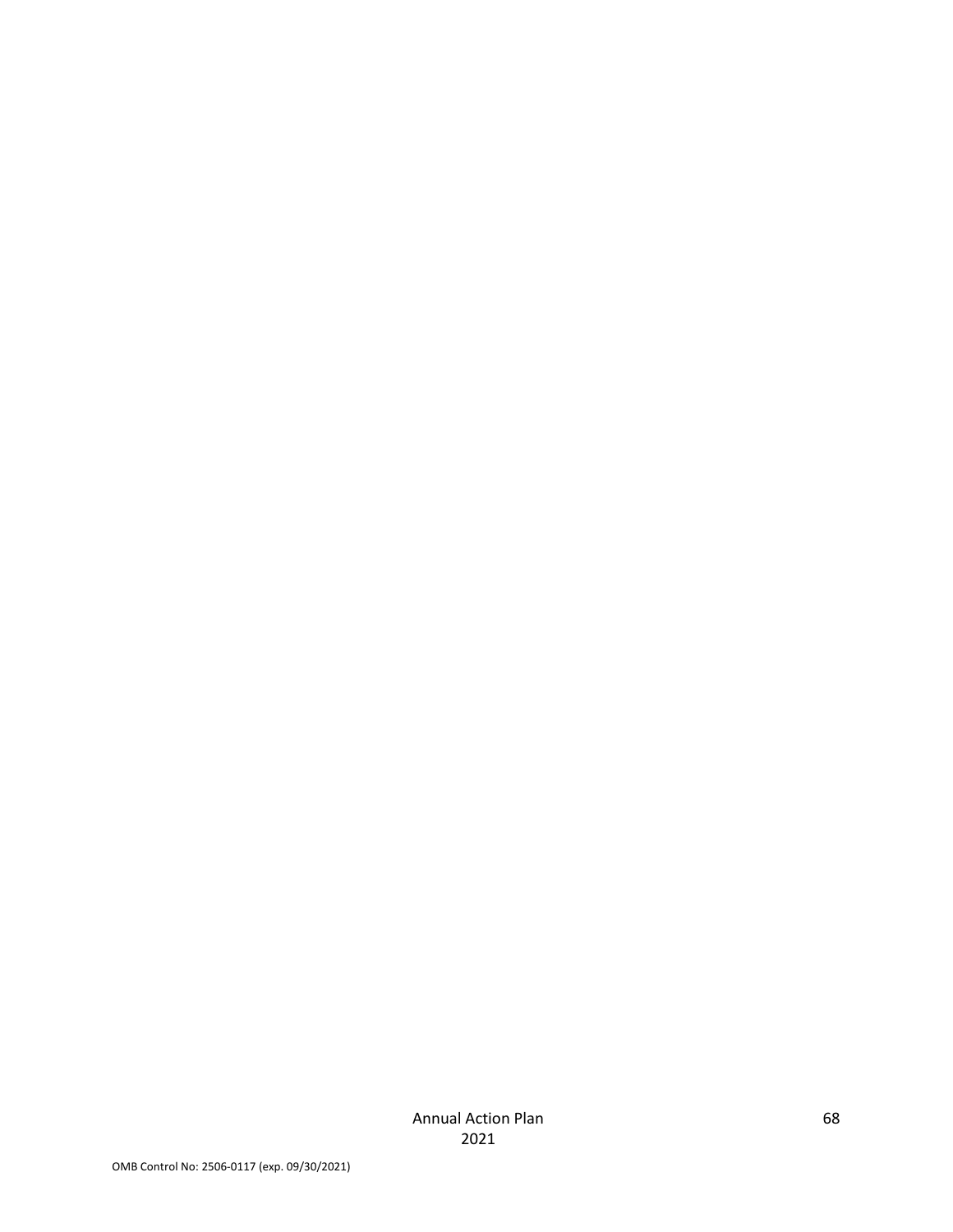## **AP-60 Public Housing** *–* **91.220(h)**

### **Introduction**

Unlike most areas in the country, Phoenix's Public Housing Authority (PHA) is contained within the governmental structure of the City of Phoenix as its Housing Department. The majority of the Housing Department's activities are those of a traditional PHA. The Housing Department Director reports to an executive in the City Manager's Office who then reports to the City Manager. All Housing Department employees, including those who provide public housing services, are hired in accordance with the City's civil service rules and regulations.

Contracting and procurement by the Housing Department is also accomplished through the City's Administrative Rules. Any federal considerations are incorporated into the contracting and procurement processes. Services benefitting the Housing Department and its tenants that are funded by the City of Phoenix include various recreation programs through the Parks and Recreation and Library departments and case management services from the Human Services Department.

Any proposed development sites, which are selected in accordance with the relevant policies in the Consolidated Plan, must be approved by the City Council before they are purchased. The City's Five-Year and Annual Public Housing Authority (PHA) Plan is also approved by the City Council.

### **Actions planned during the next year to address the needs to public housing**

For the 2021-22 Fiscal Year, the City of Phoenix Housing Department will submit an Annual Statement allocation plan to HUD for the Capital Fund Program (CFP) formula grant for \$4,019,286. This funding will mainly support the City's move toward Resident Assistant Demonstration (RAD) conversions. The activities supported by CFP will include administration, operations and the conversion of Maryvale Parkway from public housing to section 8 utilizing the RAD process. Maryvale Parkway (108 units) is a senior public housing property needing substantial rehabilitation. Funds will also be utilized for demo and relocation for AMP 3 in preparation for the City's Choice Neighborhoods Implementation.

### **Choice Neighborhoods**

The Housing Department was awarded \$30 million through the Choice Neighborhoods (CN) Implementation Grant from the U.S. Department of Housing and Urban Development (HUD) to revitalize and stimulate affordable housing and economic growth in the Edison-Eastlake Community (EEC). The grant involves a six-year comprehensive implementation process with Edison-Eastlake residents, City departments, private partners and community stakeholders. Within this community, there are three public housing developments – Sidney P. Osborn Homes, A.L. Krohn Homes, and Frank Luke Homes totaling 577 units suffering from aged infrastructure, failing systems, and an isolating design. Using the neighborhood's transformation plan, known as the EEC One Vision Plan, Phoenix will leverage and finance development activities that will initiate neighborhood change. The three community components being addressed in the One Vision Plan are Housing, People and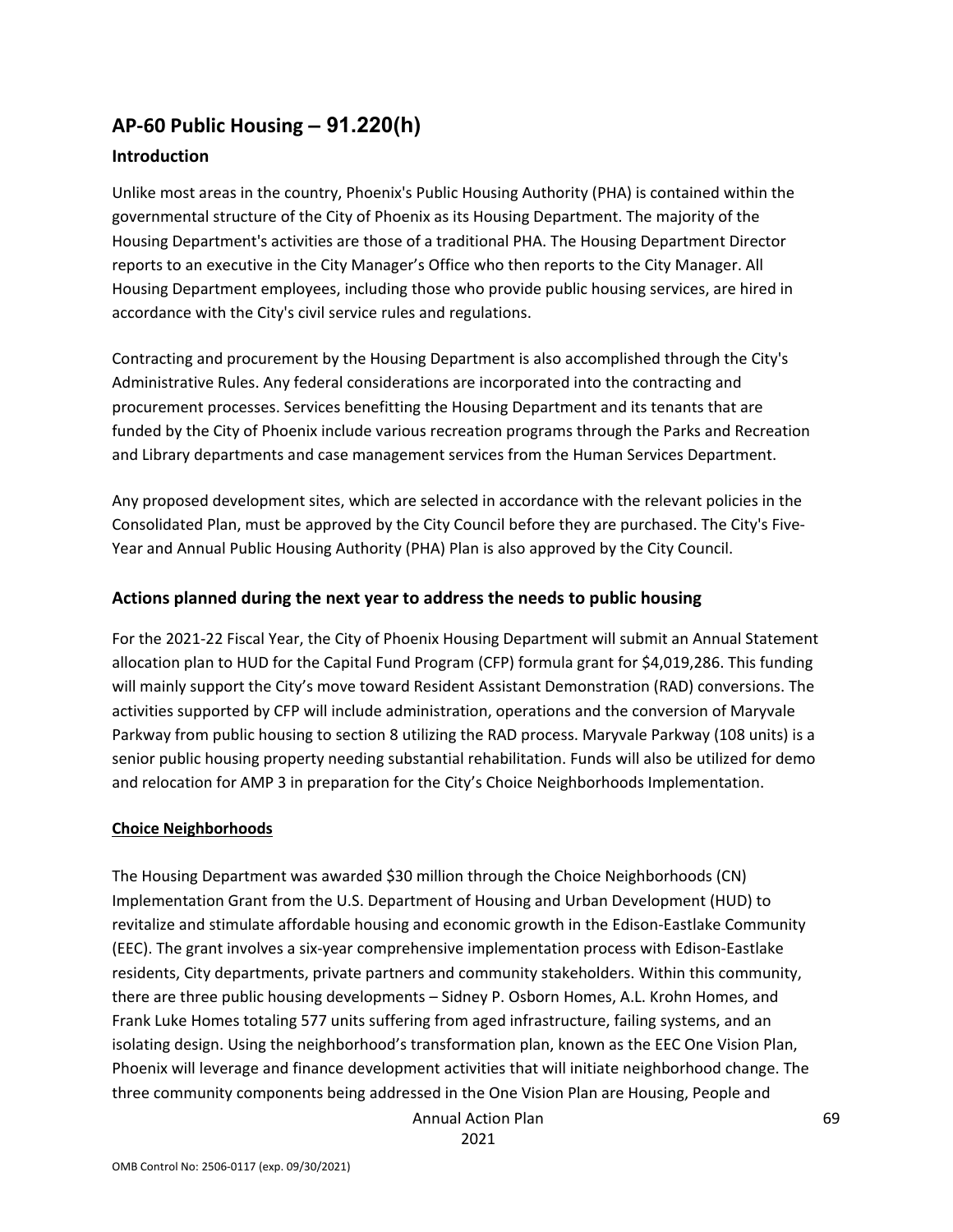#### Neighborhood.

Housing: Redevelop three aged, obsolete public housing sites (577 units) into high quality, mixedincome communities with modern amenities. During FY 2021 and 2022 the following housing phases will be underway. Soluna, located at 950 N. 19th Street, will be the first phase of the redevelopment and will include two sub-phases, Soluna I and Soluna II. Soluna I will include 111 mixed income units and is scheduled to be completed in August 2021. Soluna II will include 66 mixed income units and is scheduled to be completed in October 2021. Harmony at the Park will be located at 1950 E. Polk St and will be the second phase of the redevelopment. Harmony at the Park will include two sub-phases, Harmony at the Park I and II. Harmony at the Park I will include 120 mixed income units and Harmony at the Park II will include 115 mixed income units. Harmony at the Park I and II are expected to be completed by December 31, 2022. All phases of the CN housing redevelopment will include Section 8 project-based vouchers, Low Income Housing Tax Credit, and market-rate units.

Neighborhood: Planned improvements include new parks and open space; Complete Streets features; bike lanes; traffic calming and pedestrian safety upgrades; neighborhood beautification; public art; neighborhood Wi-Fi; and economic growth.

People: Services to be offered include case management; relocation assistance; focus on health, employment, healthy living and educational needs; youth services; and resident and community engagement.

The Aeroterra Community Center, located within the EEC, is the first HUD-approved EnVision Center in Arizona. The EnVision Center will utilize public-private partnerships to provide services designed to assist residents in achieving self-sufficiency.

#### **Rental Assistance Demonstration (RAD)**

For the 2021-22 Fiscal Year, the City of Phoenix Housing Department will submit an Annual Statement allocation plan to HUD for the Capital Fund Program (CFP) formula grant for \$4,019,286. This funding will mainly support the City's move toward Rental Assistance Demonstration (RAD) conversions. The activities supported by CFP will include administration, operations and the conversion of Maryvale Parkway from public housing to section 8 utilizing the RAD process. Maryvale Parkway (108 units) is a senior public housing property needing substantial rehabilitation. CFP will also assist in the demo and relocation of housing units in the Choice Neighborhoods target area.

The City of Phoenix Housing Department has been allocated Low Income Housing Tax Credits (LIHTC) for Foothills Village. Foothills Village is a 200 units property that will be substantially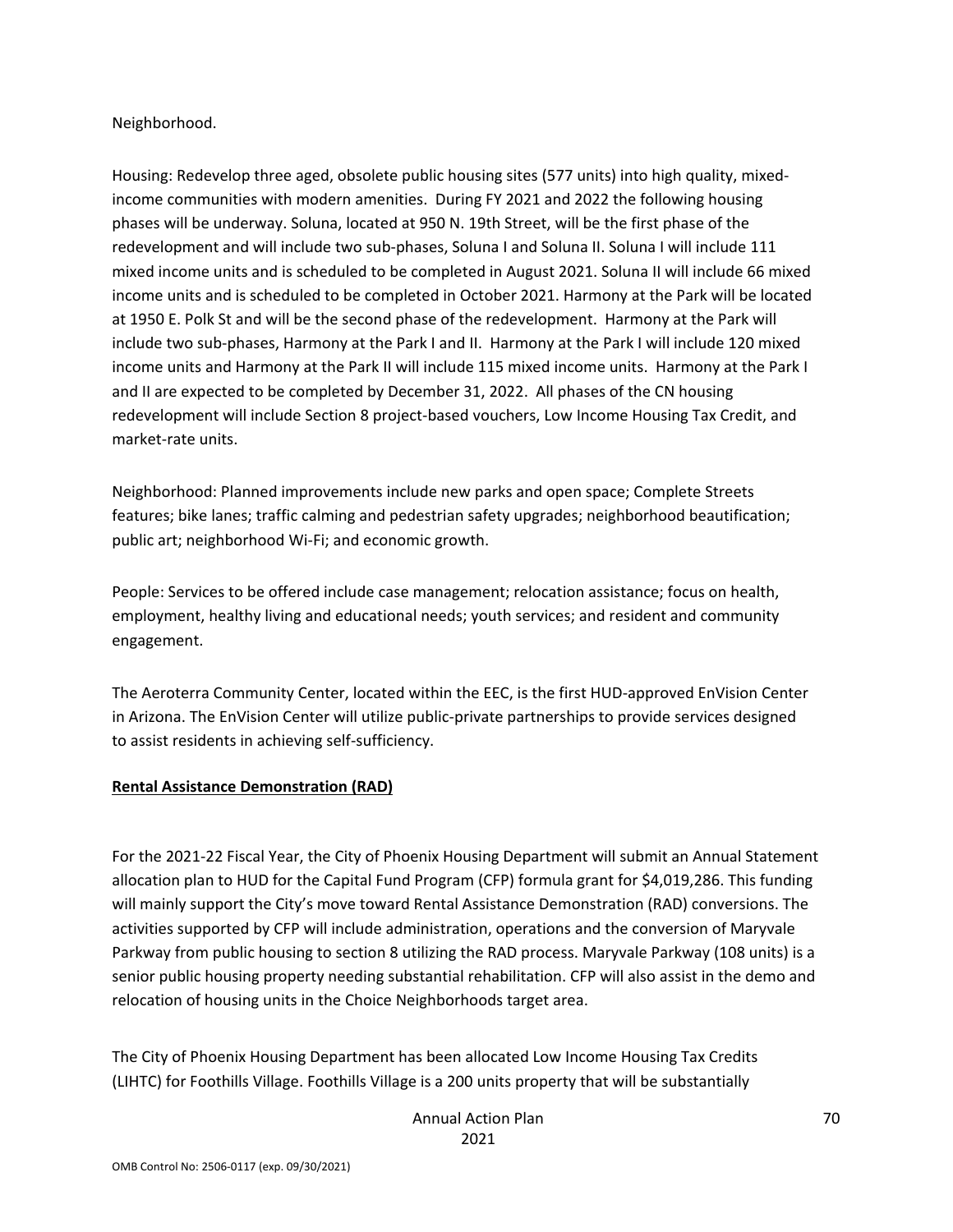rehabilitated starting in 2020. Pine Towers is a 156-unit property that will undergo substantial rehabilitation on the remaining 64 units which have not been previously remodeled. Construction is estimated to start in mid-2021.

Aeroterra Phases II, III will convert through the RAD process without any rehabilitation or redevelopment. Aeroterra phases consist of 130 units and will pursue conversion in FY2021-2022.

### **Actions to encourage public housing residents to become more involved in management and participate in homeownership**

The Housing Department has been approved to sell two hundred ninety-nine homes from the City of Phoenix public housing portfolio to low-income first-time homebuyers through the Section 32 Program. As part of this program, families must maintain the home as their permanent residence for ten years to receive a forgivable down payment assistance loan equal to a 20% discount off the home's appraised value. The Housing Department is projecting to sell more than twenty (20) homes during FY 2021-2022. During the FY 2020-2021 the Housing Department was also approved to sell thirty-four (34) homes from the City of Phoenix public housing portfolio, through the Section 18 Program. The Housing Department is projecting to sell all thirty-four homes during the 2021- 2022 FY.

### **If the PHA is designated as troubled, describe the manner in which financial assistance will be provided or other assistance**

The PHA is not designated as troubled.

### **Discussion**

The Housing Department's Supportive Service (HSS) Program is fully committed to programs that promote economic opportunity and social integration for residents of public and assisted housing. The Housing Department started its resident development programs in 1989 and now has more than 1,000 residents participating in one or more activities. HSS has a Coalition of Service Providers (CSP) that consists of over 60 social service, education, employment and health care providers who partner to assist residents to become self-sufficient and/or enhance their quality of life.

HSS provides the following programs:

• Family Self Sufficiency (FSS) Program with dedicated case management staff, link assistedhousing families to social services that promote economic growth and financial independence. Since 1998, over 105 participants have become homeowners. In fiscal year 2019-2020 the FSS program had a successful graduation rate of 41% which translates into \$42,444.45 in escrows distributed. At the initial intake families were earning an average income of \$15,962.30 when their contract was signed and upon graduation the average income was \$27,125.40 which is a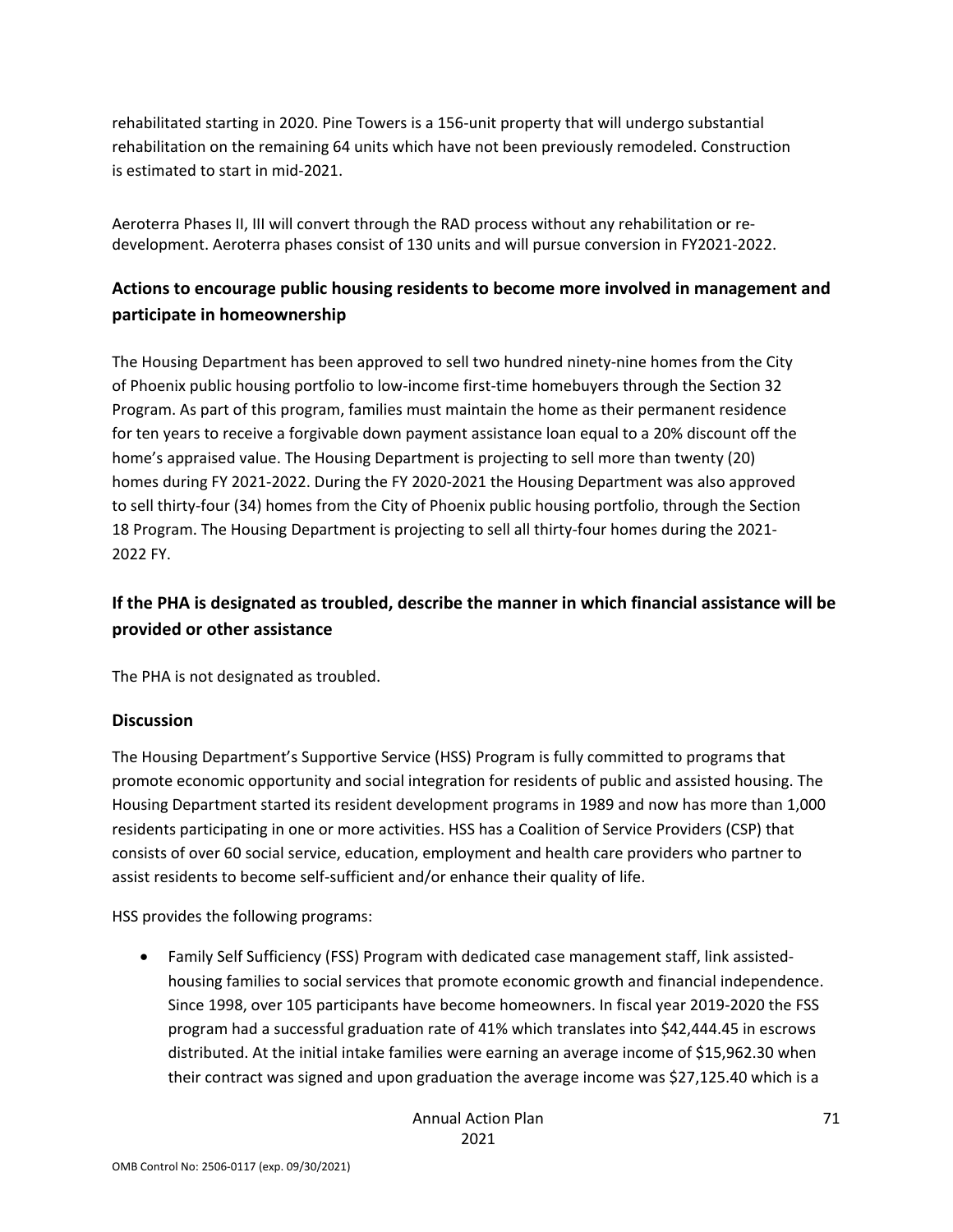59% increase a graduation from the program. A total of five residents purchased homes last year. It is difficult to accurately project the upcoming year due to the impact of COVID, as a result contracts of participation have been extended. We anticipate at least 5 new homeowners, \$42,000 dispersed escrow funds, 30% successful graduation rate, and a 40% increase in participant's income at graduation.

- Neighborhood Network Centers are located at family and senior public housing communities. These centers offer technology enrichment and resources for households who do not have personal access to a computer or the internet. Open lab, tutoring, employment related assistance and other-directed activities are available. During COVID the labs have been used for essential services such as applying for benefits, job interviews and telehealth appointments. All persons using had to abide by strict social distancing guidelines. A virtual quarterly class on "How to Start Your Own Business" was established early 2021.
- On-site, Senior Service Coordinators are placed at each Senior Housing site dedicated to assisting elderly and disabled residents in maintaining independent living. The coordinators provide or coordinate with local resources assistance for residents with business and/or medical correspondence, meals, emergency food boxes, counseling, transportation, nutrition, employment, financial and medical assistance, housekeeping, etc. Since COVID, coordinators have called residents regularly. COVID testing and COVID vaccinations have been conducted at the sites. Tablets and a hot spot card have been distributed to all senior residents which results in the ability to conduct online medical and mental health telehealth; online banking; applications for food stamps and Medicare; and connectivity to social media. Having a device and internet connectivity allows them to meet virtually with their family members.
- The Community and Supportive Services (CSS) Program embraces a holistic revitalization process at HOPE VI properties in partnership with the developer and property management team by furnishing the social services that improve the quality of life within the new homes. This is done through case management and CSP partner services. The program has multiple community centers that include: the Emmett Mcloughlin Community Training and Education Center, Aeroterra Community Center and Phoenix Families First at Aeroterra. At these sites, participants can get employment assistance, attain a GED or take other classes that are offered. Through the Early Childhood Education initiative parents of children ages 0 -5 are encouraged to enroll their children in a best-practice early childhood education program. The Health Initiative Program is an interactive program that promotes behavior and lifestyle changes including cooking healthier and exercising.
- The ROSS for Education Demonstration Program which ended in 2019 provided grant funding to public housing authorities to deploy education navigators to provide individualized assistance to public housing youth between the ages of 15-20 and their families in FAFSA completion, financial literacy and college readiness, post-secondary program applications and post-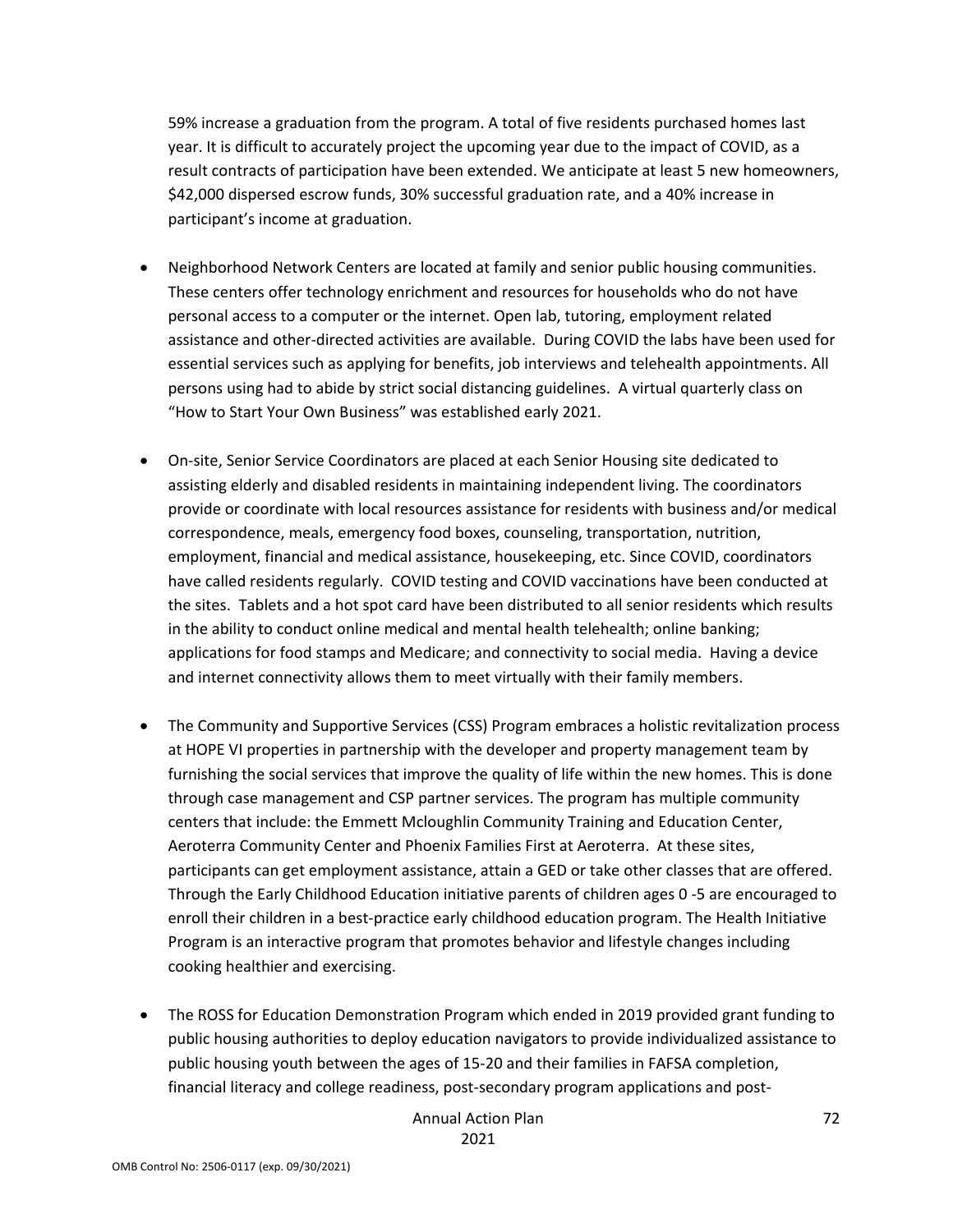acceptance assistance. Staff continues to provide these services at Marcos de Niza Jobs Plus community and the Choice Neighborhood Community.

- The Jobs Plus Program, branded iWork (Improving Work Opportunities and Resident Knowledge) is an ARIZONA@WORK Affiliate site which develops locally-based, job driven approaches to increase earrings and advance employment outcomes through work readiness, employer linkages, job placement, educational advancement technology skills, and financial literacy for residents of Marcos de Niza.
- The Choice Neighborhoods grant will revitalize the Edison-Eastlake Community (EEC) with a focus on three areas: Neighborhood, People, and Housing. The HSS team will support the goals of the grant by providing high quality comprehensive services to improve the economic, education and health outcomes for the residents living in the EEC. An integrated system of services will be provided to residents to address these areas including: Case Management/Service Coordination; School Based Case management; access to early childhood education including Head Start and Early Head Start; partnership with a Federally Qualified Health Center through Valle del Sol; an onsite affiliate ARIZONA@WORK Phoenix Center; Exercise and Nutrition classes; afterschool programs for youth and adolescent;, high school diploma/GED attainment services; work readiness and training opportunities; partnerships with Parks and Recreation and Law Enforcement agencies; four community centers; on-site space for medical clinic hours; Head Start Classroom, and other services.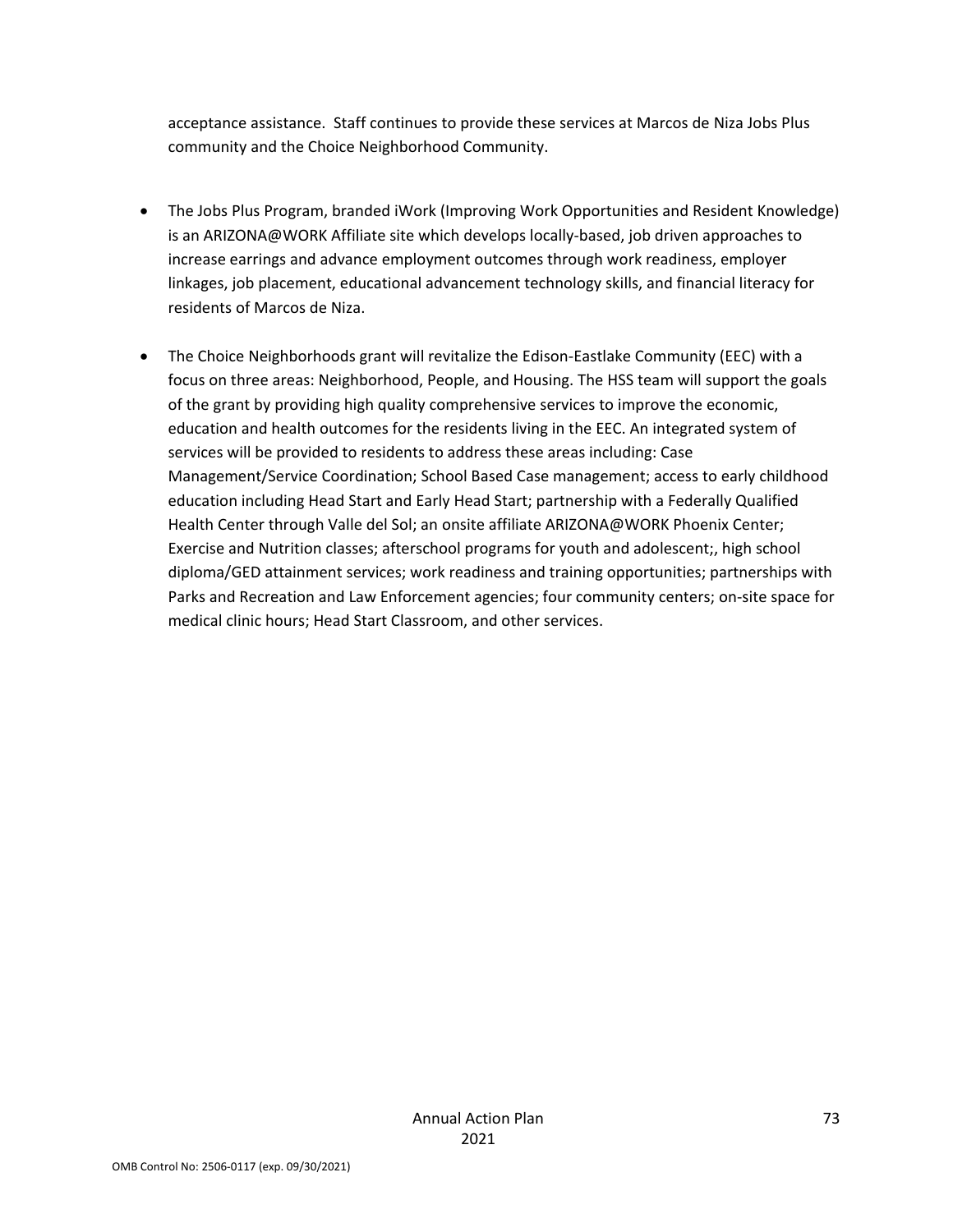# **AP-65 Homeless and Other Special Needs Activities – 91.220(i) Introduction**

The City of Phoenix is highly engaged in local and regional planning efforts and activities to reduce and end homelessness. Outcomes are achieved through collaborations and partnerships with internal and external partners from diverse fields and organizations. Internally, City departments including Housing, Human Services; Neighborhood Services, Police, Fire, Parks and Recreation, Libraries, Courts, and others work together to coordinate services and leverage resources. Similarly, the City is an active participant in the regional Continuum of Care facilitated by the Maricopa Association of Governments and works with a multitude of external organizations including state and county government; private and non-profit organizations; and the faith community to achieve collective impact. Services and support to end homelessness are provided directly through City staff and through contracts and agreements with sub recipient organizations.

# **Describe the jurisdictions one-year goals and actions for reducing and ending homelessness including**

# **Reaching out to homeless persons (especially unsheltered persons) and assessing their individual needs**

The City supports the delivery of outreach services utilizing ESG funds through sub recipient contracts established in July 2018 through June 2022. The partnership between the Human Services and Housing departments connects unsheltered homeless individuals to permanent housing through outreach, housing stabilization and support services, and rent/utility deposits and rent subsidies.

In addition, City staff provides direct outreach and engagement services through an innovative partnership between the Human Services, Police, Neighborhood Services, and Public Works departments called Phoenix C.A.R.E.S., which joined forces to address significantly increased numbers of homeless encampments throughout the city. The newly formed City team, in partnership with community-based crisis intervention and outreach providers work in coordination to eliminate homeless encampments and reconnect individuals to housing and services through a combination of support, enforcement and abatement strategies.

In January of 2019, the City partnered with the Burton Barr Central Library on a joint project designed to offer an accessible and centrally located drop in-style service center for vulnerable and individuals experiencing homelessness who are seeking case management and community-based services. This was a one-year pilot program and based its success, the program has been implemented as an ongoing service available at the Burton Barr Central Library through June 30, 2021. Although these partnerships are in place, these outreach projects have been placed on hold due to the national COVID-19 pandemic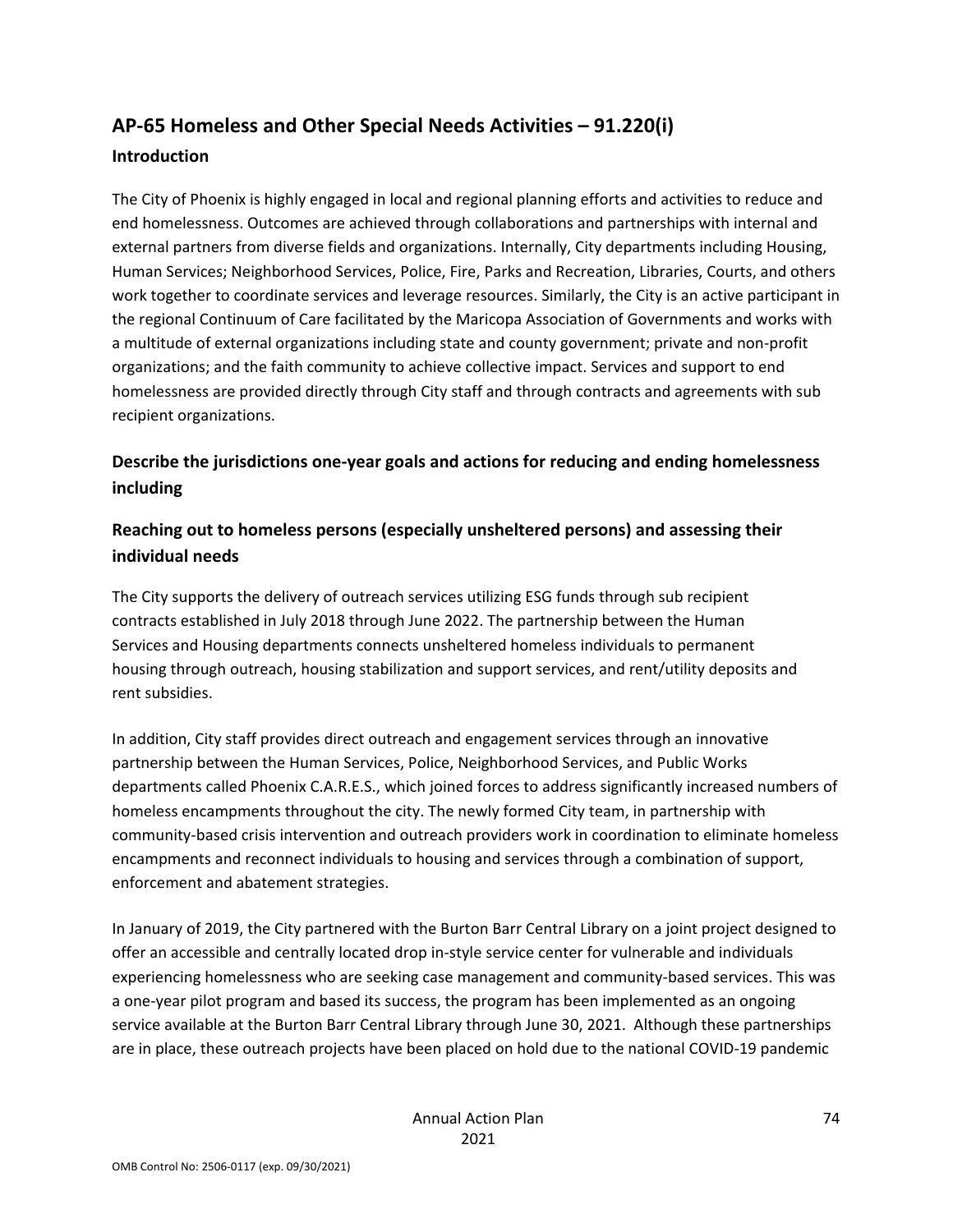and will resume when appropriate.

Finally, the City participates in the Maricopa County Outreach Collaborative which develops and supports implementation of the regional Standards of Excellence for street outreach services and coordinates regional outreach activities and initiatives. The city also supports and participates in Project Connect events coordinated by the Valley of the Sun United Way to connect or reconnect persons experiencing homelessness with services.

### **Addressing the emergency shelter and transitional housing needs of homeless persons**

The City continues to support emergency shelter for 180 families with ESG and General Funds and 800 single women experiencing homelessness utilizing ESG, General Fund and CDBG funds at United Methodist Outreach Ministries Halle Women's Center (single women) and their New Day Center (families). The City also supports emergency shelter services for individuals and families through multiple sub recipient contracts with non-profit providers including Central Arizona Shelter Services (single adults) and Chicanos Por La Causa (families). In addition to these projects, ESG CARES funding and CDBG funds will be utilized to address the national COVID-19 response through various Emergency Shelter.

In alignment with the Maricopa Continuum of Care, the City supports regional efforts to minimize the length of time homeless through a Housing First approach. To achieve this goal, the City is prioritizing resources to rapid rehousing interventions, which tend to be more flexible and efficient than traditional transitional housing models, which can be time and resource intensive.

**Helping homeless persons (especially chronically homeless individuals and families, families with children, veterans and their families, and unaccompanied youth) make the transition to permanent housing and independent living, including shortening the period of time that individuals and families experience homelessness, facilitating access for homeless individuals and families to affordable housing units, and preventing individuals and families who were recently homeless from becoming homeless again**

The Maricopa County region has implemented a Coordinated Entry System with the goal of prioritizing resources to those who are most vulnerable and minimizing length of time in homelessness. The Maricopa County System includes five primary points of entry: 1) The Family Hub for families with children; 2) the Welcome Center for single men and women; 3) Centralized Screening for victims of domestic violence; 4) an entry point for unaccompanied youth; and 5) US military veterans. The Continuum of Care has adopted the Service Prioritization Decision Assessment Tool (SPDAT) as the regional housing needs assessment tool. Individuals, families and unaccompanied youth are being prioritized for housing and services based on acuity, chronicity, and length of time experiencing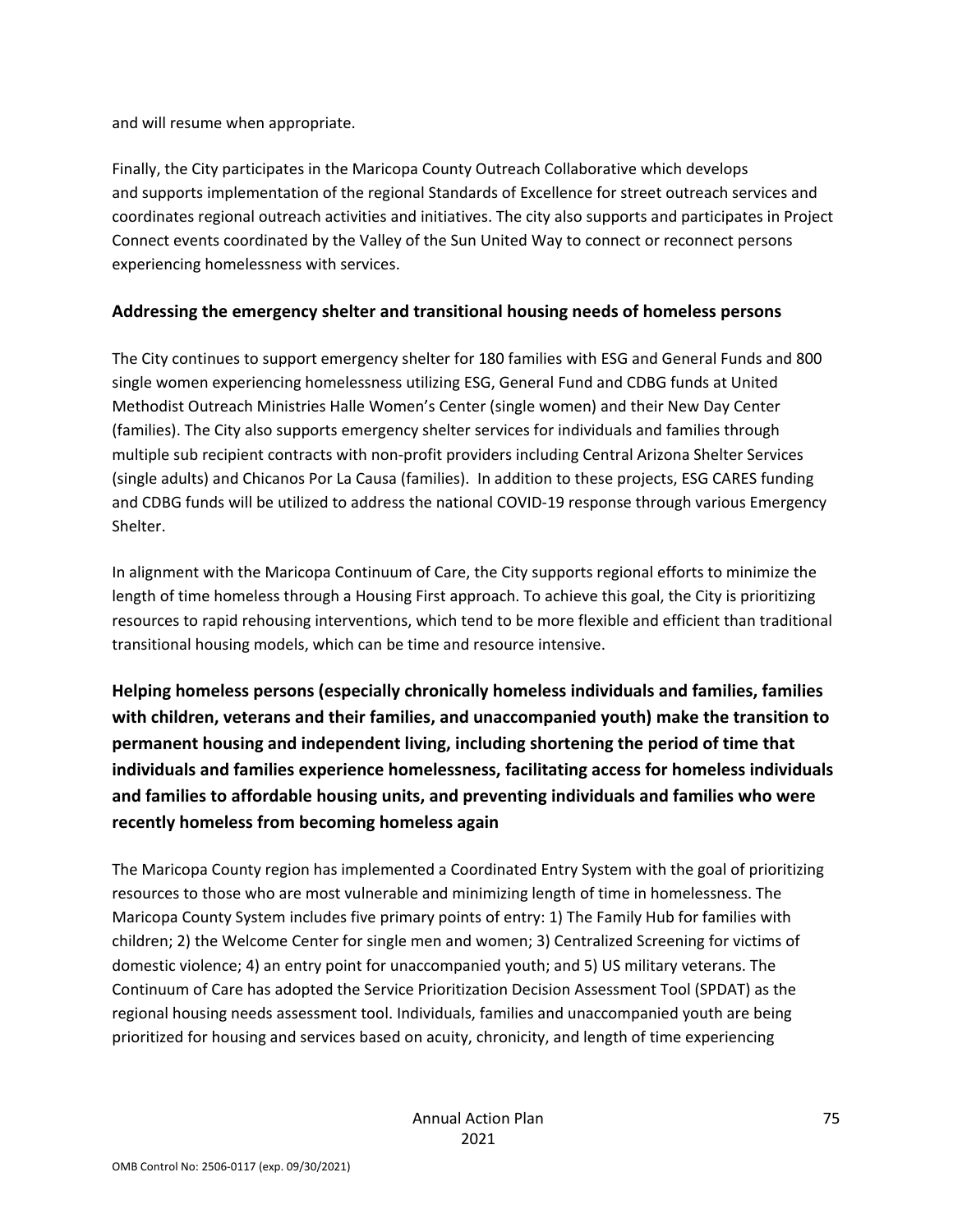#### homelessness.

The City of Phoenix Human Services and Housing Departments have partnered to provide permanent supportive housing to 33 chronically homeless singles and families with a preference for veterans at the Housing Department's new public housing site called Aeroterra. Aeroterra, formerly known as Luke Krohn, is a unique, affordable master-planned housing development that offers housing to mixed income individuals, families, and seniors. The 33 chronically homeless singles and families are identified and referred through the regional Coordinated Entry System as established by the Maricopa Association of Government Regional Continuum of Care. In addition to providing permanent supportive housing, intensive case management services are offered on-site at Aeroterra to ensure the 33 chronically homeless singles and families receive the support and resources needed to transition from homelessness to housed and thriving.

The Human Services and Housing Departments will continue their partnership with the Veterans Administration (VA) in the coming year to support move-in assistance and rent/utility deposits for Veterans receiving VASH vouchers. Through this partnership, the lease-up process has decreased to as little as 30-days from identification to housing.

**Helping low-income individuals and families avoid becoming homeless, especially extremely low-income individuals and families and those who are: being discharged from publicly funded institutions and systems of care (such as health care facilities, mental health facilities, foster care and other youth facilities, and corrections programs and institutions); or, receiving assistance from public or private agencies that address housing, health, social services, employment, education, or youth needs.**

The Human Services Department addresses housing and service needs through various services and programs. The three Phoenix Family Services Centers maintain year-round capacity for providing financial assistance to clients through direct service, by utilizing a broad base of funding resources. Through this direct service system, Family Services Center staff are able to assist clients with eviction and foreclosure prevention services, as well as assist families move into more affordable or adequate living environments by assisting with move-in deposits and rental assistance. The department also partners closely with the organizations that provide behavioral health and detox services to individuals and families in crisis.

#### **Discussion**

The focus of the 2021-22 year for the City of Phoenix is the impact of innovative collaboration and partnerships focused on regional impact. Through work with the Continuum of Care, the region is aligning contracted services for Emergency Shelter, Outreach and Rapid Re-Housing through the ESG Collaborative. This alignment will improve regional reporting and will enable providers to utilize consistent measurements and report the same outcomes regardless of the funding source. This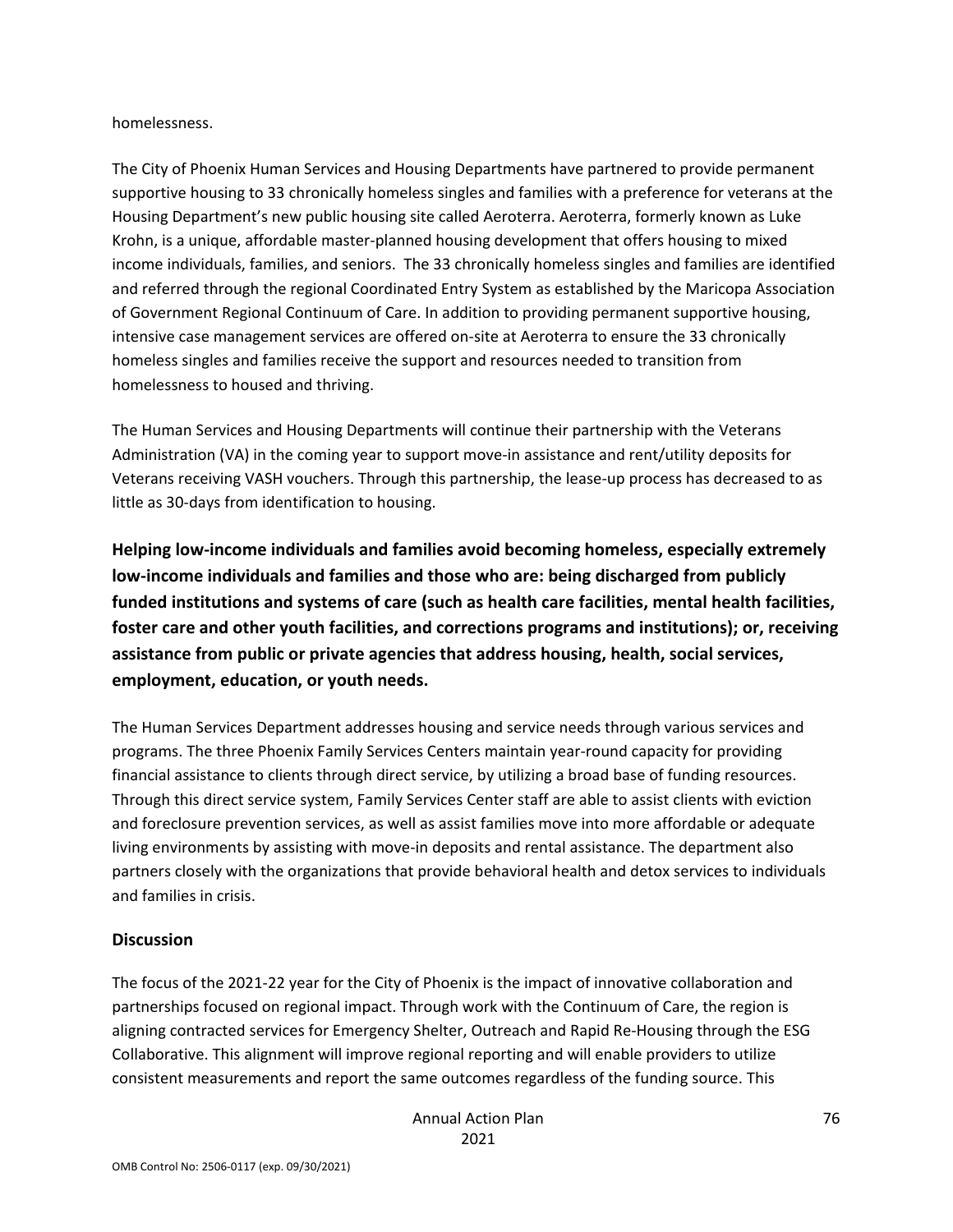alignment will ultimately lead to the ability to "right size" interventions and ensure resources are utilized where they are needed most. In addition, the City will continue to prioritize a swift and coordinated response in order to mitigate the impacts of the national COVID-19 pandemic.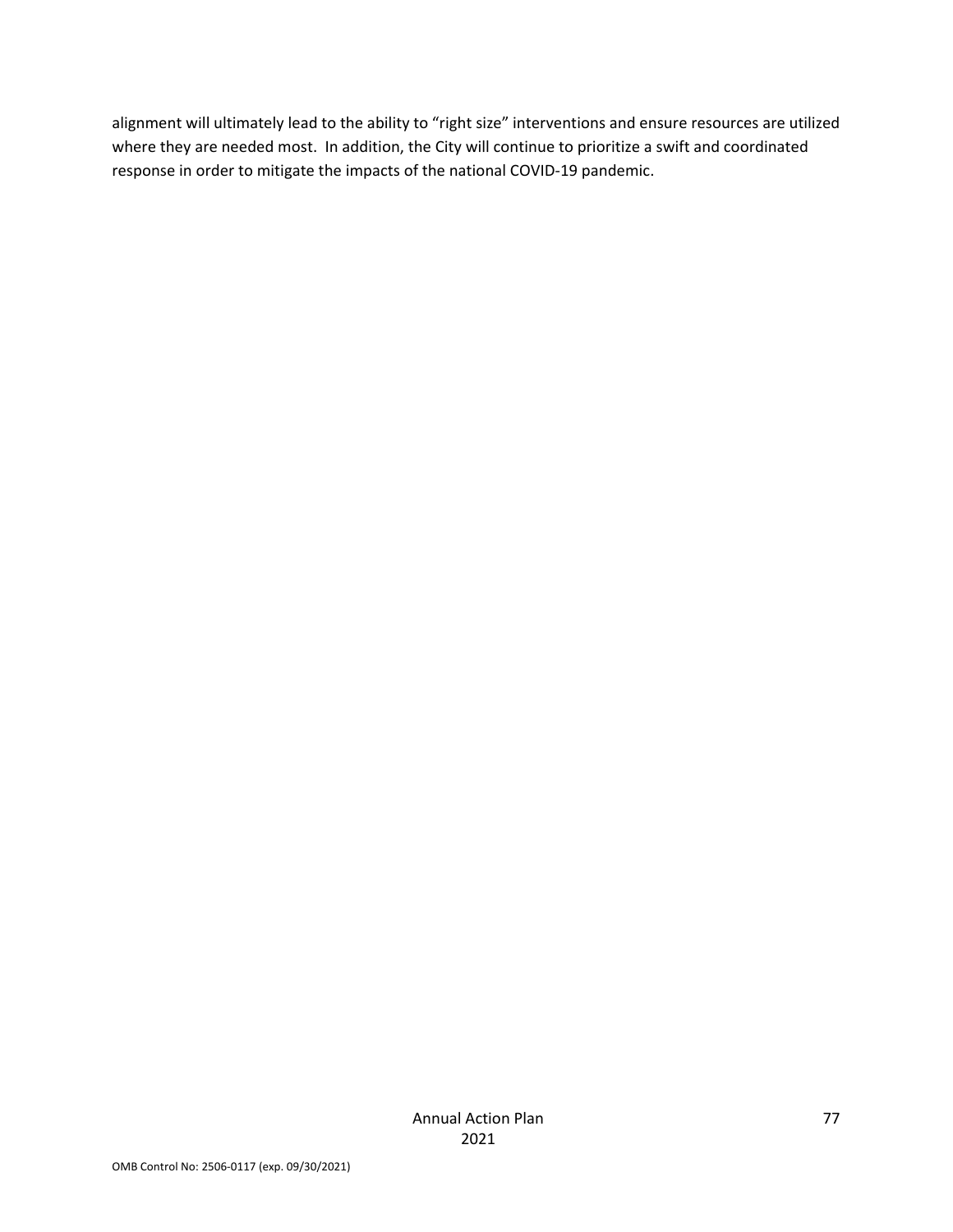# **AP-70 HOPWA Goals***–* **91.220 (l)(3)**

| One-year goals for the number of households to be provided housing through the use of HOPWA<br>for: |     |
|-----------------------------------------------------------------------------------------------------|-----|
|                                                                                                     |     |
| Short-term rent, mortgage, and utility assistance to prevent homelessness of the individual or      |     |
| family                                                                                              | 75  |
| Tenant-based rental assistance                                                                      | 140 |
| Units provided in permanent housing facilities developed, leased, or operated with HOPWA            |     |
| funds                                                                                               | 55  |
| Units provided in transitional short-term housing facilities developed, leased, or operated with    |     |
| <b>HOPWA funds</b>                                                                                  | 75  |
| Total                                                                                               | 345 |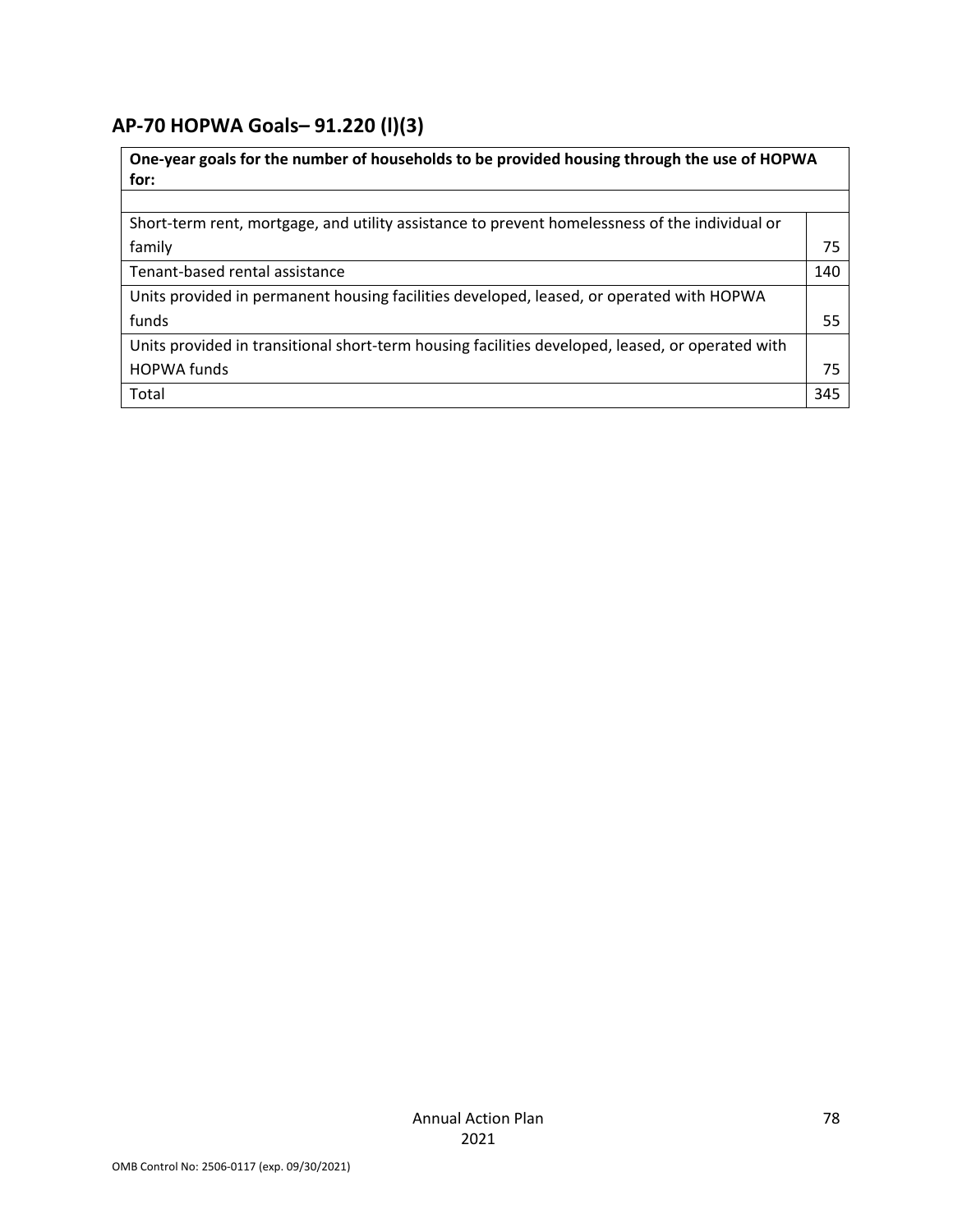# **AP-75 Barriers to affordable housing – 91.220(j)**

### **Introduction:**

This narrative explains the degree to which the cost of housing incentives to develop and maintain affordable housing are impacted by public policies that could include, but are not limited to, tax policies, land use, zoning ordinances, building codes, fees, growth limits and other policies.

However, the public policies stated above serve as an important function in controlling the type and quality of growth in Phoenix. The City has knowingly chosen to require that housing developments within Phoenix adhere to specific policies governing overall City quality of life as well as high quality housing products.

# **Actions it planned to remove or ameliorate the negative effects of public policies that serve as barriers to affordable housing such as land use controls, tax policies affecting land, zoning ordinances, building codes, fees and charges, growth limitations, and policies affecting the return on residential investment**

The City may undertake any of the following actions to help foster the removal of barriers for affordable housing production. Actions to implement the strategies may vary during this reporting year:

- Ongoing availability of down payment and closing cost assistance for first-time homebuyers at or below 80% area median income
- Ensure housing needs of special needs populations are met by setting aside funding for specialized projects
- Competition for Low-income Housing Tax Credits (LIHTC) for the purpose of replacing aging public housing units with new, energy efficient units
- Acquisition of properties by the City through its non-profit organization, Phoenix Residential Investment Development Effort (PRIDE)
- Inclusion of a refinancing option using HOME funds for non-profit developers/owners of affordable housing who include major rehabilitation to the property
- Willingness to provide loan modifications for City loans when cash flow problems are not caused by poor financial or property management
- Provide HOME and CDBG funds for aging properties with rent restricted units which need major rehabilitation
- Participation in Choice Neighborhoods Program by which public housing units can be increased and replaced with updated units
- Utilize the RAD program to redevelop Public Housing units
- Identification of underutilized Public Land for housing redeveloped by non-profit andfor-profit developers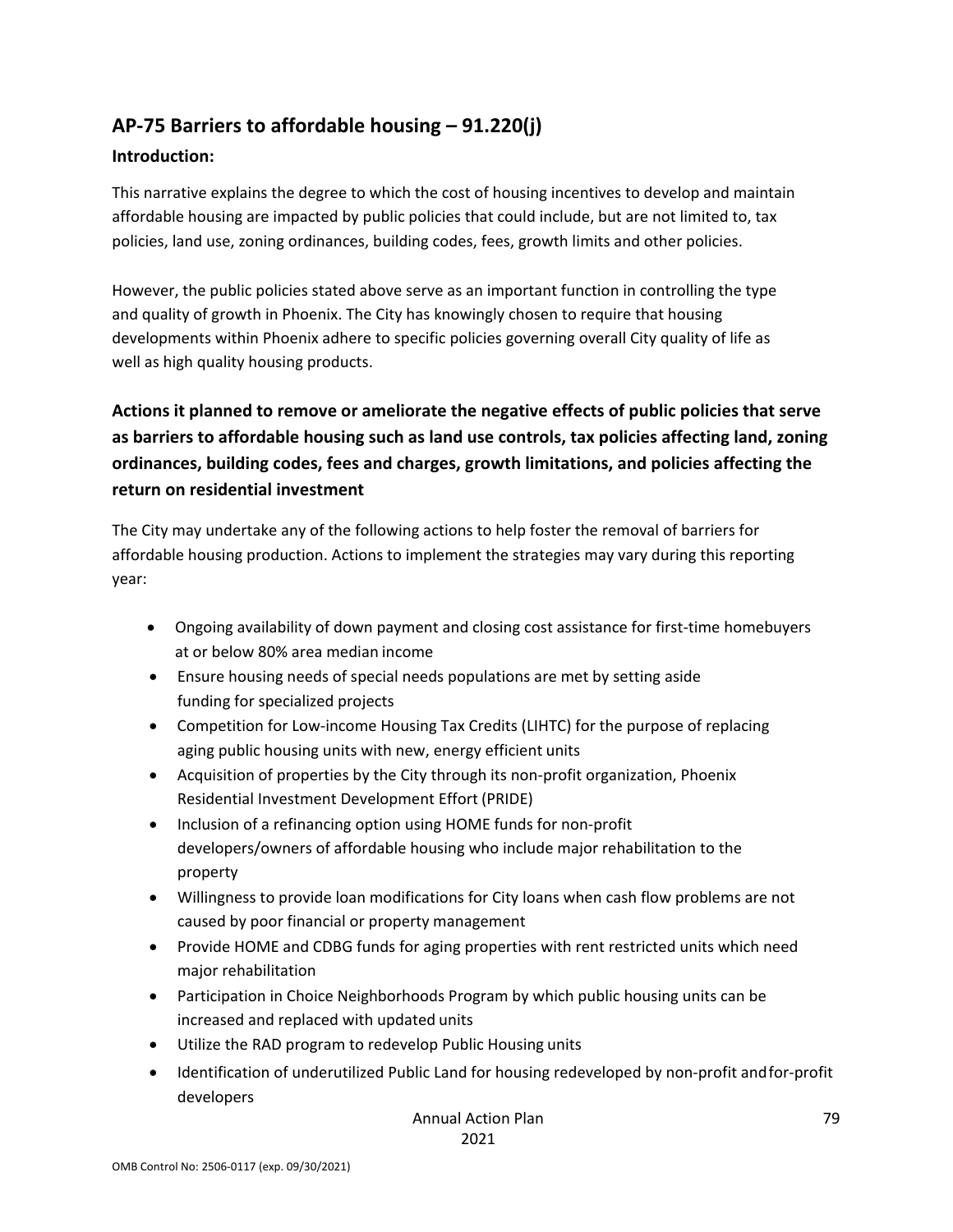- Project-based Section 8 Housing Choice Vouchers and public housing units
- Utilization of VASH Vouchers
- The implementation of the nine policy initiatives included in the Housing Phoenix Plan. These nine initiatives will establish zoning incentives for affordable housing developers, create allowances for accessory dwelling units, increase resources (such as land, grants and loans for affordable housing developers), streamline processes, and an education campaign to help communicate the importance of housing in our community.

#### **Discussion:**

In order to overcome the barriers individual lower-income homebuyers face trying to accumulate sufficient funds to purchase housing, the Housing Department provides funding for down-payment and closing costs in the form of soft second loans. The City assists lower-income homebuyers to overcome these barriers **by developing homeownership programs** that are effective in assisting families to purchase homes.

The Housing Department was awarded \$30 million through the Choice Neighborhoods (CN) Implementation Grant from the U.S. Department of Housing and Urban Development (HUD) to revitalize and stimulate affordable housing and economic growth in the Edison-Eastlake Community (EEC). The grant involves a six-year comprehensive implementation process with Edison-Eastlake residents, City departments, private partners and community stakeholders. Within this community, there are three public housing developments – Sidney P. Osborn Homes, A.L. Krohn Homes, and Frank Luke Homes totaling 577 units suffering from aged infrastructure, failing systems, and an isolating design. Using the neighborhood's transformation plan, known as the EEC One Vision Plan, Phoenix will leverage and finance development activities that will initiate neighborhood change. The three community components being addressed in the One Vision Plan are Housing, People and Neighborhood.

Housing: Redevelop three aged, obsolete public housing sites (577 units) into high quality, mixedincome communities with modern amenities. During FY 2021 and 2022 the following housing phases will be underway. Soluna, located at 950 N. 19th Street, will be the first phase of the redevelopment and will include two sub-phases, Soluna I and Soluna II. Soluna I will include 111 mixed income units and is scheduled to be completed in August 2021. Soluna II will include 66 mixed income units and is scheduled to be completed in October 2021. Harmony at the Park will be located at 1950 E. Polk St and will be the second phase of the redevelopment. Harmony at the Park will include two sub-phases, Harmony at the Park I and II. Harmony at the Park I will include 120 mixed income units and Harmony at the Park II will include 115 mixed income units. Harmony at the Park I and II are expected to be completed by December 31, 2022. All phases of the CN housing redevelopment will include Section 8 project-based vouchers, Low Income Housing Tax Credit, and market-rate units.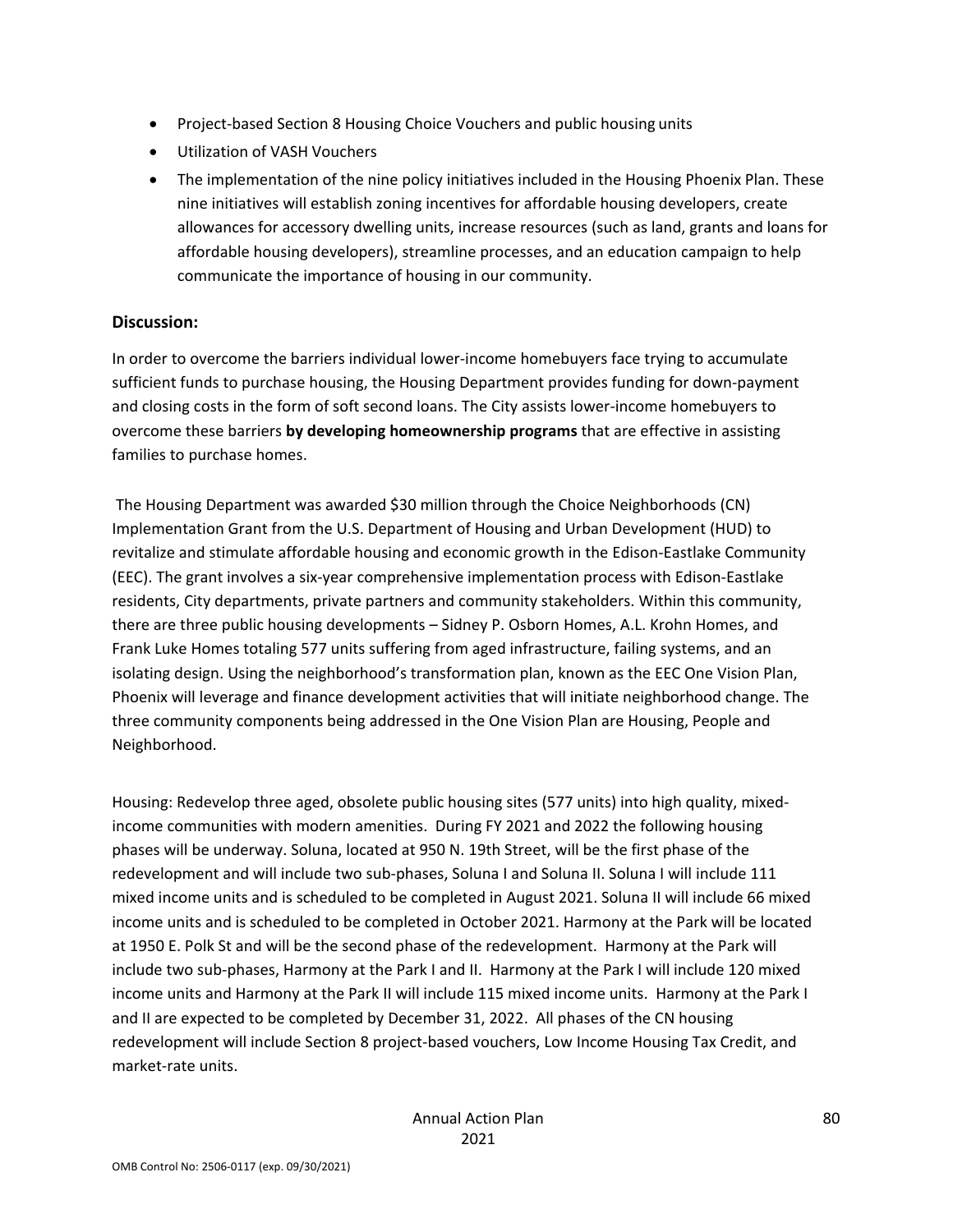Neighborhood: Planned improvements include new parks and open space; Complete Streets features; bike lanes; traffic calming and pedestrian safety upgrades; neighborhood beautification; public art; neighborhood Wi-Fi; and economic growth.

People: Services to be offered include case management; relocation assistance; focus on health, employment, healthy living and educational needs; youth services; and resident and community engagement.

The Aeroterra Community Center, located within the EEC, is the first HUD-approved EnVision Center in Arizona. The EnVision Center will utilize public-private partnerships to provide services designed to assist residents in achieving self-sufficiency.

For the 2021-22 Fiscal Year, the City of Phoenix Housing Department will submit an Annual Statement allocation plan to HUD for the Capital Fund Program (CFP) formula grant for \$4,019,286. This funding will mainly support the City's move toward Rental Assistance Demonstration (RAD) conversions. The activities supported by CFP will include administration, operations and the conversion of Maryvale Parkway from public housing to section 8 utilizing the RAD process. Maryvale Parkway (108 units) is a senior public housing property needing substantial rehabilitation. CFP will also assist in the demo and relocation of housing units in the Choice Neighborhoods target area.

The City of Phoenix Housing Department has been allocated Low Income Housing Tax Credits (LIHTC) for Foothills Village. Foothills Village is a 200 units property that will be substantially rehabilitated starting in 2020. Pine Towers is a 156-unit property that will undergo substantial rehabilitation on the remaining 64 units which have not been previously remodeled. Construction is estimated to start in mid-2021.

Aeroterra Phases II, III will convert through the RAD process without any rehabilitation or redevelopment. Aeroterra phases consist of 130 units and will pursue conversion in FY2021-2022.

The **Open Doors Initiative Loan Program** is a City-wide program targeting first-time homebuyers. Eligible families receive down payment assistance through zero percent interest loan and must use the home as their primary residence during the period of affordability. The Housing Department will contract with HUD-approved counseling agencies to provide pre- and post-purchase counseling; assist the family in obtaining a mortgage and work with lenders and title agencies to help families through the escrow closing.

The City has also increased affordable units by overcoming barriers that limited the City from certain acquisition opportunities through the creation of the Phoenix Residential Investment Development Effort **(PRIDE) Board, a 501c3** nonprofit agency. PRIDE was created by the City to pursue development or acquisition opportunities to increase the supply of affordable housing for low- and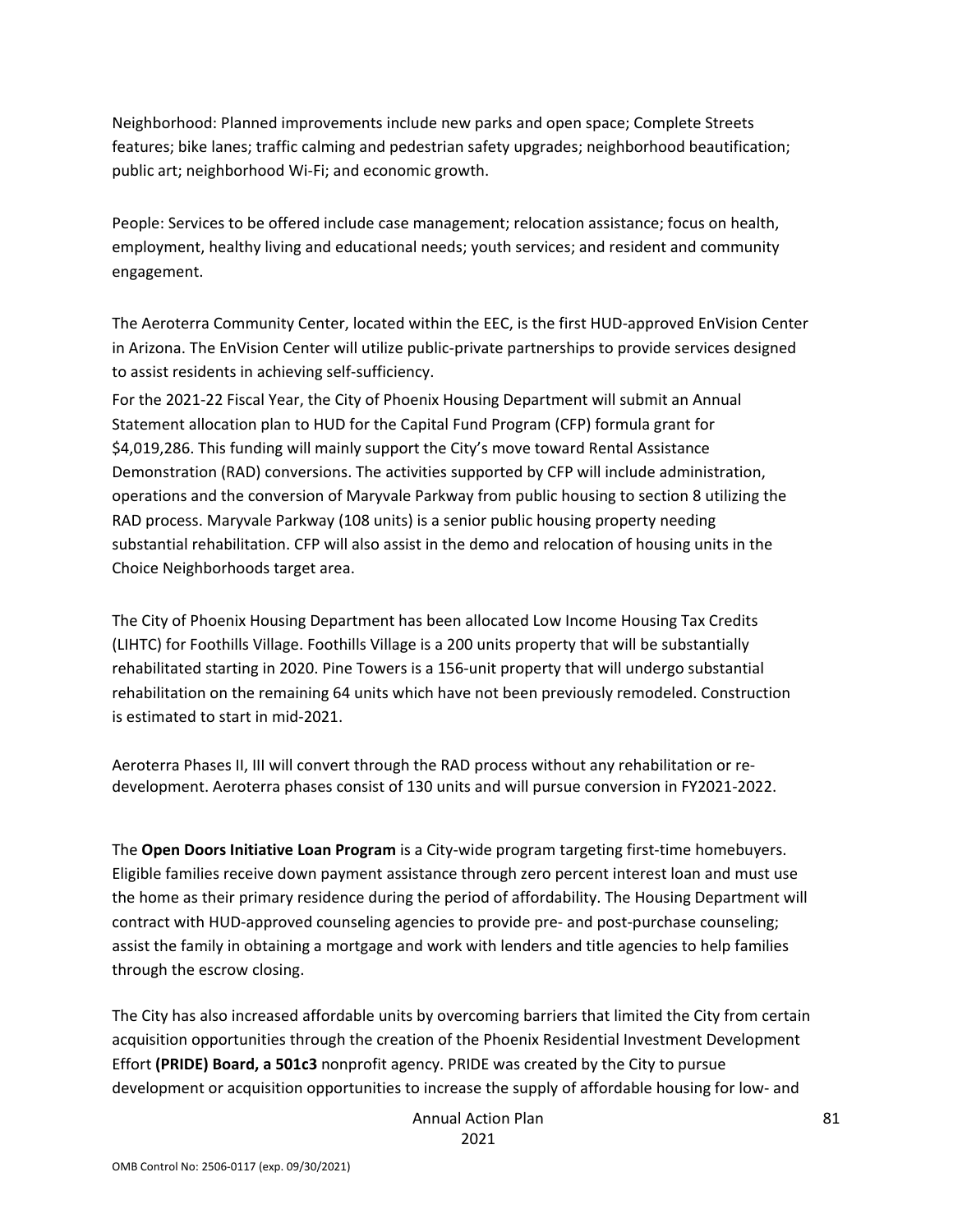moderate-income families. As a non-profit entity, PRIDE is able to access various funding sources not directly available to the City or to acquire/construct single- and multi-family housing.

The Housing Department may consider refinancing as an investment strategy for acquisition and/or rehabilitation of affordable rental projects sponsored by nonprofit housing developers. Priority will be given to projects already supported by City funds. While refinancing may be an eligible activity in the preservation of affordable rental housing, it will not be eligible as the primary purpose of the Department's refinancing investment strategy. "Taking out" or "cashing out" by developer/borrower of capital equity will not be permitted under the Department's refinancing investment strategy.

The Housing Phoenix Plan's initiative to redevelop city owned land with mixed income housing will include the redevelopment of single-family parcels with a requirement to incorporate the newly developed homes using the Community Land Trust model to ensure long term affordability.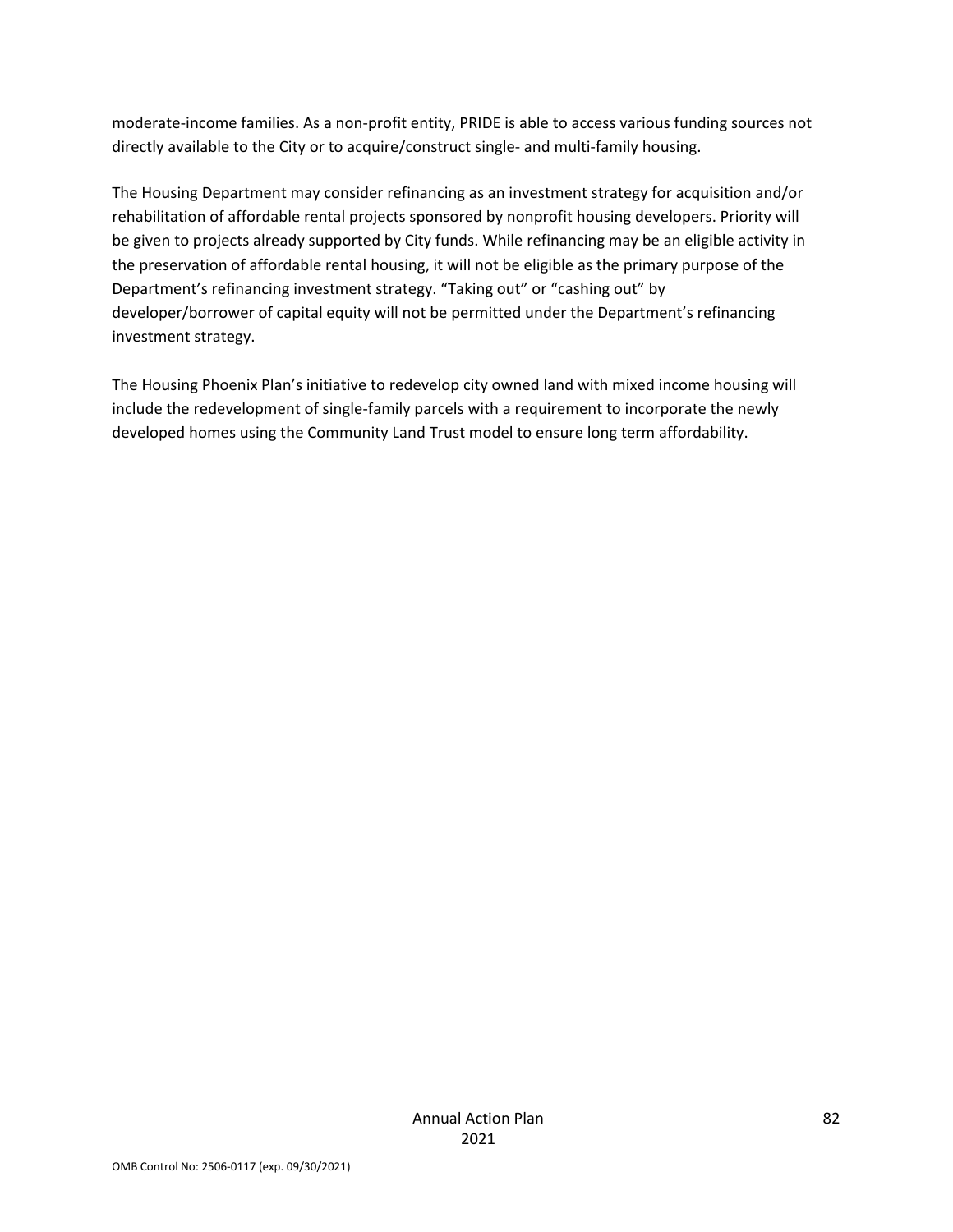# **AP-85 Other Actions – 91.220(k)**

### **Introduction:**

This narrative provides details on how the City of Phoenix is addressing community's needs through other actions not previously identified in the Annual Action Plan.

### **Actions planned to address obstacles to meeting underserved needs**

The City of Phoenix Housing Department is facing a great challenge in serving families at 0% to 50% of median income. The City's wait lists for all its assisted housing programs – public housing, senior housing, and the Housing Choice Voucher program – have many more families than can be served in a reasonable length of time Currently there are over 69,000 households on the Section 8 Housing Choice Voucher Waitlist, public housing waitlist and the Housing Department's affordable housing portfolio waitlist. According to the 2020-2024 Consolidated Plan, virtually every agency serving persons with special needs (i.e., frail elderly, homeless, victims of domestic violence, persons with disabilities, persons living with HIV/AIDS, etc.) consistently report a high unmet need for affordable housing. These agencies receive numerous calls every month from family members, caseworkers and clients seeking affordable housing.

Another indication of the housing affordability problem is found in The Gap A Shortage of Affordable Homes March 2020 Report by the National Low- income Housing Coalition. In the report it was stated the Phoenix-Mesa- Scottsdale Metropolitan area is ranked as one of the most severe and has only 18 affordable units available for every 100 households earning below 30% median income (Extremely Low-Income).

Additionally, in the 2020 Annual Report on Homelessness completed by the Arizona Department of Economic Security, the 2020 HMIS estimated total number of individuals that are homeless in each continuum based on the Point in Time (PIT) homeless count is 10,979.

The availability of affordable housing for very-low-income individuals on minimum wage or living on SSI payments is quickly diminishing. This unavailability of affordable housing at the very-low-income level can only exacerbate the problem of homelessness.

In order to strengthen the delivery system or fill gaps in services currently being provided, the City will encourage private participation in the form of nonprofit entities and additional leveraged funds. The City will also continue to build partnerships with other governmental agencies and municipalities facing these regional problems.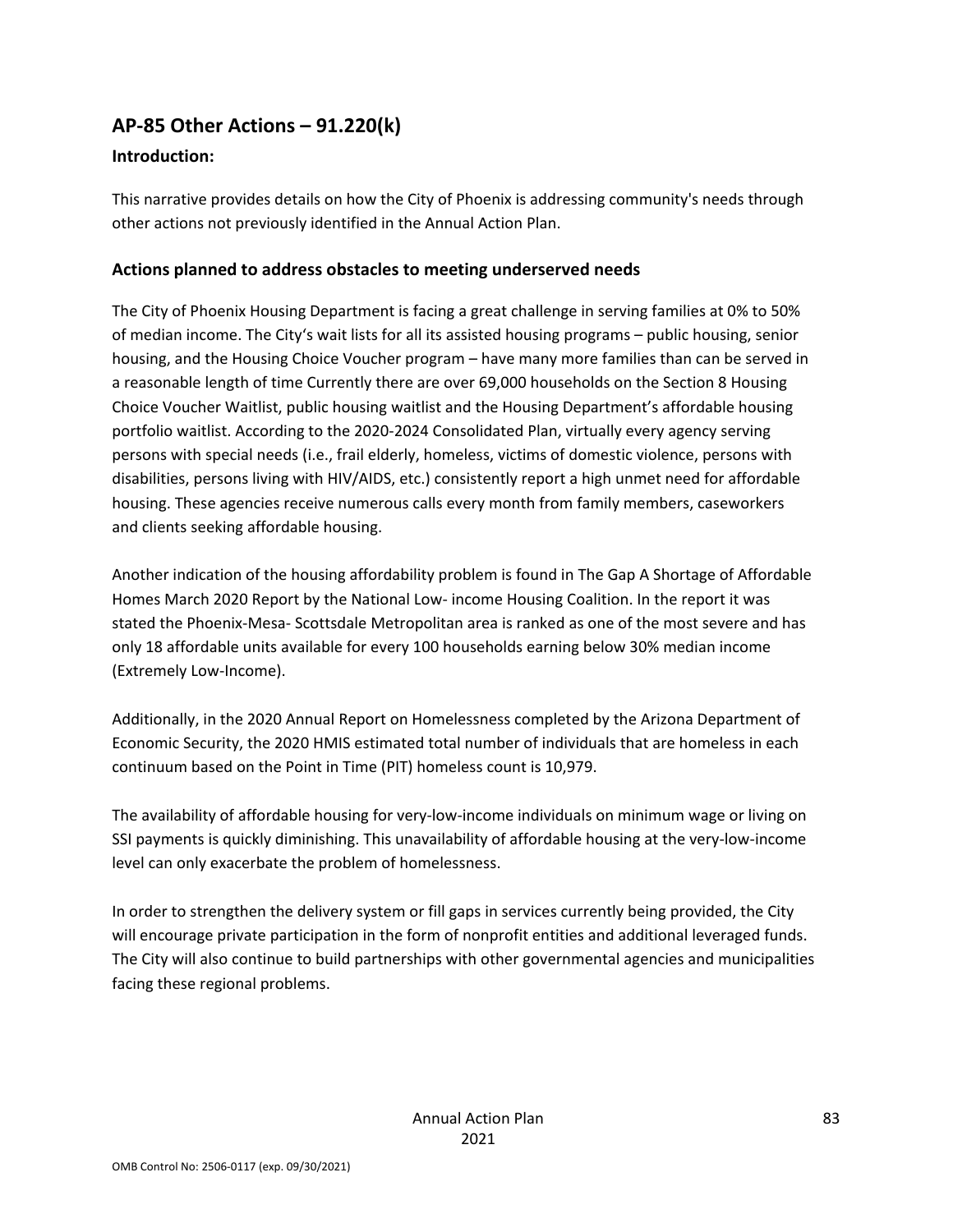#### **Actions planned to foster and maintain affordable housing**

The City uses HOME and CDBG funds for the acquisition, construction and/or rehabilitation of affordable rental housing units. A public Call for Interest is released annually to invite the affordable housing development community to request funding. The City also works with the Phoenix Industrial Development Authority who provides tax-exempt bond funding and the State of Arizona Department of Housing which provides Low-income Housing Tax Credits to create affordable housing opportunities in Phoenix.

The resulting affordable housing units compliment the continuum of housing bridging the availability of affordable housing choices between market rate and public housing. Affordable Housing program goals include: Preservation of Housing Department investments (and avoid HUD repayment requirements) and achieve continued affordability; Improvement of distressed (crime or blight), foreclosed properties; Creation and expansion of long term affordability; Investment in location-critical properties, such as those near employment centers and transportation as well as in areas lacking affordable rental units; Leveraging of federal funding with private equity and investment.

The Housing Department administers a down payment assistance program for first-time homebuyers, the Open Doors Initiative Loan Program. Eligible families can receive down payment assistance in the form of a zero-interest due on sale loan as long as the home remains the family's principal residence during the affordability period. The Housing Department contracts with housing counseling agencies to provide pre- and post-purchase counseling; assist the family in obtaining a mortgage, and work with lenders and title agencies to help families through the closing.

Persons in the low- and moderate-income ranges face barriers such as: a) the inability to accumulate enough funds for down payment and closing costs; b) lack of knowledge on how to purchase a home, and c) inadequate credit histories or difficulty meeting qualifying criteria.

The City funds homeownership assistance programs that: provide down payment/closing cost assistance as 0% interest soft-second loans; construct new homes in neighborhoods undergoing revitalization as part of comprehensive efforts; utilize mortgage financing as a vehicle to lower interest rates; and increase overall community participation in developing homeownership opportunities.

The Housing Department's homeownership programs help assisted-housing residents and the general public become first-time homeowners by providing the following:

• Pre-purchase Home Buyers' Education: This eight-hour class provides families with the basics of buying and owning a home including renting versus owning; predatory lending; mortgageterms, and the importance of credit and basic credit repair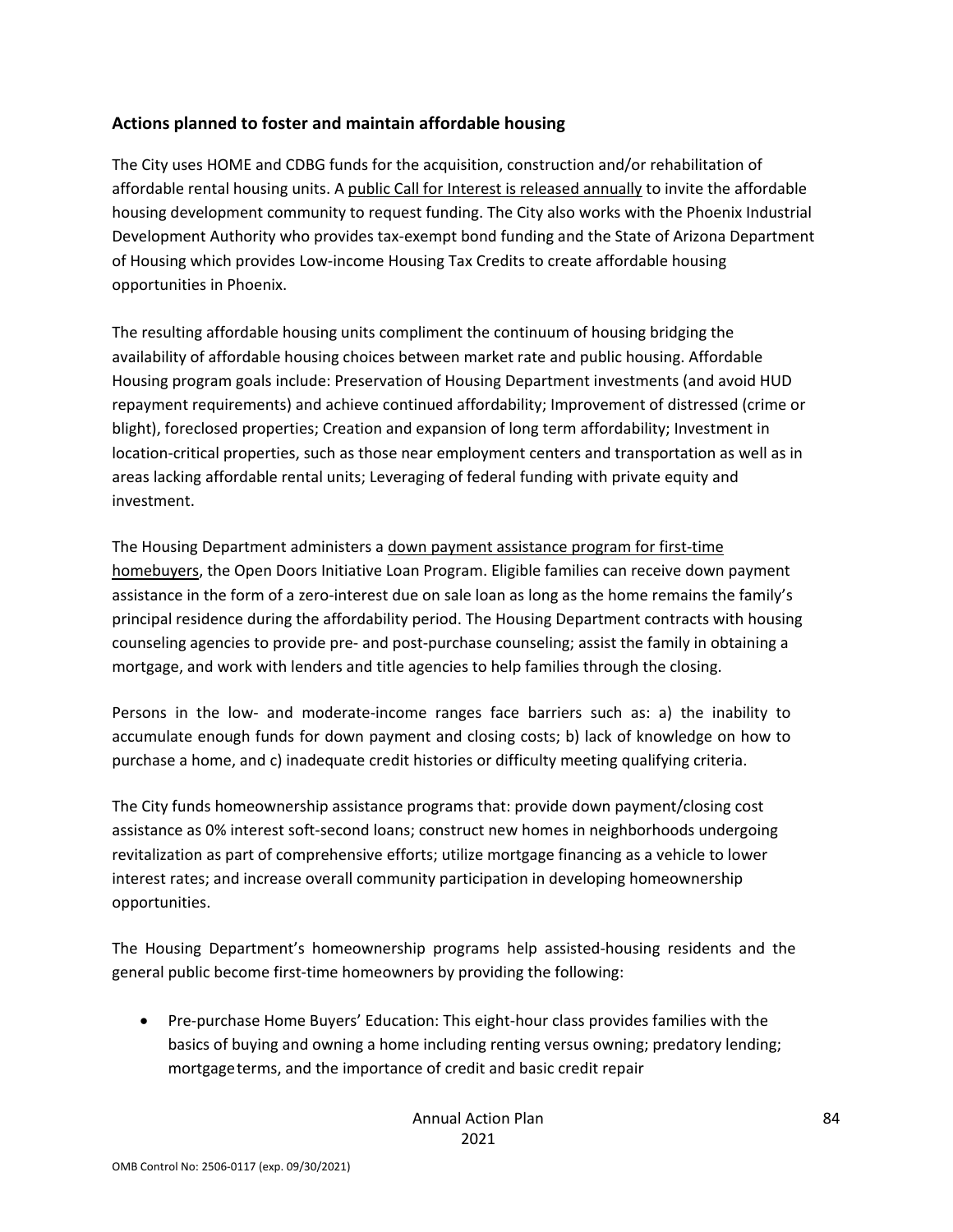- Financial literacy: Families may choose a financial literacy program that meets their needs; however, families must establish a budget upon completion of training.
- One-on-One pre-purchase homeownership counseling: A HUD-approved counseling agency reviews family credit, debts, and income, and helps prepares families to successfully obtain a mortgage and guide them through the purchasing process.

In addition to the above items, in June of 2020, the Phoenix City Council unanimously approved the firstever Housing Phoenix Plan. As the fastest growing city in the nation, this initiative works to address our many housing needs and recommends innovative, solution-oriented policies to create a better Phoenix for all.

The Housing Phoenix Plan documents the findings of the city's Affordable Housing Initiative, which launched in 2019 with the goal of completing a housing needs assessment and establishing policy recommendations to address the city's current housing challenge. Through extensive research and community outreach, the plan identifies the community's housing needs, documents the housing gap, compiles nationwide best practices, and recommends the following nine policy initiatives to reach the goal of creating a stronger and more vibrant Phoenix through increased housing options for all:

- 1) Prioritize New Housing in Areas of Opportunity
	- a) Scoring criteria to help combat Not in My Backyard (NIMBY) sentiment
- 2) Amend Current Zoning Ordinance to Facilitate More Housing Options
	- a) Affordable Housing Developer Incentives
	- b) Accessory Dwelling Unit Allowances
- 3) Redevelop City-Owned Land with Mixed-Income Housing
- 4) Enhance Public-Private Partnerships and Increase Public, Private and Philanthropic Financing
- 5) Building Innovations and Cost-Saving Practices
	- a) Affordable Housing Team with Development Services
	- b) Affordable Housing Advocate
	- c) Continuing Research
- 6) Increase Affordable Housing Developer Representation
- 7) Expand Efforts to Preserve Existing Housing Stock
	- a) Community Land Trust
	- b) Expand Rental Rehabilitation Program
	- c) Expand Land Banking Program
- 8) Support Affordable Housing Legislation
- 9) Education Campaign

As the fifth largest city in the country, Phoenix has experienced consistent population growth which has outpaced the growth of the housing market. A housing gap analysis of the current housing need and the available housing stock shows that Phoenix currently has a need for 163,067 additional housing units.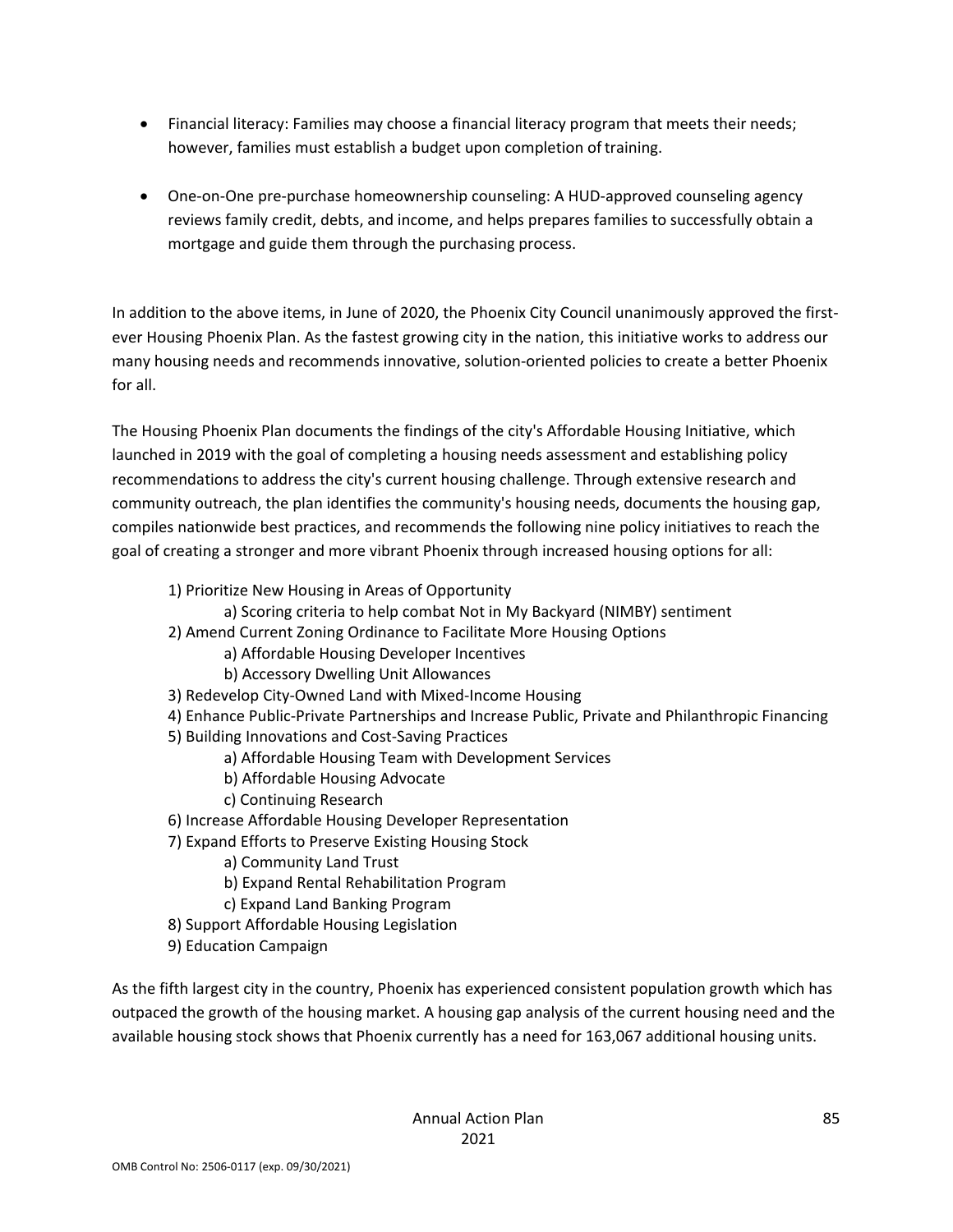The City has created this nine-point initiative plan to establish zoning incentives for affordable housing developers, create allowances for accessory dwelling units, increase resources, streamlines processes, and establish an education campaign. In 2021, the City of Phoenix will be working to implement the nine initiatives listed above.

#### **Actions planned to reduce lead-based paint hazards**

The reduction of Lead Based Paint (LBP) hazards is a continuing priority and objective in Phoenix.

Phoenix housing rehabilitation programs funded with HUD resources to provide assistance to homeowners and tenants to protect children and their families from the hazards of LBP. The program Lead Safe Phoenix is available to individuals who live in homes constructed prior to 1978, have children under the age of six or with a pregnant woman in the home who lives in the city of Phoenix in an area identified as being high risk for lead poisoning. Initial home rehabilitation procedures have EPA certified Lead Based Paint (LBP) inspectors perform lead inspections and risk assessments to test for lead hazards for eligible properties.

EPA certified housing rehabilitation specialists prepare scopes of work and monitor all work performed. EPA certified lead abatement contractors provide remediation and abatement of lead on eligible properties. If needed, residents are temporarily relocated until the unit has passed clearance. Lead-safe rental housing units are listed in a publicly accessible rental registry.

The City conducts a bi-level educational program with its partners for parents of high-risk children and a professional level educational process for physicians, nurses, housing staff, teachers, landlords and other key persons. The objective is to reduce the exposure of children to lead hazards through interventions that can be accomplished by parents and to encourage safe maintenance of lead paint in older housing.

# **Actions planned to reduce the number of poverty-level families**

The Volunteer Income Tax Assistance (VITA) Program - The City of Phoenix Human Services Department continues to administer a Volunteer Income Tax Assistance (VITA) program focusing on assuring low-tolimited income households receive free tax preparation services including filing for the Earned Income Tax Credit (EITC). EITC has been proven to be the largest and most effective anti-poverty program in our nation. In 2019-2020, reports indicate 327 volunteers prepared returns for 2,941 households with over \$5.8 million in federal and state returns. The refunds not only provide financial relief to recipients but are an economic benefit to the entire community. Additionally, volunteers also provide financial education related to filing income tax returns with the intent of creating greater awareness on the income tax preparation process.

Family Services Centers - The City of Phoenix Human Services Department offers a variety of social services to low-income households, experiencing crisis. Services are provided through three family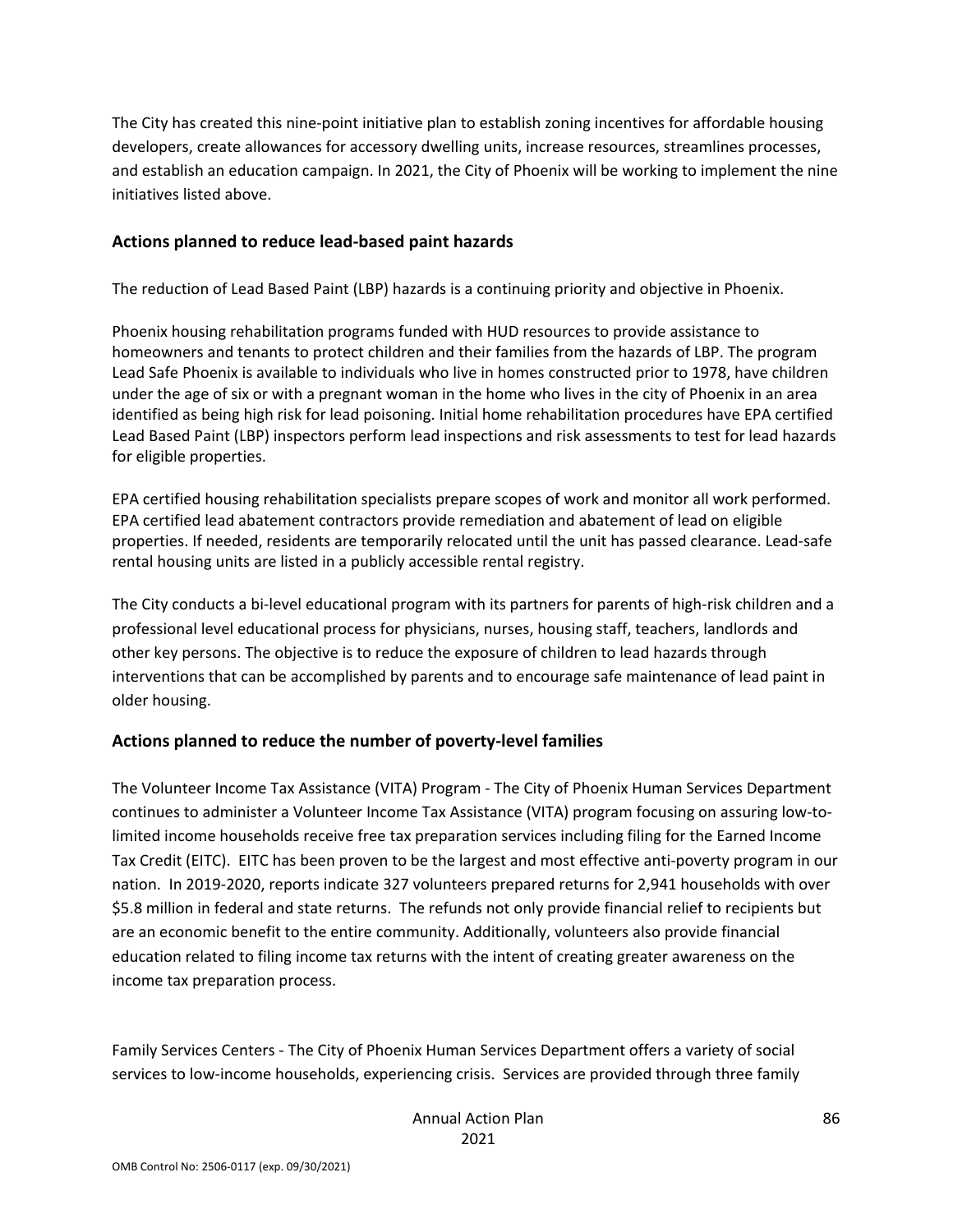services centers, geographically dispersed throughout the city. Each center provides a broad range of assistance to City of Phoenix residents with urgent needs including utility, eviction prevention, rent/mortgage payment, as well move-in costs. Caseworkers also provide employment, budgeting, and social and life skills development through case management. These services assist families and individuals identify and resolve current barriers and ultimately achieve self-sufficiency.

Rapid Re-Housing – City of Phoenix will provide Rapid Re-housing Services to those clients who meet the Category 1 definition of Homeless by targeting chronically homeless, VASH eligible Veterans, individuals and families impacted by COVID-19, as well as other homeless individuals and families.

#### **Actions planned to develop institutional structure**

The City of Phoenix works closely with its public nonprofit and private partners in order to develop institutional structure. The opportunities described below will be explored to further develop the institutional structure:

Explore alternative funding sources to tackle priorities set out in the Consolidated Plan. Deliver focused technical assistance to encourage affordable housing for lower income persons in addition to special needs and homeless persons as well as priority community development needs. Continue to foster the participation of an increasing number of private and non-profit entities to deliver affordable and special needs housing. Increase and fortify partnerships with the development community to focus and innovatively attend to affordable housing needs and issues. Utilize public funds with other private, nonprofit, foundation and other alternative sources to stimulate affordable housing, homeless and special needs housing production as well as neighborhood revitalization and stabilization. Work cooperatively on homeless and supportive housing issues through the 'continuum of care' process. Pursue local sources of financing for priority affordable and special needs housing production, neighborhood preservation and community development.

# **Actions planned to enhance coordination between public and private housing and social service agencies**

The City's Housing Department conducts regular public forums to receive input from private and nonprofit housing developers. A List-Serve has been established to communicate with the housing community any updates, regulatory changes, available funding for housing development and public meetings related to housing development or services. Additionally, the Resident Services Section (RSS) has established a Coalition of Service Provides, a group of non-profit social service providers, to help connect low-income residents to services and resources.

The method for selecting HOPWA Project Sponsors is to conduct an open, competitive Request for Proposal (RFP) process. This includes providing full access to grassroots faith-based, all agencies providing HIV/AIDS services, minority owned businesses and other community organizations. Prior to the issuance of a RFP, community outreach, meetings and communication

Annual Action Plan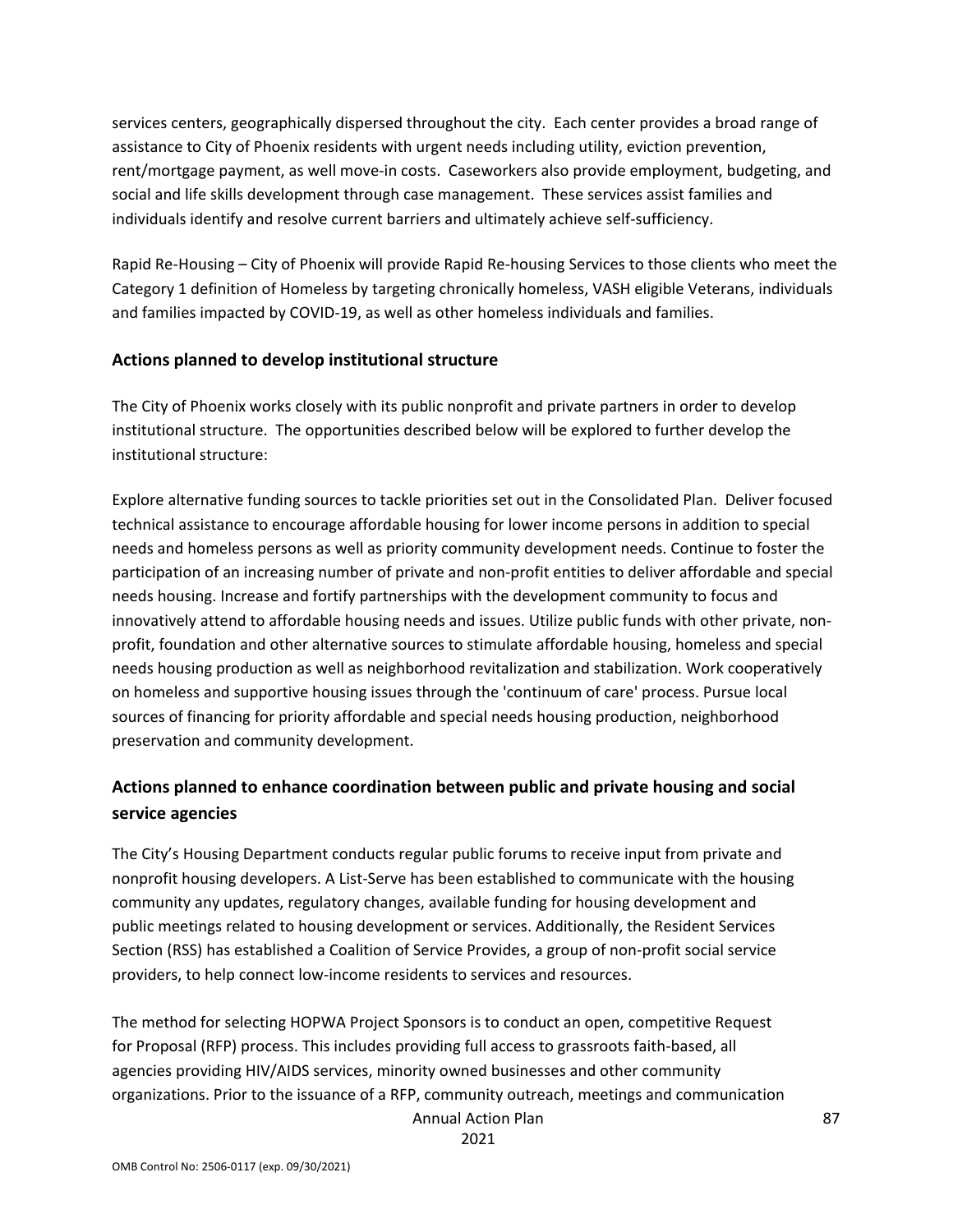through email occurs to ensure community organizations are aware of the upcoming RFP and to receive feedback on current services and/or gaps in services.

#### **Discussion:**

The actions and activities further develop a programmatic response to meeting the needs of those identified as underserved.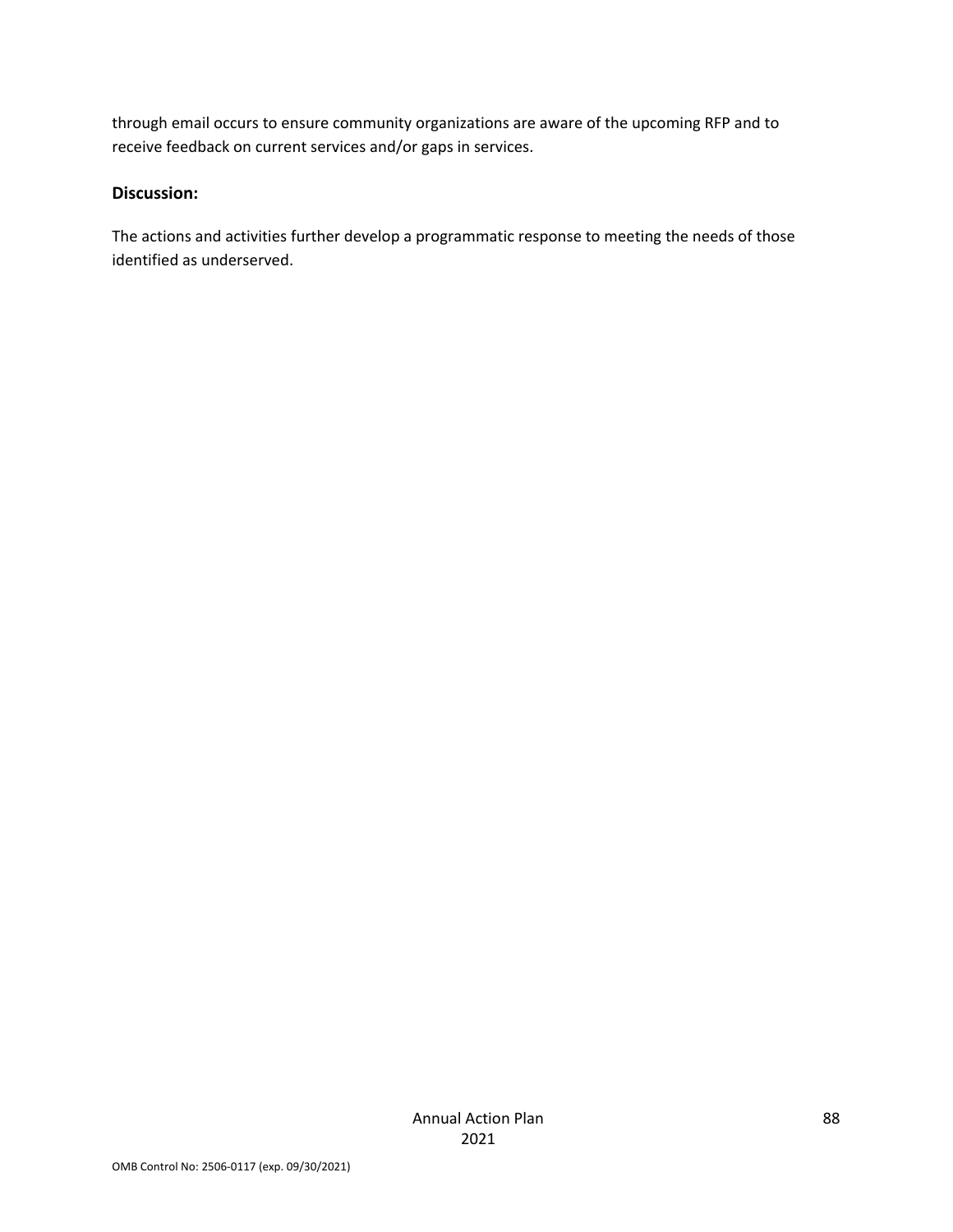# **Program Specific Requirements**

**AP-90 Program Specific Requirements – 91.220(l) (1,2,4)**

**Introduction:** 

# **Community Development Block Grant Program (CDBG) Reference 24 CFR 91.220(l)(1)**

Projects planned with all CDBG funds expected to be available during the year are identified in the Projects Table. The following identifies program income that is available for use that is included in projects to be carried out.

| 1. The total amount of program income that will have been received before the start of    |              |
|-------------------------------------------------------------------------------------------|--------------|
| the next program year and that has not yet been reprogrammed                              | \$500,000    |
| 2. The amount of proceeds from section 108 loan guarantees that will be used during the   |              |
| year to address the priority needs and specific objectives identified in the grantee's    |              |
| strategic plan.                                                                           | $\mathbf{0}$ |
| 3. The amount of surplus funds from urban renewal settlements                             | $\mathbf{0}$ |
| 4. The amount of any grant funds returned to the line of credit for which the planned use |              |
| has not been included in a prior statement or plan                                        | $\Omega$     |
| 5. The amount of income from float-funded activities                                      | $\Omega$     |
| <b>Total Program Income:</b>                                                              | \$500,000    |

# **Other CDBG Requirements**

| 1. The amount of urgent need activities                                          | 0      |
|----------------------------------------------------------------------------------|--------|
| 2. The estimated percentage of CDBG funds that will be used for activities that  |        |
| benefit persons of low and moderate income. Overall Benefit - A consecutive      |        |
| period of one, two or three years may be used to determine that a minimum        |        |
| overall benefit of 70% of CDBG funds is used to benefit persons of low and       |        |
| moderate income. Specify the years covered that include this Annual Action Plan. | 70.00% |
|                                                                                  |        |

# **HOME Investment Partnership Program (HOME) Reference 24 CFR 91.220(l)(2)**

1. A description of other forms of investment being used beyond those identified in Section 92.205 is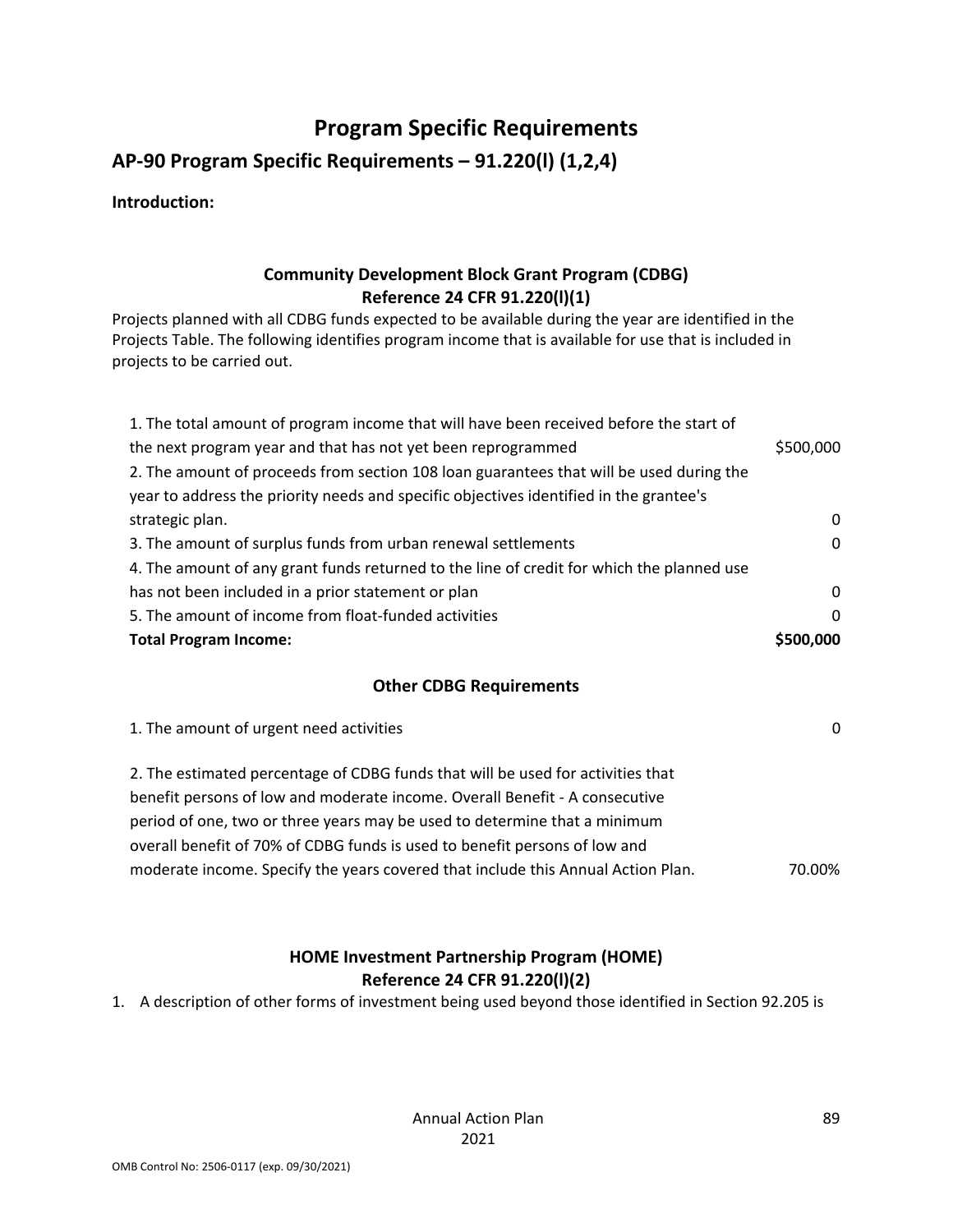as follows:

Not Applicable.

2. A description of the guidelines that will be used for resale or recapture of HOME funds when used for homebuyer activities as required in 92.254, is as follows:

In the City's down payment assistance programs where the note is forgiven and deferred, the deferred amount is stated in the down payment assistance loan documents. The loan is secured through a recorded Deed of Trust. If the house is sold before the loan is completely forgiven and the period of affordability still remains, the City will recapture the HOME subsidy from available net sales proceeds.

In the City's down payment assistance programs where the note is due on sale of the home, the subsidy amount and term of the loan is stated in the down payment assistance loan documents. The loan is secured through a recorded Deed of Trust. If the house is sold before the HOME Program period of affordability is met, the City will recapture the HOME subsidy from available net sales proceeds.

In the past, the City administered a Shared Equity Down Payment Assistance Loan Program (SEDAP) where upon sale and/or evidence of default as defined in the loan documents, the original down payment assistance loan plus or minus a percentage of the appreciation or depreciation will be due the City (also known as net sales proceeds). The percent appreciation/depreciation due is based on whether there is a gain or loss from a subsequent sale. If there is a gain, then the City will be paid its original loan plus a share of the appreciation based on the percentage of the City's shared equity loan to the total acquisition cost. If there is a loss, then 100% of such amount will be reduced from the City's original down payment assistance loan.

3. A description of the guidelines for resale or recapture that ensures the affordability of units acquired with HOME funds? See 24 CFR 92.254(a)(4) are as follows:

Under the City's 1st Time Homebuyers Program where the City holds the mortgage, the City will recapture the HOME subsidy from available net proceeds from owners who sell their property before the Period of Affordability expires. To ensure that the intent of the HOME program affordability period is met, the City files a Deed of Trust for each property. Since the City is the Deed and mortgage holder, any sales transaction will require the City's participation. The City also requires that a Deed of Trust and Declaration of Affirmative Land Use Restrictions (or Special Warranty Deed) be recorded.

4. Plans for using HOME funds to refinance existing debt secured by multifamily housing that is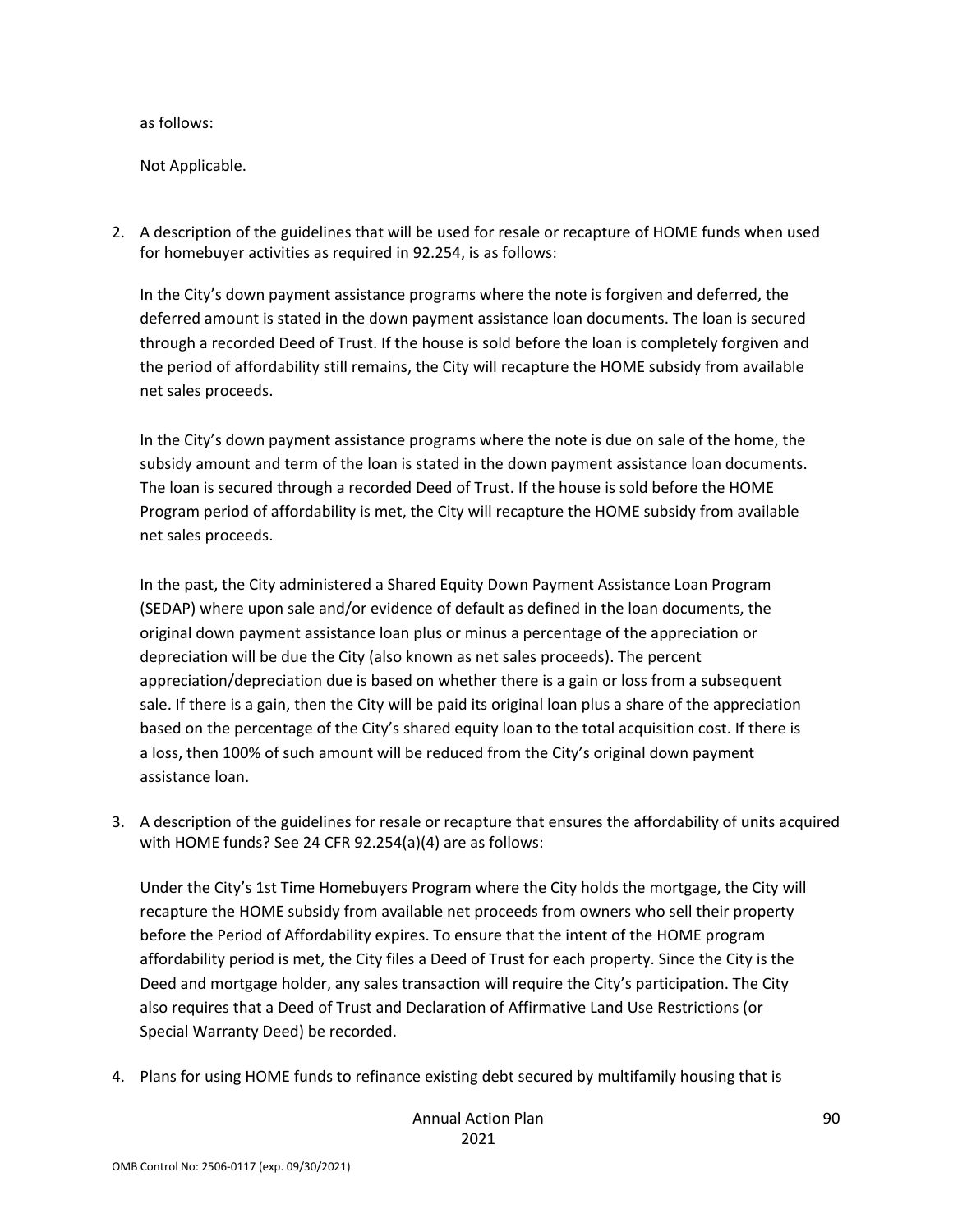rehabilitated with HOME funds along with a description of the refinancing guidelines required that will be used under 24 CFR 92.206(b), are as follows:

The Housing Department may consider a citywide refinancing program, as an investment strategy for acquisition and/or rehabilitation of affordable rental projects sponsored by nonprofit housing developers with a minimum HOME investment of \$1,000 per unit. All rehabilitated units must be located within Phoenix City Limits and meet the City of Phoenix Minimum Property Standards. Priority will be given to projects already supported by City funds. While refinancing may be an eligible activity in the preservation of affordable rental housing, it will not be eligible as the primary purpose of the Department's refinancing investment strategy. "Taking out" or "cashing out" by developer/borrower of capital equity will not be permitted under the Department's refinancing investment strategy.

Nonprofit housing developers may be eligible to refinance existing debt using Housing Department funds when rehabilitation of the project and refinancing is necessary to create or continue long- term affordability rental restrictions. Through an application process, projects must provide a management plan and 15-year proforma. City staff will review and underwrite the project to determine feasibility. Aspects such as property management, financial need, long term financial feasibility, market demand and level of rehabilitation will be reviewed to determine the project feasibility. Housing Department funds utilizing federal block grant funds such as HOME Investment Partnerships Program cannot be used to refinance FHA loans and/or multifamily mortgage loans made or insured by any federal program including the Community Development Block Grant Program (CDBG). Projects must be developed by a nonprofit agency and located jurisdiction wide (anywhere within the City of Phoenix). The new investment must create additional affordable units and/or be used to maintain current affordable units.

All projects are subject to long-term affordability restrictions which limit resident incomes and rents based on levels of area median income (AMI) established annually by the U.S. Department of Housing and Urban Development (HUD). All units receiving Department refinancing assistance must be reserved for households below 60% of AMI. An affordability restriction of at least 30 to 40 years will be required on all units assisted through the refinancing investment strategy. Specific project requirements will determine period of affordability restriction.

# **Emergency Solutions Grant (ESG) Reference 91.220(l)(4)**

# 1. Include written standards for providing ESG assistance (may include as attachment)

The City of Phoenix utilizes the Maricopa County Continuum of Care Community Best Practices developed and approved through the Maricopa County CoC in the direct provision of ESG assistance. Likewise, the city contractually requires sub recipients to provide ESG assistance in alignment with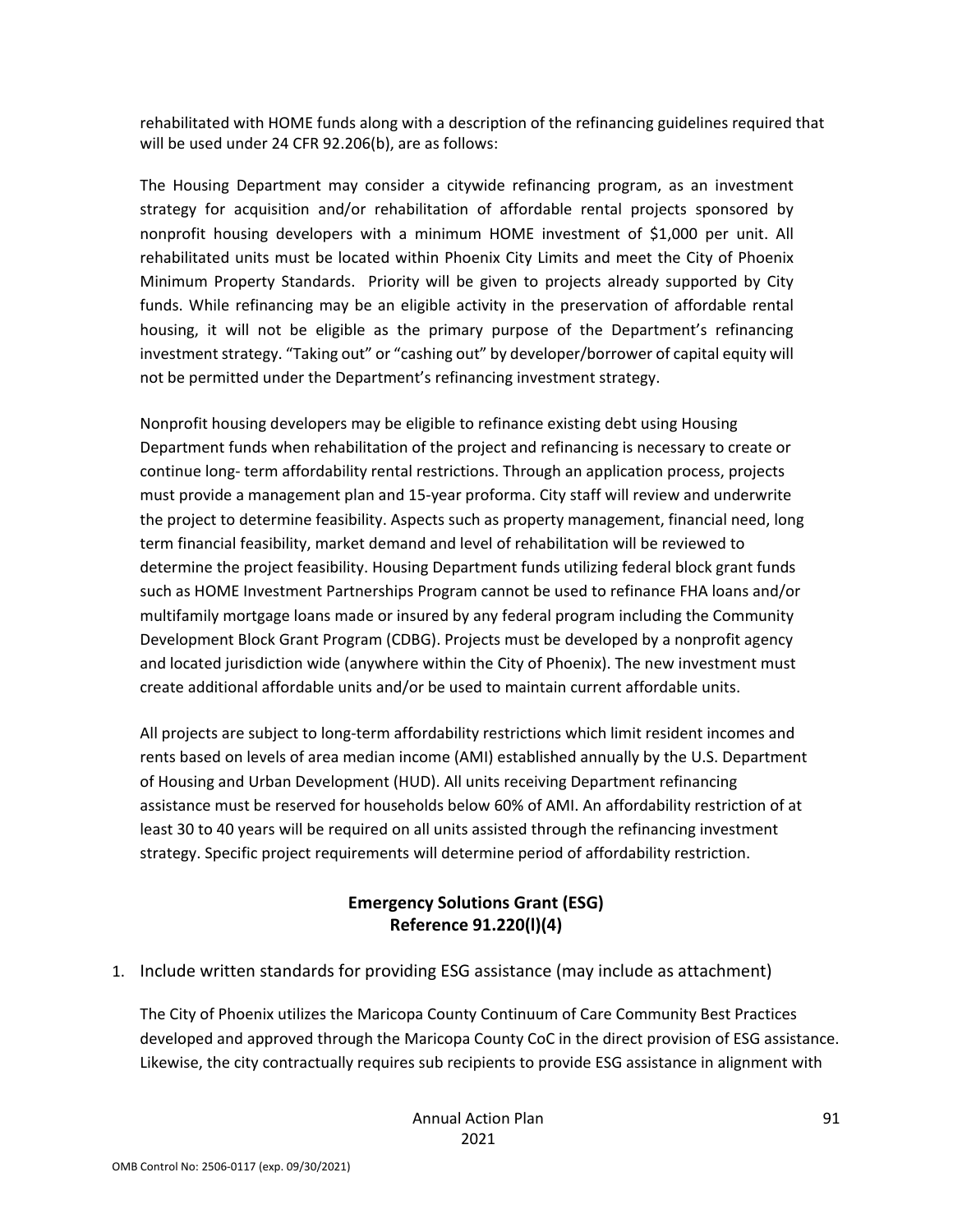applicable standards.

2. If the Continuum of Care has established centralized or coordinated assessment system that meets HUD requirements, describe that centralized or coordinated assessment system.

The CoC operates a Coordinated Entry (CE) system for all people experiencing homelessness. The Access Points use a common assessment tool to determine the housing intervention that is best suited for the client(s). The assessment tool is then utilized to determine if domestic violence is a factor and if so, the victim's immediate safety is subsequently assessed. Client(s) may then be referred to the DV Centralized Screening (CS) system, the parallel system for victims of domestic violence. Once safety is addressed, then the housing assessment tool is administered by CE and referrals are made based on the substantiated need. Client choice is also considered when making a referral as many housing options are presented and the client choice is paramount to the success of the intervention. Many DV providers were involved in the development of the CE system to ensure that victim remains safe and connection to the DV system as well as the variety of housing options.

The Family Housing Hub serves as a single point of entry system for families experiencing homelessness in Maricopa County. The Family Housing Hub coordinates shelter and housing for local nonprofit agencies. The Welcome Center serves as the initial access point wherein single adult individuals experiencing homelessness are engaged. The CoC approved the VI-SPDAT and Family VISPDAT as the common assessment tool for coordinated entry. Staff at the Family Housing Hub and Welcome Center, as well as other trained partners, administer the VI-SPDAT to determine which intervention best meets the needs of the individual or family. The access point then makes the initial referral to the housing and/or service provider based on the needs identified. People are first assessed for safety and, as appropriate, triaged to other systems of care for crisis or domestic violence.

3. Identify the process for making sub-awards and describe how the ESG allocation available to private nonprofit organizations (including community and faith-based organizations).

The current City of Phoenix ESG sub awards were granted through a competitive Request for Proposal (RFP) process in FY 2018 for a one-year period with the option of additional one-year renewal periods. Contracts are monitored annually for progress towards performance outcomes and compliance with federal, state and local regulations. The city works closely with sub recipients to provide training, technical assistance and ongoing support as needed.

4. If the jurisdiction is unable to meet the homeless participation requirement in 24 CFR 576.405(a), the jurisdiction must specify its plan for reaching out to and consulting with homeless or formerly homeless individuals in considering policies and funding decisions regarding facilities and services funded under ESG.

The City of Phoenix Human Services Commission, which serves as the Human Services Department's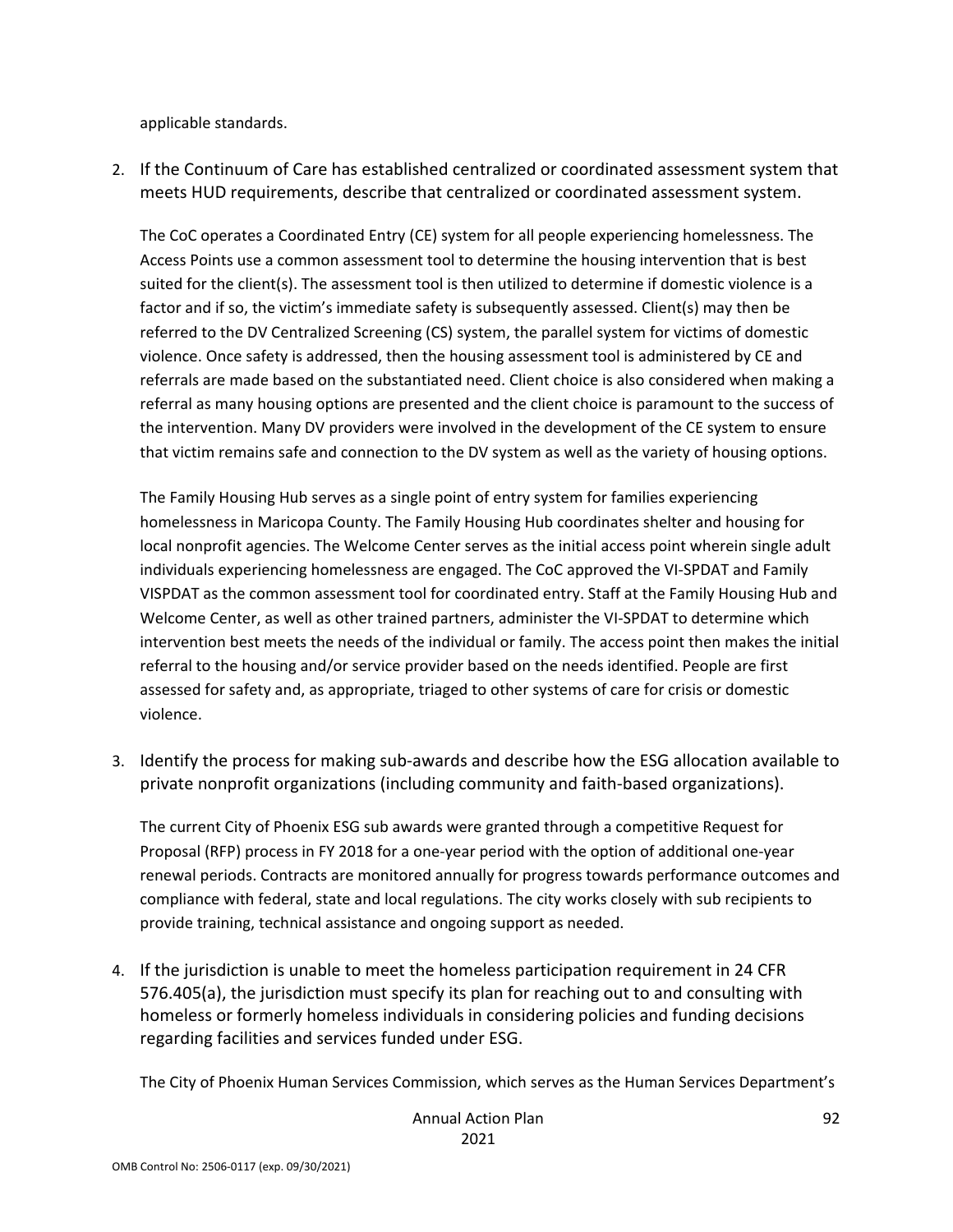governing board includes representation of person(s) who are homeless or formerly homeless and organizations which serve persons currently experiencing homelessness.

*5.* Describe performance standards for evaluating ESG.

Performance standards are included in the Maricopa County Continuum of Care Community Best Practices (attached) approved by the Maricopa County CoC and required for all ESG assistance activities. Sub awardees provide monthly demographic reports and quarterly performance reports to track progress towards annual outcomes.

#### **HOPWA Selection of Project Sponsors**

Project Sponsors submitted proposals for a Request for Proposals (RFP) in March 2017. Project Sponsors were selected through this RFP process in which experience, capacity and support services were among criteria considered during the evaluation process. New housing and service contracts began on July 1, 2017. Prior to the issuance of the most recent RFP, community outreach occurred to all agencies providing HIV/AIDS services to ensure all were aware of the upcoming RFP. This included minority owned businesses. Current contracts expire June 30, 2022. An RFP will be issued the beginning of 2022 to allow for the execution of new contracts by July 1, 2022.

### **Housing Trust Fund (HTF) Reference 24 CFR 91.220(l)(5)**

1. Distribution of Funds

a. Describe the eligibility requirements for recipients of HTF funds (as defined in 24 CFR § 93.2).

b. Describe the jurisdiction's application requirements for eligible recipients to apply for HTF funds.

c. Describe the selection criteria that the jurisdiction will use to select applications submitted by eligible recipients.

d. Describe the jurisdiction's required priority for funding based on geographic distribution, which is a description of the geographic areas of the State (including areas of low-income and minority concentration) in which it will direct assistance during the ensuing program year.

e. Describe the jurisdiction's required priority for funding based on the applicant's ability to obligate HTF funds and undertake eligible activities in a timely manner.

f. Describe the jurisdiction's required priority for funding based on the extent to which rents for units in the rental project are affordable to extremely low-income families.

g. Describe the jurisdiction's required priority for funding based on the financial feasibility of the project beyond the required 30-year period.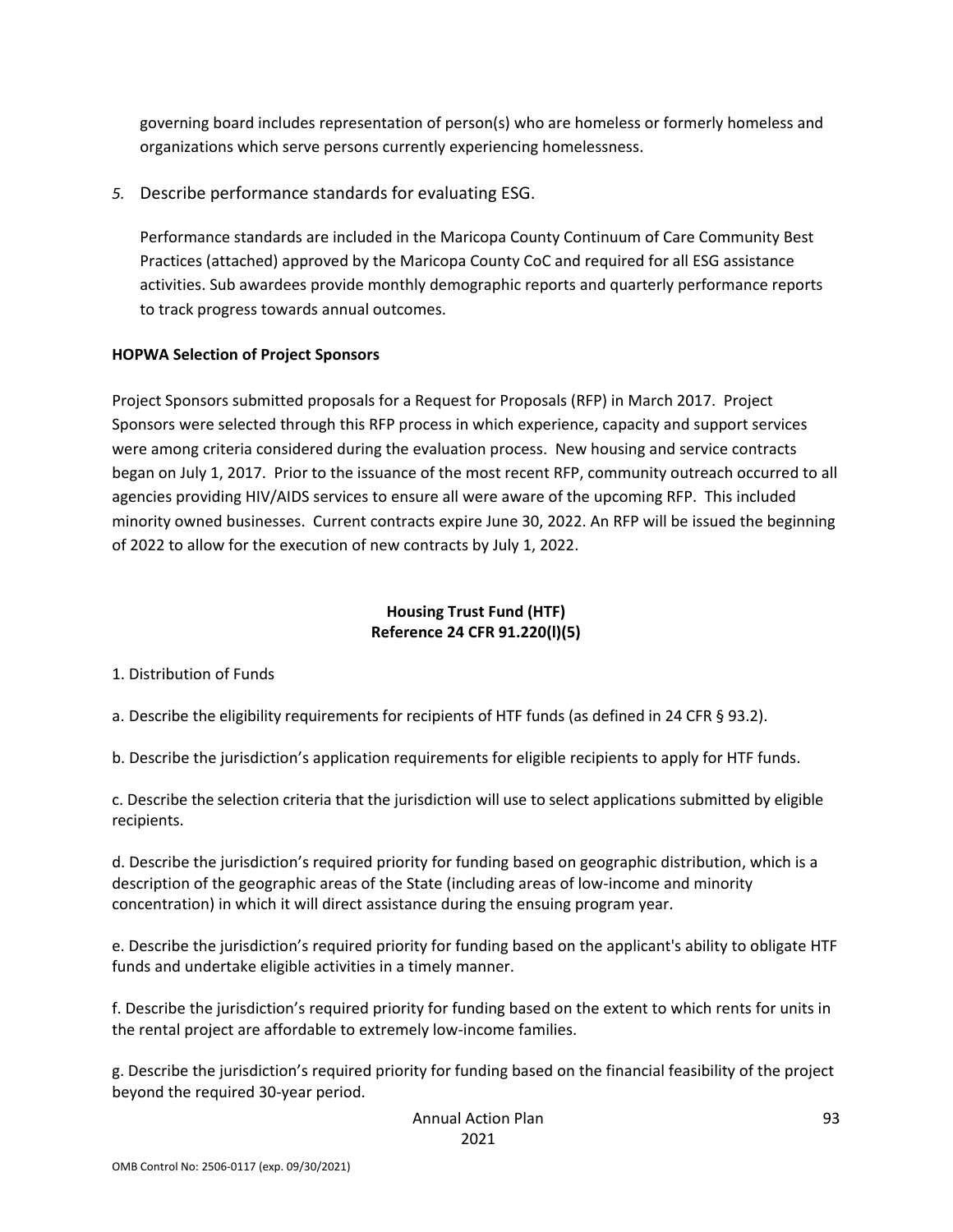h. Describe the jurisdiction's required priority for funding based on the merits of the application in meeting the priority housing needs of the jurisdiction (such as housing that is accessible to transit or employment centers, housing that includes green building and sustainable development features, or housing that serves special needs populations).

i. Describe the jurisdiction's required priority for funding based on the location of existing affordable housing.

j. Describe the jurisdiction's required priority for funding based on the extent to which the application makes use of non-federal funding sources.

2. Does the jurisdiction's application require the applicant to include a description of the eligible activities to be conducted with HTF funds?

3. Does the jurisdiction's application require that each eligible recipient certify that housing units assisted with HTF funds will comply with HTF requirements?

4. **Performance Goals and Benchmarks.** The jurisdiction has met the requirement to provide for performance goals, consistent with the jurisdiction's goals established under 24 CFR 91.215(b)(2), by including HTF in its housing goals in the housing table on the SP-45 Goals and AP-20 Annual Goals and Objectives screens.

5. **Rehabilitation Standards.** The jurisdiction must establish rehabilitation standards for all HTF-assisted housing rehabilitation activities that set forth the requirements that the housing must meet upon project completion. The jurisdiction's description of its standards must be in sufficient detail to determine the required rehabilitation work including methods and materials. The standards may refer to applicable codes or they may establish requirements that exceed the minimum requirements of the codes. The jurisdiction must attach its rehabilitation standards below. If the jurisdiction will not use HTF funds for the rehabilitation of housing, enter "N/A".

In addition, the rehabilitation standards must address each of the following: health and safety; major systems; lead-based paint; accessibility; disaster mitigation (where relevant); state and local codes, ordinances, and zoning requirements; Uniform Physical Condition Standards; and Capital Needs Assessments (if applicable).

6. **Resale or Recapture Guidelines.** Below, the jurisdiction must enter (or attach) a description of the guidelines that will be used for resale or recapture of HTF funds when used to assist first-time homebuyers. If the jurisdiction will not use HTF funds to assist first-time homebuyers, enter "N/A".

7. **HTF Affordable Homeownership Limits.** If the jurisdiction intends to use HTF funds for homebuyer assistance and does not use the HTF affordable homeownership limits for the area provided by HUD, it must determine 95 percent of the median area purchase price and set forth the information in accordance with §93.305. If the jurisdiction will not use HTF funds to assist first-time homebuyers, enter  $''N/A''$ .